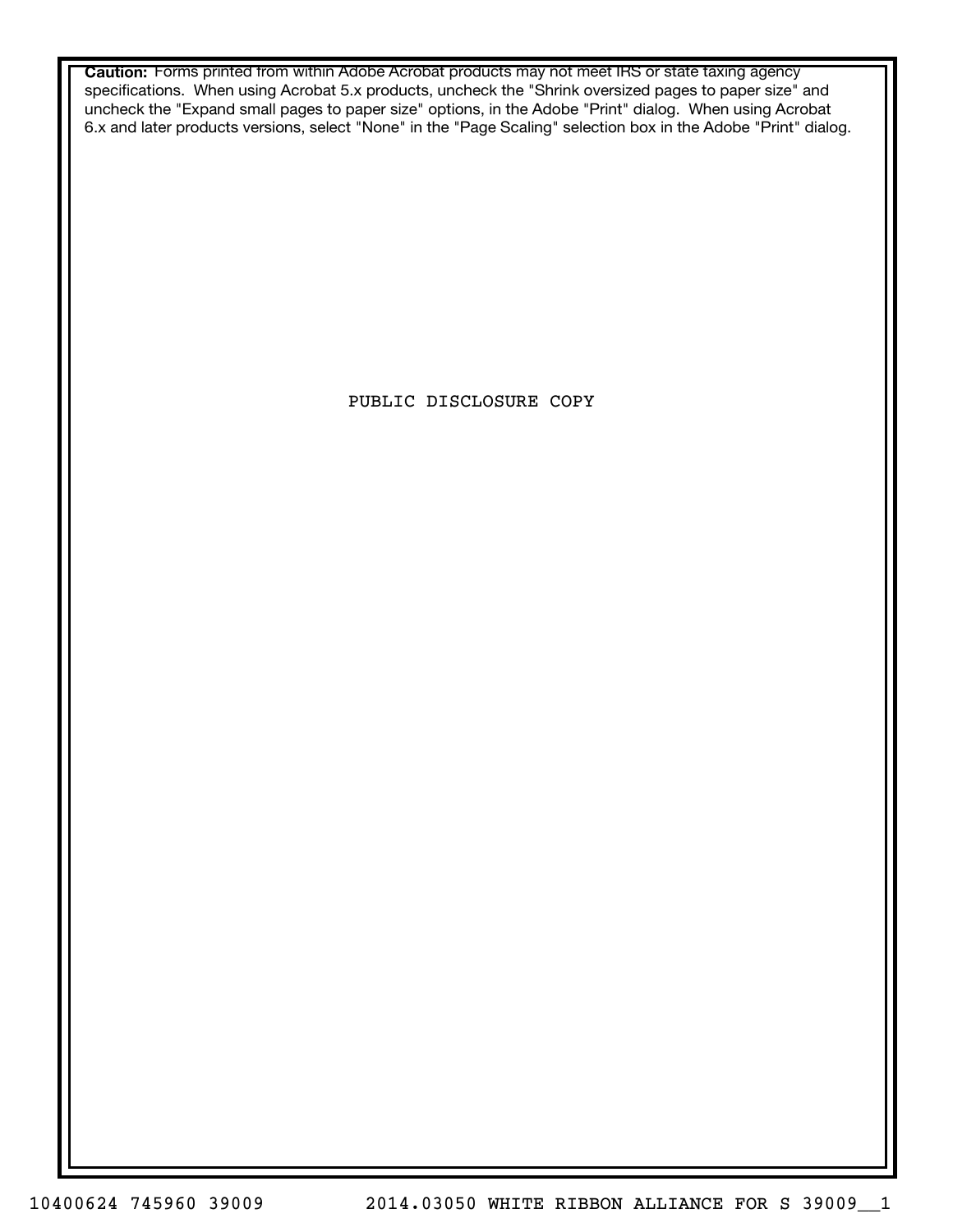# **TAX RETURN FILING INSTRUCTIONS**

\*\* FORM 990 PUBLIC DISCLOSURE COPY \*\*

# **FOR THE YEAR ENDING**

DECEMBER 31, 2014

| <b>Prepared for</b>                                | WHITE RIBBON ALLIANCE FOR SAFE<br>MOTHERHOOD, INC.<br>1120 20TH STREET NW NO. 500N<br>WASHINGTON, DC<br>20036                                           |
|----------------------------------------------------|---------------------------------------------------------------------------------------------------------------------------------------------------------|
| <b>Prepared by</b>                                 | GELMAN, ROSENBERG & FREEDMAN<br>4550 MONTGOMERY AVE SUITE 650N<br>BETHESDA, MD<br>20814-2930                                                            |
| <b>Amount due</b><br>or refund                     | NOT APPLICABLE                                                                                                                                          |
| Make check<br>payable to                           | NOT APPLICABLE                                                                                                                                          |
| Mail tax return<br>and check (if<br>applicable) to | NOT APPLICABLE                                                                                                                                          |
| Return must be<br>mailed on<br>or before           | NOT APPLICABLE                                                                                                                                          |
| <b>Special</b><br><b>Instructions</b>              | THIS COPY OF THE RETURN IS PROVIDED ONLY FOR PUBLIC DISCLOSURE<br>PURPOSES.<br>ANY CONFIDENTIAL INFORMATION REGARDING LARGE DONORS<br>HAS BEEN REMOVED. |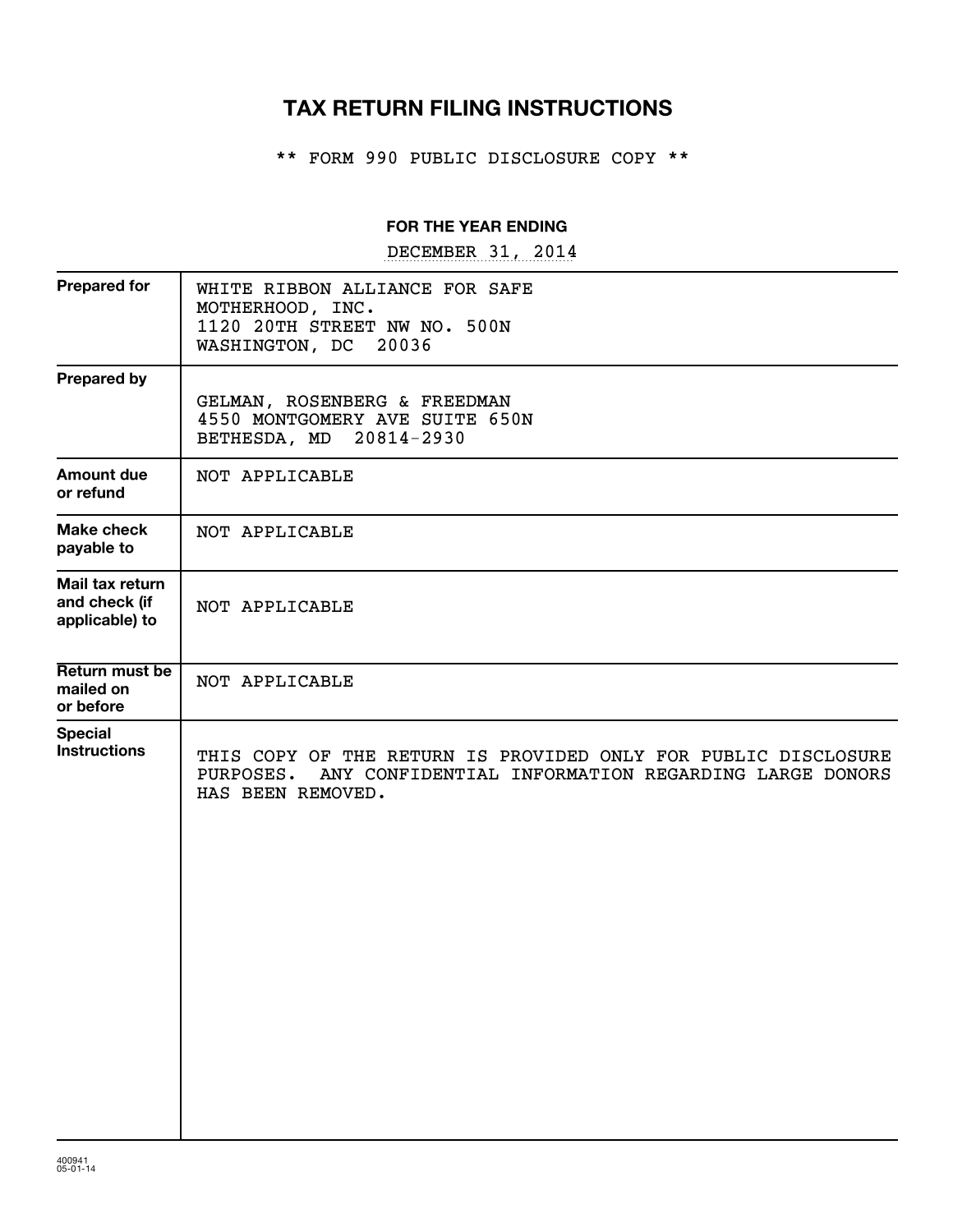| Form 8879-EO                                                           | ***** THIS IS NOT A FILEABLE COPY *****<br><b>IRS e-file Signature Authorization<br/>for an Exempt Organization</b>                                                                                                                                                                                                                                                                                                                                                                                                                                                                                                                                                                                                                                                                                                                                                                                                                                                                                 |                 | OMB No. 1545-1878                                 |
|------------------------------------------------------------------------|-----------------------------------------------------------------------------------------------------------------------------------------------------------------------------------------------------------------------------------------------------------------------------------------------------------------------------------------------------------------------------------------------------------------------------------------------------------------------------------------------------------------------------------------------------------------------------------------------------------------------------------------------------------------------------------------------------------------------------------------------------------------------------------------------------------------------------------------------------------------------------------------------------------------------------------------------------------------------------------------------------|-----------------|---------------------------------------------------|
|                                                                        | For calendar year 2014, or fiscal year beginning<br>, 2014, and ending                                                                                                                                                                                                                                                                                                                                                                                                                                                                                                                                                                                                                                                                                                                                                                                                                                                                                                                              |                 | 2014                                              |
| Department of the Treasury<br>Internal Revenue Service                 | Do not send to the IRS. Keep for your records.                                                                                                                                                                                                                                                                                                                                                                                                                                                                                                                                                                                                                                                                                                                                                                                                                                                                                                                                                      |                 |                                                   |
| Name of exempt organization                                            | Information about Form 8879-EO and its instructions is at www.irs.gov/form8879eo.                                                                                                                                                                                                                                                                                                                                                                                                                                                                                                                                                                                                                                                                                                                                                                                                                                                                                                                   |                 | <b>Employer identification number</b>             |
|                                                                        | WHITE RIBBON ALLIANCE FOR SAFE                                                                                                                                                                                                                                                                                                                                                                                                                                                                                                                                                                                                                                                                                                                                                                                                                                                                                                                                                                      |                 |                                                   |
| MOTHERHOOD, INC.                                                       |                                                                                                                                                                                                                                                                                                                                                                                                                                                                                                                                                                                                                                                                                                                                                                                                                                                                                                                                                                                                     |                 | 20-2029170                                        |
| Name and title of officer<br>BETSY MCCALLON<br>EXECUTIVE DIRECTOR      |                                                                                                                                                                                                                                                                                                                                                                                                                                                                                                                                                                                                                                                                                                                                                                                                                                                                                                                                                                                                     |                 |                                                   |
| Part I                                                                 | Type of Return and Return Information (Whole Dollars Only)                                                                                                                                                                                                                                                                                                                                                                                                                                                                                                                                                                                                                                                                                                                                                                                                                                                                                                                                          |                 |                                                   |
| than 1 line in Part I.                                                 | Check the box for the return for which you are using this Form 8879-EO and enter the applicable amount, if any, from the return. If you check the box<br>on line 1a, 2a, 3a, 4a, or 5a, below, and the amount on that line for the return being filed with this form was blank, then leave line 1b, 2b, 3b, 4b, or 5b,<br>whichever is applicable, blank (do not enter -0-). But, if you entered -0- on the return, then enter -0- on the applicable line below. Do not complete more                                                                                                                                                                                                                                                                                                                                                                                                                                                                                                               |                 |                                                   |
| <b>1a</b> Form 990 check here                                          |                                                                                                                                                                                                                                                                                                                                                                                                                                                                                                                                                                                                                                                                                                                                                                                                                                                                                                                                                                                                     |                 |                                                   |
| 2a Form 990-EZ check here                                              |                                                                                                                                                                                                                                                                                                                                                                                                                                                                                                                                                                                                                                                                                                                                                                                                                                                                                                                                                                                                     |                 |                                                   |
| <b>3a</b> Form 1120-POL check here                                     |                                                                                                                                                                                                                                                                                                                                                                                                                                                                                                                                                                                                                                                                                                                                                                                                                                                                                                                                                                                                     |                 |                                                   |
| 4a Form 990-PF check here                                              | b Tax based on investment income (Form 990-PF, Part VI, line 5) $\frac{4b}{5}$                                                                                                                                                                                                                                                                                                                                                                                                                                                                                                                                                                                                                                                                                                                                                                                                                                                                                                                      |                 |                                                   |
| 5a Form 8868 check here $\triangleright$ $\lfloor \frac{X}{X} \rfloor$ |                                                                                                                                                                                                                                                                                                                                                                                                                                                                                                                                                                                                                                                                                                                                                                                                                                                                                                                                                                                                     |                 |                                                   |
| Part II                                                                | Declaration and Signature Authorization of Officer                                                                                                                                                                                                                                                                                                                                                                                                                                                                                                                                                                                                                                                                                                                                                                                                                                                                                                                                                  |                 |                                                   |
|                                                                        | the date of any refund. If applicable, I authorize the U.S. Treasury and its designated Financial Agent to initiate an electronic funds withdrawal (direct<br>debit) entry to the financial institution account indicated in the tax preparation software for payment of the organization's federal taxes owed on this<br>return, and the financial institution to debit the entry to this account. To revoke a payment, I must contact the U.S. Treasury Financial Agent at<br>1-888-353-4537 no later than 2 business days prior to the payment (settlement) date. I also authorize the financial institutions involved in the<br>processing of the electronic payment of taxes to receive confidential information necessary to answer inquiries and resolve issues related to the<br>payment. I have selected a personal identification number (PIN) as my signature for the organization's electronic return and, if applicable, the<br>organization's consent to electronic funds withdrawal. |                 |                                                   |
| Officer's PIN: check one box only                                      |                                                                                                                                                                                                                                                                                                                                                                                                                                                                                                                                                                                                                                                                                                                                                                                                                                                                                                                                                                                                     |                 |                                                   |
|                                                                        | $\overline{X}$   authorize GELMAN, ROSENBERG & FREEDMAN                                                                                                                                                                                                                                                                                                                                                                                                                                                                                                                                                                                                                                                                                                                                                                                                                                                                                                                                             | to enter my PIN | 39009                                             |
|                                                                        | <b>ERO</b> firm name                                                                                                                                                                                                                                                                                                                                                                                                                                                                                                                                                                                                                                                                                                                                                                                                                                                                                                                                                                                |                 | Enter five numbers, but<br>do not enter all zeros |
|                                                                        | as my signature on the organization's tax year 2014 electronically filed return. If I have indicated within this return that a copy of the return<br>is being filed with a state agency(ies) regulating charities as part of the IRS Fed/State program, I also authorize the aforementioned ERO to<br>enter my PIN on the return's disclosure consent screen.<br>As an officer of the organization, I will enter my PIN as my signature on the organization's tax year 2014 electronically filed return. If I have                                                                                                                                                                                                                                                                                                                                                                                                                                                                                  |                 |                                                   |
|                                                                        | indicated within this return that a copy of the return is being filed with a state agency(ies) regulating charities as part of the IRS Fed/State<br>program, I will enter my PIN on the return's disclosure consent screen.                                                                                                                                                                                                                                                                                                                                                                                                                                                                                                                                                                                                                                                                                                                                                                         |                 |                                                   |
| Officer's signature                                                    | ***** THIS IS NOT A FILEABLE COPY<br>Date $\blacktriangleright$                                                                                                                                                                                                                                                                                                                                                                                                                                                                                                                                                                                                                                                                                                                                                                                                                                                                                                                                     |                 |                                                   |
| Part III                                                               | <b>Certification and Authentication</b>                                                                                                                                                                                                                                                                                                                                                                                                                                                                                                                                                                                                                                                                                                                                                                                                                                                                                                                                                             |                 |                                                   |
|                                                                        | ERO's EFIN/PIN. Enter your six-digit electronic filing identification<br>52697404550                                                                                                                                                                                                                                                                                                                                                                                                                                                                                                                                                                                                                                                                                                                                                                                                                                                                                                                |                 |                                                   |
|                                                                        | number (EFIN) followed by your five-digit self-selected PIN.<br>do not enter all zeros                                                                                                                                                                                                                                                                                                                                                                                                                                                                                                                                                                                                                                                                                                                                                                                                                                                                                                              |                 |                                                   |
| e-file Providers for Business Returns.                                 | I certify that the above numeric entry is my PIN, which is my signature on the 2014 electronically filed return for the organization indicated above. I<br>confirm that I am submitting this return in accordance with the requirements of Pub. 4163, Modernized e-File (MeF) Information for Authorized IRS                                                                                                                                                                                                                                                                                                                                                                                                                                                                                                                                                                                                                                                                                        |                 |                                                   |
| ERO's signature $\blacktriangleright$                                  | Date $\blacksquare$                                                                                                                                                                                                                                                                                                                                                                                                                                                                                                                                                                                                                                                                                                                                                                                                                                                                                                                                                                                 |                 |                                                   |
|                                                                        | <b>FRO Must Retain This Form - See Instructions</b>                                                                                                                                                                                                                                                                                                                                                                                                                                                                                                                                                                                                                                                                                                                                                                                                                                                                                                                                                 |                 |                                                   |

### **ERO Must Retain This Form - See Instructions Do Not Submit This Form To the IRS Unless Requested To Do So**

423051 09-29-14 **For Paperwork Reduction Act Notice, see instructions.** LHA Form (2014) **8879-EO**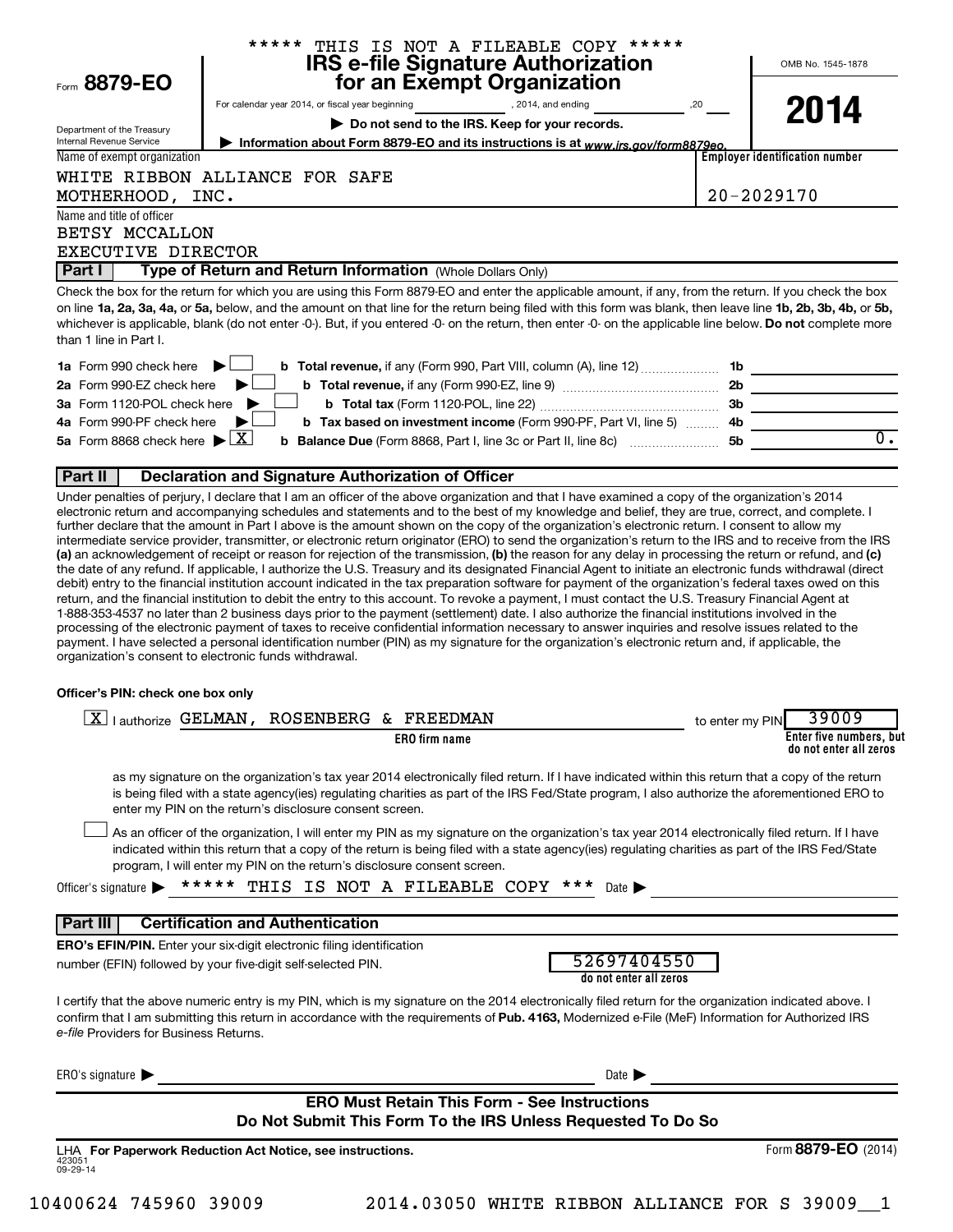| orm |  |
|-----|--|

# \*\* PUBLIC DISCLOSURE COPY \*\*

Return of Organization Exempt From Income Tax<br>|Under section 501(c), 527, or 4947(a)(1) of the Internal Revenue Code (except private foundations)

Department of the Treasury Internal Revenue Service

Do not enter social security numbers on this form as it may be made public. Information about Form 990 and its instructions is at www.irs.gov/form990.



|                                        |                        | A For the 2014 calendar year, or tax year beginning                                                                                                                         | and ending         |                                                     |                                                            |
|----------------------------------------|------------------------|-----------------------------------------------------------------------------------------------------------------------------------------------------------------------------|--------------------|-----------------------------------------------------|------------------------------------------------------------|
|                                        | <b>B</b> Check if      | C Name of organization                                                                                                                                                      |                    | D Employer identification number                    |                                                            |
|                                        | applicable:            | WHITE RIBBON ALLIANCE FOR SAFE                                                                                                                                              |                    |                                                     |                                                            |
|                                        | X Address              | MOTHERHOOD, INC.                                                                                                                                                            |                    |                                                     |                                                            |
|                                        | ]Name<br>]change       | Doing business as                                                                                                                                                           |                    |                                                     | 20-2029170                                                 |
|                                        | Ilnitial<br>return     | Number and street (or P.O. box if mail is not delivered to street address)                                                                                                  | Room/suite         | E Telephone number                                  |                                                            |
|                                        | <br> Final<br> return/ |                                                                                                                                                                             | $202 - 469 - 8727$ |                                                     |                                                            |
|                                        | termin-<br>ated        | 1120 20TH STREET NW<br>City or town, state or province, country, and ZIP or foreign postal code                                                                             | 500N               | G Gross receipts \$                                 | 1,442,066.                                                 |
|                                        | Amended<br>Ireturn     | WASHINGTON, DC 20036                                                                                                                                                        |                    | H(a) Is this a group return                         |                                                            |
|                                        | Applica-<br>Ition      | F Name and address of principal officer: BETSY MCCALLON                                                                                                                     |                    |                                                     | for subordinates? $\Box$ Yes $\Box$ No                     |
|                                        | pending                | SAME AS C ABOVE                                                                                                                                                             |                    | H(b) Are all subordinates included? Ves             | ∫No                                                        |
|                                        |                        | Tax-exempt status: $\boxed{\mathbf{X}}$ 501(c)(3)<br>$501(c)$ (<br>4947(a)(1) or<br>$\sim$ (insert no.)                                                                     | 527                |                                                     | If "No," attach a list. (see instructions)                 |
|                                        |                        | J Website: WWW.WHITERIBBONALLIANCE.ORG                                                                                                                                      |                    | $H(c)$ Group exemption number $\blacktriangleright$ |                                                            |
|                                        |                        | $K$ Form of organization: $X$ Corporation<br>Other $\blacktriangleright$<br>Trust<br>Association                                                                            |                    |                                                     | L. Year of formation: $2005$ M State of legal domicile: DC |
|                                        | Part $I$               | <b>Summary</b>                                                                                                                                                              |                    |                                                     |                                                            |
|                                        | 1                      | Briefly describe the organization's mission or most significant activities: SEE PART III, LINE 1.                                                                           |                    |                                                     |                                                            |
|                                        |                        |                                                                                                                                                                             |                    |                                                     |                                                            |
| Governance                             | 2                      | Check this box $\blacktriangleright$ $\blacksquare$ if the organization discontinued its operations or disposed of more than 25% of its net assets.                         |                    |                                                     |                                                            |
|                                        | 3                      |                                                                                                                                                                             |                    | $\mathbf{3}$                                        | 7                                                          |
|                                        | 4                      |                                                                                                                                                                             |                    | $\overline{\mathbf{4}}$                             | 6                                                          |
|                                        | 5                      | Total number of individuals employed in calendar year 2014 (Part V, line 2a) manufacture controller controller                                                              |                    | 5 <sup>1</sup>                                      | 13                                                         |
|                                        | 6                      |                                                                                                                                                                             |                    | $6\phantom{a}$                                      | 6                                                          |
| <b>Activities &amp;</b>                |                        |                                                                                                                                                                             |                    | ∤7a                                                 | 0.                                                         |
|                                        |                        |                                                                                                                                                                             |                    | l 7b                                                | 0.                                                         |
|                                        |                        |                                                                                                                                                                             |                    | <b>Prior Year</b>                                   | <b>Current Year</b>                                        |
|                                        | 8                      | Contributions and grants (Part VIII, line 1h)                                                                                                                               |                    | 1,595,043.                                          | 1,459,794.                                                 |
|                                        | 9                      | Program service revenue (Part VIII, line 2g)                                                                                                                                |                    | $\mathbf 0$ .                                       |                                                            |
| Revenue                                | 10                     |                                                                                                                                                                             |                    |                                                     |                                                            |
|                                        |                        |                                                                                                                                                                             |                    | 251.                                                | $\mathbf 0$ .<br>297.                                      |
|                                        |                        |                                                                                                                                                                             |                    | $-994.$                                             |                                                            |
|                                        | 11                     | Other revenue (Part VIII, column (A), lines 5, 6d, 8c, 9c, 10c, and 11e)                                                                                                    |                    |                                                     | $-18,025.$                                                 |
|                                        | 12                     | Total revenue - add lines 8 through 11 (must equal Part VIII, column (A), line 12)                                                                                          |                    | 1,594,300.                                          | 1,442,066.                                                 |
|                                        | 13                     | Grants and similar amounts paid (Part IX, column (A), lines 1-3)                                                                                                            |                    | 477,902.<br>0.                                      | 896,180.<br>0.                                             |
|                                        | 14                     |                                                                                                                                                                             |                    |                                                     |                                                            |
|                                        | 15                     | Salaries, other compensation, employee benefits (Part IX, column (A), lines 5.10)                                                                                           |                    | 1,771,526.<br>0.                                    | 1,690,819.<br>$\mathbf 0$ .                                |
|                                        |                        |                                                                                                                                                                             |                    |                                                     |                                                            |
| Expenses                               |                        | <b>b</b> Total fundraising expenses (Part IX, column (D), line 25) $\rightarrow$ ______161, 102.                                                                            |                    | 772,422.                                            | 687,674.                                                   |
|                                        | 18                     |                                                                                                                                                                             |                    | 3,021,850.                                          |                                                            |
|                                        | 19                     | Total expenses. Add lines 13-17 (must equal Part IX, column (A), line 25)                                                                                                   |                    |                                                     | 3, 274, 673.                                               |
|                                        |                        |                                                                                                                                                                             |                    | <u>-1,427,550.</u>                                  | <u>-1,832,607.</u>                                         |
|                                        | 20                     | Total assets (Part X, line 16)                                                                                                                                              |                    | <b>Beginning of Current Year</b>                    | <b>End of Year</b><br><u>1,181,711.</u>                    |
|                                        | 21                     | Total liabilities (Part X, line 26)                                                                                                                                         |                    | 3,050,404.<br><u>475,380.</u>                       |                                                            |
| <b>Net Assets or<br/>Fund Balances</b> | 22                     |                                                                                                                                                                             |                    | 2,575,024.                                          | 439,294.<br>742,417.                                       |
|                                        | Part II                | <b>Signature Block</b>                                                                                                                                                      |                    |                                                     |                                                            |
|                                        |                        | Under penalties of perjury, I declare that I have examined this return, including accompanying schedules and statements, and to the best of my knowledge and belief, it is  |                    |                                                     |                                                            |
|                                        |                        |                                                                                                                                                                             |                    |                                                     |                                                            |
|                                        |                        | true, correct, and complete. Declaration of preparer (othey than officer) is based on all information of which preparer has any knowledge.<br>Signature of officer to Calle |                    |                                                     |                                                            |

| Sign            | Signature of officer                                                              | Date                                         |                 |
|-----------------|-----------------------------------------------------------------------------------|----------------------------------------------|-----------------|
| Here            | MCCALLON,<br>EXECUTIVE DIRECTOR<br><b>BETSY</b>                                   |                                              |                 |
|                 | Type or print name and title                                                      |                                              |                 |
| Paid            | Preparer's signature<br><b>Print/Type preparer syname</b><br>Mareno AlExandron    | <b>PTIN</b><br>Check<br>$\Box$ self-employed | PG133056        |
| Preparer        | <b>ROSENBERG</b><br>FREEDMAN<br><b>GELMAN</b><br>Firm's name                      | 52-1392008<br>$7$ Firm's EIN                 |                 |
| Use Only        | 4550 MONTGOMERY AVE SUITE 650N<br>Firm's address                                  |                                              |                 |
|                 | BETHESDA, MD 20814-2930                                                           | Phone no. $(301)$                            | 951-9090        |
|                 | May the IRS discuss this return with the preparer shown above? (see instructions) | ΧI<br>Yes                                    | J No            |
| 432001 11-07-14 | LHA For Paperwork Reduction Act Notice, see the separate instructions.            |                                              | Form 990 (2014) |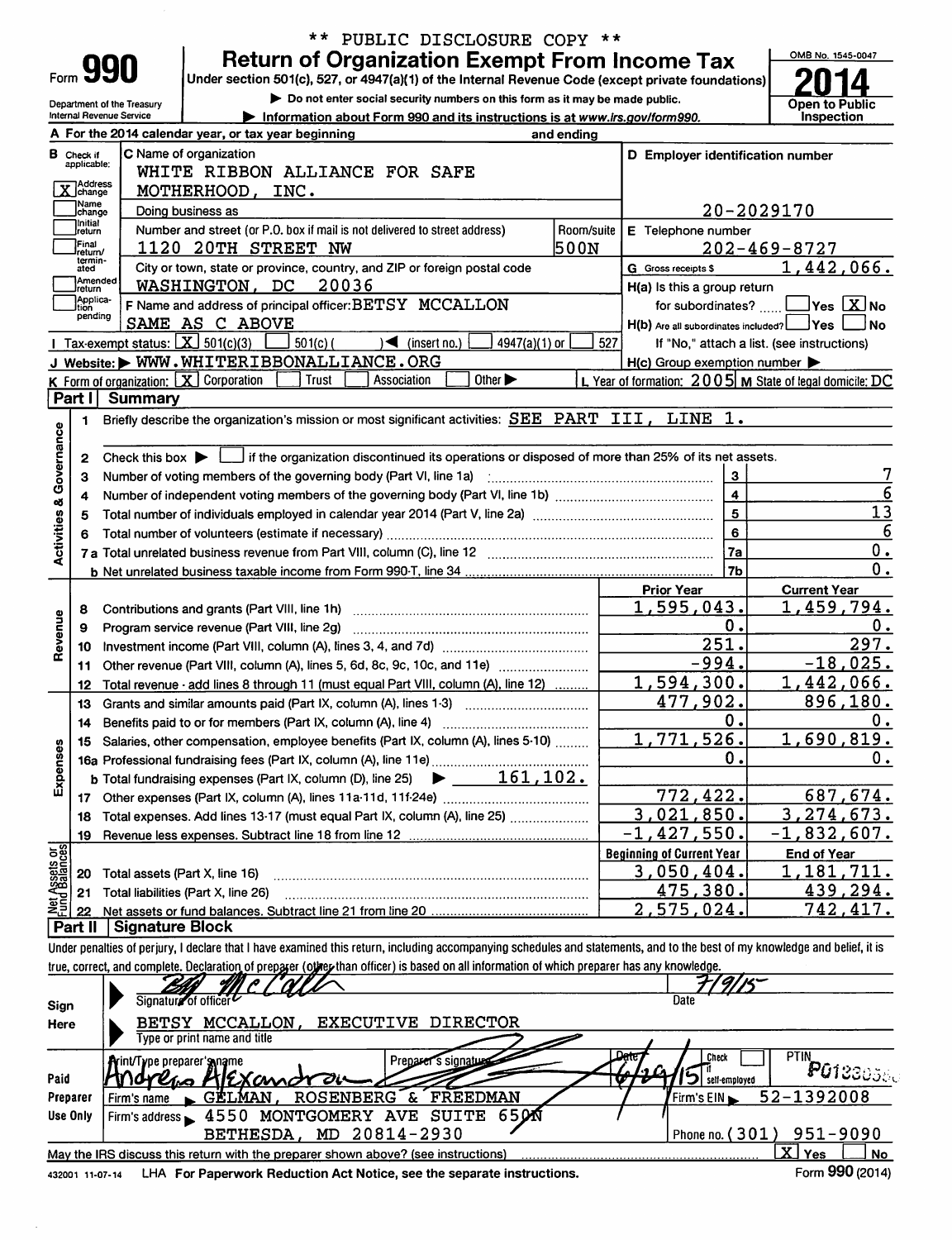|                | MOTHERHOOD, INC.<br>Form 990 (2014)                                                                                                                                                                 | $20 - 2029170$                          | Page 2             |
|----------------|-----------------------------------------------------------------------------------------------------------------------------------------------------------------------------------------------------|-----------------------------------------|--------------------|
|                | Part III   Statement of Program Service Accomplishments                                                                                                                                             |                                         |                    |
|                |                                                                                                                                                                                                     |                                         | $\boxed{\text{X}}$ |
| 1              | Briefly describe the organization's mission:<br>TO INSPIRE AND CONVENE ADVOCATES WHO CAMPAIGN TO UPHOLD THE RIGHT OF                                                                                |                                         |                    |
|                | ALL WOMEN TO BE SAFE AND HEALTHY BEFORE, DURING AND AFTER CHILDBIRTH.                                                                                                                               |                                         |                    |
|                |                                                                                                                                                                                                     |                                         |                    |
| $\mathbf{2}$   | Did the organization undertake any significant program services during the year which were not listed on                                                                                            |                                         |                    |
|                | the prior Form 990 or 990-EZ?<br>If "Yes," describe these new services on Schedule O.                                                                                                               | $\Box$ Yes $[\overline{\mathrm{X}}]$ No |                    |
| 3              | Did the organization cease conducting, or make significant changes in how it conducts, any program services?                                                                                        | $\Box$ Yes $[\overline{\mathrm{X}}]$ No |                    |
| 4              | If "Yes," describe these changes on Schedule O.<br>Describe the organization's program service accomplishments for each of its three largest program services, as measured by expenses.             |                                         |                    |
|                | Section 501(c)(3) and 501(c)(4) organizations are required to report the amount of grants and allocations to others, the total expenses, and<br>revenue, if any, for each program service reported. |                                         |                    |
|                | $851, 501.$ (Revenue \$)<br>$1,406,232$ and including grants of \$<br>) (Expenses \$<br>4a (Code:                                                                                                   |                                         |                    |
|                | SOCIAL & COMMUNITY MOBILIZATION: TO HOLD GOVERNMENTS ACCOUNTABLE AND                                                                                                                                |                                         |                    |
|                | ENSURE THAT THEIR PROMISES AND COMMITMENTS ARE KEPT. TO INFLUENCE                                                                                                                                   |                                         |                    |
|                | NATIONAL LEVEL POLICIES AND TO ADVOCATE FOR CHANGE AT THE DISTRICT,<br>HEALTH CARE FACILITY, COMMUNITY AND HOUSEHOLD LEVEL THAT HAVE A                                                              |                                         |                    |
|                | POSITIVE IMPACT ON THE QUALITY OF MATERNAL AND NEONATAL CARE SERVICES.                                                                                                                              |                                         |                    |
|                |                                                                                                                                                                                                     |                                         |                    |
|                |                                                                                                                                                                                                     |                                         |                    |
|                |                                                                                                                                                                                                     |                                         |                    |
|                |                                                                                                                                                                                                     |                                         |                    |
|                |                                                                                                                                                                                                     |                                         |                    |
|                |                                                                                                                                                                                                     |                                         |                    |
|                |                                                                                                                                                                                                     |                                         |                    |
|                | 383, 665. including grants of \$33, 586. ) (Revenue \$<br>4b (Code:<br>(Expenses \$                                                                                                                 |                                         |                    |
|                | CHAMPIONS FOR SAFE MOTHERHOOD: TO IDENTIFY, ENGAGE, BUILD, STRENGTHEN                                                                                                                               |                                         |                    |
|                | AND HONOR MULTISECTORAL CHAMPIONS FOR SAFE MOTHERHOOD.                                                                                                                                              |                                         |                    |
|                |                                                                                                                                                                                                     |                                         |                    |
|                |                                                                                                                                                                                                     |                                         |                    |
|                |                                                                                                                                                                                                     |                                         |                    |
|                |                                                                                                                                                                                                     |                                         |                    |
|                |                                                                                                                                                                                                     |                                         |                    |
|                |                                                                                                                                                                                                     |                                         |                    |
|                |                                                                                                                                                                                                     |                                         |                    |
|                |                                                                                                                                                                                                     |                                         |                    |
|                |                                                                                                                                                                                                     |                                         |                    |
|                |                                                                                                                                                                                                     |                                         |                    |
|                |                                                                                                                                                                                                     |                                         |                    |
|                | $9,593.$ (Revenue \$)<br>770,498.<br>including grants of \$<br>(Code:<br>(Expenses \$                                                                                                               |                                         |                    |
|                | BUILDING & STRENGTHENING NATIONAL ALLIANCES: TO CULTIVATE AND SUSTAIN                                                                                                                               |                                         |                    |
|                | STAKEHOLDERS FOR SAFE MOTHERHOOD THROUGH THE SUPPORT OF NATIONAL,                                                                                                                                   |                                         |                    |
|                | <b>REGIONAL AND</b><br>GLOBAL ALLIANCES.                                                                                                                                                            |                                         |                    |
|                |                                                                                                                                                                                                     |                                         |                    |
|                |                                                                                                                                                                                                     |                                         |                    |
|                |                                                                                                                                                                                                     |                                         |                    |
|                |                                                                                                                                                                                                     |                                         |                    |
|                |                                                                                                                                                                                                     |                                         |                    |
|                |                                                                                                                                                                                                     |                                         |                    |
|                |                                                                                                                                                                                                     |                                         |                    |
|                |                                                                                                                                                                                                     |                                         |                    |
|                |                                                                                                                                                                                                     |                                         |                    |
|                | Other program services (Describe in Schedule O.)<br>$129$ , $114$ $\cdot$ including grants of \$<br>$1,500.$ (Revenue \$<br>(Expenses \$                                                            |                                         |                    |
| 4с<br>4d<br>4е | 2,689,509.<br>Total program service expenses                                                                                                                                                        |                                         |                    |
| 432002         |                                                                                                                                                                                                     | Form 990 (2014)                         |                    |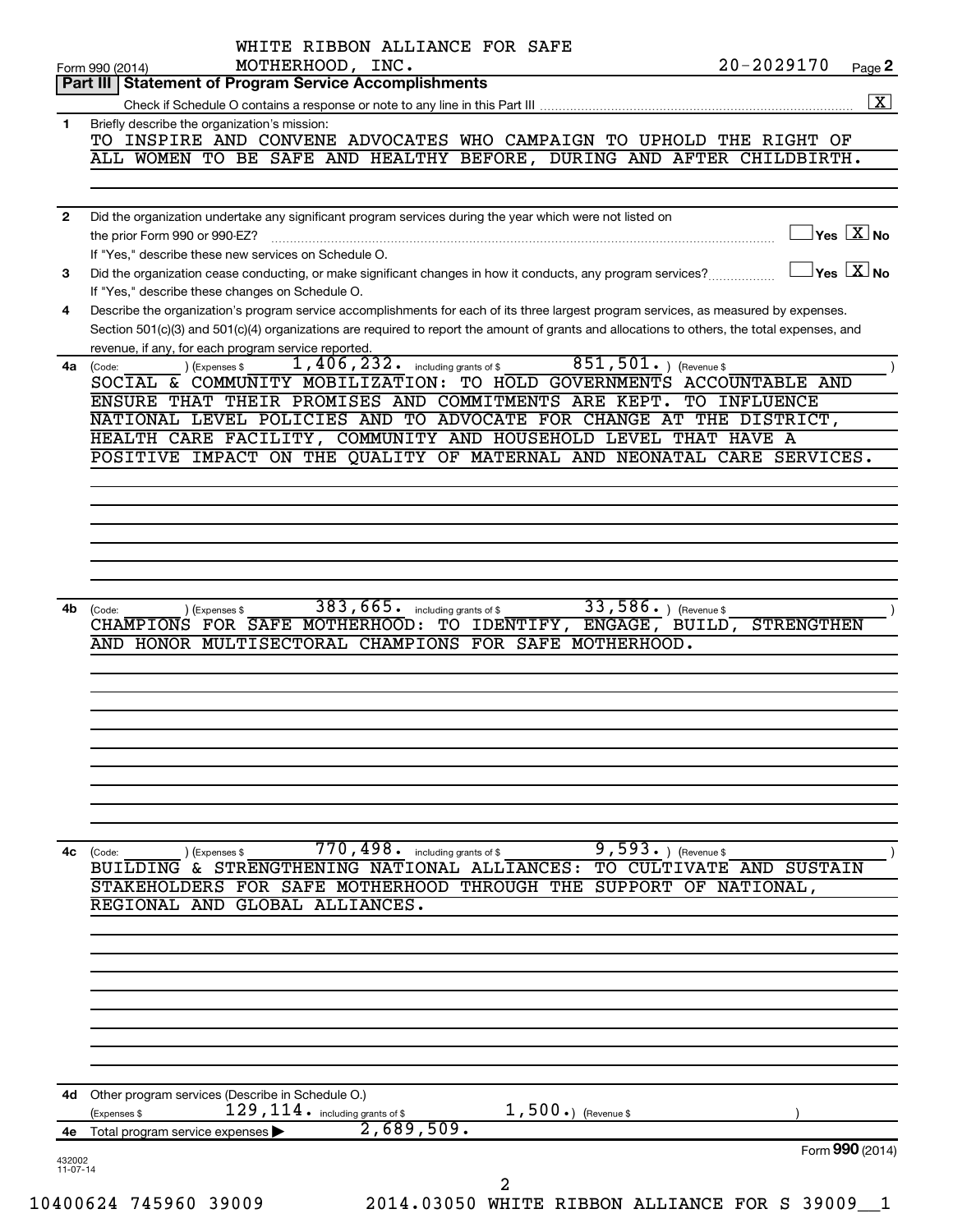|     | Part IV   Checklist of Required Schedules                                                                                                                                                                                           |                        |                         |                         |
|-----|-------------------------------------------------------------------------------------------------------------------------------------------------------------------------------------------------------------------------------------|------------------------|-------------------------|-------------------------|
|     |                                                                                                                                                                                                                                     |                        | Yes                     | No.                     |
| 1   | Is the organization described in section 501(c)(3) or $4947(a)(1)$ (other than a private foundation)?                                                                                                                               |                        |                         |                         |
|     |                                                                                                                                                                                                                                     | 1                      | х                       |                         |
| 2   |                                                                                                                                                                                                                                     | $\overline{2}$         | $\overline{\textbf{x}}$ |                         |
| 3   | Did the organization engage in direct or indirect political campaign activities on behalf of or in opposition to candidates for                                                                                                     |                        |                         |                         |
|     |                                                                                                                                                                                                                                     | 3                      |                         | x                       |
| 4   | Section 501(c)(3) organizations. Did the organization engage in lobbying activities, or have a section 501(h) election in effect                                                                                                    |                        |                         |                         |
|     |                                                                                                                                                                                                                                     | 4                      | X                       |                         |
| 5   | Is the organization a section 501(c)(4), 501(c)(5), or 501(c)(6) organization that receives membership dues, assessments, or                                                                                                        |                        |                         |                         |
|     |                                                                                                                                                                                                                                     | 5                      |                         | x                       |
| 6   | Did the organization maintain any donor advised funds or any similar funds or accounts for which donors have the right to                                                                                                           |                        |                         |                         |
|     | provide advice on the distribution or investment of amounts in such funds or accounts? If "Yes," complete Schedule D, Part I                                                                                                        | 6                      |                         | х                       |
| 7   | Did the organization receive or hold a conservation easement, including easements to preserve open space,                                                                                                                           |                        |                         |                         |
|     | the environment, historic land areas, or historic structures? If "Yes," complete Schedule D, Part II                                                                                                                                | $\overline{7}$         |                         | х                       |
| 8   | Did the organization maintain collections of works of art, historical treasures, or other similar assets? If "Yes," complete                                                                                                        |                        |                         |                         |
|     | Schedule D, Part III <b>Marting Constructs</b> and the construction of the construction of the construction of the construction of the construction of the construction of the construction of the construction of the construction | 8                      |                         | x                       |
| 9   | Did the organization report an amount in Part X, line 21, for escrow or custodial account liability; serve as a custodian for                                                                                                       |                        |                         |                         |
|     | amounts not listed in Part X; or provide credit counseling, debt management, credit repair, or debt negotiation services?                                                                                                           |                        |                         |                         |
|     | If "Yes." complete Schedule D. Part IV                                                                                                                                                                                              | 9                      |                         | х                       |
| 10  | Did the organization, directly or through a related organization, hold assets in temporarily restricted endowments, permanent                                                                                                       |                        |                         |                         |
|     |                                                                                                                                                                                                                                     | 10                     |                         | x                       |
| 11  | If the organization's answer to any of the following questions is "Yes," then complete Schedule D, Parts VI, VII, VIII, IX, or X                                                                                                    |                        |                         |                         |
|     | as applicable.                                                                                                                                                                                                                      |                        |                         |                         |
|     | a Did the organization report an amount for land, buildings, and equipment in Part X, line 10? If "Yes," complete Schedule D,                                                                                                       |                        |                         |                         |
|     | Part VI                                                                                                                                                                                                                             | 11a                    |                         | х                       |
|     | <b>b</b> Did the organization report an amount for investments - other securities in Part X, line 12 that is 5% or more of its total                                                                                                |                        |                         |                         |
|     |                                                                                                                                                                                                                                     | 11b                    |                         | x                       |
|     | c Did the organization report an amount for investments - program related in Part X, line 13 that is 5% or more of its total                                                                                                        |                        |                         |                         |
|     |                                                                                                                                                                                                                                     | 11с                    |                         | x                       |
|     | d Did the organization report an amount for other assets in Part X, line 15 that is 5% or more of its total assets reported in                                                                                                      |                        |                         |                         |
|     |                                                                                                                                                                                                                                     | 11d                    | х                       |                         |
|     |                                                                                                                                                                                                                                     | 11e                    | $\overline{\mathbf{X}}$ |                         |
| f   | Did the organization's separate or consolidated financial statements for the tax year include a footnote that addresses                                                                                                             |                        |                         |                         |
|     | the organization's liability for uncertain tax positions under FIN 48 (ASC 740)? If "Yes," complete Schedule D, Part X                                                                                                              | 11f                    | х                       |                         |
|     | 12a Did the organization obtain separate, independent audited financial statements for the tax year? If "Yes," complete                                                                                                             |                        |                         |                         |
|     | Schedule D, Parts XI and XII                                                                                                                                                                                                        | 12a                    | х                       |                         |
| b   | Was the organization included in consolidated, independent audited financial statements for the tax year?                                                                                                                           |                        |                         |                         |
|     | If "Yes," and if the organization answered "No" to line 12a, then completing Schedule D, Parts XI and XII is optional                                                                                                               | 12b                    |                         | х                       |
| 13  |                                                                                                                                                                                                                                     | 13                     |                         | $\overline{\texttt{X}}$ |
| 14a | Did the organization maintain an office, employees, or agents outside of the United States?                                                                                                                                         | 14a                    | х                       |                         |
| b   | Did the organization have aggregate revenues or expenses of more than \$10,000 from grantmaking, fundraising, business,                                                                                                             |                        |                         |                         |
|     | investment, and program service activities outside the United States, or aggregate foreign investments valued at \$100,000                                                                                                          |                        |                         |                         |
|     |                                                                                                                                                                                                                                     | 14b                    | х                       |                         |
| 15  | Did the organization report on Part IX, column (A), line 3, more than \$5,000 of grants or other assistance to or for any                                                                                                           |                        |                         |                         |
|     |                                                                                                                                                                                                                                     | 15                     | х                       |                         |
| 16  | Did the organization report on Part IX, column (A), line 3, more than \$5,000 of aggregate grants or other assistance to                                                                                                            |                        |                         |                         |
|     |                                                                                                                                                                                                                                     | 16                     |                         | х                       |
| 17  | Did the organization report a total of more than \$15,000 of expenses for professional fundraising services on Part IX,                                                                                                             |                        |                         | x                       |
|     |                                                                                                                                                                                                                                     | 17                     |                         |                         |
| 18  | Did the organization report more than \$15,000 total of fundraising event gross income and contributions on Part VIII, lines                                                                                                        |                        |                         | x                       |
|     |                                                                                                                                                                                                                                     | 18                     |                         |                         |
| 19  | Did the organization report more than \$15,000 of gross income from gaming activities on Part VIII, line 9a? If "Yes,"                                                                                                              |                        |                         | х                       |
|     | 20a Did the organization operate one or more hospital facilities? If "Yes," complete Schedule H                                                                                                                                     | 19                     |                         | X                       |
|     |                                                                                                                                                                                                                                     | 20a<br>20 <sub>b</sub> |                         |                         |
|     |                                                                                                                                                                                                                                     |                        |                         |                         |

Form (2014) **990**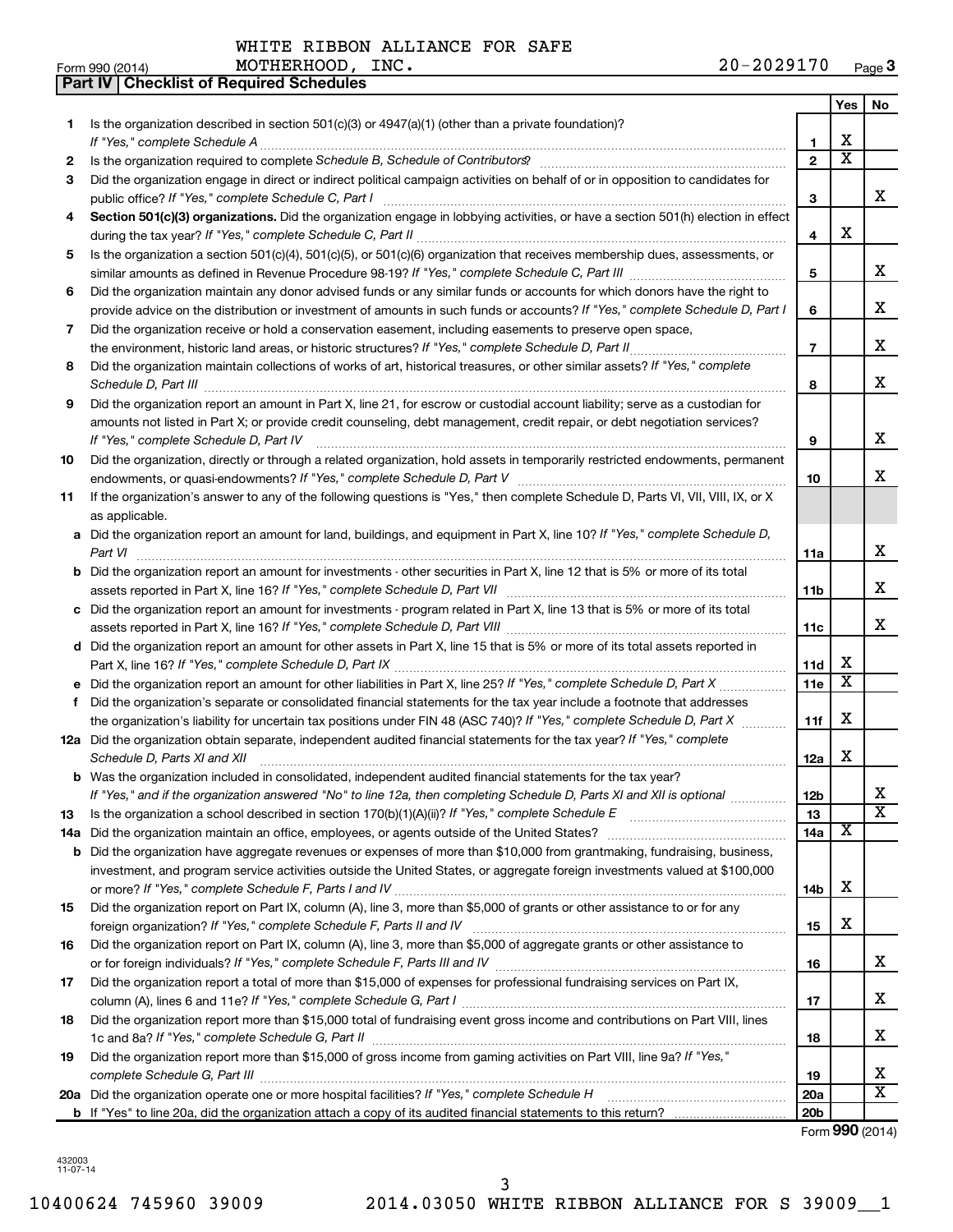| INC.<br>MOTHERHOOD<br>$20 -$<br>20291<br>Form 990 (2014) | 9170<br>Page |
|----------------------------------------------------------|--------------|
|----------------------------------------------------------|--------------|

| ------------      |  | ---------- |             |
|-------------------|--|------------|-------------|
|                   |  |            |             |
| <b>MOTUPDUOOD</b> |  |            | <b>TNTO</b> |

|    | <b>Part IV   Checklist of Required Schedules (continued)</b>                                                                                                                                                                                                                                             |                  |               |                              |
|----|----------------------------------------------------------------------------------------------------------------------------------------------------------------------------------------------------------------------------------------------------------------------------------------------------------|------------------|---------------|------------------------------|
|    |                                                                                                                                                                                                                                                                                                          |                  | Yes           | No                           |
| 21 | Did the organization report more than \$5,000 of grants or other assistance to any domestic organization or                                                                                                                                                                                              |                  |               |                              |
|    | domestic government on Part IX, column (A), line 1? If "Yes," complete Schedule I, Parts I and II                                                                                                                                                                                                        | 21               |               | x                            |
| 22 | Did the organization report more than \$5,000 of grants or other assistance to or for domestic individuals on                                                                                                                                                                                            |                  |               |                              |
|    |                                                                                                                                                                                                                                                                                                          | 22               |               | x                            |
| 23 | Did the organization answer "Yes" to Part VII, Section A, line 3, 4, or 5 about compensation of the organization's current                                                                                                                                                                               |                  |               |                              |
|    | and former officers, directors, trustees, key employees, and highest compensated employees? If "Yes," complete                                                                                                                                                                                           |                  |               |                              |
|    | Schedule J                                                                                                                                                                                                                                                                                               | 23               | X             |                              |
|    | 24a Did the organization have a tax-exempt bond issue with an outstanding principal amount of more than \$100,000 as of the                                                                                                                                                                              |                  |               |                              |
|    | last day of the year, that was issued after December 31, 2002? If "Yes," answer lines 24b through 24d and complete                                                                                                                                                                                       |                  |               |                              |
|    | Schedule K. If "No", go to line 25a                                                                                                                                                                                                                                                                      | 24a              |               | x                            |
| b  | Did the organization invest any proceeds of tax-exempt bonds beyond a temporary period exception?                                                                                                                                                                                                        | 24b              |               |                              |
|    | c Did the organization maintain an escrow account other than a refunding escrow at any time during the year to defease                                                                                                                                                                                   |                  |               |                              |
|    |                                                                                                                                                                                                                                                                                                          | 24c              |               |                              |
|    |                                                                                                                                                                                                                                                                                                          | 24d              |               |                              |
|    | 25a Section 501(c)(3), 501(c)(4), and 501(c)(29) organizations. Did the organization engage in an excess benefit                                                                                                                                                                                         |                  |               |                              |
|    |                                                                                                                                                                                                                                                                                                          | 25a              |               | x                            |
|    | <b>b</b> Is the organization aware that it engaged in an excess benefit transaction with a disqualified person in a prior year, and                                                                                                                                                                      |                  |               |                              |
|    | that the transaction has not been reported on any of the organization's prior Forms 990 or 990-EZ? If "Yes," complete                                                                                                                                                                                    |                  |               |                              |
|    | Schedule L, Part I                                                                                                                                                                                                                                                                                       | 25b              |               | x                            |
| 26 | Did the organization report any amount on Part X, line 5, 6, or 22 for receivables from or payables to any current or                                                                                                                                                                                    |                  |               |                              |
|    | former officers, directors, trustees, key employees, highest compensated employees, or disqualified persons? If "Yes,"                                                                                                                                                                                   |                  |               |                              |
|    | complete Schedule L, Part II                                                                                                                                                                                                                                                                             | 26               |               | x                            |
| 27 | Did the organization provide a grant or other assistance to an officer, director, trustee, key employee, substantial                                                                                                                                                                                     |                  |               |                              |
|    | contributor or employee thereof, a grant selection committee member, or to a 35% controlled entity or family member                                                                                                                                                                                      |                  |               |                              |
|    |                                                                                                                                                                                                                                                                                                          | 27               |               | x                            |
| 28 | Was the organization a party to a business transaction with one of the following parties (see Schedule L, Part IV                                                                                                                                                                                        |                  |               |                              |
|    | instructions for applicable filing thresholds, conditions, and exceptions):                                                                                                                                                                                                                              |                  |               |                              |
|    | a A current or former officer, director, trustee, or key employee? If "Yes," complete Schedule L, Part IV                                                                                                                                                                                                | 28a              |               | х                            |
| b  | A family member of a current or former officer, director, trustee, or key employee? If "Yes," complete Schedule L, Part IV                                                                                                                                                                               | 28b              |               | $\overline{\mathbf{X}}$      |
|    | c An entity of which a current or former officer, director, trustee, or key employee (or a family member thereof) was an officer,                                                                                                                                                                        |                  |               |                              |
|    | director, trustee, or direct or indirect owner? If "Yes," complete Schedule L, Part IV.                                                                                                                                                                                                                  | 28c              |               | х<br>$\overline{\texttt{x}}$ |
| 29 |                                                                                                                                                                                                                                                                                                          | 29               |               |                              |
| 30 | Did the organization receive contributions of art, historical treasures, or other similar assets, or qualified conservation                                                                                                                                                                              |                  |               |                              |
|    |                                                                                                                                                                                                                                                                                                          | 30               |               | x                            |
| 31 | Did the organization liquidate, terminate, or dissolve and cease operations?                                                                                                                                                                                                                             |                  |               | х                            |
|    |                                                                                                                                                                                                                                                                                                          | 31               |               |                              |
| 32 | Did the organization sell, exchange, dispose of, or transfer more than 25% of its net assets? If "Yes," complete                                                                                                                                                                                         |                  |               | х                            |
|    | Schedule N, Part II<br>Did the organization own 100% of an entity disregarded as separate from the organization under Regulations                                                                                                                                                                        | 32               |               |                              |
| 33 |                                                                                                                                                                                                                                                                                                          | 33               |               | х                            |
|    | sections 301.7701-2 and 301.7701-3? If "Yes," complete Schedule R, Part I [1] [1] [1] [1] [1] [1] sections 301.7701-2 and 301.7701-3? If "Yes," complete Schedule R, Part I<br>Was the organization related to any tax-exempt or taxable entity? If "Yes," complete Schedule R, Part II, III, or IV, and |                  |               |                              |
| 34 |                                                                                                                                                                                                                                                                                                          |                  |               | x                            |
|    | Part V, line 1                                                                                                                                                                                                                                                                                           | 34<br><b>35a</b> |               | $\overline{\texttt{x}}$      |
|    |                                                                                                                                                                                                                                                                                                          |                  |               |                              |
|    | b If "Yes" to line 35a, did the organization receive any payment from or engage in any transaction with a controlled entity                                                                                                                                                                              | 35 <sub>b</sub>  |               |                              |
| 36 | Section 501(c)(3) organizations. Did the organization make any transfers to an exempt non-charitable related organization?                                                                                                                                                                               |                  |               |                              |
|    |                                                                                                                                                                                                                                                                                                          | 36               |               | x                            |
| 37 | Did the organization conduct more than 5% of its activities through an entity that is not a related organization                                                                                                                                                                                         |                  |               |                              |
|    |                                                                                                                                                                                                                                                                                                          | 37               |               | x                            |
| 38 | Did the organization complete Schedule O and provide explanations in Schedule O for Part VI, lines 11b and 19?                                                                                                                                                                                           |                  |               |                              |
|    |                                                                                                                                                                                                                                                                                                          | 38               | х             |                              |
|    |                                                                                                                                                                                                                                                                                                          |                  | $\mathbf{on}$ |                              |

Form (2014) **990**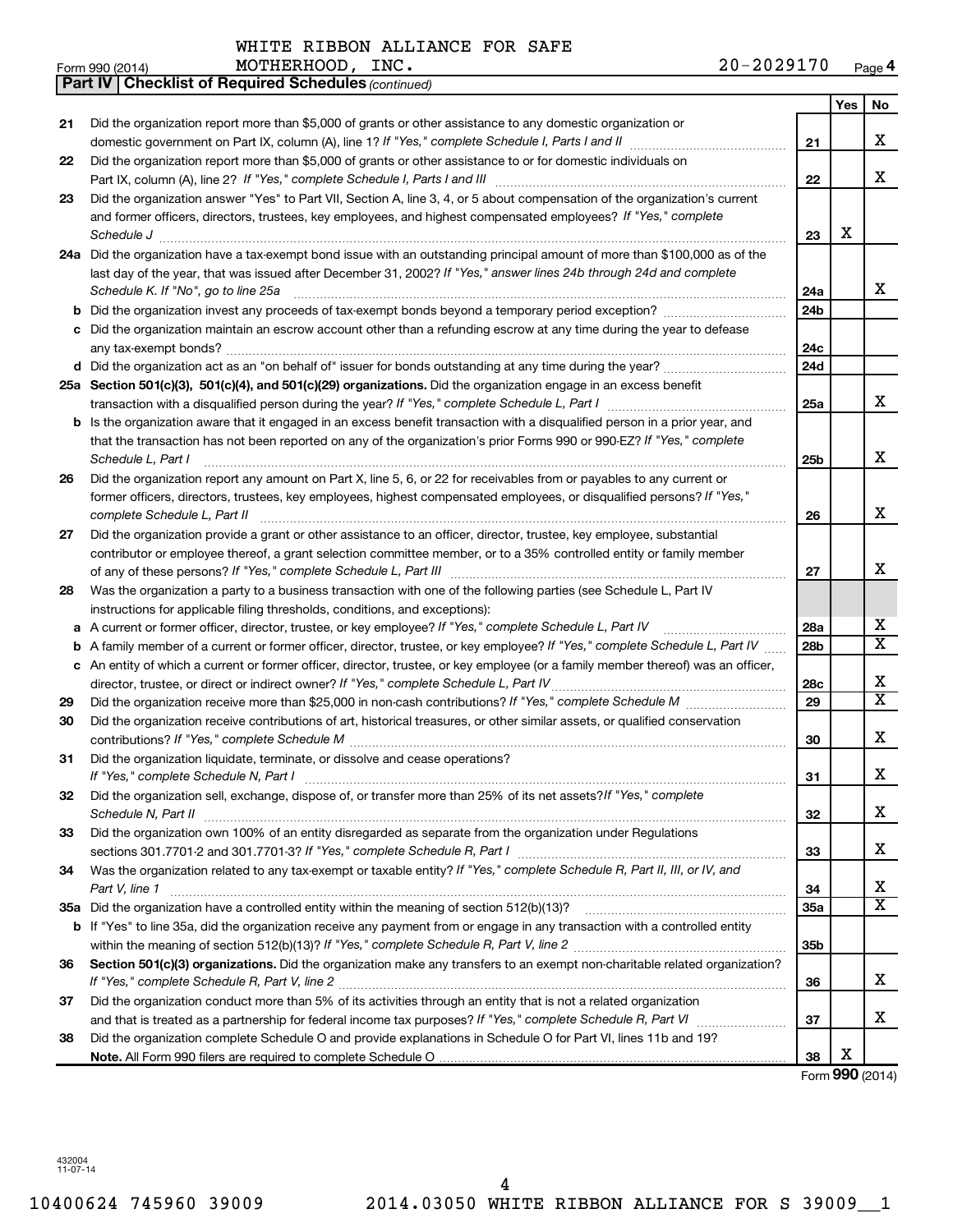| WHITE RIBBON ALLIANCE FOR SAFE |
|--------------------------------|
|--------------------------------|

| Part V | <b>Statements Regarding Other IRS Filings and Tax Compliance</b>                                                                                                                                                                             |                      |            |                         |
|--------|----------------------------------------------------------------------------------------------------------------------------------------------------------------------------------------------------------------------------------------------|----------------------|------------|-------------------------|
|        | Check if Schedule O contains a response or note to any line in this Part V                                                                                                                                                                   |                      |            |                         |
|        |                                                                                                                                                                                                                                              |                      | <b>Yes</b> | No                      |
| 1a     | 14<br>1a<br>Enter the number reported in Box 3 of Form 1096. Enter -0- if not applicable                                                                                                                                                     |                      |            |                         |
|        | 1 <sub>b</sub><br>Enter the number of Forms W-2G included in line 1a. Enter -0- if not applicable                                                                                                                                            | 0                    |            |                         |
| с      | Did the organization comply with backup withholding rules for reportable payments to vendors and reportable gaming                                                                                                                           |                      |            |                         |
|        |                                                                                                                                                                                                                                              | 1c                   | X          |                         |
|        | 2a Enter the number of employees reported on Form W-3, Transmittal of Wage and Tax Statements,<br>13                                                                                                                                         |                      |            |                         |
|        | 2a<br>filed for the calendar year ending with or within the year covered by this return                                                                                                                                                      |                      | X          |                         |
| b      |                                                                                                                                                                                                                                              | 2 <sub>b</sub>       |            |                         |
|        |                                                                                                                                                                                                                                              |                      |            | х                       |
|        | 3a Did the organization have unrelated business gross income of \$1,000 or more during the year?                                                                                                                                             | 3a<br>3 <sub>b</sub> |            |                         |
|        | If "Yes," has it filed a Form 990-T for this year? If "No," to line 3b, provide an explanation in Schedule O<br>4a At any time during the calendar year, did the organization have an interest in, or a signature or other authority over, a |                      |            |                         |
|        | financial account in a foreign country (such as a bank account, securities account, or other financial account)?                                                                                                                             | 4a                   | X          |                         |
|        | <b>b</b> If "Yes," enter the name of the foreign country: $\blacktriangleright$ UNITED KINGDOM                                                                                                                                               |                      |            |                         |
|        | See instructions for filing requirements for FinCEN Form 114, Report of Foreign Bank and Financial Accounts (FBAR).                                                                                                                          |                      |            |                         |
|        |                                                                                                                                                                                                                                              | 5a                   |            | х                       |
| b      |                                                                                                                                                                                                                                              | 5b                   |            | $\overline{\mathtt{x}}$ |
| с      |                                                                                                                                                                                                                                              | 5c                   |            |                         |
|        | 6a Does the organization have annual gross receipts that are normally greater than \$100,000, and did the organization solicit                                                                                                               |                      |            |                         |
|        | any contributions that were not tax deductible as charitable contributions?                                                                                                                                                                  | 6a                   |            | x                       |
|        | b If "Yes," did the organization include with every solicitation an express statement that such contributions or gifts                                                                                                                       |                      |            |                         |
|        |                                                                                                                                                                                                                                              | 6b                   |            |                         |
| 7      | Organizations that may receive deductible contributions under section 170(c).                                                                                                                                                                |                      |            |                         |
| а      | Did the organization receive a payment in excess of \$75 made partly as a contribution and partly for goods and services provided to the payor?                                                                                              | 7a                   |            | x                       |
|        |                                                                                                                                                                                                                                              | 7b                   |            |                         |
| с      | Did the organization sell, exchange, or otherwise dispose of tangible personal property for which it was required                                                                                                                            |                      |            |                         |
|        | to file Form 8282?                                                                                                                                                                                                                           | 7c                   |            | х                       |
| d      | 7d                                                                                                                                                                                                                                           |                      |            |                         |
| е      | Did the organization receive any funds, directly or indirectly, to pay premiums on a personal benefit contract?                                                                                                                              | 7e                   |            | х                       |
|        |                                                                                                                                                                                                                                              | 7f                   |            | $\overline{\mathtt{x}}$ |
| g      | If the organization received a contribution of qualified intellectual property, did the organization file Form 8899 as required?                                                                                                             | 7g                   |            |                         |
| h      | If the organization received a contribution of cars, boats, airplanes, or other vehicles, did the organization file a Form 1098-C?                                                                                                           | 7h                   |            |                         |
| 8      | N/A<br>Sponsoring organizations maintaining donor advised funds. Did a donor advised fund maintained by the                                                                                                                                  |                      |            |                         |
|        | sponsoring organization have excess business holdings at any time during the year?                                                                                                                                                           | 8                    |            |                         |
| 9      | Sponsoring organizations maintaining donor advised funds.<br>N/A                                                                                                                                                                             |                      |            |                         |
|        | N/A                                                                                                                                                                                                                                          | 9а                   |            |                         |
| b      | Did the sponsoring organization make a distribution to a donor, donor advisor, or related person?<br>Section 501(c)(7) organizations. Enter:                                                                                                 | 9b                   |            |                         |
| 10     | N/A<br>10a                                                                                                                                                                                                                                   |                      |            |                         |
| а<br>b | 10 <sub>b</sub><br>Gross receipts, included on Form 990, Part VIII, line 12, for public use of club facilities                                                                                                                               |                      |            |                         |
| 11     | Section 501(c)(12) organizations. Enter:                                                                                                                                                                                                     |                      |            |                         |
| а      | N/A<br>11a                                                                                                                                                                                                                                   |                      |            |                         |
| b      | Gross income from other sources (Do not net amounts due or paid to other sources against                                                                                                                                                     |                      |            |                         |
|        | 11b<br>amounts due or received from them.)                                                                                                                                                                                                   |                      |            |                         |
|        | 12a Section 4947(a)(1) non-exempt charitable trusts. Is the organization filing Form 990 in lieu of Form 1041?                                                                                                                               | 12a                  |            |                         |
| b      | If "Yes," enter the amount of tax-exempt interest received or accrued during the year $\ldots \mathbf{N}/\mathbf{A}$ .<br>12 <sub>b</sub>                                                                                                    |                      |            |                         |
| 13     | Section 501(c)(29) qualified nonprofit health insurance issuers.                                                                                                                                                                             |                      |            |                         |
| а      | N/A                                                                                                                                                                                                                                          | 1За                  |            |                         |
|        | Note. See the instructions for additional information the organization must report on Schedule O.                                                                                                                                            |                      |            |                         |
|        | <b>b</b> Enter the amount of reserves the organization is required to maintain by the states in which the                                                                                                                                    |                      |            |                         |
|        | 13 <sub>b</sub>                                                                                                                                                                                                                              |                      |            |                         |
|        | 13 <sub>c</sub>                                                                                                                                                                                                                              |                      |            |                         |
|        | 14a Did the organization receive any payments for indoor tanning services during the tax year?                                                                                                                                               | 14a                  |            | $\overline{\mathbf{X}}$ |
|        |                                                                                                                                                                                                                                              | 14 <sub>b</sub>      |            |                         |

| Form 990 (2014) |  |  |
|-----------------|--|--|
|-----------------|--|--|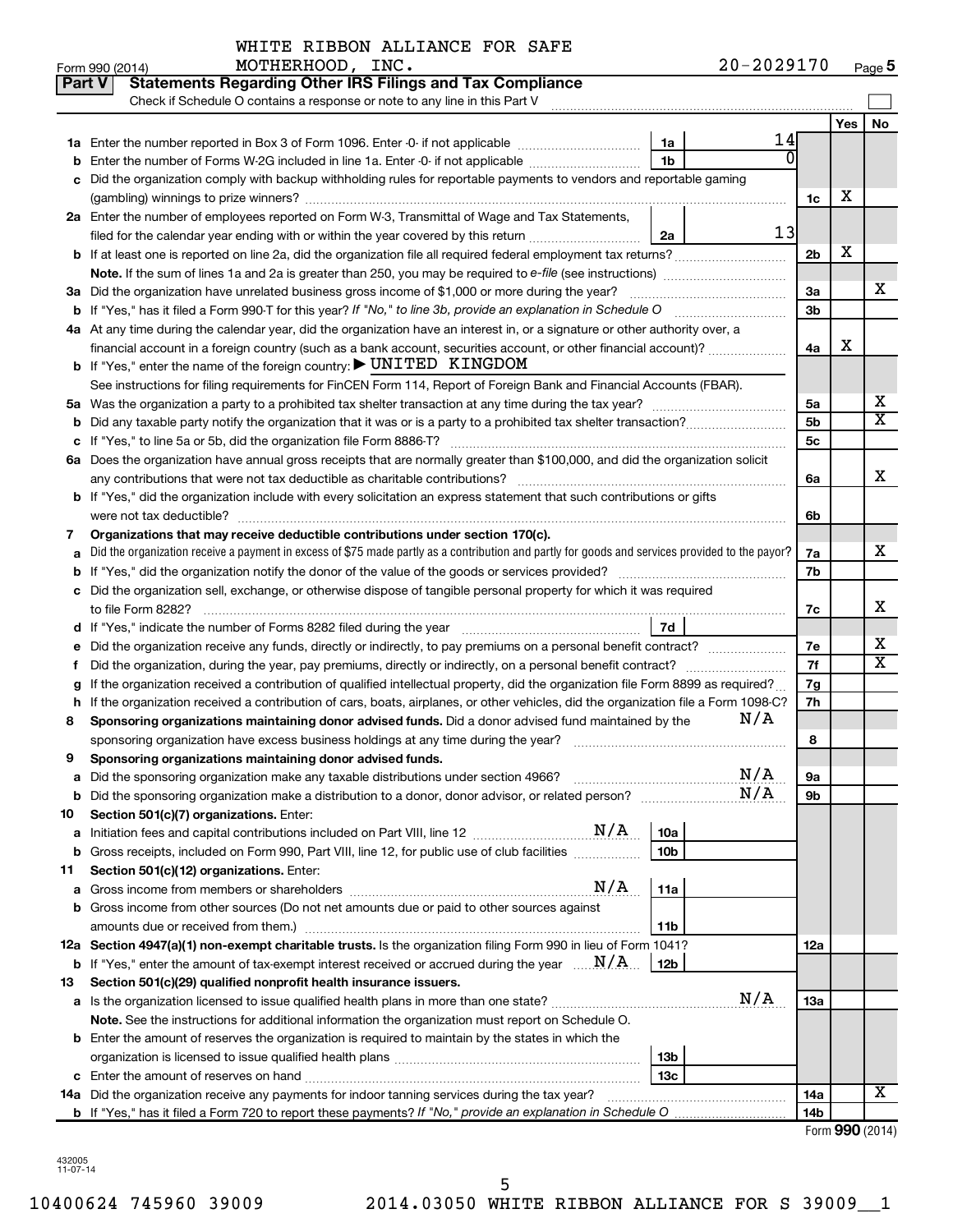**Part VI** Governance, Management, and Disclosure For each "Yes" response to lines 2 through 7b below, and for a "No" response *to line 8a, 8b, or 10b below, describe the circumstances, processes, or changes in Schedule O. See instructions.*

|     | Check if Schedule O contains a response or note to any line in this Part VI [11] [11] [11] Check if Schedule O contains a response or note to any line in this Part VI                                                        |    |       |                 |                         | $\mathbf{X}$            |  |
|-----|-------------------------------------------------------------------------------------------------------------------------------------------------------------------------------------------------------------------------------|----|-------|-----------------|-------------------------|-------------------------|--|
|     | Section A. Governing Body and Management                                                                                                                                                                                      |    |       |                 |                         |                         |  |
|     |                                                                                                                                                                                                                               |    |       |                 | Yes                     | No                      |  |
|     | <b>1a</b> Enter the number of voting members of the governing body at the end of the tax year                                                                                                                                 | 1a |       |                 |                         |                         |  |
|     | If there are material differences in voting rights among members of the governing body, or if the governing                                                                                                                   |    |       |                 |                         |                         |  |
|     | body delegated broad authority to an executive committee or similar committee, explain in Schedule O.                                                                                                                         |    |       |                 |                         |                         |  |
| b   | Enter the number of voting members included in line 1a, above, who are independent                                                                                                                                            | 1b |       |                 |                         |                         |  |
| 2   | Did any officer, director, trustee, or key employee have a family relationship or a business relationship with any other                                                                                                      |    |       |                 |                         |                         |  |
|     | officer, director, trustee, or key employee?                                                                                                                                                                                  |    |       | 2               |                         | х                       |  |
| 3   | Did the organization delegate control over management duties customarily performed by or under the direct supervision                                                                                                         |    |       |                 |                         |                         |  |
|     |                                                                                                                                                                                                                               |    |       | З               |                         | x                       |  |
| 4   | Did the organization make any significant changes to its governing documents since the prior Form 990 was filed?                                                                                                              |    |       | 4               |                         | $\overline{\mathtt{x}}$ |  |
| 5   |                                                                                                                                                                                                                               |    |       | 5               |                         | $\overline{\mathbf{X}}$ |  |
| 6   | Did the organization have members or stockholders?                                                                                                                                                                            |    |       | 6               |                         | $\overline{\mathbf{x}}$ |  |
| 7a  | Did the organization have members, stockholders, or other persons who had the power to elect or appoint one or                                                                                                                |    |       |                 |                         |                         |  |
|     | more members of the governing body?                                                                                                                                                                                           |    |       | 7а              |                         | X                       |  |
|     | <b>b</b> Are any governance decisions of the organization reserved to (or subject to approval by) members, stockholders, or                                                                                                   |    |       |                 |                         |                         |  |
|     | persons other than the governing body?                                                                                                                                                                                        |    |       | 7b              |                         | x                       |  |
| 8   | Did the organization contemporaneously document the meetings held or written actions undertaken during the year by the following:                                                                                             |    |       |                 |                         |                         |  |
| a   | The governing body?                                                                                                                                                                                                           |    |       | 8а              | x                       |                         |  |
| b   |                                                                                                                                                                                                                               |    |       | 8b              | $\overline{\textbf{x}}$ |                         |  |
| 9   | Is there any officer, director, trustee, or key employee listed in Part VII, Section A, who cannot be reached at the                                                                                                          |    |       |                 |                         |                         |  |
|     |                                                                                                                                                                                                                               |    |       | 9               |                         | x                       |  |
|     | <b>Section B. Policies</b> (This Section B requests information about policies not required by the Internal Revenue Code.)                                                                                                    |    |       |                 |                         |                         |  |
|     |                                                                                                                                                                                                                               |    |       |                 | Yes                     | No                      |  |
|     |                                                                                                                                                                                                                               |    |       | 10a             |                         | $\overline{\mathbf{x}}$ |  |
|     | <b>b</b> If "Yes," did the organization have written policies and procedures governing the activities of such chapters, affiliates,                                                                                           |    |       |                 |                         |                         |  |
|     |                                                                                                                                                                                                                               |    |       | 10 <sub>b</sub> |                         |                         |  |
|     | 11a Has the organization provided a complete copy of this Form 990 to all members of its governing body before filing the form?                                                                                               |    |       | 11a             | $\overline{\mathbf{X}}$ |                         |  |
| b   | Describe in Schedule O the process, if any, used by the organization to review this Form 990.                                                                                                                                 |    |       |                 |                         |                         |  |
| 12a | Did the organization have a written conflict of interest policy? If "No," go to line 13                                                                                                                                       |    |       | 12a             | X                       |                         |  |
|     | Were officers, directors, or trustees, and key employees required to disclose annually interests that could give rise to conflicts?<br>b                                                                                      |    |       |                 |                         |                         |  |
| с   | Did the organization regularly and consistently monitor and enforce compliance with the policy? If "Yes," describe                                                                                                            |    |       |                 |                         |                         |  |
|     | in Schedule O how this was done                                                                                                                                                                                               |    |       | 12c             | X                       |                         |  |
| 13  | Did the organization have a written whistleblower policy?                                                                                                                                                                     |    |       | 13              | $\overline{\mathbf{X}}$ |                         |  |
| 14  |                                                                                                                                                                                                                               |    |       | 14              | $\overline{\mathbf{X}}$ |                         |  |
| 15  | Did the process for determining compensation of the following persons include a review and approval by independent                                                                                                            |    |       |                 |                         |                         |  |
|     | persons, comparability data, and contemporaneous substantiation of the deliberation and decision?                                                                                                                             |    |       |                 |                         |                         |  |
| а   | The organization's CEO, Executive Director, or top management official manufactured content of the organization's CEO, Executive Director, or top management official manufactured content of the organization's CEO, and the |    |       | 15a             | X                       |                         |  |
| b   | Other officers or key employees of the organization                                                                                                                                                                           |    |       | 15b             |                         | x                       |  |
|     | If "Yes" to line 15a or 15b, describe the process in Schedule O (see instructions).                                                                                                                                           |    |       |                 |                         |                         |  |
|     | <b>16a</b> Did the organization invest in, contribute assets to, or participate in a joint venture or similar arrangement with a                                                                                              |    |       |                 |                         |                         |  |
|     | taxable entity during the year?                                                                                                                                                                                               |    |       | 16a             |                         | х                       |  |
|     | b If "Yes," did the organization follow a written policy or procedure requiring the organization to evaluate its participation                                                                                                |    |       |                 |                         |                         |  |
|     | in joint venture arrangements under applicable federal tax law, and take steps to safeguard the organization's                                                                                                                |    |       |                 |                         |                         |  |
|     | exempt status with respect to such arrangements?                                                                                                                                                                              |    |       | 16b             |                         |                         |  |
|     | <b>Section C. Disclosure</b>                                                                                                                                                                                                  |    |       |                 |                         |                         |  |
| 17  | <b>NONE</b><br>List the states with which a copy of this Form 990 is required to be filed $\blacktriangleright$                                                                                                               |    |       |                 |                         |                         |  |
| 18  | Section 6104 requires an organization to make its Forms 1023 (or 1024 if applicable), 990, and 990-T (Section 501(c)(3)s only) available                                                                                      |    |       |                 |                         |                         |  |
|     | for public inspection. Indicate how you made these available. Check all that apply.                                                                                                                                           |    |       |                 |                         |                         |  |
|     | $\lfloor x \rfloor$ Upon request<br>Another's website<br>Other (explain in Schedule O)<br>Own website                                                                                                                         |    |       |                 |                         |                         |  |
| 19  | Describe in Schedule O whether (and if so, how) the organization made its governing documents, conflict of interest policy, and financial                                                                                     |    |       |                 |                         |                         |  |
|     | statements available to the public during the tax year.                                                                                                                                                                       |    |       |                 |                         |                         |  |
|     |                                                                                                                                                                                                                               |    |       |                 |                         |                         |  |
| 20  | State the name, address, and telephone number of the person who possesses the organization's books and records:<br>BETSY MCCALLON - 202-469-8727                                                                              |    |       |                 |                         |                         |  |
|     | 1120 20TH STREET NW,<br>STE 500 NORTH,<br>WASHINGTON,<br>DC                                                                                                                                                                   |    | 20036 |                 |                         |                         |  |
|     |                                                                                                                                                                                                                               |    |       |                 |                         | Form 990 (2014)         |  |
|     | 432006 11-07-14<br>6                                                                                                                                                                                                          |    |       |                 |                         |                         |  |
|     |                                                                                                                                                                                                                               |    |       |                 |                         |                         |  |

<sup>10400624 745960 39009 2014.03050</sup> WHITE RIBBON ALLIANCE FOR S 39009\_\_1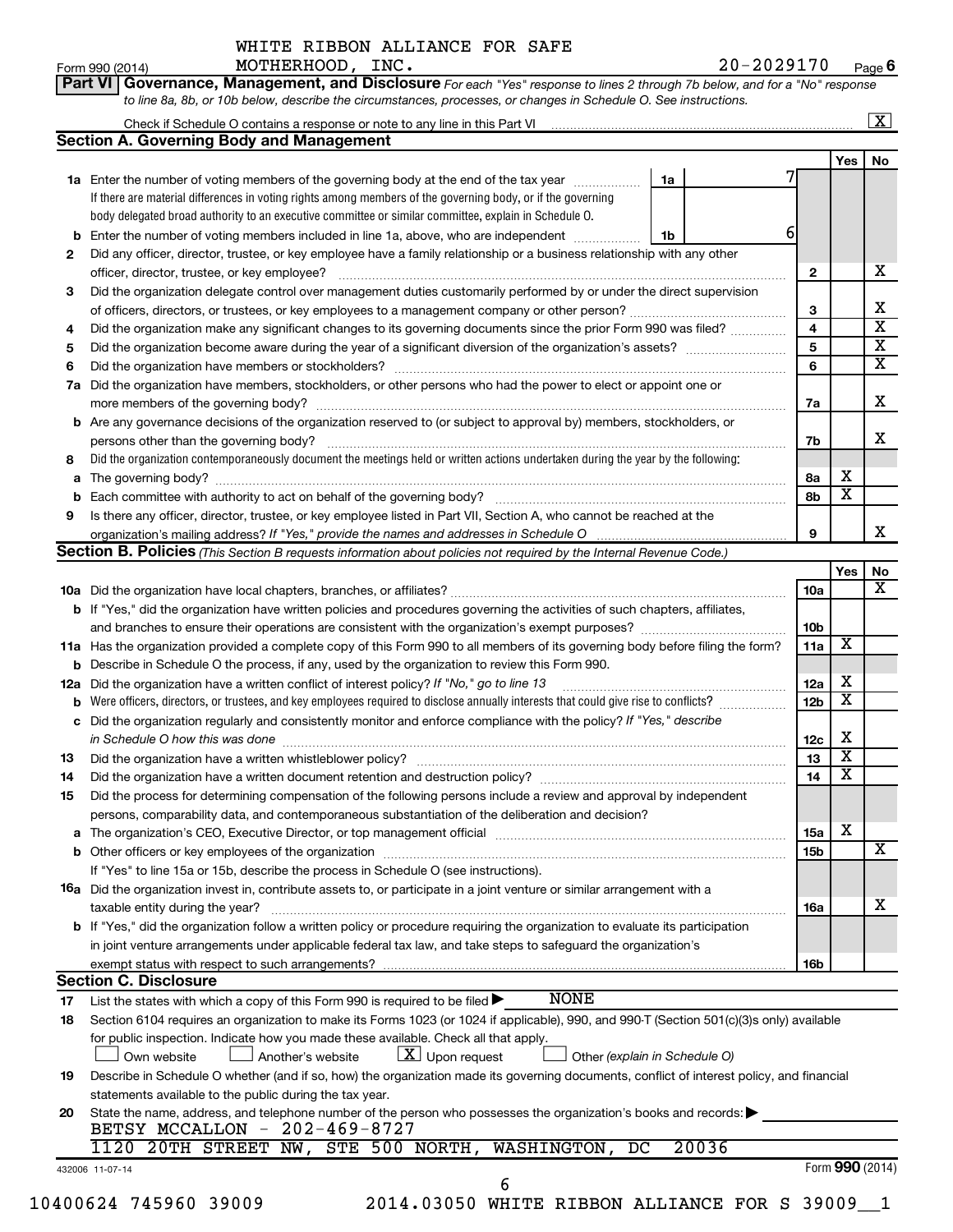|  | WHITE RIBBON ALLIANCE FOR SAFE |  |
|--|--------------------------------|--|
|  |                                |  |

 $\Box$ 

|  | Part VII Compensation of Officers, Directors, Trustees, Key Employees, Highest Compensated |  |
|--|--------------------------------------------------------------------------------------------|--|
|  | <b>Employees, and Independent Contractors</b>                                              |  |

### Check if Schedule O contains a response or note to any line in this Part VII

**Section A. Officers, Directors, Trustees, Key Employees, and Highest Compensated Employees**

**1a**  Complete this table for all persons required to be listed. Report compensation for the calendar year ending with or within the organization's tax year.

**•** List all of the organization's current officers, directors, trustees (whether individuals or organizations), regardless of amount of compensation.

**•** List all of the organization's **current** key employees, if any. See instructions for definition of "key employee." Enter -0- in columns  $(D)$ ,  $(E)$ , and  $(F)$  if no compensation was paid.

**•** List the organization's five current highest compensated employees (other than an officer, director, trustee, or key employee) who received reportable compensation (Box 5 of Form W-2 and/or Box 7 of Form 1099-MISC) of more than \$100,000 from the organization and any related organizations.

**•** List all of the organization's former officers, key employees, and highest compensated employees who received more than \$100,000 of reportable compensation from the organization and any related organizations.

**•** List all of the organization's former directors or trustees that received, in the capacity as a former director or trustee of the organization, more than \$10,000 of reportable compensation from the organization and any related organizations.

List persons in the following order: individual trustees or directors; institutional trustees; officers; key employees; highest compensated employees; and former such persons.

|  |  |  | Check this box if neither the organization nor any related organization compensated any current officer, director, or trustee. |  |  |
|--|--|--|--------------------------------------------------------------------------------------------------------------------------------|--|--|
|  |  |  |                                                                                                                                |  |  |

| (A)                           | (B)                    | (C)                            |                                 |             |                                         |                                 |        | (D)             | (E)             | (F)                          |  |  |  |  |
|-------------------------------|------------------------|--------------------------------|---------------------------------|-------------|-----------------------------------------|---------------------------------|--------|-----------------|-----------------|------------------------------|--|--|--|--|
| Name and Title                | Average                |                                |                                 |             | Position<br>(do not check more than one |                                 |        | Reportable      | Reportable      | Estimated                    |  |  |  |  |
|                               | hours per              |                                | box, unless person is both an   |             |                                         |                                 |        | compensation    | compensation    | amount of                    |  |  |  |  |
|                               | week                   |                                | officer and a director/trustee) |             |                                         |                                 |        | from            | from related    | other                        |  |  |  |  |
|                               | (list any              |                                |                                 |             |                                         |                                 |        | the             | organizations   | compensation                 |  |  |  |  |
|                               | hours for              |                                |                                 |             |                                         |                                 |        | organization    | (W-2/1099-MISC) | from the                     |  |  |  |  |
|                               | related                |                                |                                 |             |                                         |                                 |        | (W-2/1099-MISC) |                 | organization                 |  |  |  |  |
|                               | organizations<br>below |                                |                                 |             |                                         |                                 |        |                 |                 | and related<br>organizations |  |  |  |  |
|                               | line)                  | Individual trustee or director | Institutional trustee           | Officer     | Key employee                            | Highest compensated<br>employee | Former |                 |                 |                              |  |  |  |  |
| (1)<br>STEVE CROM             | 1.00                   |                                |                                 |             |                                         |                                 |        |                 |                 |                              |  |  |  |  |
| CHAIR                         |                        | $\mathbf X$                    |                                 | $\mathbf X$ |                                         |                                 |        | 0.              | 0.              | $\mathbf 0$ .                |  |  |  |  |
| (2)<br>RONALD GEARY           | 1.00                   |                                |                                 |             |                                         |                                 |        |                 |                 |                              |  |  |  |  |
| <b>TREASURER</b>              |                        | $\mathbf X$                    |                                 | $\mathbf X$ |                                         |                                 |        | $\mathbf 0$ .   | 0.              | $\mathbf 0$ .                |  |  |  |  |
| YASMINA ZAIDMAN<br>(3)        | 1.00                   |                                |                                 |             |                                         |                                 |        |                 |                 |                              |  |  |  |  |
| <b>SECRETARY</b>              |                        | X                              |                                 | $\mathbf X$ |                                         |                                 |        | $\mathbf 0$ .   | $\mathbf 0$ .   | $\mathbf 0$ .                |  |  |  |  |
| (4)<br>LYNN ALTMAN            | 1.00                   |                                |                                 |             |                                         |                                 |        |                 |                 |                              |  |  |  |  |
| <b>DIRECTOR</b>               |                        | $\mathbf X$                    |                                 |             |                                         |                                 |        | $\mathbf 0$ .   | $\mathbf 0$ .   | $\boldsymbol{0}$ .           |  |  |  |  |
| <b>JACOB BERNSTEIN</b><br>(5) | 1.00                   |                                |                                 |             |                                         |                                 |        |                 |                 |                              |  |  |  |  |
| <b>DIRECTOR</b>               |                        | X                              |                                 |             |                                         |                                 |        | 0.              | О.              | $\boldsymbol{0}$ .           |  |  |  |  |
| LUCY JONES<br>(6)             | 1.00                   |                                |                                 |             |                                         |                                 |        |                 |                 |                              |  |  |  |  |
| <b>DIRECTOR</b>               |                        | X                              |                                 |             |                                         |                                 |        | 0.              | $\mathbf 0$ .   | $\mathbf 0$ .                |  |  |  |  |
| (7)<br>BETSY MCCALLON         | 40.00                  |                                |                                 |             |                                         |                                 |        |                 |                 |                              |  |  |  |  |
| EXECUTIVE DIRECTOR            |                        | $\mathbf X$                    |                                 | $\mathbf X$ |                                         |                                 |        | 156,942.        | $\mathbf 0$ .   | 14,260.                      |  |  |  |  |
| CELINE B. OKOH<br>(8)         | 40.00                  |                                |                                 |             |                                         |                                 |        |                 |                 |                              |  |  |  |  |
| CHIEF FINANCIAL OFFICER       |                        |                                |                                 | $\mathbf X$ |                                         |                                 |        | 143,510.        | 0.              | 22,286.                      |  |  |  |  |
| (9)<br>BRIGID MCCONVILLE      | 40.00                  |                                |                                 |             |                                         |                                 |        |                 |                 |                              |  |  |  |  |
| DIRECTOR OF MEDIA & OUTREACH  |                        |                                |                                 |             |                                         | $\mathbf X$                     |        | 120,459.        | 0.              | 2,634.                       |  |  |  |  |
| (10) ANDREA MILES             | 40.00                  |                                |                                 |             |                                         |                                 |        |                 |                 |                              |  |  |  |  |
| DIRECTOR OF PARTNERSHIPS      |                        |                                |                                 |             |                                         | $\mathbf x$                     |        | 104,591         | $\mathbf 0$ .   | 12,426.                      |  |  |  |  |
|                               |                        |                                |                                 |             |                                         |                                 |        |                 |                 |                              |  |  |  |  |
|                               |                        |                                |                                 |             |                                         |                                 |        |                 |                 |                              |  |  |  |  |
|                               |                        |                                |                                 |             |                                         |                                 |        |                 |                 |                              |  |  |  |  |
|                               |                        |                                |                                 |             |                                         |                                 |        |                 |                 |                              |  |  |  |  |
|                               |                        |                                |                                 |             |                                         |                                 |        |                 |                 |                              |  |  |  |  |
|                               |                        |                                |                                 |             |                                         |                                 |        |                 |                 |                              |  |  |  |  |
|                               |                        |                                |                                 |             |                                         |                                 |        |                 |                 |                              |  |  |  |  |
|                               |                        |                                |                                 |             |                                         |                                 |        |                 |                 |                              |  |  |  |  |
|                               |                        |                                |                                 |             |                                         |                                 |        |                 |                 |                              |  |  |  |  |
|                               |                        |                                |                                 |             |                                         |                                 |        |                 |                 |                              |  |  |  |  |
|                               |                        |                                |                                 |             |                                         |                                 |        |                 |                 |                              |  |  |  |  |
|                               |                        |                                |                                 |             |                                         |                                 |        |                 |                 |                              |  |  |  |  |
|                               |                        |                                |                                 |             |                                         |                                 |        |                 |                 |                              |  |  |  |  |

432007 11-07-14

Form (2014) **990**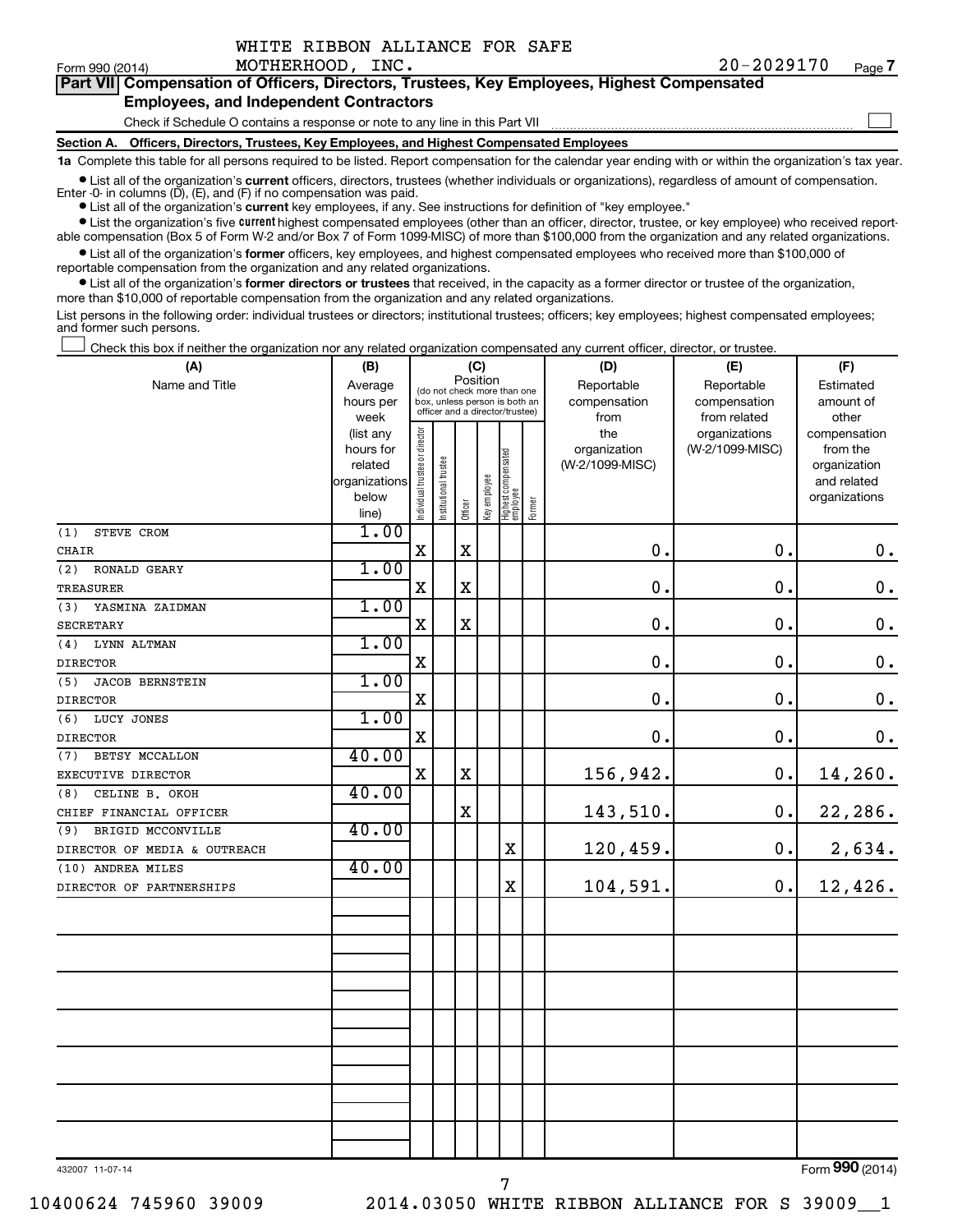|                    | WHITE RIBBON ALLIANCE FOR SAFE                                                                                                                                                                                                                         |                                                                      |                                |                       |                 |              |                                                                                                 |        |                                           |                                                   |                                                                                   |                     |                               |                             |
|--------------------|--------------------------------------------------------------------------------------------------------------------------------------------------------------------------------------------------------------------------------------------------------|----------------------------------------------------------------------|--------------------------------|-----------------------|-----------------|--------------|-------------------------------------------------------------------------------------------------|--------|-------------------------------------------|---------------------------------------------------|-----------------------------------------------------------------------------------|---------------------|-------------------------------|-----------------------------|
|                    | MOTHERHOOD, INC.<br>Form 990 (2014)<br>Part VII Section A. Officers, Directors, Trustees, Key Employees, and Highest Compensated Employees (continued)                                                                                                 |                                                                      |                                |                       |                 |              |                                                                                                 |        |                                           | $20 - 2029170$                                    |                                                                                   |                     |                               | Page 8                      |
|                    | (A)<br>Name and title                                                                                                                                                                                                                                  | (B)<br>Average<br>hours per<br>week                                  |                                |                       | (C)<br>Position |              | (do not check more than one<br>box, unless person is both an<br>officer and a director/trustee) |        | (D)<br>Reportable<br>compensation<br>from | (E)<br>Reportable<br>compensation<br>from related |                                                                                   |                     | (F)<br>Estimated<br>amount of |                             |
|                    |                                                                                                                                                                                                                                                        | (list any<br>hours for<br>related<br>organizations<br>below<br>line) | Individual trustee or director | Institutional trustee | Officer         | Key employee | Highest compensated<br>employee                                                                 | Former | the<br>organization<br>(W-2/1099-MISC)    | organizations<br>(W-2/1099-MISC)                  | other<br>compensation<br>from the<br>organization<br>and related<br>organizations |                     |                               |                             |
|                    |                                                                                                                                                                                                                                                        |                                                                      |                                |                       |                 |              |                                                                                                 |        |                                           |                                                   |                                                                                   |                     |                               |                             |
|                    |                                                                                                                                                                                                                                                        |                                                                      |                                |                       |                 |              |                                                                                                 |        |                                           |                                                   |                                                                                   |                     |                               |                             |
|                    |                                                                                                                                                                                                                                                        |                                                                      |                                |                       |                 |              |                                                                                                 |        |                                           |                                                   |                                                                                   |                     |                               |                             |
|                    |                                                                                                                                                                                                                                                        |                                                                      |                                |                       |                 |              |                                                                                                 |        |                                           |                                                   |                                                                                   |                     |                               |                             |
| $\mathbf{2}$       | 1b Sub-total<br>Total number of individuals (including but not limited to those listed above) who received more than \$100,000 of reportable                                                                                                           |                                                                      |                                |                       |                 |              |                                                                                                 |        | 525,502.<br>$\overline{0}$ .<br>525, 502. |                                                   | $\overline{0}$ .<br>$\overline{0}$ .<br>σ.                                        |                     |                               | 51,606.<br>$0$ .<br>51,606. |
|                    | compensation from the organization $\blacktriangleright$                                                                                                                                                                                               |                                                                      |                                |                       |                 |              |                                                                                                 |        |                                           |                                                   |                                                                                   |                     |                               | 4                           |
| З                  | Did the organization list any former officer, director, or trustee, key employee, or highest compensated employee on<br>line 1a? If "Yes," complete Schedule J for such individual                                                                     |                                                                      |                                |                       |                 |              |                                                                                                 |        |                                           |                                                   |                                                                                   | З                   | Yes                           | No<br>X                     |
| 4<br>5             | For any individual listed on line 1a, is the sum of reportable compensation and other compensation from the organization<br>Did any person listed on line 1a receive or accrue compensation from any unrelated organization or individual for services |                                                                      |                                |                       |                 |              |                                                                                                 |        |                                           |                                                   |                                                                                   | 4                   | х                             |                             |
|                    | rendered to the organization? If "Yes," complete Schedule J for such person manufaction contains and contained<br><b>Section B. Independent Contractors</b>                                                                                            |                                                                      |                                |                       |                 |              |                                                                                                 |        |                                           |                                                   |                                                                                   | 5                   |                               | x                           |
| 1                  | Complete this table for your five highest compensated independent contractors that received more than \$100,000 of compensation from<br>the organization. Report compensation for the calendar year ending with or within the organization's tax year. |                                                                      |                                |                       |                 |              |                                                                                                 |        |                                           |                                                   |                                                                                   |                     |                               |                             |
|                    | (A)<br>Name and business address                                                                                                                                                                                                                       |                                                                      |                                | <b>NONE</b>           |                 |              |                                                                                                 |        | (B)<br>Description of services            |                                                   |                                                                                   | (C)<br>Compensation |                               |                             |
|                    |                                                                                                                                                                                                                                                        |                                                                      |                                |                       |                 |              |                                                                                                 |        |                                           |                                                   |                                                                                   |                     |                               |                             |
|                    |                                                                                                                                                                                                                                                        |                                                                      |                                |                       |                 |              |                                                                                                 |        |                                           |                                                   |                                                                                   |                     |                               |                             |
|                    |                                                                                                                                                                                                                                                        |                                                                      |                                |                       |                 |              |                                                                                                 |        |                                           |                                                   |                                                                                   |                     |                               |                             |
| 2                  | Total number of independent contractors (including but not limited to those listed above) who received more than                                                                                                                                       |                                                                      |                                |                       |                 |              |                                                                                                 |        |                                           |                                                   |                                                                                   |                     |                               |                             |
| 432008<br>11-07-14 | \$100,000 of compensation from the organization                                                                                                                                                                                                        |                                                                      |                                |                       |                 |              | 0                                                                                               |        |                                           |                                                   |                                                                                   | Form 990 (2014)     |                               |                             |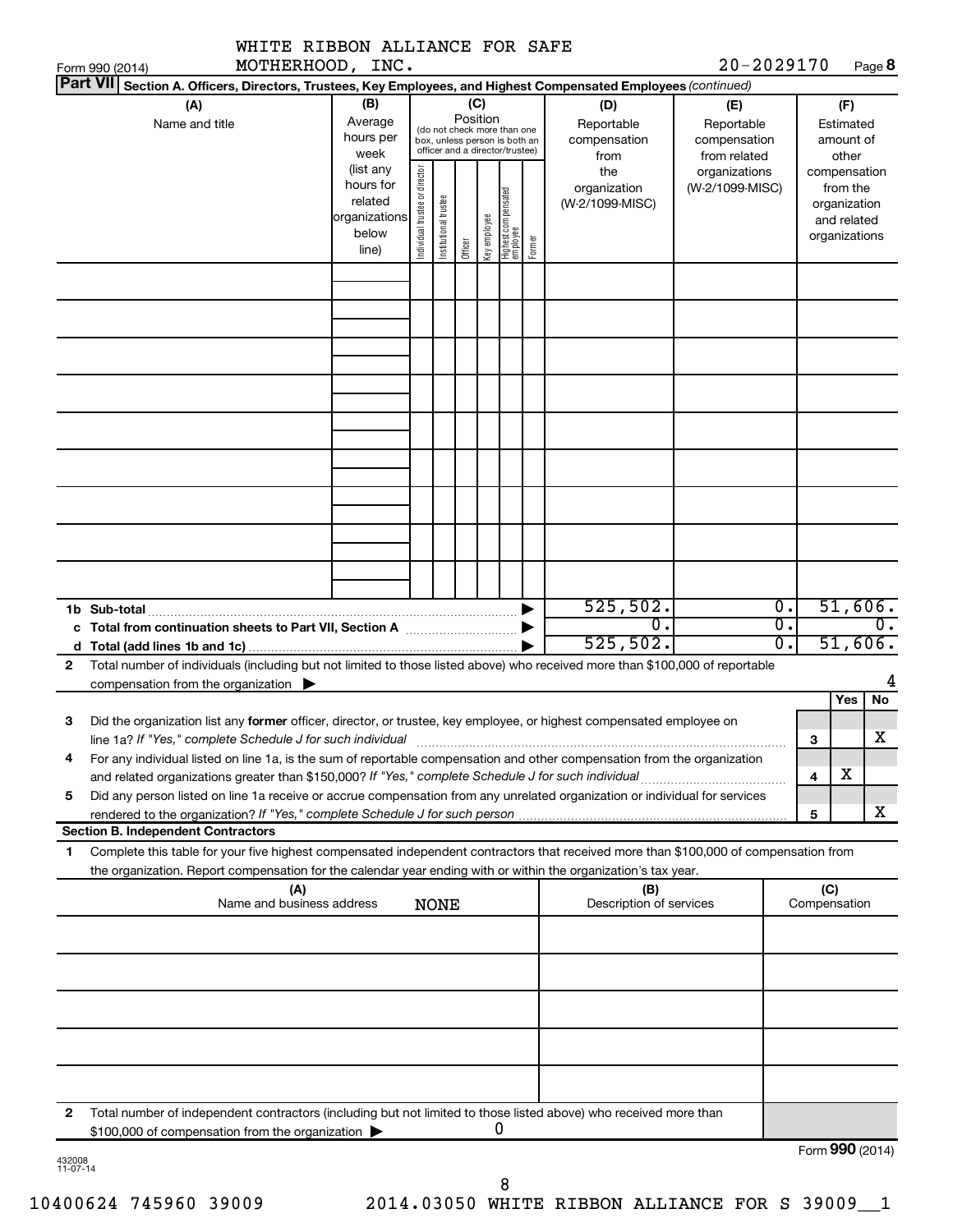|                              | <b>Part VIII</b> | <b>Statement of Revenue</b>                                                                                          |                                                  |                                |                      |                                                 |                                         |                                                                    |
|------------------------------|------------------|----------------------------------------------------------------------------------------------------------------------|--------------------------------------------------|--------------------------------|----------------------|-------------------------------------------------|-----------------------------------------|--------------------------------------------------------------------|
|                              |                  |                                                                                                                      |                                                  |                                |                      |                                                 |                                         |                                                                    |
|                              |                  |                                                                                                                      |                                                  |                                | (A)<br>Total revenue | (B)<br>Related or<br>exempt function<br>revenue | (C)<br>Unrelated<br>business<br>revenue | (D)<br>Revenue excluded<br>from tax under<br>sections<br>512 - 514 |
| Contributions, Gifts, Grants |                  | <b>1 a</b> Federated campaigns                                                                                       | 1a<br>.                                          |                                |                      |                                                 |                                         |                                                                    |
|                              | b                | Membership dues                                                                                                      | 1b                                               |                                |                      |                                                 |                                         |                                                                    |
|                              |                  | c Fundraising events                                                                                                 | 1 <sub>c</sub>                                   |                                |                      |                                                 |                                         |                                                                    |
|                              |                  | d Related organizations                                                                                              | 1 <sub>d</sub>                                   |                                |                      |                                                 |                                         |                                                                    |
|                              |                  | e Government grants (contributions)                                                                                  | 1e                                               | 728, 245.                      |                      |                                                 |                                         |                                                                    |
|                              |                  | f All other contributions, gifts, grants, and                                                                        |                                                  |                                |                      |                                                 |                                         |                                                                    |
|                              |                  | similar amounts not included above                                                                                   | 1f                                               | 731,549.                       |                      |                                                 |                                         |                                                                    |
|                              | a                | Noncash contributions included in lines 1a-1f: \$                                                                    |                                                  | $\overline{\bullet}$           | 1,459,794.           |                                                 |                                         |                                                                    |
|                              |                  |                                                                                                                      |                                                  |                                |                      |                                                 |                                         |                                                                    |
|                              |                  |                                                                                                                      |                                                  | <b>Business Code</b>           |                      |                                                 |                                         |                                                                    |
|                              | 2 a              |                                                                                                                      |                                                  |                                |                      |                                                 |                                         |                                                                    |
| Program Service<br>Revenue   | b                | <u> 1989 - Johann John Stein, markin fan it ferstjer fan it ferstjer fan it ferstjer fan it ferstjer fan it fers</u> |                                                  |                                |                      |                                                 |                                         |                                                                    |
|                              | с<br>d           | <u> 1989 - Johann Stein, markin fan it ferstjer fan de ferstjer fan it ferstjer fan it ferstjer fan it ferstjer</u>  |                                                  |                                |                      |                                                 |                                         |                                                                    |
|                              |                  | the contract of the contract of the contract of the contract of the contract of                                      |                                                  |                                |                      |                                                 |                                         |                                                                    |
|                              |                  |                                                                                                                      |                                                  |                                |                      |                                                 |                                         |                                                                    |
|                              |                  |                                                                                                                      |                                                  | ▶                              |                      |                                                 |                                         |                                                                    |
|                              | 3                | Investment income (including dividends, interest, and                                                                |                                                  |                                |                      |                                                 |                                         |                                                                    |
|                              |                  |                                                                                                                      |                                                  |                                | 297.                 |                                                 |                                         | 297.                                                               |
|                              | 4                | Income from investment of tax-exempt bond proceeds                                                                   |                                                  |                                |                      |                                                 |                                         |                                                                    |
|                              | 5                |                                                                                                                      |                                                  |                                |                      |                                                 |                                         |                                                                    |
|                              |                  |                                                                                                                      | (i) Real                                         | (ii) Personal                  |                      |                                                 |                                         |                                                                    |
|                              |                  | 6 a Gross rents                                                                                                      |                                                  |                                |                      |                                                 |                                         |                                                                    |
|                              | b                | Less: rental expenses                                                                                                |                                                  |                                |                      |                                                 |                                         |                                                                    |
|                              |                  | c Rental income or (loss)                                                                                            |                                                  |                                |                      |                                                 |                                         |                                                                    |
|                              |                  |                                                                                                                      |                                                  |                                |                      |                                                 |                                         |                                                                    |
|                              |                  | 7 a Gross amount from sales of                                                                                       | (i) Securities                                   | (ii) Other                     |                      |                                                 |                                         |                                                                    |
|                              |                  | assets other than inventory                                                                                          |                                                  |                                |                      |                                                 |                                         |                                                                    |
|                              |                  | <b>b</b> Less: cost or other basis                                                                                   |                                                  |                                |                      |                                                 |                                         |                                                                    |
|                              |                  | and sales expenses                                                                                                   |                                                  |                                |                      |                                                 |                                         |                                                                    |
|                              |                  |                                                                                                                      |                                                  |                                |                      |                                                 |                                         |                                                                    |
|                              |                  | 8 a Gross income from fundraising events (not                                                                        |                                                  |                                |                      |                                                 |                                         |                                                                    |
| <b>Other Revenue</b>         |                  | including \$                                                                                                         | of                                               |                                |                      |                                                 |                                         |                                                                    |
|                              |                  | contributions reported on line 1c). See                                                                              |                                                  |                                |                      |                                                 |                                         |                                                                    |
|                              |                  |                                                                                                                      |                                                  |                                |                      |                                                 |                                         |                                                                    |
|                              |                  |                                                                                                                      | b                                                |                                |                      |                                                 |                                         |                                                                    |
|                              |                  | c Net income or (loss) from fundraising events                                                                       |                                                  | .                              |                      |                                                 |                                         |                                                                    |
|                              |                  | 9 a Gross income from gaming activities. See                                                                         |                                                  |                                |                      |                                                 |                                         |                                                                    |
|                              |                  |                                                                                                                      |                                                  |                                |                      |                                                 |                                         |                                                                    |
|                              |                  |                                                                                                                      | b                                                |                                |                      |                                                 |                                         |                                                                    |
|                              |                  | c Net income or (loss) from gaming activities                                                                        |                                                  |                                |                      |                                                 |                                         |                                                                    |
|                              |                  | 10 a Gross sales of inventory, less returns                                                                          |                                                  |                                |                      |                                                 |                                         |                                                                    |
|                              |                  |                                                                                                                      |                                                  |                                |                      |                                                 |                                         |                                                                    |
|                              |                  |                                                                                                                      |                                                  |                                |                      |                                                 |                                         |                                                                    |
|                              |                  | c Net income or (loss) from sales of inventory                                                                       |                                                  |                                |                      |                                                 |                                         |                                                                    |
|                              |                  | Miscellaneous Revenue<br>11 a EXCHANGE RATE LOSS                                                                     |                                                  | <b>Business Code</b><br>900099 | $-18,025.$           |                                                 |                                         | $-18,025.$                                                         |
|                              | b                |                                                                                                                      |                                                  |                                |                      |                                                 |                                         |                                                                    |
|                              | с                | the control of the control of the control of the control of the control of                                           |                                                  |                                |                      |                                                 |                                         |                                                                    |
|                              | d                |                                                                                                                      | the control of the control of the control of the |                                |                      |                                                 |                                         |                                                                    |
|                              |                  |                                                                                                                      |                                                  |                                | $-18,025.$           |                                                 |                                         |                                                                    |
|                              | 12               |                                                                                                                      |                                                  |                                | $1,442,066$ .        | 0.                                              | $\overline{0}$ .                        | $-17,728.$                                                         |
| 432009<br>$11-07-14$         |                  |                                                                                                                      |                                                  |                                |                      |                                                 |                                         | Form 990 (2014)                                                    |

10400624 745960 39009 2014.03050 WHITE RIBBON ALLIANCE FOR S 39009\_\_1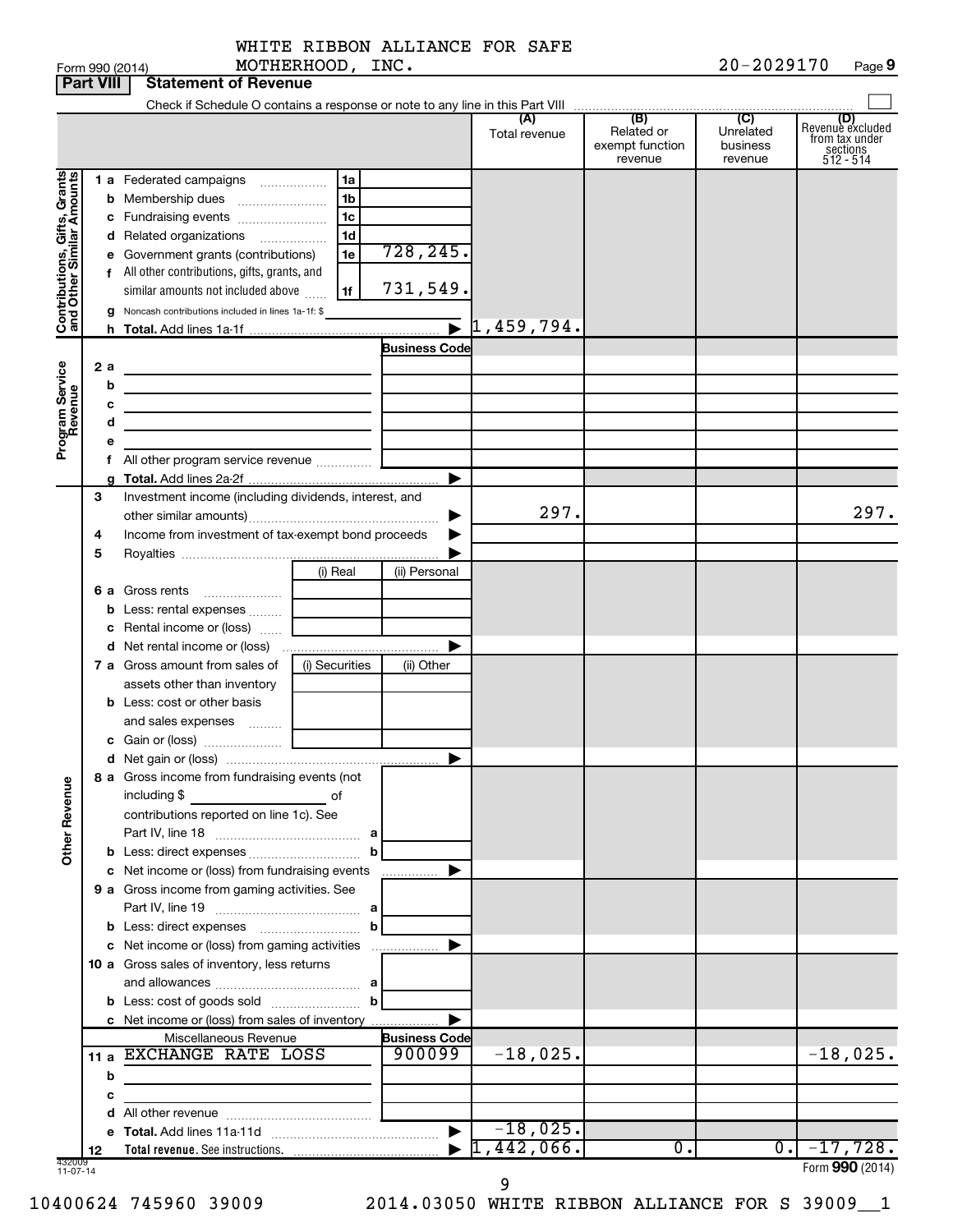# Form 990 (2014) Page MOTHERHOOD, INC. 20-2029170 WHITE RIBBON ALLIANCE FOR SAFE

|    | Part IX   Statement of Functional Expenses                                                                                                                |                         |                                    |                                           |                                |
|----|-----------------------------------------------------------------------------------------------------------------------------------------------------------|-------------------------|------------------------------------|-------------------------------------------|--------------------------------|
|    | Section 501(c)(3) and 501(c)(4) organizations must complete all columns. All other organizations must complete column (A).                                |                         |                                    |                                           |                                |
|    | Check if Schedule O contains a response or note to any line in this Part IX.                                                                              |                         |                                    |                                           |                                |
|    | Do not include amounts reported on lines 6b,<br>7b, 8b, 9b, and 10b of Part VIII.                                                                         | (A)<br>Total expenses   | (B)<br>Program service<br>expenses | (C)<br>Management and<br>general expenses | (D)<br>Fundraising<br>expenses |
| 1. | Grants and other assistance to domestic organizations                                                                                                     |                         |                                    |                                           |                                |
|    | and domestic governments. See Part IV, line 21                                                                                                            |                         |                                    |                                           |                                |
| 2  | Grants and other assistance to domestic                                                                                                                   |                         |                                    |                                           |                                |
|    | individuals. See Part IV, line 22                                                                                                                         |                         |                                    |                                           |                                |
| 3  | Grants and other assistance to foreign                                                                                                                    |                         |                                    |                                           |                                |
|    | organizations, foreign governments, and foreign                                                                                                           |                         |                                    |                                           |                                |
|    | individuals. See Part IV, lines 15 and 16                                                                                                                 | 896,180.                | 896,180.                           |                                           |                                |
| 4  | Benefits paid to or for members                                                                                                                           |                         |                                    |                                           |                                |
| 5  | Compensation of current officers, directors,                                                                                                              | 336,998.                | 92, 269.                           | 167,958.                                  |                                |
|    | trustees, and key employees                                                                                                                               |                         |                                    |                                           | 76,771.                        |
| 6  | Compensation not included above, to disqualified                                                                                                          |                         |                                    |                                           |                                |
|    | persons (as defined under section 4958(f)(1)) and<br>persons described in section 4958(c)(3)(B)                                                           |                         |                                    |                                           |                                |
| 7  | Other salaries and wages                                                                                                                                  | 791,637.                | 767,741.                           | 7,434.                                    | 16,462.                        |
| 8  | Pension plan accruals and contributions (include                                                                                                          |                         |                                    |                                           |                                |
|    | section 401(k) and 403(b) employer contributions)                                                                                                         | 31,091.                 | 28,876.                            |                                           | 839.                           |
| 9  | Other employee benefits                                                                                                                                   | 416,630.                | 338,239.                           | $\frac{1,376}{50,533}$ .                  | 27,858.                        |
| 10 |                                                                                                                                                           | 114, 463.               | 89,291.                            | 16,778.                                   | 8,394.                         |
| 11 | Fees for services (non-employees):                                                                                                                        |                         |                                    |                                           |                                |
| а  |                                                                                                                                                           |                         |                                    |                                           |                                |
| b  |                                                                                                                                                           |                         |                                    |                                           |                                |
| с  |                                                                                                                                                           | 20,010.                 | 16, 231.                           | 3,779.                                    |                                |
| d  |                                                                                                                                                           |                         |                                    |                                           |                                |
| e  | Professional fundraising services. See Part IV, line 17                                                                                                   |                         |                                    |                                           |                                |
| f  | Investment management fees                                                                                                                                |                         |                                    |                                           |                                |
| g  | Other. (If line 11g amount exceeds 10% of line 25,                                                                                                        |                         |                                    |                                           |                                |
|    | column (A) amount, list line 11g expenses on Sch O.)                                                                                                      | $\frac{162,197.}{425.}$ | 101,705.                           | $\frac{47,354}{155}$                      | 13,138.                        |
| 12 |                                                                                                                                                           |                         | 245.                               |                                           | $\overline{25}$ .              |
| 13 |                                                                                                                                                           | 46,710.                 | 27,162.                            | 16,060.                                   | 3,488.<br>595.                 |
| 14 |                                                                                                                                                           | 47,911.                 | 32,228.                            | 15,088.                                   |                                |
| 15 |                                                                                                                                                           | 90, 329.                | 40,617.                            | 49,657.                                   | 55.                            |
| 16 |                                                                                                                                                           | 245,552.                | 228, 244.                          | 6,317.                                    | 10,991.                        |
| 17 | Travel                                                                                                                                                    |                         |                                    |                                           |                                |
| 18 | Payments of travel or entertainment expenses<br>for any federal, state, or local public officials                                                         |                         |                                    |                                           |                                |
| 19 | Conferences, conventions, and meetings                                                                                                                    | 19,758.                 | 17,360.                            | 250.                                      | 2,148.                         |
| 20 | Interest                                                                                                                                                  |                         |                                    |                                           |                                |
| 21 |                                                                                                                                                           |                         |                                    |                                           |                                |
| 22 | Depreciation, depletion, and amortization                                                                                                                 |                         |                                    |                                           |                                |
| 23 | Insurance                                                                                                                                                 | 11,925.                 |                                    | 11,925.                                   |                                |
| 24 | Other expenses. Itemize expenses not covered<br>above. (List miscellaneous expenses in line 24e. If line<br>24e amount exceeds 10% of line 25, column (A) |                         |                                    |                                           |                                |
|    | amount, list line 24e expenses on Schedule O.)                                                                                                            | 16, 153.                |                                    |                                           |                                |
| a  | MISCELLANEOUS<br><b>SUBSCRIPTIONS</b>                                                                                                                     | 15,407.                 | 13,035.                            | 16, 153.<br>2,034.                        | 338.                           |
| b  | PAYROLL PROCESSING FEES                                                                                                                                   | 11,211.                 |                                    | 11,211.                                   |                                |
| C. | REPAIRS & MAINTENANCE                                                                                                                                     | 86.                     | 86.                                |                                           |                                |
| d  |                                                                                                                                                           |                         |                                    |                                           |                                |
| 25 | e All other expenses<br>Total functional expenses. Add lines 1 through 24e                                                                                | 3, 274, 673.            | 2,689,509.                         | 424,062.                                  | 161, 102.                      |
| 26 | Joint costs. Complete this line only if the organization                                                                                                  |                         |                                    |                                           |                                |
|    | reported in column (B) joint costs from a combined                                                                                                        |                         |                                    |                                           |                                |
|    | educational campaign and fundraising solicitation.                                                                                                        |                         |                                    |                                           |                                |
|    | Check here $\blacktriangleright$<br>if following SOP 98-2 (ASC 958-720)                                                                                   |                         |                                    |                                           |                                |

432010 11-07-14

Form (2014) **990**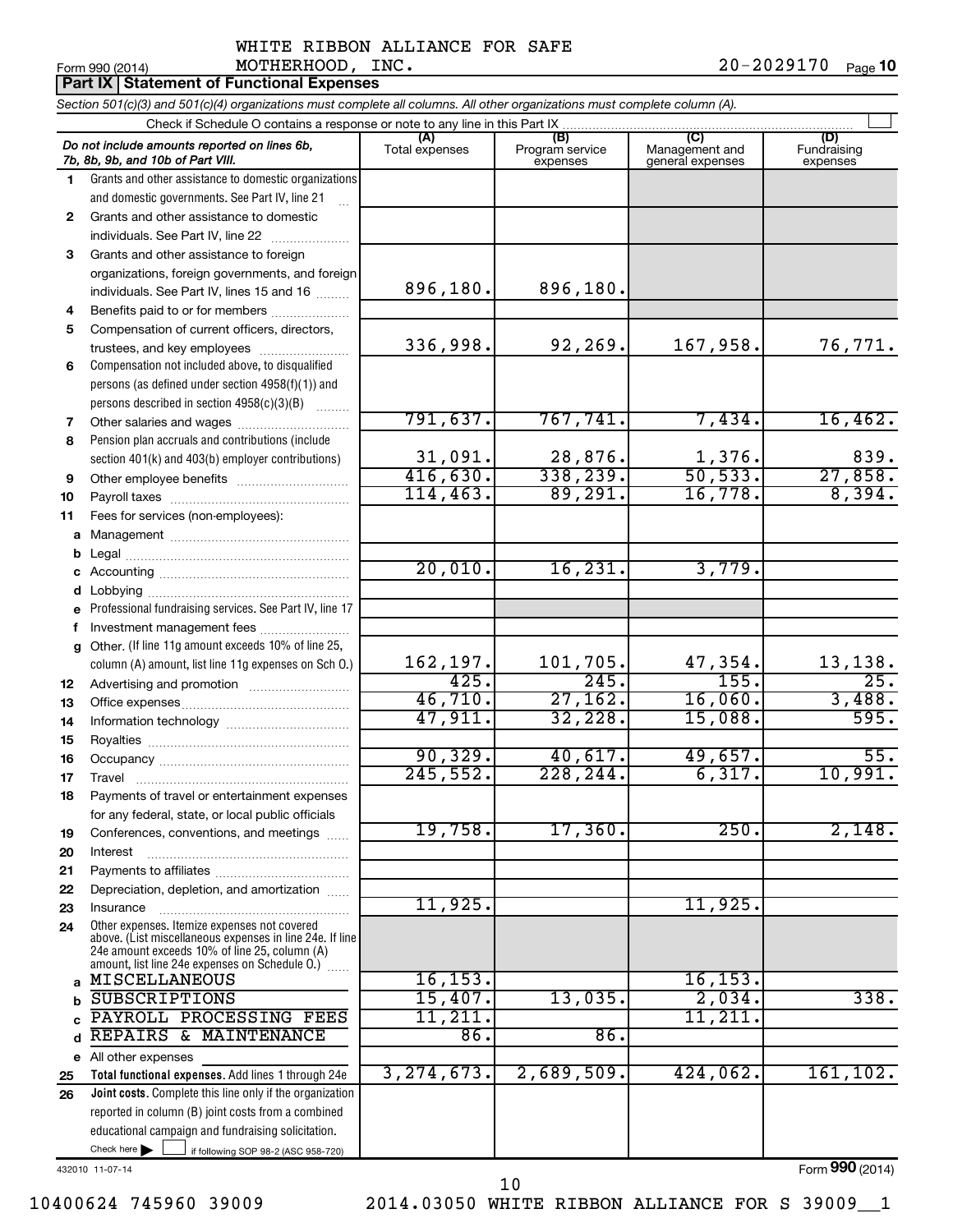| Form 990 (2014) |  |  |
|-----------------|--|--|
|                 |  |  |

# WHITE RIBBON ALLIANCE FOR SAFE

|                      | Part X   | <b>Balance Sheet</b>                                                                                                                                                                                                                                                                                                                                                                                                                                                        |                          |                |                       |
|----------------------|----------|-----------------------------------------------------------------------------------------------------------------------------------------------------------------------------------------------------------------------------------------------------------------------------------------------------------------------------------------------------------------------------------------------------------------------------------------------------------------------------|--------------------------|----------------|-----------------------|
|                      |          |                                                                                                                                                                                                                                                                                                                                                                                                                                                                             |                          |                |                       |
|                      |          |                                                                                                                                                                                                                                                                                                                                                                                                                                                                             | (A)<br>Beginning of year |                | (B)<br>End of year    |
|                      | 1        |                                                                                                                                                                                                                                                                                                                                                                                                                                                                             | 155, 319.                | $\mathbf{1}$   | 101, 704.             |
|                      | 2        |                                                                                                                                                                                                                                                                                                                                                                                                                                                                             | 1,055,046.               | $\overline{2}$ | 856,699.              |
|                      | З        |                                                                                                                                                                                                                                                                                                                                                                                                                                                                             | 1,695,636.               | 3              | 110,484.              |
|                      | 4        |                                                                                                                                                                                                                                                                                                                                                                                                                                                                             | 2,804.                   | 4              | 4,149.                |
|                      | 5        | Loans and other receivables from current and former officers, directors,                                                                                                                                                                                                                                                                                                                                                                                                    |                          |                |                       |
|                      |          | trustees, key employees, and highest compensated employees. Complete                                                                                                                                                                                                                                                                                                                                                                                                        |                          |                |                       |
|                      |          | Part II of Schedule L<br>$\begin{minipage}{0.5\textwidth} \begin{tabular}{ c c c c } \hline & \multicolumn{1}{ c }{0.5\textwidth} \begin{tabular}{ c c c } \hline & \multicolumn{1}{ c }{0.5\textwidth} \begin{tabular}{ c c c } \hline & \multicolumn{1}{ c }{0.5\textwidth} \begin{tabular}{ c c c } \hline & \multicolumn{1}{ c }{0.5\textwidth} \begin{tabular}{ c c c } \hline & \multicolumn{1}{ c }{0.5\textwidth} \begin{tabular}{ c c c } \hline & \multicolumn{1$ |                          | 5              |                       |
|                      | 6        | Loans and other receivables from other disqualified persons (as defined under                                                                                                                                                                                                                                                                                                                                                                                               |                          |                |                       |
|                      |          | section $4958(f)(1)$ , persons described in section $4958(c)(3)(B)$ , and contributing                                                                                                                                                                                                                                                                                                                                                                                      |                          |                |                       |
|                      |          | employers and sponsoring organizations of section 501(c)(9) voluntary                                                                                                                                                                                                                                                                                                                                                                                                       |                          |                |                       |
|                      |          | employees' beneficiary organizations (see instr). Complete Part II of Sch L                                                                                                                                                                                                                                                                                                                                                                                                 |                          | 6              |                       |
| Assets               | 7        |                                                                                                                                                                                                                                                                                                                                                                                                                                                                             |                          | 7              |                       |
|                      | 8        |                                                                                                                                                                                                                                                                                                                                                                                                                                                                             |                          | 8              |                       |
|                      | 9        |                                                                                                                                                                                                                                                                                                                                                                                                                                                                             | 28,672.                  | 9              | 29,358.               |
|                      |          | 10a Land, buildings, and equipment: cost or other                                                                                                                                                                                                                                                                                                                                                                                                                           |                          |                |                       |
|                      |          | basis. Complete Part VI of Schedule D<br>10a                                                                                                                                                                                                                                                                                                                                                                                                                                |                          |                |                       |
|                      |          | 10 <sub>b</sub><br><b>b</b> Less: accumulated depreciation <i>mimimimini</i> ng                                                                                                                                                                                                                                                                                                                                                                                             |                          | 10c            |                       |
|                      | 11       |                                                                                                                                                                                                                                                                                                                                                                                                                                                                             |                          | 11             |                       |
|                      | 12       |                                                                                                                                                                                                                                                                                                                                                                                                                                                                             |                          | 12             |                       |
|                      | 13       |                                                                                                                                                                                                                                                                                                                                                                                                                                                                             |                          | 13             |                       |
|                      | 14       |                                                                                                                                                                                                                                                                                                                                                                                                                                                                             |                          | 14             |                       |
|                      | 15       |                                                                                                                                                                                                                                                                                                                                                                                                                                                                             | 112,927.<br>3,050,404.   | 15             | 79,317.<br>1,181,711. |
|                      | 16       |                                                                                                                                                                                                                                                                                                                                                                                                                                                                             | 104, 419.                | 16             | 139,981.              |
|                      | 17       |                                                                                                                                                                                                                                                                                                                                                                                                                                                                             |                          | 17             |                       |
|                      | 18       |                                                                                                                                                                                                                                                                                                                                                                                                                                                                             | 170,961.                 | 18             | 8,602.                |
|                      | 19       |                                                                                                                                                                                                                                                                                                                                                                                                                                                                             |                          | 19             |                       |
|                      | 20       |                                                                                                                                                                                                                                                                                                                                                                                                                                                                             |                          | 20             |                       |
|                      | 21<br>22 | Escrow or custodial account liability. Complete Part IV of Schedule D                                                                                                                                                                                                                                                                                                                                                                                                       |                          | 21             |                       |
| Liabilities          |          | Loans and other payables to current and former officers, directors, trustees,<br>key employees, highest compensated employees, and disqualified persons.                                                                                                                                                                                                                                                                                                                    |                          |                |                       |
|                      |          |                                                                                                                                                                                                                                                                                                                                                                                                                                                                             |                          | 22             |                       |
|                      | 23       | Secured mortgages and notes payable to unrelated third parties                                                                                                                                                                                                                                                                                                                                                                                                              | 200,000.                 | 23             | 290,000.              |
|                      | 24       | Unsecured notes and loans payable to unrelated third parties                                                                                                                                                                                                                                                                                                                                                                                                                |                          | 24             |                       |
|                      | 25       | Other liabilities (including federal income tax, payables to related third                                                                                                                                                                                                                                                                                                                                                                                                  |                          |                |                       |
|                      |          | parties, and other liabilities not included on lines 17-24). Complete Part X of                                                                                                                                                                                                                                                                                                                                                                                             |                          |                |                       |
|                      |          | Schedule D                                                                                                                                                                                                                                                                                                                                                                                                                                                                  | 0.                       | 25             | 711.                  |
|                      | 26       | Total liabilities. Add lines 17 through 25                                                                                                                                                                                                                                                                                                                                                                                                                                  | 475,380.                 | 26             | 439,294.              |
|                      |          | Organizations that follow SFAS 117 (ASC 958), check here $\blacktriangleright \begin{array}{c} \boxed{X} \\ \end{array}$ and                                                                                                                                                                                                                                                                                                                                                |                          |                |                       |
|                      |          | complete lines 27 through 29, and lines 33 and 34.                                                                                                                                                                                                                                                                                                                                                                                                                          |                          |                |                       |
|                      | 27       |                                                                                                                                                                                                                                                                                                                                                                                                                                                                             | $-728,626.$              | 27             | $-716,896.$           |
|                      | 28       |                                                                                                                                                                                                                                                                                                                                                                                                                                                                             | 3,303,650.               | 28             | 1,459,313.            |
| <b>Fund Balances</b> | 29       | Permanently restricted net assets                                                                                                                                                                                                                                                                                                                                                                                                                                           |                          | 29             |                       |
|                      |          | Organizations that do not follow SFAS 117 (ASC 958), check here >                                                                                                                                                                                                                                                                                                                                                                                                           |                          |                |                       |
|                      |          | and complete lines 30 through 34.                                                                                                                                                                                                                                                                                                                                                                                                                                           |                          |                |                       |
|                      | 30       |                                                                                                                                                                                                                                                                                                                                                                                                                                                                             |                          | 30             |                       |
| Net Assets or        | 31       | Paid-in or capital surplus, or land, building, or equipment fund                                                                                                                                                                                                                                                                                                                                                                                                            |                          | 31             |                       |
|                      | 32       | Retained earnings, endowment, accumulated income, or other funds                                                                                                                                                                                                                                                                                                                                                                                                            |                          | 32             |                       |
|                      | 33       |                                                                                                                                                                                                                                                                                                                                                                                                                                                                             | 2,575,024.               | 33             | 742,417.              |
|                      | 34       |                                                                                                                                                                                                                                                                                                                                                                                                                                                                             | 3,050,404.               | 34             | 1,181,711             |

Form (2014) **990**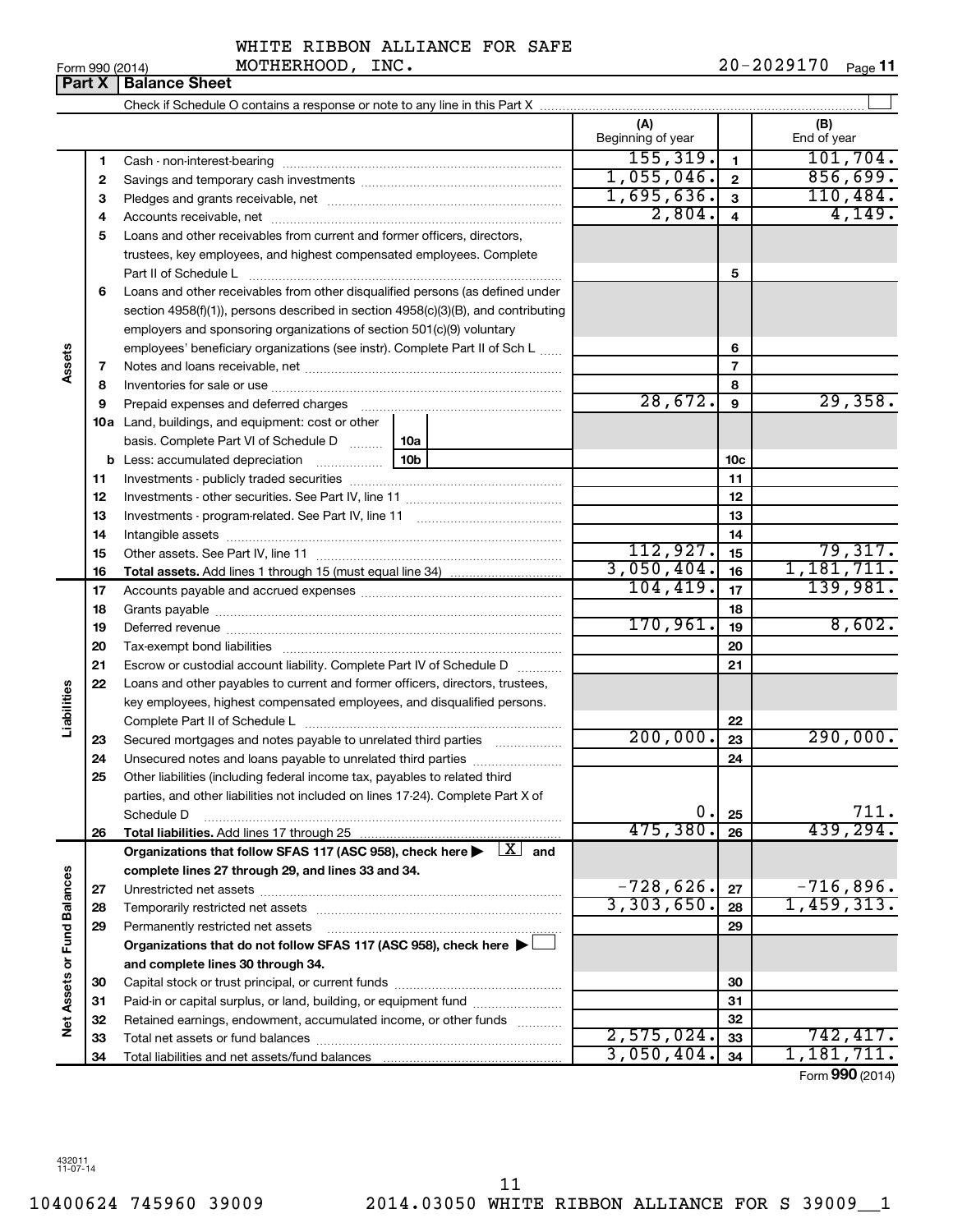|    | WHITE RIBBON ALLIANCE FOR SAFE<br>MOTHERHOOD, INC.                                                                                                                                                                             | 20-2029170 Page 12      |                |            |                  |
|----|--------------------------------------------------------------------------------------------------------------------------------------------------------------------------------------------------------------------------------|-------------------------|----------------|------------|------------------|
|    | Form 990 (2014)<br>Part XI Reconciliation of Net Assets                                                                                                                                                                        |                         |                |            |                  |
|    |                                                                                                                                                                                                                                |                         |                |            |                  |
|    |                                                                                                                                                                                                                                |                         |                |            |                  |
|    |                                                                                                                                                                                                                                | $\blacksquare$          | 1,442,066.     |            |                  |
| 2  |                                                                                                                                                                                                                                | $\overline{2}$          | 3,274,673.     |            |                  |
| З  | Revenue less expenses. Subtract line 2 from line 1                                                                                                                                                                             | 3                       | $-1,832,607.$  |            |                  |
| 4  |                                                                                                                                                                                                                                | $\overline{\mathbf{4}}$ | 2,575,024.     |            |                  |
| 5  | Net unrealized gains (losses) on investments [11] matter than the control of the state of the state of the state of the state of the state of the state of the state of the state of the state of the state of the state of th | 5                       |                |            |                  |
| 6  | Donated services and use of facilities                                                                                                                                                                                         | 6                       |                |            |                  |
| 7  | Investment expenses                                                                                                                                                                                                            | $\overline{7}$          |                |            |                  |
| 8  | Prior period adjustments                                                                                                                                                                                                       | 8                       |                |            |                  |
| 9  |                                                                                                                                                                                                                                | $\mathbf{Q}$            |                |            | $\overline{0}$ . |
| 10 | Net assets or fund balances at end of year. Combine lines 3 through 9 (must equal Part X, line 33,                                                                                                                             |                         |                |            |                  |
|    | column (B))                                                                                                                                                                                                                    | 10                      |                |            | 742,417.         |
|    | Part XII Financial Statements and Reporting                                                                                                                                                                                    |                         |                |            |                  |
|    |                                                                                                                                                                                                                                |                         |                |            |                  |
|    |                                                                                                                                                                                                                                |                         |                | <b>Yes</b> | <b>No</b>        |
| 1  | Accounting method used to prepare the Form 990: $\Box$ Cash $\Box$ Accrual $\Box$ Other                                                                                                                                        |                         |                |            |                  |
|    | If the organization changed its method of accounting from a prior year or checked "Other," explain in Schedule O.                                                                                                              |                         |                |            |                  |
|    |                                                                                                                                                                                                                                |                         | 2a             |            | x                |
|    | If "Yes," check a box below to indicate whether the financial statements for the year were compiled or reviewed on a                                                                                                           |                         |                |            |                  |
|    | separate basis, consolidated basis, or both:                                                                                                                                                                                   |                         |                |            |                  |
|    | Consolidated basis<br>Separate basis<br>Both consolidated and separate basis                                                                                                                                                   |                         |                |            |                  |
|    |                                                                                                                                                                                                                                |                         | 2 <sub>b</sub> | х          |                  |
|    | If "Yes," check a box below to indicate whether the financial statements for the year were audited on a separate basis,                                                                                                        |                         |                |            |                  |
|    | consolidated basis, or both:                                                                                                                                                                                                   |                         |                |            |                  |
|    | $ \mathbf{X} $ Separate basis<br>Both consolidated and separate basis<br>Consolidated basis                                                                                                                                    |                         |                |            |                  |
|    | c If "Yes" to line 2a or 2b, does the organization have a committee that assumes responsibility for oversight of the audit,                                                                                                    |                         |                |            |                  |
|    |                                                                                                                                                                                                                                |                         | 2c             | x          |                  |
|    | If the organization changed either its oversight process or selection process during the tax year, explain in Schedule O.                                                                                                      |                         |                |            |                  |
|    | 3a As a result of a federal award, was the organization required to undergo an audit or audits as set forth in the Single Audit                                                                                                |                         |                |            |                  |
|    |                                                                                                                                                                                                                                |                         | 3a             | х          |                  |
|    | b If "Yes," did the organization undergo the required audit or audits? If the organization did not undergo the required audit                                                                                                  |                         |                |            |                  |
|    |                                                                                                                                                                                                                                |                         | 3b             | х          |                  |

or audits, explain why in Schedule O and describe any steps taken to undergo such audits

Form (2014) **990**

**3b**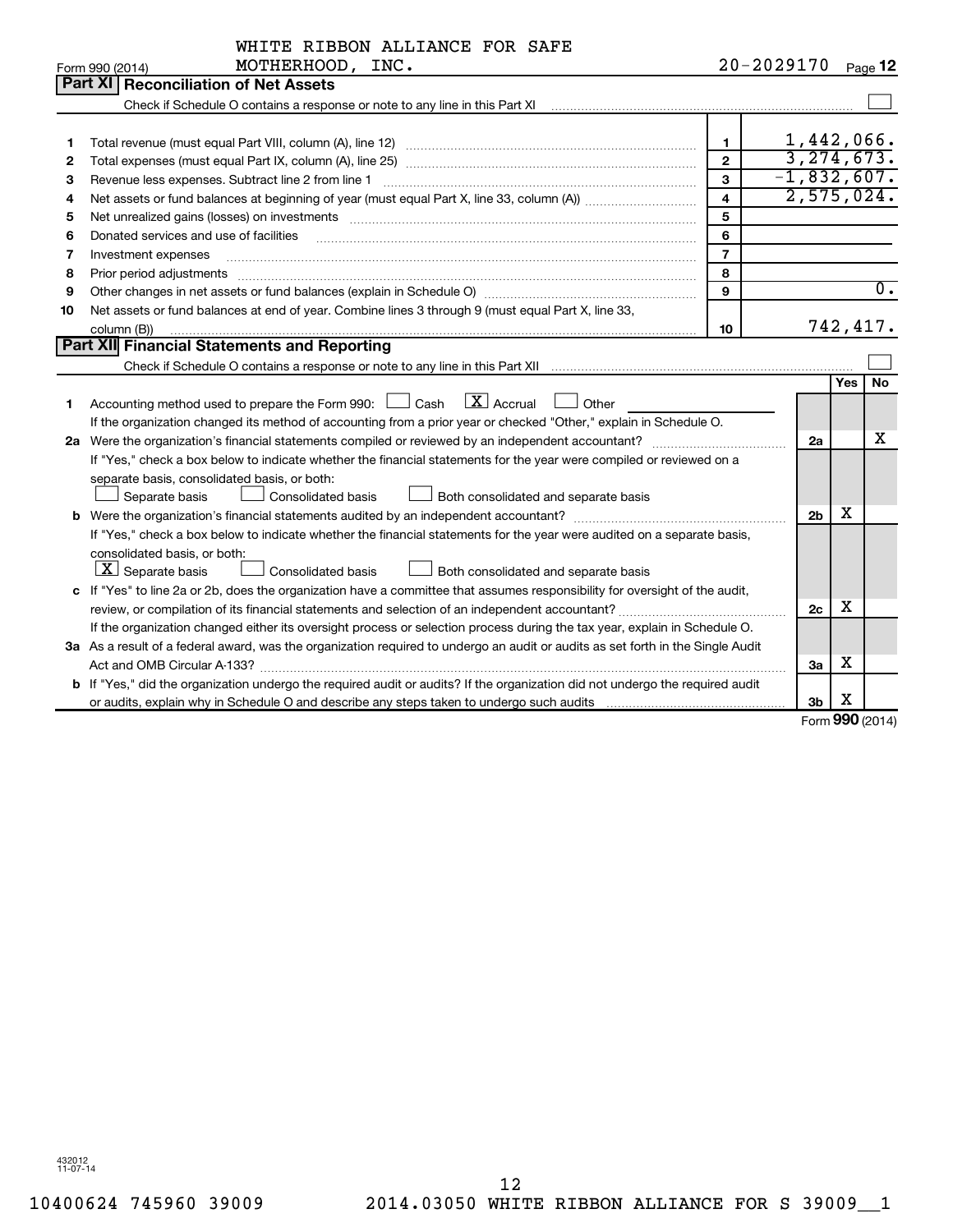| <b>SCHEDULE A</b>                                                        |                                             |                                               |                                                                                                                                                                                                                                  |                     |                                            |                               | OMB No. 1545-0047                     |
|--------------------------------------------------------------------------|---------------------------------------------|-----------------------------------------------|----------------------------------------------------------------------------------------------------------------------------------------------------------------------------------------------------------------------------------|---------------------|--------------------------------------------|-------------------------------|---------------------------------------|
| (Form 990 or 990-EZ)                                                     |                                             |                                               | <b>Public Charity Status and Public Support</b>                                                                                                                                                                                  |                     |                                            |                               |                                       |
|                                                                          |                                             |                                               | Complete if the organization is a section 501(c)(3) organization or a section<br>4947(a)(1) nonexempt charitable trust.                                                                                                          |                     |                                            |                               |                                       |
| Department of the Treasury                                               |                                             |                                               | Attach to Form 990 or Form 990-EZ.                                                                                                                                                                                               |                     |                                            |                               | <b>Open to Public</b>                 |
| Internal Revenue Service                                                 |                                             |                                               | Information about Schedule A (Form 990 or 990-EZ) and its instructions is at www.irs.gov/form990.                                                                                                                                |                     |                                            |                               | Inspection                            |
| Name of the organization                                                 |                                             |                                               | WHITE RIBBON ALLIANCE FOR SAFE                                                                                                                                                                                                   |                     |                                            |                               | <b>Employer identification number</b> |
|                                                                          |                                             | MOTHERHOOD, INC.                              |                                                                                                                                                                                                                                  |                     |                                            |                               | $20 - 2029170$                        |
| Part I                                                                   |                                             |                                               | Reason for Public Charity Status (All organizations must complete this part.) See instructions.                                                                                                                                  |                     |                                            |                               |                                       |
|                                                                          |                                             |                                               | The organization is not a private foundation because it is: (For lines 1 through 11, check only one box.)                                                                                                                        |                     |                                            |                               |                                       |
| 1                                                                        |                                             |                                               | A church, convention of churches, or association of churches described in section 170(b)(1)(A)(i).                                                                                                                               |                     |                                            |                               |                                       |
| 2                                                                        |                                             |                                               | A school described in section 170(b)(1)(A)(ii). (Attach Schedule E.)                                                                                                                                                             |                     |                                            |                               |                                       |
| 3                                                                        |                                             |                                               | A hospital or a cooperative hospital service organization described in section 170(b)(1)(A)(iii).                                                                                                                                |                     |                                            |                               |                                       |
| 4                                                                        |                                             |                                               | A medical research organization operated in conjunction with a hospital described in section 170(b)(1)(A)(iii). Enter the hospital's name,                                                                                       |                     |                                            |                               |                                       |
| city, and state:                                                         |                                             |                                               |                                                                                                                                                                                                                                  |                     |                                            |                               |                                       |
| 5                                                                        |                                             |                                               | An organization operated for the benefit of a college or university owned or operated by a governmental unit described in                                                                                                        |                     |                                            |                               |                                       |
|                                                                          |                                             | section 170(b)(1)(A)(iv). (Complete Part II.) |                                                                                                                                                                                                                                  |                     |                                            |                               |                                       |
| 6<br>$\overline{\text{X}}$<br>7                                          |                                             |                                               | A federal, state, or local government or governmental unit described in section 170(b)(1)(A)(v).                                                                                                                                 |                     |                                            |                               |                                       |
|                                                                          |                                             | section 170(b)(1)(A)(vi). (Complete Part II.) | An organization that normally receives a substantial part of its support from a governmental unit or from the general public described in                                                                                        |                     |                                            |                               |                                       |
| 8                                                                        |                                             |                                               | A community trust described in section 170(b)(1)(A)(vi). (Complete Part II.)                                                                                                                                                     |                     |                                            |                               |                                       |
| 9                                                                        |                                             |                                               | An organization that normally receives: (1) more than 33 1/3% of its support from contributions, membership fees, and gross receipts from                                                                                        |                     |                                            |                               |                                       |
|                                                                          |                                             |                                               | activities related to its exempt functions - subject to certain exceptions, and (2) no more than 33 1/3% of its support from gross investment                                                                                    |                     |                                            |                               |                                       |
|                                                                          |                                             |                                               | income and unrelated business taxable income (less section 511 tax) from businesses acquired by the organization after June 30, 1975.                                                                                            |                     |                                            |                               |                                       |
|                                                                          | See section 509(a)(2). (Complete Part III.) |                                               |                                                                                                                                                                                                                                  |                     |                                            |                               |                                       |
| 10                                                                       |                                             |                                               | An organization organized and operated exclusively to test for public safety. See section 509(a)(4).                                                                                                                             |                     |                                            |                               |                                       |
| 11                                                                       |                                             |                                               | An organization organized and operated exclusively for the benefit of, to perform the functions of, or to carry out the purposes of one or                                                                                       |                     |                                            |                               |                                       |
|                                                                          |                                             |                                               | more publicly supported organizations described in section 509(a)(1) or section 509(a)(2). See section 509(a)(3). Check the box in                                                                                               |                     |                                            |                               |                                       |
|                                                                          |                                             |                                               | lines 11a through 11d that describes the type of supporting organization and complete lines 11e, 11f, and 11g.                                                                                                                   |                     |                                            |                               |                                       |
| a                                                                        |                                             |                                               | Type I. A supporting organization operated, supervised, or controlled by its supported organization(s), typically by giving                                                                                                      |                     |                                            |                               |                                       |
|                                                                          |                                             |                                               | the supported organization(s) the power to regularly appoint or elect a majority of the directors or trustees of the supporting                                                                                                  |                     |                                            |                               |                                       |
|                                                                          |                                             |                                               | organization. You must complete Part IV, Sections A and B.                                                                                                                                                                       |                     |                                            |                               |                                       |
| b                                                                        |                                             |                                               | Type II. A supporting organization supervised or controlled in connection with its supported organization(s), by having                                                                                                          |                     |                                            |                               |                                       |
|                                                                          |                                             |                                               | control or management of the supporting organization vested in the same persons that control or manage the supported                                                                                                             |                     |                                            |                               |                                       |
|                                                                          |                                             |                                               | organization(s). You must complete Part IV, Sections A and C.                                                                                                                                                                    |                     |                                            |                               |                                       |
| с                                                                        |                                             |                                               | Type III functionally integrated. A supporting organization operated in connection with, and functionally integrated with,<br>its supported organization(s) (see instructions). You must complete Part IV, Sections A, D, and E. |                     |                                            |                               |                                       |
| d                                                                        |                                             |                                               | Type III non-functionally integrated. A supporting organization operated in connection with its supported organization(s)                                                                                                        |                     |                                            |                               |                                       |
|                                                                          |                                             |                                               | that is not functionally integrated. The organization generally must satisfy a distribution requirement and an attentiveness                                                                                                     |                     |                                            |                               |                                       |
|                                                                          |                                             |                                               | requirement (see instructions). You must complete Part IV, Sections A and D, and Part V.                                                                                                                                         |                     |                                            |                               |                                       |
| е                                                                        |                                             |                                               | Check this box if the organization received a written determination from the IRS that it is a Type I, Type II, Type III                                                                                                          |                     |                                            |                               |                                       |
|                                                                          |                                             |                                               | functionally integrated, or Type III non-functionally integrated supporting organization.                                                                                                                                        |                     |                                            |                               |                                       |
|                                                                          |                                             |                                               |                                                                                                                                                                                                                                  |                     |                                            |                               |                                       |
| g Provide the following information about the supported organization(s). |                                             |                                               |                                                                                                                                                                                                                                  |                     |                                            |                               |                                       |
| (i) Name of supported                                                    |                                             | (ii) EIN                                      | (iii) Type of organization                                                                                                                                                                                                       |                     | (iv) Is the organization<br>listed in your | (v) Amount of monetary        | (vi) Amount of                        |
| organization                                                             |                                             |                                               | (described on lines 1-9<br>above or IRC section                                                                                                                                                                                  | governing document? |                                            | support (see<br>Instructions) | other support (see<br>Instructions)   |
|                                                                          |                                             |                                               | (see instructions))                                                                                                                                                                                                              | Yes                 | No                                         |                               |                                       |
|                                                                          |                                             |                                               |                                                                                                                                                                                                                                  |                     |                                            |                               |                                       |
|                                                                          |                                             |                                               |                                                                                                                                                                                                                                  |                     |                                            |                               |                                       |
|                                                                          |                                             |                                               |                                                                                                                                                                                                                                  |                     |                                            |                               |                                       |
|                                                                          |                                             |                                               |                                                                                                                                                                                                                                  |                     |                                            |                               |                                       |
|                                                                          |                                             |                                               |                                                                                                                                                                                                                                  |                     |                                            |                               |                                       |
|                                                                          |                                             |                                               |                                                                                                                                                                                                                                  |                     |                                            |                               |                                       |
|                                                                          |                                             |                                               |                                                                                                                                                                                                                                  |                     |                                            |                               |                                       |
|                                                                          |                                             |                                               |                                                                                                                                                                                                                                  |                     |                                            |                               |                                       |
|                                                                          |                                             |                                               |                                                                                                                                                                                                                                  |                     |                                            |                               |                                       |
|                                                                          |                                             |                                               |                                                                                                                                                                                                                                  |                     |                                            |                               |                                       |
| Total                                                                    |                                             |                                               |                                                                                                                                                                                                                                  |                     |                                            |                               |                                       |
| LHA For Paperwork Reduction Act Notice, see the Instructions for         |                                             |                                               |                                                                                                                                                                                                                                  |                     |                                            |                               | Schedule A (Form 990 or 990-EZ) 2014  |
| Form 990 or 990-EZ. 432021 09-17-14                                      |                                             |                                               |                                                                                                                                                                                                                                  |                     |                                            |                               |                                       |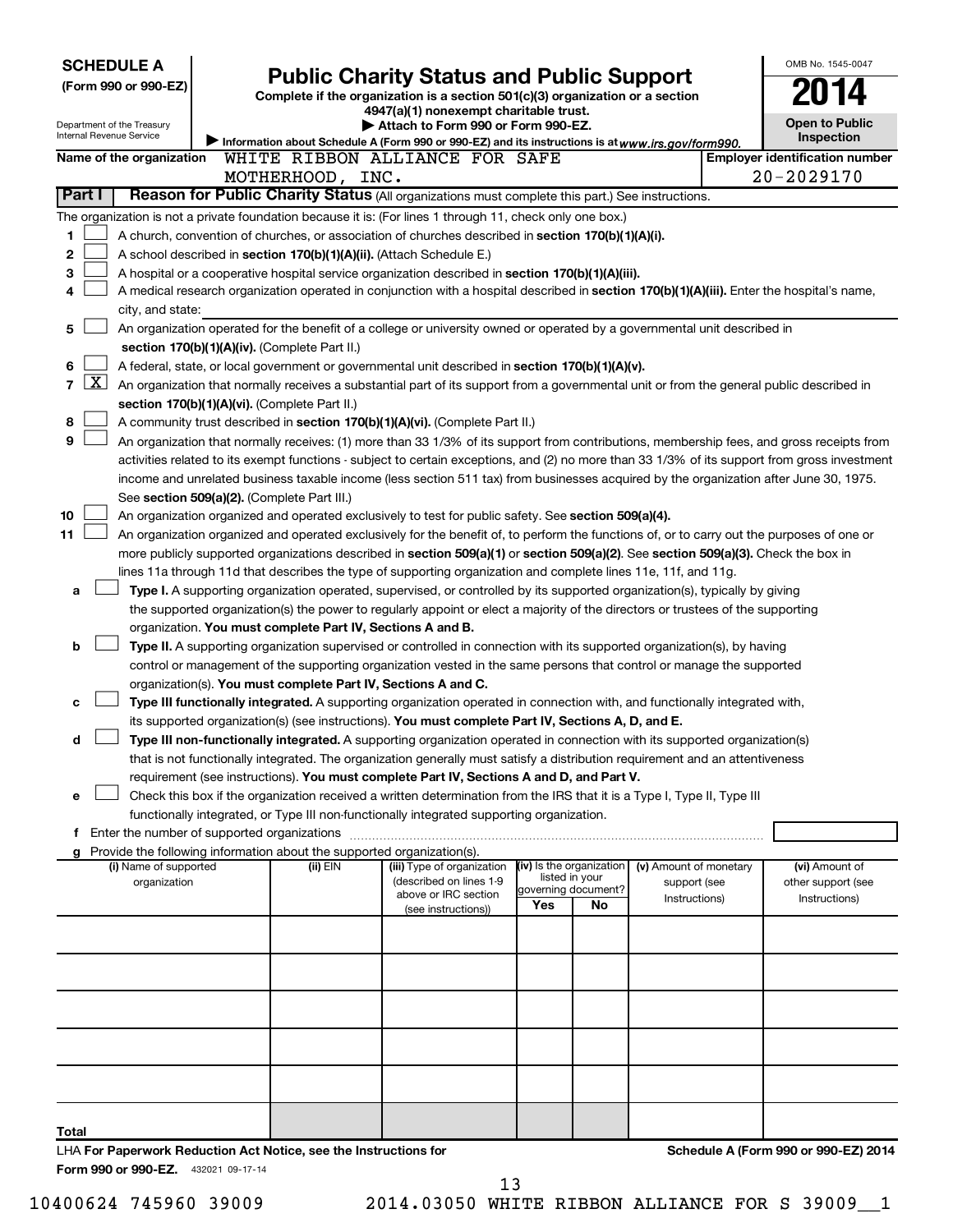# Schedule A (Form 990 or 990-EZ) 2014  $MOTHERHOOD$ , INC.  $20-2029170$  Page

20-2029170 Page 2

(Complete only if you checked the box on line 5, 7, or 8 of Part I or if the organization failed to qualify under Part III. If the organization fails to qualify under the tests listed below, please complete Part III.) **Part II Support Schedule for Organizations Described in Sections 170(b)(1)(A)(iv) and 170(b)(1)(A)(vi)**

| Calendar year (or fiscal year beginning in)<br>(f) Total<br>(a) 2010<br>(b) 2011<br>$(c)$ 2012<br>$(d)$ 2013<br>$(e)$ 2014<br>1 Gifts, grants, contributions, and<br>membership fees received. (Do not<br>3,061,908.<br>5, 346, 843.<br>1,595,043.<br>include any "unusual grants.")<br>2,670,774.<br>1,459,794.<br>14, 134, 362.<br>2 Tax revenues levied for the organ-<br>ization's benefit and either paid to<br>or expended on its behalf<br>3 The value of services or facilities<br>furnished by a governmental unit to<br>the organization without charge<br>2,670,774.<br>3,061,908.<br>5, 346, 843.<br>1,595,043.<br>1,459,794.<br>14, 134, 362.<br>4 Total. Add lines 1 through 3<br>5 The portion of total contributions<br>by each person (other than a<br>governmental unit or publicly<br>supported organization) included<br>on line 1 that exceeds 2% of the<br>amount shown on line 11,<br>column (f)<br>3,420,908.<br>10,713,454.<br>6 Public support. Subtract line 5 from line 4.<br><b>Section B. Total Support</b><br>Calendar year (or fiscal year beginning in)<br>(a) 2010<br>(b) 2011<br>$(c)$ 2012<br>$(d)$ 2013<br>(f) Total<br>$(e)$ 2014<br>2,670,774<br>3,061,908.<br>5, 346, 843<br>1,595,043<br>14, 134, 362.<br>1,459,794.<br>7 Amounts from line 4<br>Gross income from interest,<br>8<br>dividends, payments received on<br>securities loans, rents, royalties<br>251.<br>512.<br>6,354.<br>1,503.<br>297.<br>8,917.<br>and income from similar sources<br>9 Net income from unrelated business<br>activities, whether or not the<br>business is regularly carried on<br>10 Other income. Do not include gain<br>or loss from the sale of capital<br>$-17,500.$<br>26,450.<br>6,557.<br>$-994.$<br>$-18,025.$<br>$-3,512.$<br>assets (Explain in Part VI.)<br>14, 139, 767.<br>11 Total support. Add lines 7 through 10<br>5,713.<br>12<br><b>12</b> Gross receipts from related activities, etc. (see instructions)<br>13 First five years. If the Form 990 is for the organization's first, second, third, fourth, or fifth tax year as a section 501(c)(3)<br>organization, check this box and stop here<br><b>Section C. Computation of Public Support Percentage</b><br>75.77<br>14<br>%<br>52.68<br>15<br>%<br>16a 33 1/3% support test - 2014. If the organization did not check the box on line 13, and line 14 is 33 1/3% or more, check this box and<br>$\blacktriangleright$ $\mathbf{X}$<br>stop here. The organization qualifies as a publicly supported organization manufactured content and the content of the state of the state of the state of the state of the state of the state of the state of the state of the<br>b 33 1/3% support test - 2013. If the organization did not check a box on line 13 or 16a, and line 15 is 33 1/3% or more, check this box<br>17a 10% -facts-and-circumstances test - 2014. If the organization did not check a box on line 13, 16a, or 16b, and line 14 is 10% or more,<br>and if the organization meets the "facts-and-circumstances" test, check this box and stop here. Explain in Part VI how the organization<br>meets the "facts-and-circumstances" test. The organization qualifies as a publicly supported organization <i>manumumumum</i><br>b 10% -facts-and-circumstances test - 2013. If the organization did not check a box on line 13, 16a, 16b, or 17a, and line 15 is 10% or<br>more, and if the organization meets the "facts-and-circumstances" test, check this box and stop here. Explain in Part VI how the<br>organization meets the "facts-and-circumstances" test. The organization qualifies as a publicly supported organization<br>Private foundation. If the organization did not check a box on line 13, 16a, 16b, 17a, or 17b, check this box and see instructions<br>18<br>Schedule A (Form 990 or 990-EZ) 2014 | <b>Section A. Public Support</b> |  |  |  |
|-----------------------------------------------------------------------------------------------------------------------------------------------------------------------------------------------------------------------------------------------------------------------------------------------------------------------------------------------------------------------------------------------------------------------------------------------------------------------------------------------------------------------------------------------------------------------------------------------------------------------------------------------------------------------------------------------------------------------------------------------------------------------------------------------------------------------------------------------------------------------------------------------------------------------------------------------------------------------------------------------------------------------------------------------------------------------------------------------------------------------------------------------------------------------------------------------------------------------------------------------------------------------------------------------------------------------------------------------------------------------------------------------------------------------------------------------------------------------------------------------------------------------------------------------------------------------------------------------------------------------------------------------------------------------------------------------------------------------------------------------------------------------------------------------------------------------------------------------------------------------------------------------------------------------------------------------------------------------------------------------------------------------------------------------------------------------------------------------------------------------------------------------------------------------------------------------------------------------------------------------------------------------------------------------------------------------------------------------------------------------------------------------------------------------------------------------------------------------------------------------------------------------------------------------------------------------------------------------------------------------------------------------------------------------------------------------------------------------------------------------------------------------------------------------------------------------------------------------------------------------------------------------------------------------------------------------------------------------------------------------------------------------------------------------------------------------------------------------------------------------------------------------------------------------------------------------------------------------------------------------------------------------------------------------------------------------------------------------------------------------------------------------------------------------------------------------------------------------------------------------------------------------------------------------------------------------------------------------------------------------------------------------------------------------------------------------------------------------------------------------------------------------------------------------------------------------------------------------|----------------------------------|--|--|--|
|                                                                                                                                                                                                                                                                                                                                                                                                                                                                                                                                                                                                                                                                                                                                                                                                                                                                                                                                                                                                                                                                                                                                                                                                                                                                                                                                                                                                                                                                                                                                                                                                                                                                                                                                                                                                                                                                                                                                                                                                                                                                                                                                                                                                                                                                                                                                                                                                                                                                                                                                                                                                                                                                                                                                                                                                                                                                                                                                                                                                                                                                                                                                                                                                                                                                                                                                                                                                                                                                                                                                                                                                                                                                                                                                                                                                                                               |                                  |  |  |  |
|                                                                                                                                                                                                                                                                                                                                                                                                                                                                                                                                                                                                                                                                                                                                                                                                                                                                                                                                                                                                                                                                                                                                                                                                                                                                                                                                                                                                                                                                                                                                                                                                                                                                                                                                                                                                                                                                                                                                                                                                                                                                                                                                                                                                                                                                                                                                                                                                                                                                                                                                                                                                                                                                                                                                                                                                                                                                                                                                                                                                                                                                                                                                                                                                                                                                                                                                                                                                                                                                                                                                                                                                                                                                                                                                                                                                                                               |                                  |  |  |  |
|                                                                                                                                                                                                                                                                                                                                                                                                                                                                                                                                                                                                                                                                                                                                                                                                                                                                                                                                                                                                                                                                                                                                                                                                                                                                                                                                                                                                                                                                                                                                                                                                                                                                                                                                                                                                                                                                                                                                                                                                                                                                                                                                                                                                                                                                                                                                                                                                                                                                                                                                                                                                                                                                                                                                                                                                                                                                                                                                                                                                                                                                                                                                                                                                                                                                                                                                                                                                                                                                                                                                                                                                                                                                                                                                                                                                                                               |                                  |  |  |  |
|                                                                                                                                                                                                                                                                                                                                                                                                                                                                                                                                                                                                                                                                                                                                                                                                                                                                                                                                                                                                                                                                                                                                                                                                                                                                                                                                                                                                                                                                                                                                                                                                                                                                                                                                                                                                                                                                                                                                                                                                                                                                                                                                                                                                                                                                                                                                                                                                                                                                                                                                                                                                                                                                                                                                                                                                                                                                                                                                                                                                                                                                                                                                                                                                                                                                                                                                                                                                                                                                                                                                                                                                                                                                                                                                                                                                                                               |                                  |  |  |  |
|                                                                                                                                                                                                                                                                                                                                                                                                                                                                                                                                                                                                                                                                                                                                                                                                                                                                                                                                                                                                                                                                                                                                                                                                                                                                                                                                                                                                                                                                                                                                                                                                                                                                                                                                                                                                                                                                                                                                                                                                                                                                                                                                                                                                                                                                                                                                                                                                                                                                                                                                                                                                                                                                                                                                                                                                                                                                                                                                                                                                                                                                                                                                                                                                                                                                                                                                                                                                                                                                                                                                                                                                                                                                                                                                                                                                                                               |                                  |  |  |  |
|                                                                                                                                                                                                                                                                                                                                                                                                                                                                                                                                                                                                                                                                                                                                                                                                                                                                                                                                                                                                                                                                                                                                                                                                                                                                                                                                                                                                                                                                                                                                                                                                                                                                                                                                                                                                                                                                                                                                                                                                                                                                                                                                                                                                                                                                                                                                                                                                                                                                                                                                                                                                                                                                                                                                                                                                                                                                                                                                                                                                                                                                                                                                                                                                                                                                                                                                                                                                                                                                                                                                                                                                                                                                                                                                                                                                                                               |                                  |  |  |  |
|                                                                                                                                                                                                                                                                                                                                                                                                                                                                                                                                                                                                                                                                                                                                                                                                                                                                                                                                                                                                                                                                                                                                                                                                                                                                                                                                                                                                                                                                                                                                                                                                                                                                                                                                                                                                                                                                                                                                                                                                                                                                                                                                                                                                                                                                                                                                                                                                                                                                                                                                                                                                                                                                                                                                                                                                                                                                                                                                                                                                                                                                                                                                                                                                                                                                                                                                                                                                                                                                                                                                                                                                                                                                                                                                                                                                                                               |                                  |  |  |  |
|                                                                                                                                                                                                                                                                                                                                                                                                                                                                                                                                                                                                                                                                                                                                                                                                                                                                                                                                                                                                                                                                                                                                                                                                                                                                                                                                                                                                                                                                                                                                                                                                                                                                                                                                                                                                                                                                                                                                                                                                                                                                                                                                                                                                                                                                                                                                                                                                                                                                                                                                                                                                                                                                                                                                                                                                                                                                                                                                                                                                                                                                                                                                                                                                                                                                                                                                                                                                                                                                                                                                                                                                                                                                                                                                                                                                                                               |                                  |  |  |  |
|                                                                                                                                                                                                                                                                                                                                                                                                                                                                                                                                                                                                                                                                                                                                                                                                                                                                                                                                                                                                                                                                                                                                                                                                                                                                                                                                                                                                                                                                                                                                                                                                                                                                                                                                                                                                                                                                                                                                                                                                                                                                                                                                                                                                                                                                                                                                                                                                                                                                                                                                                                                                                                                                                                                                                                                                                                                                                                                                                                                                                                                                                                                                                                                                                                                                                                                                                                                                                                                                                                                                                                                                                                                                                                                                                                                                                                               |                                  |  |  |  |
|                                                                                                                                                                                                                                                                                                                                                                                                                                                                                                                                                                                                                                                                                                                                                                                                                                                                                                                                                                                                                                                                                                                                                                                                                                                                                                                                                                                                                                                                                                                                                                                                                                                                                                                                                                                                                                                                                                                                                                                                                                                                                                                                                                                                                                                                                                                                                                                                                                                                                                                                                                                                                                                                                                                                                                                                                                                                                                                                                                                                                                                                                                                                                                                                                                                                                                                                                                                                                                                                                                                                                                                                                                                                                                                                                                                                                                               |                                  |  |  |  |
|                                                                                                                                                                                                                                                                                                                                                                                                                                                                                                                                                                                                                                                                                                                                                                                                                                                                                                                                                                                                                                                                                                                                                                                                                                                                                                                                                                                                                                                                                                                                                                                                                                                                                                                                                                                                                                                                                                                                                                                                                                                                                                                                                                                                                                                                                                                                                                                                                                                                                                                                                                                                                                                                                                                                                                                                                                                                                                                                                                                                                                                                                                                                                                                                                                                                                                                                                                                                                                                                                                                                                                                                                                                                                                                                                                                                                                               |                                  |  |  |  |
|                                                                                                                                                                                                                                                                                                                                                                                                                                                                                                                                                                                                                                                                                                                                                                                                                                                                                                                                                                                                                                                                                                                                                                                                                                                                                                                                                                                                                                                                                                                                                                                                                                                                                                                                                                                                                                                                                                                                                                                                                                                                                                                                                                                                                                                                                                                                                                                                                                                                                                                                                                                                                                                                                                                                                                                                                                                                                                                                                                                                                                                                                                                                                                                                                                                                                                                                                                                                                                                                                                                                                                                                                                                                                                                                                                                                                                               |                                  |  |  |  |
|                                                                                                                                                                                                                                                                                                                                                                                                                                                                                                                                                                                                                                                                                                                                                                                                                                                                                                                                                                                                                                                                                                                                                                                                                                                                                                                                                                                                                                                                                                                                                                                                                                                                                                                                                                                                                                                                                                                                                                                                                                                                                                                                                                                                                                                                                                                                                                                                                                                                                                                                                                                                                                                                                                                                                                                                                                                                                                                                                                                                                                                                                                                                                                                                                                                                                                                                                                                                                                                                                                                                                                                                                                                                                                                                                                                                                                               |                                  |  |  |  |
|                                                                                                                                                                                                                                                                                                                                                                                                                                                                                                                                                                                                                                                                                                                                                                                                                                                                                                                                                                                                                                                                                                                                                                                                                                                                                                                                                                                                                                                                                                                                                                                                                                                                                                                                                                                                                                                                                                                                                                                                                                                                                                                                                                                                                                                                                                                                                                                                                                                                                                                                                                                                                                                                                                                                                                                                                                                                                                                                                                                                                                                                                                                                                                                                                                                                                                                                                                                                                                                                                                                                                                                                                                                                                                                                                                                                                                               |                                  |  |  |  |
|                                                                                                                                                                                                                                                                                                                                                                                                                                                                                                                                                                                                                                                                                                                                                                                                                                                                                                                                                                                                                                                                                                                                                                                                                                                                                                                                                                                                                                                                                                                                                                                                                                                                                                                                                                                                                                                                                                                                                                                                                                                                                                                                                                                                                                                                                                                                                                                                                                                                                                                                                                                                                                                                                                                                                                                                                                                                                                                                                                                                                                                                                                                                                                                                                                                                                                                                                                                                                                                                                                                                                                                                                                                                                                                                                                                                                                               |                                  |  |  |  |
|                                                                                                                                                                                                                                                                                                                                                                                                                                                                                                                                                                                                                                                                                                                                                                                                                                                                                                                                                                                                                                                                                                                                                                                                                                                                                                                                                                                                                                                                                                                                                                                                                                                                                                                                                                                                                                                                                                                                                                                                                                                                                                                                                                                                                                                                                                                                                                                                                                                                                                                                                                                                                                                                                                                                                                                                                                                                                                                                                                                                                                                                                                                                                                                                                                                                                                                                                                                                                                                                                                                                                                                                                                                                                                                                                                                                                                               |                                  |  |  |  |
|                                                                                                                                                                                                                                                                                                                                                                                                                                                                                                                                                                                                                                                                                                                                                                                                                                                                                                                                                                                                                                                                                                                                                                                                                                                                                                                                                                                                                                                                                                                                                                                                                                                                                                                                                                                                                                                                                                                                                                                                                                                                                                                                                                                                                                                                                                                                                                                                                                                                                                                                                                                                                                                                                                                                                                                                                                                                                                                                                                                                                                                                                                                                                                                                                                                                                                                                                                                                                                                                                                                                                                                                                                                                                                                                                                                                                                               |                                  |  |  |  |
|                                                                                                                                                                                                                                                                                                                                                                                                                                                                                                                                                                                                                                                                                                                                                                                                                                                                                                                                                                                                                                                                                                                                                                                                                                                                                                                                                                                                                                                                                                                                                                                                                                                                                                                                                                                                                                                                                                                                                                                                                                                                                                                                                                                                                                                                                                                                                                                                                                                                                                                                                                                                                                                                                                                                                                                                                                                                                                                                                                                                                                                                                                                                                                                                                                                                                                                                                                                                                                                                                                                                                                                                                                                                                                                                                                                                                                               |                                  |  |  |  |
|                                                                                                                                                                                                                                                                                                                                                                                                                                                                                                                                                                                                                                                                                                                                                                                                                                                                                                                                                                                                                                                                                                                                                                                                                                                                                                                                                                                                                                                                                                                                                                                                                                                                                                                                                                                                                                                                                                                                                                                                                                                                                                                                                                                                                                                                                                                                                                                                                                                                                                                                                                                                                                                                                                                                                                                                                                                                                                                                                                                                                                                                                                                                                                                                                                                                                                                                                                                                                                                                                                                                                                                                                                                                                                                                                                                                                                               |                                  |  |  |  |
|                                                                                                                                                                                                                                                                                                                                                                                                                                                                                                                                                                                                                                                                                                                                                                                                                                                                                                                                                                                                                                                                                                                                                                                                                                                                                                                                                                                                                                                                                                                                                                                                                                                                                                                                                                                                                                                                                                                                                                                                                                                                                                                                                                                                                                                                                                                                                                                                                                                                                                                                                                                                                                                                                                                                                                                                                                                                                                                                                                                                                                                                                                                                                                                                                                                                                                                                                                                                                                                                                                                                                                                                                                                                                                                                                                                                                                               |                                  |  |  |  |
|                                                                                                                                                                                                                                                                                                                                                                                                                                                                                                                                                                                                                                                                                                                                                                                                                                                                                                                                                                                                                                                                                                                                                                                                                                                                                                                                                                                                                                                                                                                                                                                                                                                                                                                                                                                                                                                                                                                                                                                                                                                                                                                                                                                                                                                                                                                                                                                                                                                                                                                                                                                                                                                                                                                                                                                                                                                                                                                                                                                                                                                                                                                                                                                                                                                                                                                                                                                                                                                                                                                                                                                                                                                                                                                                                                                                                                               |                                  |  |  |  |
|                                                                                                                                                                                                                                                                                                                                                                                                                                                                                                                                                                                                                                                                                                                                                                                                                                                                                                                                                                                                                                                                                                                                                                                                                                                                                                                                                                                                                                                                                                                                                                                                                                                                                                                                                                                                                                                                                                                                                                                                                                                                                                                                                                                                                                                                                                                                                                                                                                                                                                                                                                                                                                                                                                                                                                                                                                                                                                                                                                                                                                                                                                                                                                                                                                                                                                                                                                                                                                                                                                                                                                                                                                                                                                                                                                                                                                               |                                  |  |  |  |
|                                                                                                                                                                                                                                                                                                                                                                                                                                                                                                                                                                                                                                                                                                                                                                                                                                                                                                                                                                                                                                                                                                                                                                                                                                                                                                                                                                                                                                                                                                                                                                                                                                                                                                                                                                                                                                                                                                                                                                                                                                                                                                                                                                                                                                                                                                                                                                                                                                                                                                                                                                                                                                                                                                                                                                                                                                                                                                                                                                                                                                                                                                                                                                                                                                                                                                                                                                                                                                                                                                                                                                                                                                                                                                                                                                                                                                               |                                  |  |  |  |
|                                                                                                                                                                                                                                                                                                                                                                                                                                                                                                                                                                                                                                                                                                                                                                                                                                                                                                                                                                                                                                                                                                                                                                                                                                                                                                                                                                                                                                                                                                                                                                                                                                                                                                                                                                                                                                                                                                                                                                                                                                                                                                                                                                                                                                                                                                                                                                                                                                                                                                                                                                                                                                                                                                                                                                                                                                                                                                                                                                                                                                                                                                                                                                                                                                                                                                                                                                                                                                                                                                                                                                                                                                                                                                                                                                                                                                               |                                  |  |  |  |
|                                                                                                                                                                                                                                                                                                                                                                                                                                                                                                                                                                                                                                                                                                                                                                                                                                                                                                                                                                                                                                                                                                                                                                                                                                                                                                                                                                                                                                                                                                                                                                                                                                                                                                                                                                                                                                                                                                                                                                                                                                                                                                                                                                                                                                                                                                                                                                                                                                                                                                                                                                                                                                                                                                                                                                                                                                                                                                                                                                                                                                                                                                                                                                                                                                                                                                                                                                                                                                                                                                                                                                                                                                                                                                                                                                                                                                               |                                  |  |  |  |
|                                                                                                                                                                                                                                                                                                                                                                                                                                                                                                                                                                                                                                                                                                                                                                                                                                                                                                                                                                                                                                                                                                                                                                                                                                                                                                                                                                                                                                                                                                                                                                                                                                                                                                                                                                                                                                                                                                                                                                                                                                                                                                                                                                                                                                                                                                                                                                                                                                                                                                                                                                                                                                                                                                                                                                                                                                                                                                                                                                                                                                                                                                                                                                                                                                                                                                                                                                                                                                                                                                                                                                                                                                                                                                                                                                                                                                               |                                  |  |  |  |
|                                                                                                                                                                                                                                                                                                                                                                                                                                                                                                                                                                                                                                                                                                                                                                                                                                                                                                                                                                                                                                                                                                                                                                                                                                                                                                                                                                                                                                                                                                                                                                                                                                                                                                                                                                                                                                                                                                                                                                                                                                                                                                                                                                                                                                                                                                                                                                                                                                                                                                                                                                                                                                                                                                                                                                                                                                                                                                                                                                                                                                                                                                                                                                                                                                                                                                                                                                                                                                                                                                                                                                                                                                                                                                                                                                                                                                               |                                  |  |  |  |
|                                                                                                                                                                                                                                                                                                                                                                                                                                                                                                                                                                                                                                                                                                                                                                                                                                                                                                                                                                                                                                                                                                                                                                                                                                                                                                                                                                                                                                                                                                                                                                                                                                                                                                                                                                                                                                                                                                                                                                                                                                                                                                                                                                                                                                                                                                                                                                                                                                                                                                                                                                                                                                                                                                                                                                                                                                                                                                                                                                                                                                                                                                                                                                                                                                                                                                                                                                                                                                                                                                                                                                                                                                                                                                                                                                                                                                               |                                  |  |  |  |
|                                                                                                                                                                                                                                                                                                                                                                                                                                                                                                                                                                                                                                                                                                                                                                                                                                                                                                                                                                                                                                                                                                                                                                                                                                                                                                                                                                                                                                                                                                                                                                                                                                                                                                                                                                                                                                                                                                                                                                                                                                                                                                                                                                                                                                                                                                                                                                                                                                                                                                                                                                                                                                                                                                                                                                                                                                                                                                                                                                                                                                                                                                                                                                                                                                                                                                                                                                                                                                                                                                                                                                                                                                                                                                                                                                                                                                               |                                  |  |  |  |
|                                                                                                                                                                                                                                                                                                                                                                                                                                                                                                                                                                                                                                                                                                                                                                                                                                                                                                                                                                                                                                                                                                                                                                                                                                                                                                                                                                                                                                                                                                                                                                                                                                                                                                                                                                                                                                                                                                                                                                                                                                                                                                                                                                                                                                                                                                                                                                                                                                                                                                                                                                                                                                                                                                                                                                                                                                                                                                                                                                                                                                                                                                                                                                                                                                                                                                                                                                                                                                                                                                                                                                                                                                                                                                                                                                                                                                               |                                  |  |  |  |
|                                                                                                                                                                                                                                                                                                                                                                                                                                                                                                                                                                                                                                                                                                                                                                                                                                                                                                                                                                                                                                                                                                                                                                                                                                                                                                                                                                                                                                                                                                                                                                                                                                                                                                                                                                                                                                                                                                                                                                                                                                                                                                                                                                                                                                                                                                                                                                                                                                                                                                                                                                                                                                                                                                                                                                                                                                                                                                                                                                                                                                                                                                                                                                                                                                                                                                                                                                                                                                                                                                                                                                                                                                                                                                                                                                                                                                               |                                  |  |  |  |
|                                                                                                                                                                                                                                                                                                                                                                                                                                                                                                                                                                                                                                                                                                                                                                                                                                                                                                                                                                                                                                                                                                                                                                                                                                                                                                                                                                                                                                                                                                                                                                                                                                                                                                                                                                                                                                                                                                                                                                                                                                                                                                                                                                                                                                                                                                                                                                                                                                                                                                                                                                                                                                                                                                                                                                                                                                                                                                                                                                                                                                                                                                                                                                                                                                                                                                                                                                                                                                                                                                                                                                                                                                                                                                                                                                                                                                               |                                  |  |  |  |
|                                                                                                                                                                                                                                                                                                                                                                                                                                                                                                                                                                                                                                                                                                                                                                                                                                                                                                                                                                                                                                                                                                                                                                                                                                                                                                                                                                                                                                                                                                                                                                                                                                                                                                                                                                                                                                                                                                                                                                                                                                                                                                                                                                                                                                                                                                                                                                                                                                                                                                                                                                                                                                                                                                                                                                                                                                                                                                                                                                                                                                                                                                                                                                                                                                                                                                                                                                                                                                                                                                                                                                                                                                                                                                                                                                                                                                               |                                  |  |  |  |
|                                                                                                                                                                                                                                                                                                                                                                                                                                                                                                                                                                                                                                                                                                                                                                                                                                                                                                                                                                                                                                                                                                                                                                                                                                                                                                                                                                                                                                                                                                                                                                                                                                                                                                                                                                                                                                                                                                                                                                                                                                                                                                                                                                                                                                                                                                                                                                                                                                                                                                                                                                                                                                                                                                                                                                                                                                                                                                                                                                                                                                                                                                                                                                                                                                                                                                                                                                                                                                                                                                                                                                                                                                                                                                                                                                                                                                               |                                  |  |  |  |
|                                                                                                                                                                                                                                                                                                                                                                                                                                                                                                                                                                                                                                                                                                                                                                                                                                                                                                                                                                                                                                                                                                                                                                                                                                                                                                                                                                                                                                                                                                                                                                                                                                                                                                                                                                                                                                                                                                                                                                                                                                                                                                                                                                                                                                                                                                                                                                                                                                                                                                                                                                                                                                                                                                                                                                                                                                                                                                                                                                                                                                                                                                                                                                                                                                                                                                                                                                                                                                                                                                                                                                                                                                                                                                                                                                                                                                               |                                  |  |  |  |
|                                                                                                                                                                                                                                                                                                                                                                                                                                                                                                                                                                                                                                                                                                                                                                                                                                                                                                                                                                                                                                                                                                                                                                                                                                                                                                                                                                                                                                                                                                                                                                                                                                                                                                                                                                                                                                                                                                                                                                                                                                                                                                                                                                                                                                                                                                                                                                                                                                                                                                                                                                                                                                                                                                                                                                                                                                                                                                                                                                                                                                                                                                                                                                                                                                                                                                                                                                                                                                                                                                                                                                                                                                                                                                                                                                                                                                               |                                  |  |  |  |
|                                                                                                                                                                                                                                                                                                                                                                                                                                                                                                                                                                                                                                                                                                                                                                                                                                                                                                                                                                                                                                                                                                                                                                                                                                                                                                                                                                                                                                                                                                                                                                                                                                                                                                                                                                                                                                                                                                                                                                                                                                                                                                                                                                                                                                                                                                                                                                                                                                                                                                                                                                                                                                                                                                                                                                                                                                                                                                                                                                                                                                                                                                                                                                                                                                                                                                                                                                                                                                                                                                                                                                                                                                                                                                                                                                                                                                               |                                  |  |  |  |
|                                                                                                                                                                                                                                                                                                                                                                                                                                                                                                                                                                                                                                                                                                                                                                                                                                                                                                                                                                                                                                                                                                                                                                                                                                                                                                                                                                                                                                                                                                                                                                                                                                                                                                                                                                                                                                                                                                                                                                                                                                                                                                                                                                                                                                                                                                                                                                                                                                                                                                                                                                                                                                                                                                                                                                                                                                                                                                                                                                                                                                                                                                                                                                                                                                                                                                                                                                                                                                                                                                                                                                                                                                                                                                                                                                                                                                               |                                  |  |  |  |
|                                                                                                                                                                                                                                                                                                                                                                                                                                                                                                                                                                                                                                                                                                                                                                                                                                                                                                                                                                                                                                                                                                                                                                                                                                                                                                                                                                                                                                                                                                                                                                                                                                                                                                                                                                                                                                                                                                                                                                                                                                                                                                                                                                                                                                                                                                                                                                                                                                                                                                                                                                                                                                                                                                                                                                                                                                                                                                                                                                                                                                                                                                                                                                                                                                                                                                                                                                                                                                                                                                                                                                                                                                                                                                                                                                                                                                               |                                  |  |  |  |
|                                                                                                                                                                                                                                                                                                                                                                                                                                                                                                                                                                                                                                                                                                                                                                                                                                                                                                                                                                                                                                                                                                                                                                                                                                                                                                                                                                                                                                                                                                                                                                                                                                                                                                                                                                                                                                                                                                                                                                                                                                                                                                                                                                                                                                                                                                                                                                                                                                                                                                                                                                                                                                                                                                                                                                                                                                                                                                                                                                                                                                                                                                                                                                                                                                                                                                                                                                                                                                                                                                                                                                                                                                                                                                                                                                                                                                               |                                  |  |  |  |
|                                                                                                                                                                                                                                                                                                                                                                                                                                                                                                                                                                                                                                                                                                                                                                                                                                                                                                                                                                                                                                                                                                                                                                                                                                                                                                                                                                                                                                                                                                                                                                                                                                                                                                                                                                                                                                                                                                                                                                                                                                                                                                                                                                                                                                                                                                                                                                                                                                                                                                                                                                                                                                                                                                                                                                                                                                                                                                                                                                                                                                                                                                                                                                                                                                                                                                                                                                                                                                                                                                                                                                                                                                                                                                                                                                                                                                               |                                  |  |  |  |
|                                                                                                                                                                                                                                                                                                                                                                                                                                                                                                                                                                                                                                                                                                                                                                                                                                                                                                                                                                                                                                                                                                                                                                                                                                                                                                                                                                                                                                                                                                                                                                                                                                                                                                                                                                                                                                                                                                                                                                                                                                                                                                                                                                                                                                                                                                                                                                                                                                                                                                                                                                                                                                                                                                                                                                                                                                                                                                                                                                                                                                                                                                                                                                                                                                                                                                                                                                                                                                                                                                                                                                                                                                                                                                                                                                                                                                               |                                  |  |  |  |
|                                                                                                                                                                                                                                                                                                                                                                                                                                                                                                                                                                                                                                                                                                                                                                                                                                                                                                                                                                                                                                                                                                                                                                                                                                                                                                                                                                                                                                                                                                                                                                                                                                                                                                                                                                                                                                                                                                                                                                                                                                                                                                                                                                                                                                                                                                                                                                                                                                                                                                                                                                                                                                                                                                                                                                                                                                                                                                                                                                                                                                                                                                                                                                                                                                                                                                                                                                                                                                                                                                                                                                                                                                                                                                                                                                                                                                               |                                  |  |  |  |
|                                                                                                                                                                                                                                                                                                                                                                                                                                                                                                                                                                                                                                                                                                                                                                                                                                                                                                                                                                                                                                                                                                                                                                                                                                                                                                                                                                                                                                                                                                                                                                                                                                                                                                                                                                                                                                                                                                                                                                                                                                                                                                                                                                                                                                                                                                                                                                                                                                                                                                                                                                                                                                                                                                                                                                                                                                                                                                                                                                                                                                                                                                                                                                                                                                                                                                                                                                                                                                                                                                                                                                                                                                                                                                                                                                                                                                               |                                  |  |  |  |
|                                                                                                                                                                                                                                                                                                                                                                                                                                                                                                                                                                                                                                                                                                                                                                                                                                                                                                                                                                                                                                                                                                                                                                                                                                                                                                                                                                                                                                                                                                                                                                                                                                                                                                                                                                                                                                                                                                                                                                                                                                                                                                                                                                                                                                                                                                                                                                                                                                                                                                                                                                                                                                                                                                                                                                                                                                                                                                                                                                                                                                                                                                                                                                                                                                                                                                                                                                                                                                                                                                                                                                                                                                                                                                                                                                                                                                               |                                  |  |  |  |
|                                                                                                                                                                                                                                                                                                                                                                                                                                                                                                                                                                                                                                                                                                                                                                                                                                                                                                                                                                                                                                                                                                                                                                                                                                                                                                                                                                                                                                                                                                                                                                                                                                                                                                                                                                                                                                                                                                                                                                                                                                                                                                                                                                                                                                                                                                                                                                                                                                                                                                                                                                                                                                                                                                                                                                                                                                                                                                                                                                                                                                                                                                                                                                                                                                                                                                                                                                                                                                                                                                                                                                                                                                                                                                                                                                                                                                               |                                  |  |  |  |
|                                                                                                                                                                                                                                                                                                                                                                                                                                                                                                                                                                                                                                                                                                                                                                                                                                                                                                                                                                                                                                                                                                                                                                                                                                                                                                                                                                                                                                                                                                                                                                                                                                                                                                                                                                                                                                                                                                                                                                                                                                                                                                                                                                                                                                                                                                                                                                                                                                                                                                                                                                                                                                                                                                                                                                                                                                                                                                                                                                                                                                                                                                                                                                                                                                                                                                                                                                                                                                                                                                                                                                                                                                                                                                                                                                                                                                               |                                  |  |  |  |
|                                                                                                                                                                                                                                                                                                                                                                                                                                                                                                                                                                                                                                                                                                                                                                                                                                                                                                                                                                                                                                                                                                                                                                                                                                                                                                                                                                                                                                                                                                                                                                                                                                                                                                                                                                                                                                                                                                                                                                                                                                                                                                                                                                                                                                                                                                                                                                                                                                                                                                                                                                                                                                                                                                                                                                                                                                                                                                                                                                                                                                                                                                                                                                                                                                                                                                                                                                                                                                                                                                                                                                                                                                                                                                                                                                                                                                               |                                  |  |  |  |
|                                                                                                                                                                                                                                                                                                                                                                                                                                                                                                                                                                                                                                                                                                                                                                                                                                                                                                                                                                                                                                                                                                                                                                                                                                                                                                                                                                                                                                                                                                                                                                                                                                                                                                                                                                                                                                                                                                                                                                                                                                                                                                                                                                                                                                                                                                                                                                                                                                                                                                                                                                                                                                                                                                                                                                                                                                                                                                                                                                                                                                                                                                                                                                                                                                                                                                                                                                                                                                                                                                                                                                                                                                                                                                                                                                                                                                               |                                  |  |  |  |
|                                                                                                                                                                                                                                                                                                                                                                                                                                                                                                                                                                                                                                                                                                                                                                                                                                                                                                                                                                                                                                                                                                                                                                                                                                                                                                                                                                                                                                                                                                                                                                                                                                                                                                                                                                                                                                                                                                                                                                                                                                                                                                                                                                                                                                                                                                                                                                                                                                                                                                                                                                                                                                                                                                                                                                                                                                                                                                                                                                                                                                                                                                                                                                                                                                                                                                                                                                                                                                                                                                                                                                                                                                                                                                                                                                                                                                               |                                  |  |  |  |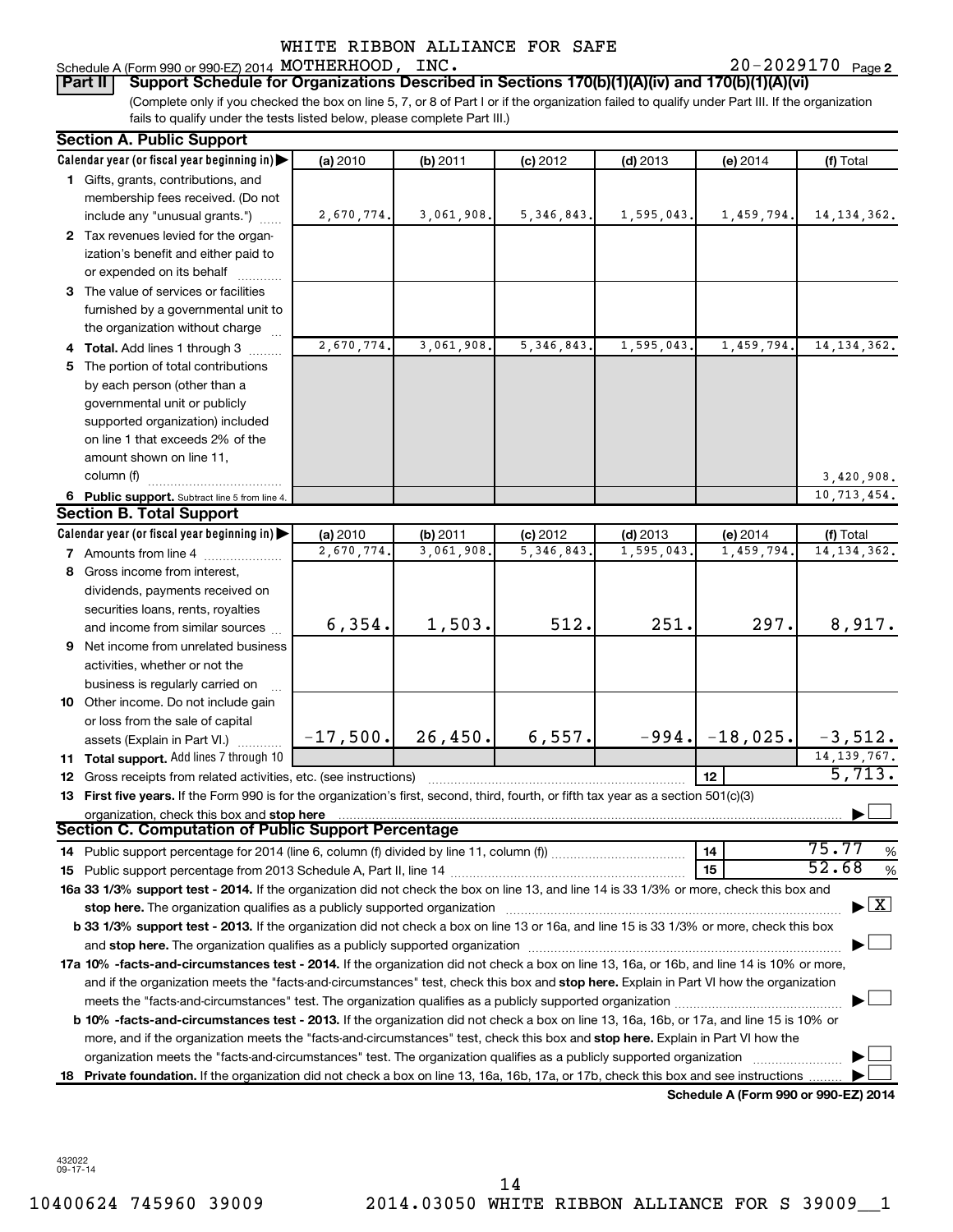# **Part III Support Schedule for Organizations Described in Section 509(a)(2)**

(Complete only if you checked the box on line 9 of Part I or if the organization failed to qualify under Part II. If the organization fails to qualify under the tests listed below, please complete Part II.)

|    | Calendar year (or fiscal year beginning in)                                                                                                         | (a) 2010 | (b) 2011 | (c) 2012   | $(d)$ 2013 | (e) 2014 | (f) Total |  |
|----|-----------------------------------------------------------------------------------------------------------------------------------------------------|----------|----------|------------|------------|----------|-----------|--|
|    | 1 Gifts, grants, contributions, and                                                                                                                 |          |          |            |            |          |           |  |
|    | membership fees received. (Do not                                                                                                                   |          |          |            |            |          |           |  |
|    | include any "unusual grants.")                                                                                                                      |          |          |            |            |          |           |  |
|    | 2 Gross receipts from admissions,<br>merchandise sold or services per-<br>formed, or facilities furnished in<br>any activity that is related to the |          |          |            |            |          |           |  |
|    | organization's tax-exempt purpose                                                                                                                   |          |          |            |            |          |           |  |
| 3  | Gross receipts from activities that                                                                                                                 |          |          |            |            |          |           |  |
|    | are not an unrelated trade or bus-<br>iness under section 513                                                                                       |          |          |            |            |          |           |  |
| 4  | Tax revenues levied for the organ-                                                                                                                  |          |          |            |            |          |           |  |
|    | ization's benefit and either paid to<br>or expended on its behalf                                                                                   |          |          |            |            |          |           |  |
| 5. | The value of services or facilities                                                                                                                 |          |          |            |            |          |           |  |
|    | furnished by a governmental unit to                                                                                                                 |          |          |            |            |          |           |  |
|    | the organization without charge                                                                                                                     |          |          |            |            |          |           |  |
| 6  | Total. Add lines 1 through 5                                                                                                                        |          |          |            |            |          |           |  |
|    | 7a Amounts included on lines 1, 2, and                                                                                                              |          |          |            |            |          |           |  |
|    | 3 received from disqualified persons<br><b>b</b> Amounts included on lines 2 and 3 received                                                         |          |          |            |            |          |           |  |
|    | from other than disqualified persons that<br>exceed the greater of \$5,000 or 1% of the<br>amount on line 13 for the year                           |          |          |            |            |          |           |  |
|    | c Add lines 7a and 7b                                                                                                                               |          |          |            |            |          |           |  |
|    | 8 Public support (Subtract line 7c from line 6.)                                                                                                    |          |          |            |            |          |           |  |
|    | <b>Section B. Total Support</b>                                                                                                                     |          |          |            |            |          |           |  |
|    | Calendar year (or fiscal year beginning in)                                                                                                         | (a) 2010 | (b) 2011 | $(c)$ 2012 | $(d)$ 2013 | (e) 2014 | (f) Total |  |
|    | <b>9</b> Amounts from line 6                                                                                                                        |          |          |            |            |          |           |  |
|    | <b>10a</b> Gross income from interest,<br>dividends, payments received on<br>securities loans, rents, royalties<br>and income from similar sources  |          |          |            |            |          |           |  |
|    | <b>b</b> Unrelated business taxable income                                                                                                          |          |          |            |            |          |           |  |
|    | (less section 511 taxes) from businesses<br>acquired after June 30, 1975                                                                            |          |          |            |            |          |           |  |
|    | c Add lines 10a and 10b                                                                                                                             |          |          |            |            |          |           |  |
| 11 | Net income from unrelated business<br>activities not included in line 10b.<br>whether or not the business is<br>regularly carried on                |          |          |            |            |          |           |  |
|    | <b>12</b> Other income. Do not include gain<br>or loss from the sale of capital<br>assets (Explain in Part VI.)                                     |          |          |            |            |          |           |  |
|    | 13 Total support. (Add lines 9, 10c, 11, and 12.)                                                                                                   |          |          |            |            |          |           |  |
|    | 14 First five years. If the Form 990 is for the organization's first, second, third, fourth, or fifth tax year as a section 501(c)(3) organization, |          |          |            |            |          |           |  |
|    |                                                                                                                                                     |          |          |            |            |          |           |  |
|    | <b>Section C. Computation of Public Support Percentage</b>                                                                                          |          |          |            |            |          |           |  |
|    |                                                                                                                                                     |          |          |            |            | 15       |           |  |
|    |                                                                                                                                                     |          |          |            |            | 16       |           |  |
|    | Section D. Computation of Investment Income Percentage                                                                                              |          |          |            |            |          |           |  |
|    |                                                                                                                                                     |          |          |            |            | 17       |           |  |
|    |                                                                                                                                                     |          |          |            |            | 18       |           |  |
|    | 19a 33 1/3% support tests - 2014. If the organization did not check the box on line 14, and line 15 is more than 33 1/3%, and line 17 is not        |          |          |            |            |          |           |  |
|    | more than 33 1/3%, check this box and stop here. The organization qualifies as a publicly supported organization                                    |          |          |            |            |          |           |  |
|    |                                                                                                                                                     |          |          |            |            |          |           |  |
|    |                                                                                                                                                     |          |          |            |            |          |           |  |
|    | b 33 1/3% support tests - 2013. If the organization did not check a box on line 14 or line 19a, and line 16 is more than 33 1/3%, and               |          |          |            |            |          |           |  |
|    | line 18 is not more than 33 1/3%, check this box and stop here. The organization qualifies as a publicly supported organization                     |          |          |            |            |          |           |  |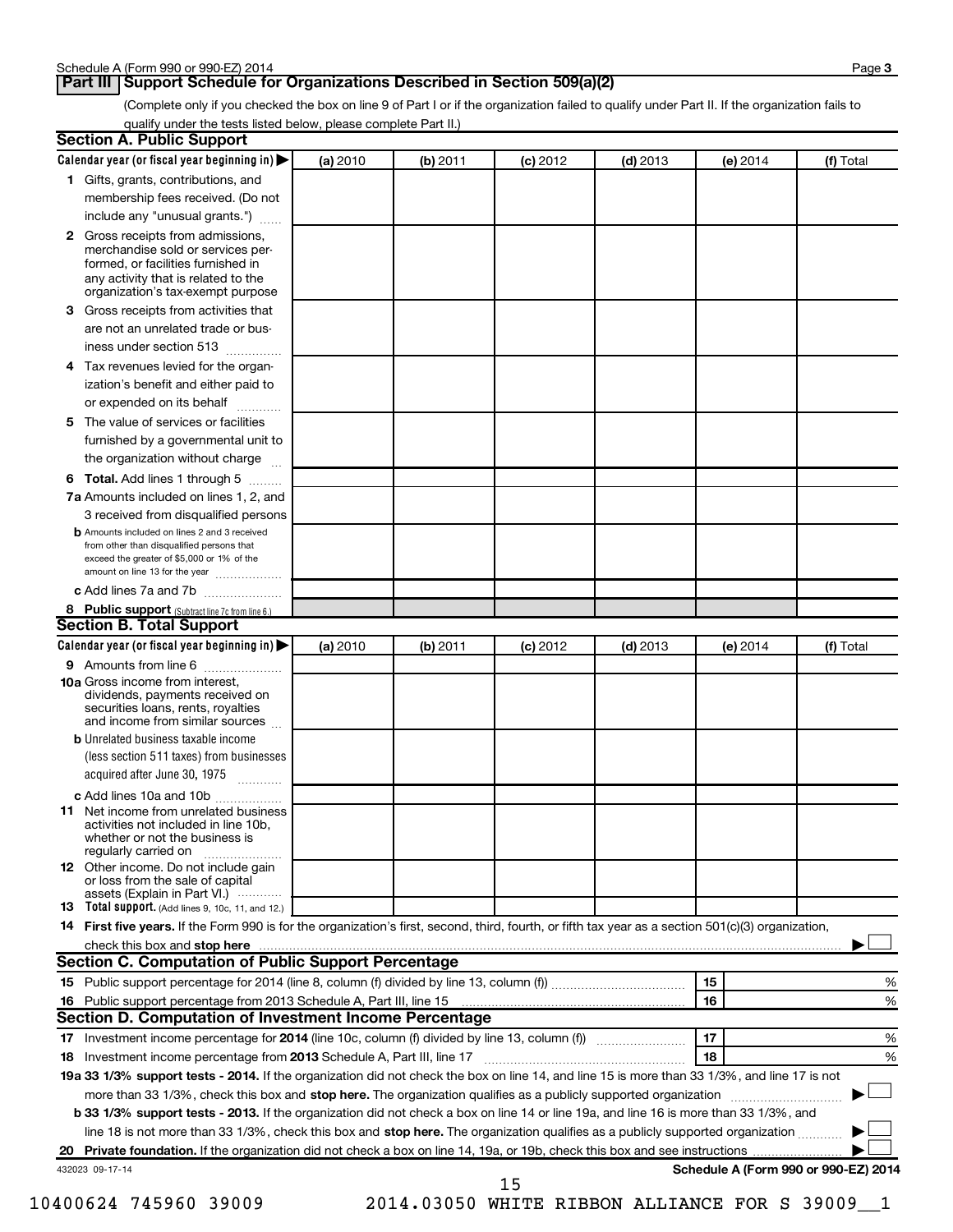#### 20-2029170 Page 4 Schedule A (Form 990 or 990-EZ) 2014  $MOTHERHOOD$ , INC.  $20-2029170$  Page

**1**

**2**

**3a**

**3b**

**3c**

**4a**

**4b**

**4c**

**5a**

**5b 5c**

**6**

**7**

**8**

**9a**

**9b**

**9c**

**10a**

**10b**

**Yes No**

# **Part IV Supporting Organizations**

(Complete only if you checked a box on line 11 of Part I. If you checked 11a of Part I, complete Sections A and B. If you checked 11b of Part I, complete Sections A and C. If you checked 11c of Part I, complete Sections A, D, and E. If you checked 11d of Part I, complete Sections A and D, and complete Part V.)

## **Section A. All Supporting Organizations**

- **1** Are all of the organization's supported organizations listed by name in the organization's governing documents? If "No" describe in  $_{\mathsf{Part}}$   $_{\mathsf{V}}$  how the supported organizations are designated. If designated by *class or purpose, describe the designation. If historic and continuing relationship, explain.*
- **2** Did the organization have any supported organization that does not have an IRS determination of status under section 509(a)(1) or (2)? If "Yes," explain in  $_{\sf Part}$   $_{\sf VI}$  how the organization determined that the supported *organization was described in section 509(a)(1) or (2).*
- **3a** Did the organization have a supported organization described in section 501(c)(4), (5), or (6)? If "Yes," answer *(b) and (c) below.*
- **b** Did the organization confirm that each supported organization qualified under section 501(c)(4), (5), or (6) and satisfied the public support tests under section 509(a)(2)? If "Yes," describe in  $_{\rm Part}$   $_{\rm VI}$  when and how the *organization made the determination.*
- **c** Did the organization ensure that all support to such organizations was used exclusively for section 170(c)(2) (B) purposes? If "Yes," explain in  $_{\mathsf{Part}}$   $_{\mathsf{V}}$  what controls the organization put in place to ensure such use.
- **4 a** *If* Was any supported organization not organized in the United States ("foreign supported organization")? *"Yes" and if you checked 11a or 11b in Part I, answer (b) and (c) below.*
- **b** Did the organization have ultimate control and discretion in deciding whether to make grants to the foreign supported organization? If "Yes," describe in Part VI how the organization had such control and discretion *despite being controlled or supervised by or in connection with its supported organizations.*
- **c** Did the organization support any foreign supported organization that does not have an IRS determination under sections 501(c)(3) and 509(a)(1) or (2)? If "Yes," ex*plain in*  $_{\sf Part}$  *v*J what controls the organization used *to ensure that all support to the foreign supported organization was used exclusively for section 170(c)(2)(B) purposes.*
- **5a** Did the organization add, substitute, or remove any supported organizations during the tax year? If "Yes," answer (b) and (c) below (if applicable). Also, provide detail in  $_{\mathsf{Part}}$   $_{\mathsf{V{\mathsf{I}}}}$ , including (i) the names and EIN *numbers of the supported organizations added, substituted, or removed, (ii) the reasons for each such action, (iii) the authority under the organization's organizing document authorizing such action, and (iv) how the action was accomplished (such as by amendment to the organizing document).*
- **b** Type I or Type II only. Was any added or substituted supported organization part of a class already designated in the organization's organizing document?
- **c Substitutions only.**  Was the substitution the result of an event beyond the organization's control?
- **6** Did the organization provide support (whether in the form of grants or the provision of services or facilities) to support or benefit one or more of the filing organization's supported organizations? If "Yes," provide detail in anyone other than (a) its supported organizations; (b) individuals that are part of the charitable class benefited by one or more of its supported organizations; or (c) other supporting organizations that also *Part VI.*
- **7** Did the organization provide a grant, loan, compensation, or other similar payment to a substantial controlled entity with regard to a substantial contributor? If "Yes," complete Part I of Schedule L (Form 990). contributor (defined in IRC 4958(c)(3)(C)), a family member of a substantial contributor, or a 35-percent
- **8** Did the organization make a loan to a disqualified person (as defined in section 4958) not described in line 7? *If "Yes," complete Part I of Schedule L (Form 990).*
- **9 a** Was the organization controlled directly or indirectly at any time during the tax year by one or more *If "Yes," provide detail in*  in section 509(a)(1) or (2))? *Part VI.* disqualified persons as defined in section 4946 (other than foundation managers and organizations described
- **b** Did one or more disqualified persons (as defined in line 9(a)) hold a controlling interest in any entity in which  *If "Yes," provide detail in*  the supporting organization had an interest? *Part VI.*
- **c** Did a disqualified person (as defined in line 9(a)) have an ownership interest in, or derive any personal benefit from, assets in which the supporting organization also had an interest? If "Yes," *provide detail in Part VI.*
- **10 a** Was the organization subject to the excess business holdings rules of IRC 4943 because of IRC 4943(f)  *If "Yes," answer (b) below.* organizations)? (regarding certain Type II supporting organizations, and all Type III non-functionally integrated supporting
	- **b** Did the organization have any excess business holdings in the tax year? (Use Schedule C, Form 4720, to *determine whether the organization had excess business holdings.)*

432024 09-17-14

**Schedule A (Form 990 or 990-EZ) 2014**

10400624 745960 39009 2014.03050 WHITE RIBBON ALLIANCE FOR S 39009\_\_1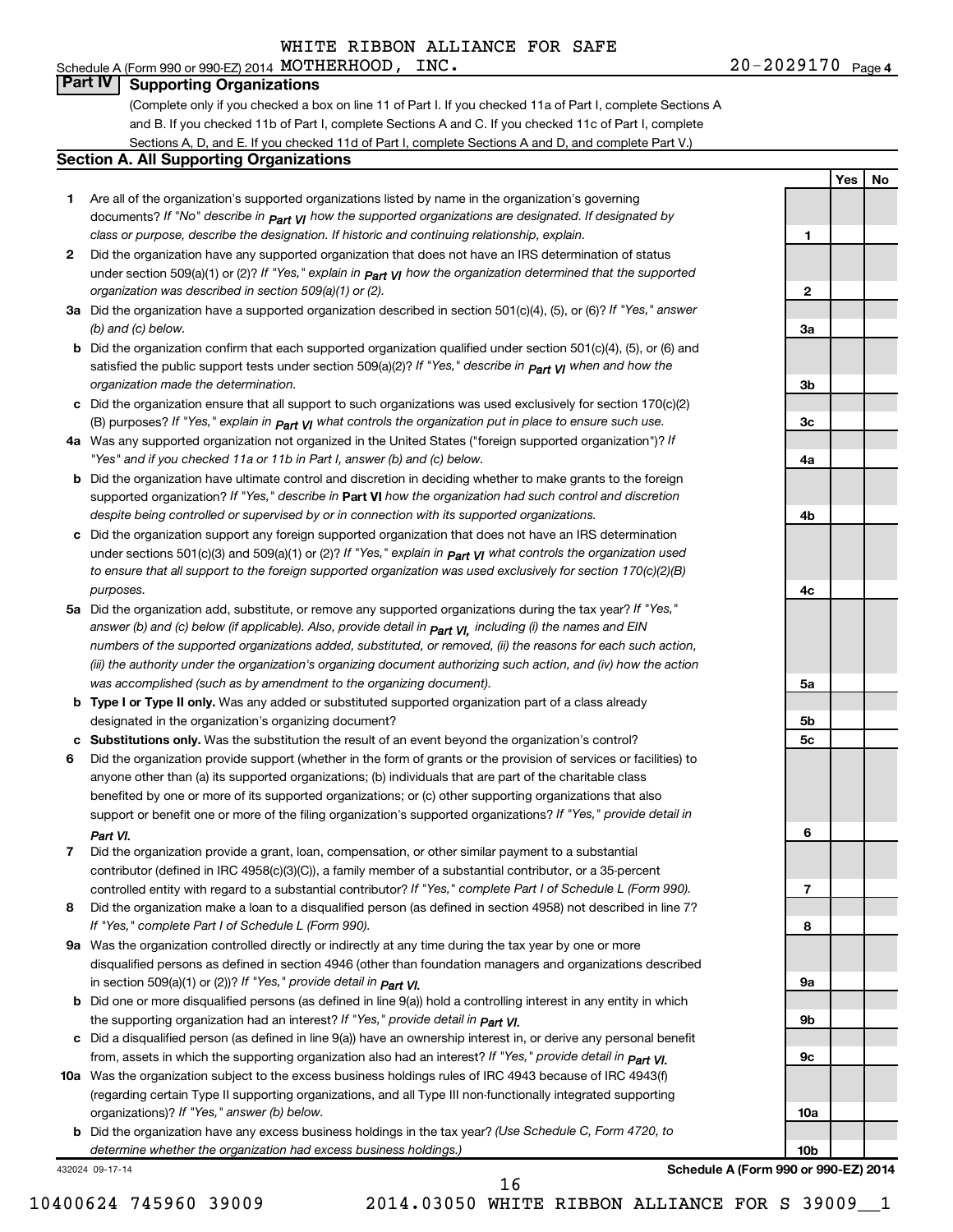20-2029170 Page 5 Schedule A (Form 990 or 990-EZ) 2014 MOTHERHOOD , INC .  $20-2029170$  Page MOTHERHOOD, INC. 20-2029170

|    | Part IV<br><b>Supporting Organizations (continued)</b>                                                                                                                                                                   |                 |     |    |
|----|--------------------------------------------------------------------------------------------------------------------------------------------------------------------------------------------------------------------------|-----------------|-----|----|
|    |                                                                                                                                                                                                                          |                 | Yes | No |
| 11 | Has the organization accepted a gift or contribution from any of the following persons?                                                                                                                                  |                 |     |    |
|    | a A person who directly or indirectly controls, either alone or together with persons described in (b) and (c)                                                                                                           |                 |     |    |
|    | below, the governing body of a supported organization?                                                                                                                                                                   | 11a             |     |    |
|    | <b>b</b> A family member of a person described in (a) above?                                                                                                                                                             | 11 <sub>b</sub> |     |    |
|    | c A 35% controlled entity of a person described in (a) or (b) above?If "Yes" to a, b, or c, provide detail in Part VI.                                                                                                   | 11c             |     |    |
|    | <b>Section B. Type I Supporting Organizations</b>                                                                                                                                                                        |                 |     |    |
|    |                                                                                                                                                                                                                          |                 | Yes | No |
| 1. | Did the directors, trustees, or membership of one or more supported organizations have the power to                                                                                                                      |                 |     |    |
|    | regularly appoint or elect at least a majority of the organization's directors or trustees at all times during the                                                                                                       |                 |     |    |
|    | tax year? If "No," describe in $_{Part}$ $_{VI}$ how the supported organization(s) effectively operated, supervised, or                                                                                                  |                 |     |    |
|    | controlled the organization's activities. If the organization had more than one supported organization,                                                                                                                  |                 |     |    |
|    | describe how the powers to appoint and/or remove directors or trustees were allocated among the supported                                                                                                                |                 |     |    |
|    | organizations and what conditions or restrictions, if any, applied to such powers during the tax year.                                                                                                                   | 1               |     |    |
| 2  | Did the organization operate for the benefit of any supported organization other than the supported                                                                                                                      |                 |     |    |
|    | organization(s) that operated, supervised, or controlled the supporting organization? If "Yes," explain in                                                                                                               |                 |     |    |
|    | $_{Part}$ v <sub>I</sub> how providing such benefit carried out the purposes of the supported organization(s) that operated,                                                                                             |                 |     |    |
|    | supervised, or controlled the supporting organization.                                                                                                                                                                   | $\mathbf{2}$    |     |    |
|    | <b>Section C. Type II Supporting Organizations</b>                                                                                                                                                                       |                 |     |    |
|    |                                                                                                                                                                                                                          |                 | Yes | No |
| 1. | Were a majority of the organization's directors or trustees during the tax year also a majority of the directors                                                                                                         |                 |     |    |
|    | or trustees of each of the organization's supported organization(s)? If "No," describe in <b>Part VI</b> how control                                                                                                     |                 |     |    |
|    | or management of the supporting organization was vested in the same persons that controlled or managed                                                                                                                   |                 |     |    |
|    | the supported organization(s).                                                                                                                                                                                           | 1               |     |    |
|    | <b>Section D. Type III Supporting Organizations</b>                                                                                                                                                                      |                 |     |    |
|    |                                                                                                                                                                                                                          |                 | Yes | No |
| 1. | Did the organization provide to each of its supported organizations, by the last day of the fifth month of the                                                                                                           |                 |     |    |
|    | organization's tax year, (1) a written notice describing the type and amount of support provided during the prior tax                                                                                                    |                 |     |    |
|    | year, (2) a copy of the Form 990 that was most recently filed as of the date of notification, and (3) copies of the                                                                                                      |                 |     |    |
|    | organization's governing documents in effect on the date of notification, to the extent not previously provided?                                                                                                         | 1               |     |    |
| 2  | Were any of the organization's officers, directors, or trustees either (i) appointed or elected by the supported                                                                                                         |                 |     |    |
|    | organization(s) or (ii) serving on the governing body of a supported organization? If "No," explain in part VI how                                                                                                       |                 |     |    |
|    | the organization maintained a close and continuous working relationship with the supported organization(s).                                                                                                              | 2               |     |    |
| 3  | By reason of the relationship described in (2), did the organization's supported organizations have a                                                                                                                    |                 |     |    |
|    | significant voice in the organization's investment policies and in directing the use of the organization's                                                                                                               |                 |     |    |
|    | income or assets at all times during the tax year? If "Yes," describe in $_{Part}$ y the role the organization's                                                                                                         |                 |     |    |
|    | supported organizations played in this regard.                                                                                                                                                                           | з               |     |    |
|    | Section E. Type III Functionally-Integrated Supporting Organizations                                                                                                                                                     |                 |     |    |
| 1  | Check the box next to the method that the organization used to satisfy the Integral Part Test during the year(see instructions):                                                                                         |                 |     |    |
| a  | The organization satisfied the Activities Test. Complete line 2 below.                                                                                                                                                   |                 |     |    |
| b  | The organization is the parent of each of its supported organizations. Complete line 3 below.                                                                                                                            |                 |     |    |
| с  | The organization supported a governmental entity. Describe in Part VI how you supported a government entity (see instructions).                                                                                          |                 |     |    |
| 2  | Activities Test. Answer (a) and (b) below.                                                                                                                                                                               |                 | Yes | No |
| а  | Did substantially all of the organization's activities during the tax year directly further the exempt purposes of                                                                                                       |                 |     |    |
|    | the supported organization(s) to which the organization was responsive? If "Yes," then in Part VI identify                                                                                                               |                 |     |    |
|    | how these activities directly furthered their exempt purposes,<br>those supported organizations and explain<br>how the organization was responsive to those supported organizations, and how the organization determined |                 |     |    |
|    | that these activities constituted substantially all of its activities.                                                                                                                                                   | 2a              |     |    |
|    | <b>b</b> Did the activities described in (a) constitute activities that, but for the organization's involvement, one or more                                                                                             |                 |     |    |
|    | of the organization's supported organization(s) would have been engaged in? If "Yes," explain in <b>Part VI</b> the                                                                                                      |                 |     |    |
|    | reasons for the organization's position that its supported organization(s) would have engaged in these                                                                                                                   |                 |     |    |
|    | activities but for the organization's involvement.                                                                                                                                                                       | 2b              |     |    |
| 3  | Parent of Supported Organizations. Answer (a) and (b) below.                                                                                                                                                             |                 |     |    |
| а  | Did the organization have the power to regularly appoint or elect a majority of the officers, directors, or                                                                                                              |                 |     |    |
|    | trustees of each of the supported organizations? Provide details in <i>Part VI.</i>                                                                                                                                      | За              |     |    |
|    | <b>b</b> Did the organization exercise a substantial degree of direction over the policies, programs, and activities of each                                                                                             |                 |     |    |
|    | of its supported organizations? If "Yes," describe in $Part VI$ the role played by the organization in this regard.                                                                                                      | Зb              |     |    |
|    | Schedule A (Form 990 or 990-EZ) 2014<br>432025 09-17-14                                                                                                                                                                  |                 |     |    |
|    | 17                                                                                                                                                                                                                       |                 |     |    |

10400624 745960 39009 2014.03050 WHITE RIBBON ALLIANCE FOR S 39009\_\_1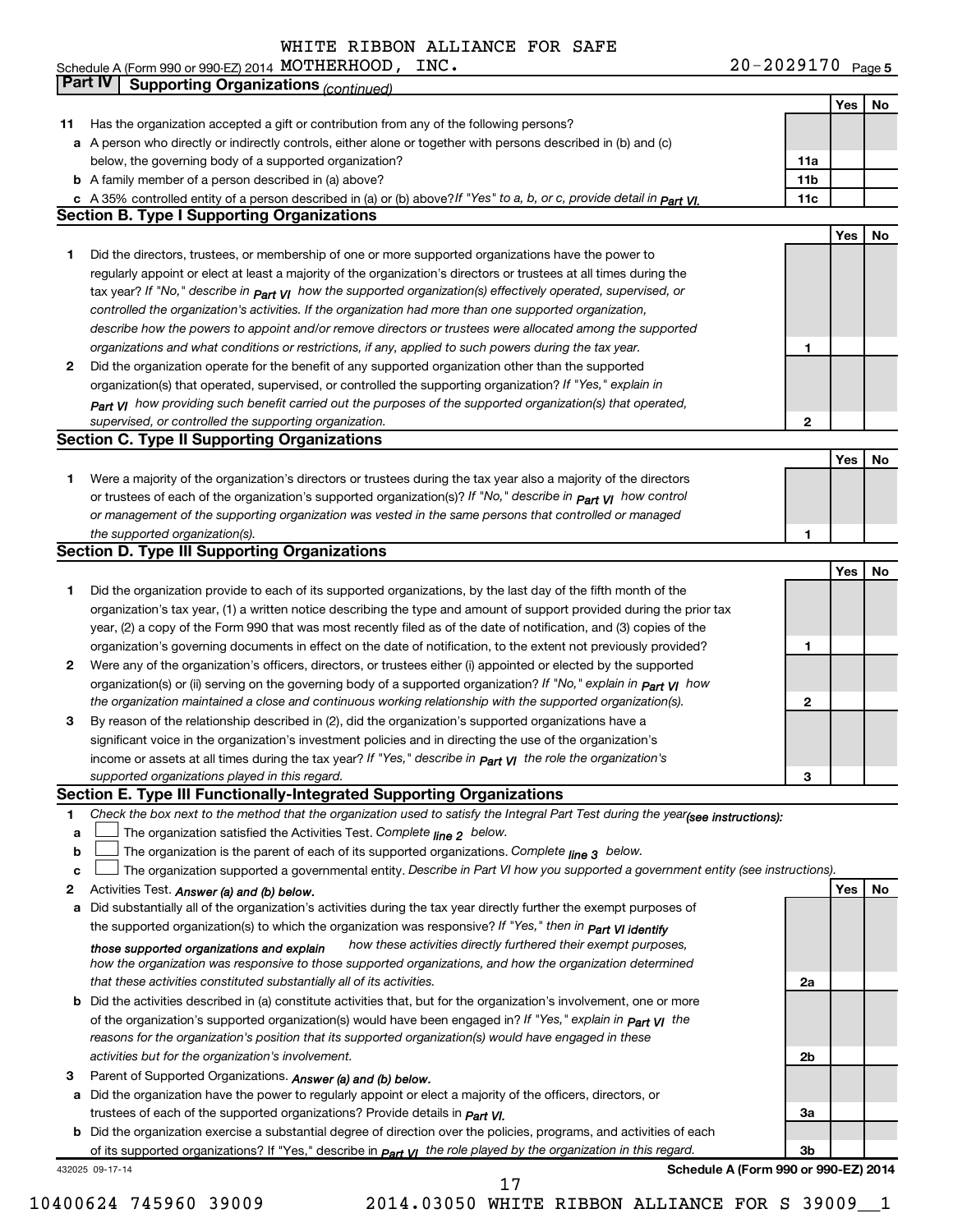#### 1  $\Box$  Check here if the organization satisfied the Integral Part Test as a qualifying trust on Nov. 20, 1970. See instructions. All **Section A - Adjusted Net Income 1 2 3 4 5 6 7 8 1 2 3 4 5 6 7 Adjusted Net Income** (subtract lines 5, 6 and 7 from line 4) **8 8 Section B - Minimum Asset Amount 1 2 3 4 5 6 7 8 a** Average monthly value of securities **b** Average monthly cash balances **c** Fair market value of other non-exempt-use assets **d Total**  (add lines 1a, 1b, and 1c) **e Discount** claimed for blockage or other **1a 1b 1c 1d 2 3 4 5 6 7 8** factors (explain in detail in Part VI): **Minimum Asset Amount**  (add line 7 to line 6) **Section C - Distributable Amount 1 2 3 4 5 6 1 2 3 4 5 6** Distributable Amount. Subtract line 5 from line 4, unless subject to Schedule A (Form 990 or 990-EZ) 2014  $MOTHERHOOD$ , INC.  $20-2029170$  Page other Type III non-functionally integrated supporting organizations must complete Sections A through E. (B) Current Year (A) Prior Year  $\left\{\n\begin{array}{ccc}\n\text{(b) common} \\
\text{(c) common} \\
\text{(c) rational)}\n\end{array}\n\right\}$ Net short-term capital gain Recoveries of prior-year distributions Other gross income (see instructions) Add lines 1 through 3 Depreciation and depletion Portion of operating expenses paid or incurred for production or collection of gross income or for management, conservation, or maintenance of property held for production of income (see instructions) Other expenses (see instructions) (B) Current Year (A) Prior Year (b) Current 1 Aggregate fair market value of all non-exempt-use assets (see instructions for short tax year or assets held for part of year): Acquisition indebtedness applicable to non-exempt-use assets Subtract line 2 from line 1d Cash deemed held for exempt use. Enter 1-1/2% of line 3 (for greater amount, see instructions). Net value of non-exempt-use assets (subtract line 4 from line 3) Multiply line 5 by .035 Recoveries of prior-year distributions Current Year Adjusted net income for prior year (from Section A, line 8, Column A) Enter 85% of line 1 Minimum asset amount for prior year (from Section B, line 8, Column A) Enter greater of line 2 or line 3 Income tax imposed in prior year emergency temporary reduction (see instructions) **Part V Type III Non-Functionally Integrated 509(a)(3) Supporting Organizations**   $\Box$

**7** Check here if the current year is the organization's first as a non-functionally-integrated Type III supporting organization (see † instructions).

**Schedule A (Form 990 or 990-EZ) 2014**

432026 09-17-14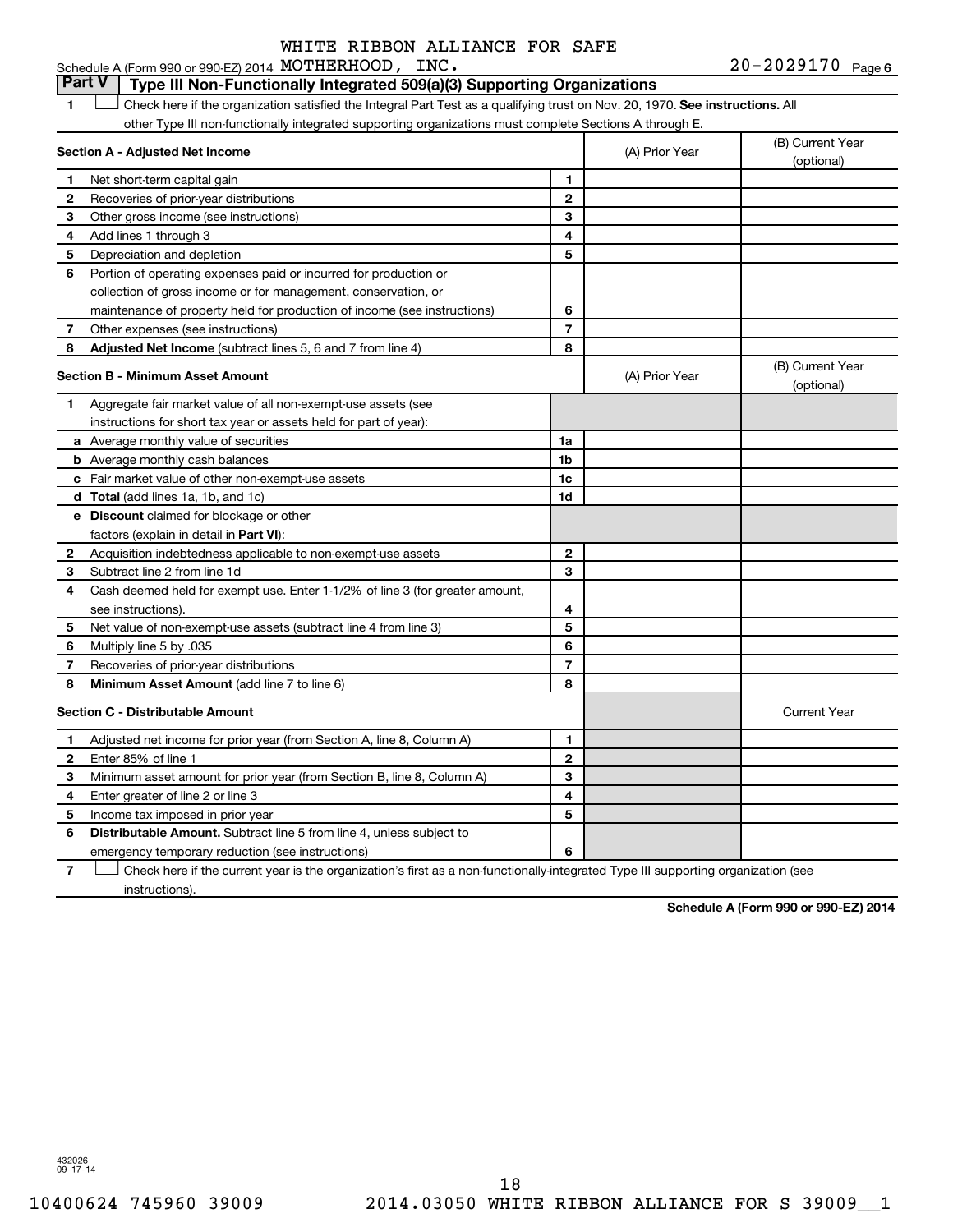|               | Schedule A (Form 990 or 990-EZ) 2014 MOTHERHOOD, INC.                                      |                             |                           | $20 - 2029170$ Page 7  |
|---------------|--------------------------------------------------------------------------------------------|-----------------------------|---------------------------|------------------------|
| <b>Part V</b> | Type III Non-Functionally Integrated 509(a)(3) Supporting Organizations (continued)        |                             |                           |                        |
|               | <b>Section D - Distributions</b>                                                           |                             |                           | <b>Current Year</b>    |
| 1             | Amounts paid to supported organizations to accomplish exempt purposes                      |                             |                           |                        |
| 2             | Amounts paid to perform activity that directly furthers exempt purposes of supported       |                             |                           |                        |
|               | organizations, in excess of income from activity                                           |                             |                           |                        |
| 3             | Administrative expenses paid to accomplish exempt purposes of supported organizations      |                             |                           |                        |
| 4             | Amounts paid to acquire exempt-use assets                                                  |                             |                           |                        |
| 5             | Qualified set-aside amounts (prior IRS approval required)                                  |                             |                           |                        |
| 6             | Other distributions (describe in <b>Part VI</b> ). See instructions.                       |                             |                           |                        |
| 7             | Total annual distributions. Add lines 1 through 6.                                         |                             |                           |                        |
| 8             | Distributions to attentive supported organizations to which the organization is responsive |                             |                           |                        |
|               | (provide details in Part VI). See instructions.                                            |                             |                           |                        |
| 9             | Distributable amount for 2014 from Section C, line 6                                       |                             |                           |                        |
| 10            | Line 8 amount divided by Line 9 amount                                                     |                             |                           |                        |
|               |                                                                                            | (i)                         | (ii)                      | (iii)                  |
|               |                                                                                            | <b>Excess Distributions</b> | <b>Underdistributions</b> | <b>Distributable</b>   |
|               | Section E - Distribution Allocations (see instructions)                                    |                             | Pre-2014                  | <b>Amount for 2014</b> |
| 1             | Distributable amount for 2014 from Section C, line 6                                       |                             |                           |                        |
| $\mathbf{2}$  | Underdistributions, if any, for years prior to 2014                                        |                             |                           |                        |
|               | (reasonable cause required-see instructions)                                               |                             |                           |                        |
| 3             | Excess distributions carryover, if any, to 2014:                                           |                             |                           |                        |
| a             |                                                                                            |                             |                           |                        |
| b             |                                                                                            |                             |                           |                        |
| с             |                                                                                            |                             |                           |                        |
| d             |                                                                                            |                             |                           |                        |
|               | e From 2013                                                                                |                             |                           |                        |
| f             | Total of lines 3a through e                                                                |                             |                           |                        |
|               |                                                                                            |                             |                           |                        |
|               | g Applied to underdistributions of prior years                                             |                             |                           |                        |
|               | <b>h</b> Applied to 2014 distributable amount                                              |                             |                           |                        |
| Ť.            | Carryover from 2009 not applied (see instructions)                                         |                             |                           |                        |
|               | Remainder. Subtract lines 3g, 3h, and 3i from 3f.                                          |                             |                           |                        |
| 4             | Distributions for 2014 from Section D,                                                     |                             |                           |                        |
|               | line $7:$                                                                                  |                             |                           |                        |
|               | a Applied to underdistributions of prior years                                             |                             |                           |                        |
|               | <b>b</b> Applied to 2014 distributable amount                                              |                             |                           |                        |
|               | <b>c</b> Remainder. Subtract lines 4a and 4b from 4.                                       |                             |                           |                        |
|               | 5 Remaining underdistributions for years prior to 2014, if                                 |                             |                           |                        |
|               | any. Subtract lines 3q and 4a from line 2 (if amount                                       |                             |                           |                        |
|               | greater than zero, see instructions).                                                      |                             |                           |                        |
| 6             | Remaining underdistributions for 2014. Subtract lines 3h                                   |                             |                           |                        |
|               | and 4b from line 1 (if amount greater than zero, see                                       |                             |                           |                        |
|               | instructions).                                                                             |                             |                           |                        |
| 7             | Excess distributions carryover to 2015. Add lines 3j                                       |                             |                           |                        |
|               | and 4c.                                                                                    |                             |                           |                        |
| 8             | Breakdown of line 7:                                                                       |                             |                           |                        |
| а             |                                                                                            |                             |                           |                        |
| b             |                                                                                            |                             |                           |                        |
| c             |                                                                                            |                             |                           |                        |
|               | d Excess from 2013                                                                         |                             |                           |                        |
|               | e Excess from 2014                                                                         |                             |                           |                        |

**Schedule A (Form 990 or 990-EZ) 2014**

432027 09-17-14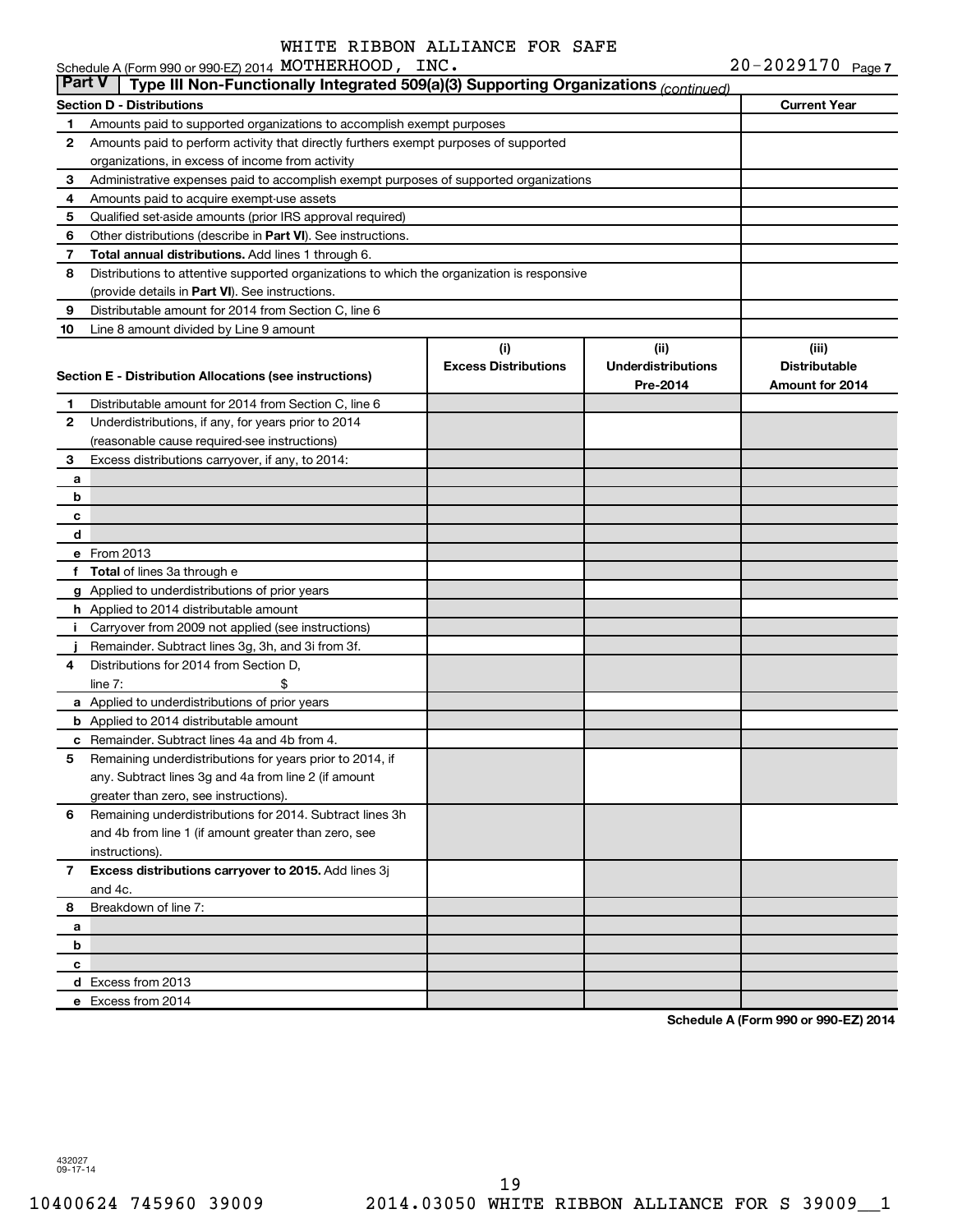432028 09-17-14 **Schedule A (Form 990 or 990-EZ) 2014** Part VI | Supplemental Information. Provide the explanations required by Part II, line 10; Part II, line 17a or 17b; and Part III, line 12. Also complete this part for any additional information. (See instructions). 10400624 745960 39009 2014.03050 WHITE RIBBON ALLIANCE FOR S 39009\_\_1 20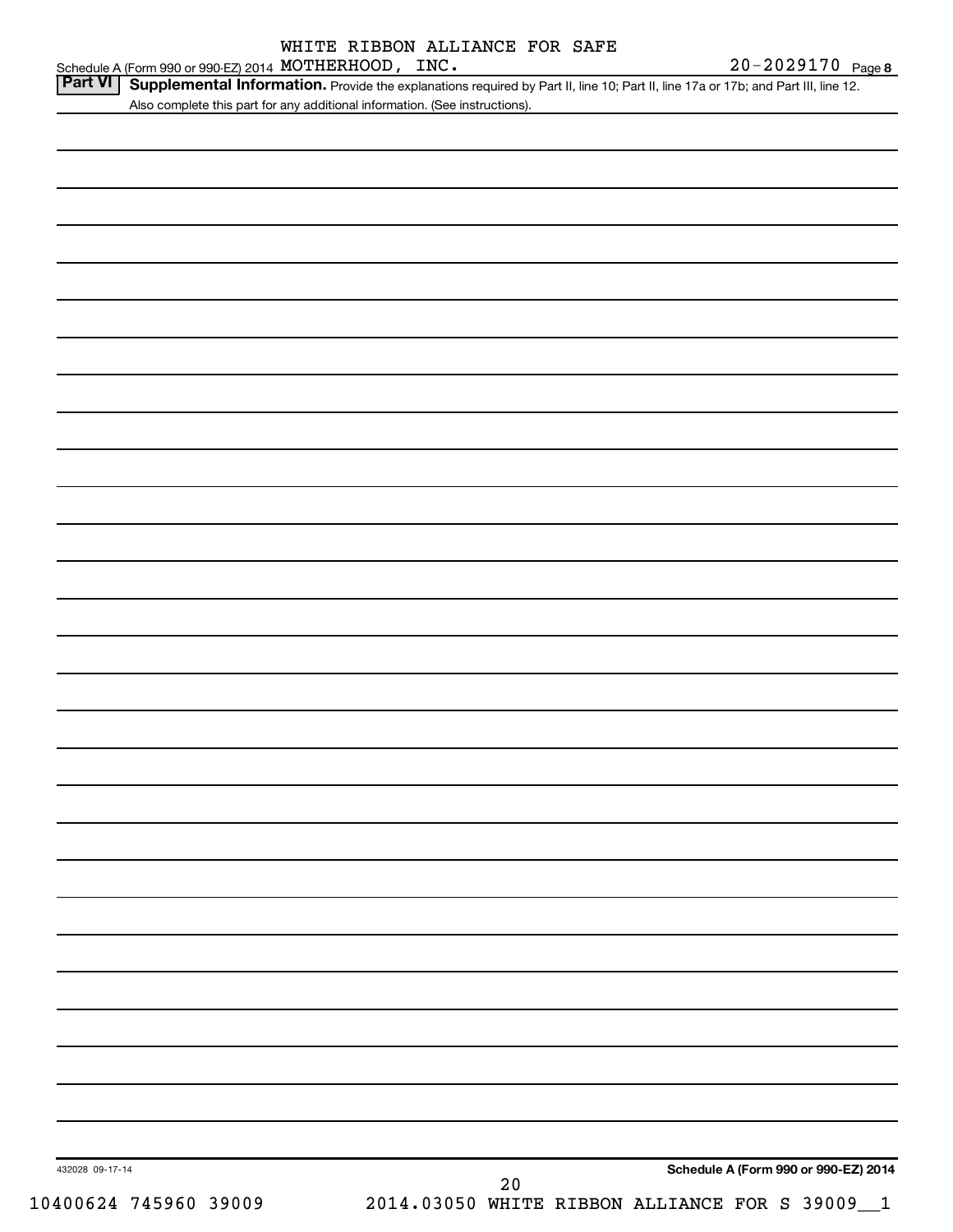Department of the Treasury Internal Revenue Service **(Form 990, 990-EZ,**

\*\* PUBLIC DISCLOSURE COPY \*\*

# **Schedule B Schedule of Contributors**

**or 990-PF) | Attach to Form 990, Form 990-EZ, or Form 990-PF. | Information about Schedule B (Form 990, 990-EZ, or 990-PF) and** its instructions is at <sub>www.irs.gov/form990  $\cdot$ </sub>

OMB No. 1545-0047

# **2014**

**Name of the organization Employer identification number**

| WHITE RIBBON ALLIANCE FOR SAFE |  |  |
|--------------------------------|--|--|
|--------------------------------|--|--|

| MOTHERHOOD, |  |
|-------------|--|
|-------------|--|

 $\text{NC}$ .  $\begin{array}{|c|c|c|c|c|c|}\n\hline\n20-2029170 \\
\hline\n\end{array}$ 

|  | Organization type (check one): |
|--|--------------------------------|
|--|--------------------------------|

| Filers of:         | Section:                                                                  |
|--------------------|---------------------------------------------------------------------------|
| Form 990 or 990-FZ | $ \mathbf{X} $ 501(c)( 3) (enter number) organization                     |
|                    | 4947(a)(1) nonexempt charitable trust not treated as a private foundation |
|                    | 527 political organization                                                |
| Form 990-PF        | 501(c)(3) exempt private foundation                                       |
|                    | 4947(a)(1) nonexempt charitable trust treated as a private foundation     |
|                    | 501(c)(3) taxable private foundation                                      |

Check if your organization is covered by the General Rule or a Special Rule.

**Note.**  Only a section 501(c)(7), (8), or (10) organization can check boxes for both the General Rule and a Special Rule. See instructions.

### **General Rule**

 $\Box$ 

For an organization filing Form 990, 990-EZ, or 990-PF that received, during the year, contributions totaling \$5,000 or more (in money or property) from any one contributor. Complete Parts I and II. See instructions for determining a contributor's total contributions.

#### **Special Rules**

any one contributor, during the year, total contributions of the greater of **(1)** \$5,000 or **(2)** 2% of the amount on (i) Form 990, Part VIII, line 1h,  $\boxed{\text{X}}$  For an organization described in section 501(c)(3) filing Form 990 or 990-EZ that met the 33 1/3% support test of the regulations under sections 509(a)(1) and 170(b)(1)(A)(vi), that checked Schedule A (Form 990 or 990-EZ), Part II, line 13, 16a, or 16b, and that received from or (ii) Form 990-EZ, line 1. Complete Parts I and II.

year, total contributions of more than \$1,000 *exclusively* for religious, charitable, scientific, literary, or educational purposes, or for For an organization described in section 501(c)(7), (8), or (10) filing Form 990 or 990-EZ that received from any one contributor, during the the prevention of cruelty to children or animals. Complete Parts I, II, and III.  $\Box$ 

purpose. Do not complete any of the parts unless the General Rule applies to this organization because it received nonexclusively year, contributions exclusively for religious, charitable, etc., purposes, but no such contributions totaled more than \$1,000. If this box is checked, enter here the total contributions that were received during the year for an exclusively religious, charitable, etc., For an organization described in section 501(c)(7), (8), or (10) filing Form 990 or 990-EZ that received from any one contributor, during the religious, charitable, etc., contributions totaling \$5,000 or more during the year  $\ldots$  $\ldots$  $\ldots$  $\ldots$  $\ldots$  $\ldots$  $\Box$ 

**Caution.** An organization that is not covered by the General Rule and/or the Special Rules does not file Schedule B (Form 990, 990-EZ, or 990-PF),  **must** but it answer "No" on Part IV, line 2, of its Form 990; or check the box on line H of its Form 990-EZ or on its Form 990-PF, Part I, line 2, to certify that it does not meet the filing requirements of Schedule B (Form 990, 990-EZ, or 990-PF).

LHA For Paperwork Reduction Act Notice, see the Instructions for Form 990, 990-EZ, or 990-PF. Schedule B (Form 990, 990-EZ, or 990-PF) (2014)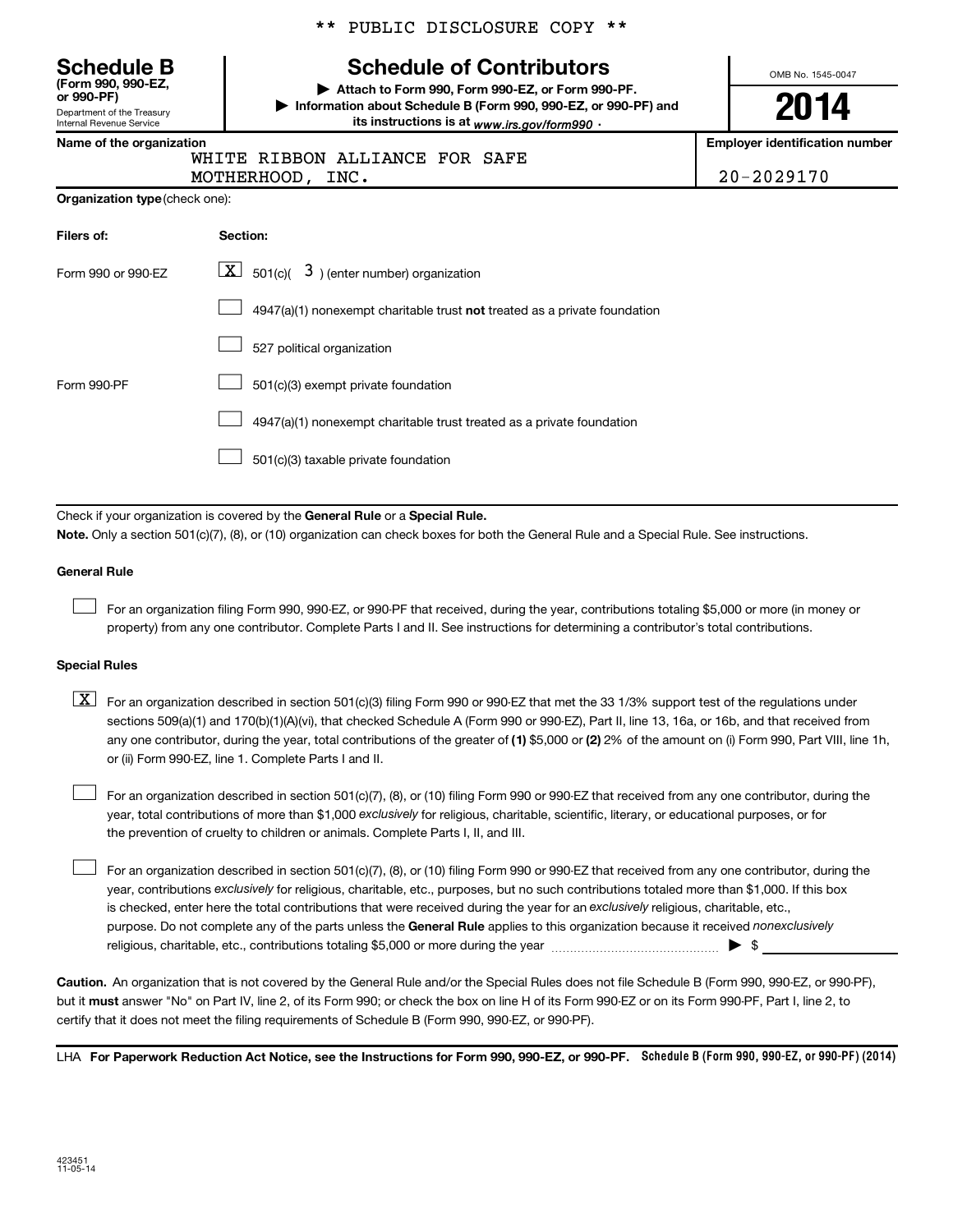## Schedule B (Form 990, 990-EZ, or 990-PF) (2014)

**Name of organization Employer identification number** WHITE RIBBON ALLIANCE FOR SAFE MOTHERHOOD, INC. 20-2029170

| (a)              | (b)                               | (c)                               | (d)                                                                                          |
|------------------|-----------------------------------|-----------------------------------|----------------------------------------------------------------------------------------------|
| No.              | Name, address, and ZIP + 4        | <b>Total contributions</b>        | Type of contribution                                                                         |
| 1                |                                   | 728,245.<br>\$                    | x<br>Person<br>Payroll<br><b>Noncash</b><br>(Complete Part II for<br>noncash contributions.) |
| (a)<br>No.       | (b)<br>Name, address, and ZIP + 4 | (c)<br><b>Total contributions</b> | (d)<br>Type of contribution                                                                  |
| $\boldsymbol{2}$ |                                   | 500,000.<br>\$                    | x<br>Person<br>Payroll<br>Noncash<br>(Complete Part II for<br>noncash contributions.)        |
| (a)<br>No.       | (b)<br>Name, address, and ZIP + 4 | (c)<br><b>Total contributions</b> | (d)<br>Type of contribution                                                                  |
| 3                |                                   | 100,000.<br>\$                    | х<br>Person<br>Payroll<br>Noncash<br>(Complete Part II for<br>noncash contributions.)        |
| (a)<br>No.       | (b)<br>Name, address, and ZIP + 4 | (c)<br><b>Total contributions</b> | (d)<br>Type of contribution                                                                  |
|                  |                                   | \$                                | Person<br>Pavroll<br>Noncash<br>(Complete Part II for<br>noncash contributions.)             |
| (a)<br>No.       | (b)<br>Name, address, and ZIP + 4 | (c)<br><b>Total contributions</b> | (d)<br>Type of contribution                                                                  |
|                  |                                   | \$                                | Person<br>Payroll<br>Noncash<br>(Complete Part II for<br>noncash contributions.)             |
| (a)<br>No.       | (b)<br>Name, address, and ZIP + 4 | (c)<br><b>Total contributions</b> | (d)<br>Type of contribution                                                                  |
|                  |                                   | \$                                | Person<br>Payroll<br><b>Noncash</b><br>(Complete Part II for<br>noncash contributions.)      |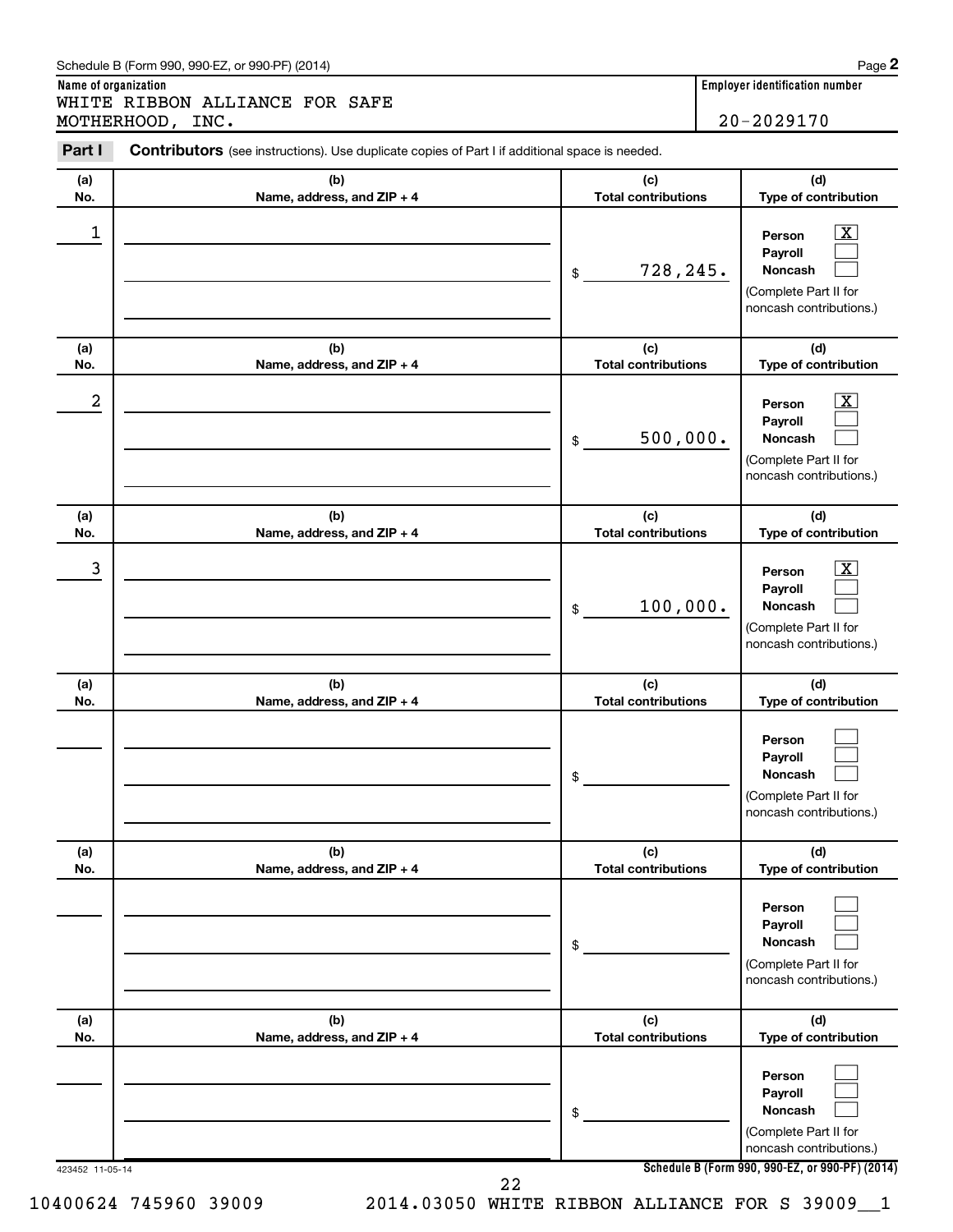| Part II                      | Noncash Property (see instructions). Use duplicate copies of Part II if additional space is needed. |                                                |                                                 |
|------------------------------|-----------------------------------------------------------------------------------------------------|------------------------------------------------|-------------------------------------------------|
| (a)<br>No.<br>from<br>Part I | (b)<br>Description of noncash property given                                                        | (c)<br>FMV (or estimate)<br>(see instructions) | (d)<br>Date received                            |
|                              |                                                                                                     | \$                                             |                                                 |
| (a)<br>No.<br>from<br>Part I | (b)<br>Description of noncash property given                                                        | (c)<br>FMV (or estimate)<br>(see instructions) | (d)<br>Date received                            |
|                              |                                                                                                     | \$                                             |                                                 |
| (a)<br>No.<br>from<br>Part I | (b)<br>Description of noncash property given                                                        | (c)<br>FMV (or estimate)<br>(see instructions) | (d)<br>Date received                            |
|                              |                                                                                                     | \$                                             |                                                 |
| (a)<br>No.<br>from<br>Part I | (b)<br>Description of noncash property given                                                        | (c)<br>FMV (or estimate)<br>(see instructions) | (d)<br>Date received                            |
|                              |                                                                                                     | \$                                             |                                                 |
| (a)<br>No.<br>from<br>Part I | (b)<br>Description of noncash property given                                                        | (c)<br>FMV (or estimate)<br>(see instructions) | (d)<br>Date received                            |
|                              |                                                                                                     | \$                                             |                                                 |
| (a)<br>No.<br>from<br>Part I | (b)<br>Description of noncash property given                                                        | (c)<br>FMV (or estimate)<br>(see instructions) | (d)<br>Date received                            |
|                              |                                                                                                     | \$                                             | Schedule B (Form 990, 990-EZ, or 990-PF) (2014) |

## Schedule B (Form 990, 990-EZ, or 990-PF) (2014)

**Name of organization Employer identification number**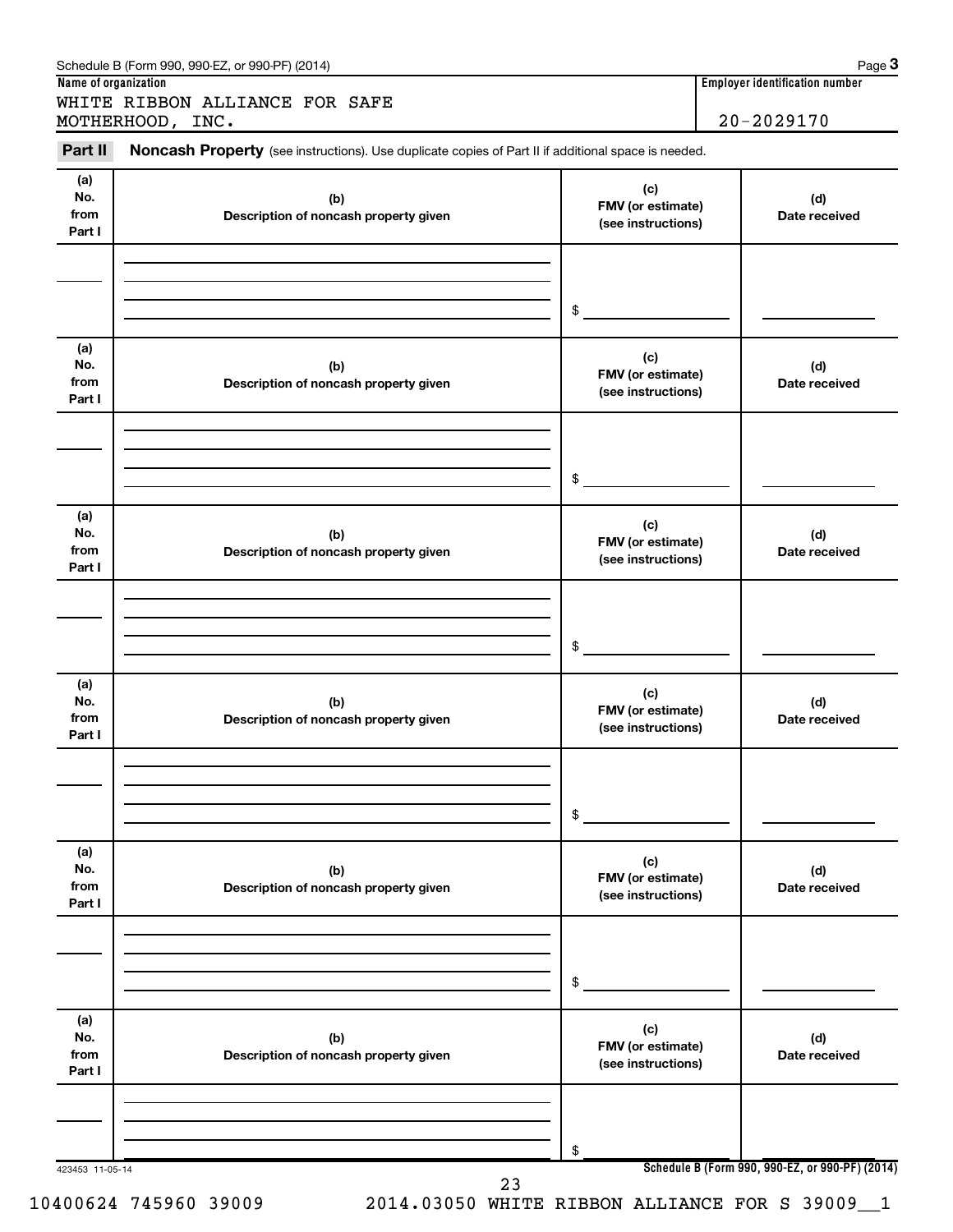|                           | WHITE RIBBON ALLIANCE FOR SAFE                                                                                                                           |                                          |                                                                                                                                                                                                                                                |                                                 |  |  |  |
|---------------------------|----------------------------------------------------------------------------------------------------------------------------------------------------------|------------------------------------------|------------------------------------------------------------------------------------------------------------------------------------------------------------------------------------------------------------------------------------------------|-------------------------------------------------|--|--|--|
| Part III                  | MOTHERHOOD, INC.                                                                                                                                         |                                          | $20 - 2029170$                                                                                                                                                                                                                                 |                                                 |  |  |  |
|                           | completing Part III, enter the total of exclusively religious, charitable, etc., contributions of \$1,000 or less for the year. (Enter this info. once.) |                                          | <i>Exclusively</i> religious, charitable, etc., contributions to organizations described in section 501(c)(7), (8), or (10) that total more than \$1,000 for<br>the year from any one contributor. Complete columns (a) through (e) and<br>▶\$ |                                                 |  |  |  |
|                           | Use duplicate copies of Part III if additional space is needed.                                                                                          |                                          |                                                                                                                                                                                                                                                |                                                 |  |  |  |
| (a) No.<br>from           | (b) Purpose of gift                                                                                                                                      | (c) Use of gift                          | (d) Description of how gift is held                                                                                                                                                                                                            |                                                 |  |  |  |
| Part I                    |                                                                                                                                                          |                                          |                                                                                                                                                                                                                                                |                                                 |  |  |  |
|                           |                                                                                                                                                          |                                          |                                                                                                                                                                                                                                                |                                                 |  |  |  |
|                           |                                                                                                                                                          |                                          |                                                                                                                                                                                                                                                |                                                 |  |  |  |
|                           |                                                                                                                                                          | (e) Transfer of gift                     |                                                                                                                                                                                                                                                |                                                 |  |  |  |
|                           | Transferee's name, address, and ZIP + 4                                                                                                                  |                                          | Relationship of transferor to transferee                                                                                                                                                                                                       |                                                 |  |  |  |
|                           |                                                                                                                                                          |                                          |                                                                                                                                                                                                                                                |                                                 |  |  |  |
|                           |                                                                                                                                                          |                                          |                                                                                                                                                                                                                                                |                                                 |  |  |  |
| (a) No.<br>`from          |                                                                                                                                                          |                                          |                                                                                                                                                                                                                                                |                                                 |  |  |  |
| Part I                    | (b) Purpose of gift                                                                                                                                      | (c) Use of gift                          | (d) Description of how gift is held                                                                                                                                                                                                            |                                                 |  |  |  |
|                           |                                                                                                                                                          |                                          |                                                                                                                                                                                                                                                |                                                 |  |  |  |
|                           |                                                                                                                                                          |                                          |                                                                                                                                                                                                                                                |                                                 |  |  |  |
|                           | (e) Transfer of gift                                                                                                                                     |                                          |                                                                                                                                                                                                                                                |                                                 |  |  |  |
|                           | Transferee's name, address, and ZIP + 4                                                                                                                  | Relationship of transferor to transferee |                                                                                                                                                                                                                                                |                                                 |  |  |  |
|                           |                                                                                                                                                          |                                          |                                                                                                                                                                                                                                                |                                                 |  |  |  |
|                           |                                                                                                                                                          |                                          |                                                                                                                                                                                                                                                |                                                 |  |  |  |
| (a) No.                   |                                                                                                                                                          |                                          |                                                                                                                                                                                                                                                |                                                 |  |  |  |
| from<br>Part I            | (b) Purpose of gift                                                                                                                                      | (c) Use of gift                          | (d) Description of how gift is held                                                                                                                                                                                                            |                                                 |  |  |  |
|                           |                                                                                                                                                          |                                          |                                                                                                                                                                                                                                                |                                                 |  |  |  |
|                           |                                                                                                                                                          |                                          |                                                                                                                                                                                                                                                |                                                 |  |  |  |
|                           |                                                                                                                                                          | (e) Transfer of gift                     |                                                                                                                                                                                                                                                |                                                 |  |  |  |
|                           |                                                                                                                                                          |                                          |                                                                                                                                                                                                                                                |                                                 |  |  |  |
|                           | Transferee's name, address, and ZIP + 4                                                                                                                  |                                          | Relationship of transferor to transferee                                                                                                                                                                                                       |                                                 |  |  |  |
|                           |                                                                                                                                                          |                                          |                                                                                                                                                                                                                                                |                                                 |  |  |  |
|                           |                                                                                                                                                          |                                          |                                                                                                                                                                                                                                                |                                                 |  |  |  |
| (a) No.<br>from<br>Part I | (b) Purpose of gift                                                                                                                                      | (c) Use of gift                          | (d) Description of how gift is held                                                                                                                                                                                                            |                                                 |  |  |  |
|                           |                                                                                                                                                          |                                          |                                                                                                                                                                                                                                                |                                                 |  |  |  |
|                           |                                                                                                                                                          |                                          |                                                                                                                                                                                                                                                |                                                 |  |  |  |
|                           |                                                                                                                                                          |                                          |                                                                                                                                                                                                                                                |                                                 |  |  |  |
|                           |                                                                                                                                                          | (e) Transfer of gift                     |                                                                                                                                                                                                                                                |                                                 |  |  |  |
|                           | Transferee's name, address, and ZIP + 4                                                                                                                  |                                          | Relationship of transferor to transferee                                                                                                                                                                                                       |                                                 |  |  |  |
|                           |                                                                                                                                                          |                                          |                                                                                                                                                                                                                                                |                                                 |  |  |  |
|                           |                                                                                                                                                          |                                          |                                                                                                                                                                                                                                                |                                                 |  |  |  |
|                           |                                                                                                                                                          |                                          |                                                                                                                                                                                                                                                | Schedule B (Form 990, 990-EZ, or 990-PF) (2014) |  |  |  |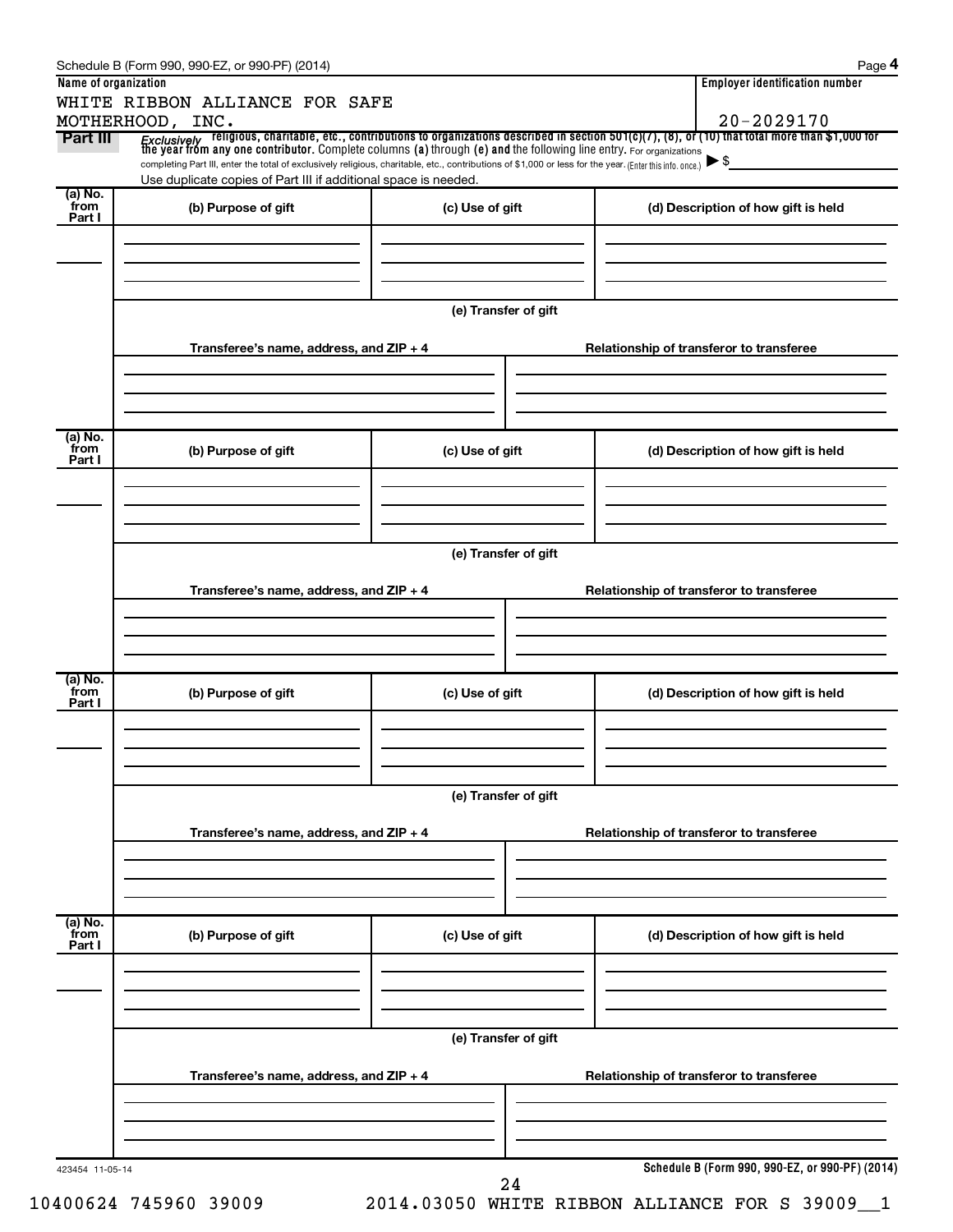# **SCHEDULE C**

Department of the Treasury Internal Revenue Service

# **Political Campaign and Lobbying Activities** 2016 MB No. 1545-00<br>Draanizations Exempt From Income Tax Under section 501(c) and section 527

**Information about Schedule C (Form 990 or 990-EZ) and its instructions is at |**  *www.irs.gov/form990.* **(Form 990 or 990-EZ) For Organizations Exempt From Income Tax Under section 501(c) and section 527** Complete if the organization is described below. > Attach to Form 990 or Form 990-EZ.

**Open to Public Inspection**

OMB No. 1545-0047

**If the organization answered "Yes," to Form 990, Part IV, line 3, or Form 990-EZ, Part V, line 46 (Political Campaign Activities), then**

- Section 501(c)(3) organizations: Complete Parts I-A and B. Do not complete Part I-C.
- Section 501(c) (other than section 501(c)(3)) organizations: Complete Parts I-A and C below. Do not complete Part I-B.
- Section 527 organizations: Complete Part I-A only.

# **If the organization answered "Yes," to Form 990, Part IV, line 4, or Form 990-EZ, Part VI, line 47 (Lobbying Activities), then**

- Section 501(c)(3) organizations that have filed Form 5768 (election under section 501(h)): Complete Part II-A. Do not complete Part II-B.
- Section 501(c)(3) organizations that have NOT filed Form 5768 (election under section 501(h)): Complete Part II-B. Do not complete Part II-A.

**If the organization answered "Yes," to Form 990, Part IV, line 5 (Proxy Tax) (see separate instructions) or Form 990-EZ, Part V, line 35c (Proxy Tax) (see separate instructions), then**

• Section 501(c)(4), (5), or (6) organizations: Complete Part III.

| Name of organization | $\sim$ 36000 $(0, 4)$ , (3), or (0) organizations. Ourilplete Fart III. | WHITE RIBBON ALLIANCE FOR SAFE                                                                                                                                                                                                                                                                                                                                                                                                                                                                                                                       |           |                                                                             | <b>Employer identification number</b>                                                                                                                       |
|----------------------|-------------------------------------------------------------------------|------------------------------------------------------------------------------------------------------------------------------------------------------------------------------------------------------------------------------------------------------------------------------------------------------------------------------------------------------------------------------------------------------------------------------------------------------------------------------------------------------------------------------------------------------|-----------|-----------------------------------------------------------------------------|-------------------------------------------------------------------------------------------------------------------------------------------------------------|
|                      |                                                                         | MOTHERHOOD, INC.                                                                                                                                                                                                                                                                                                                                                                                                                                                                                                                                     |           |                                                                             | 20-2029170                                                                                                                                                  |
| Part I-A             |                                                                         | Complete if the organization is exempt under section 501(c) or is a section 527 organization.                                                                                                                                                                                                                                                                                                                                                                                                                                                        |           |                                                                             |                                                                                                                                                             |
|                      |                                                                         | 1 Provide a description of the organization's direct and indirect political campaign activities in Part IV.<br>Political expenditures <b>continuum continuum contract and continuum contract and continuum contract and continuum contract and continuum contract and set of the set of the set of the set of set of the set of set of set of s</b><br>Volunteer hours with an accommodal contract to the contract of the contract of the contract of the contract of                                                                                |           |                                                                             |                                                                                                                                                             |
| Part I-B             |                                                                         | Complete if the organization is exempt under section 501(c)(3).                                                                                                                                                                                                                                                                                                                                                                                                                                                                                      |           |                                                                             |                                                                                                                                                             |
|                      |                                                                         | 1 Enter the amount of any excise tax incurred by the organization under section 4955 $\ldots$ $\ldots$ $\ldots$ $\ldots$                                                                                                                                                                                                                                                                                                                                                                                                                             |           |                                                                             |                                                                                                                                                             |
|                      |                                                                         | 2 Enter the amount of any excise tax incurred by organization managers under section 4955 [111] [120] 5                                                                                                                                                                                                                                                                                                                                                                                                                                              |           |                                                                             |                                                                                                                                                             |
| 3.                   |                                                                         |                                                                                                                                                                                                                                                                                                                                                                                                                                                                                                                                                      |           |                                                                             | Yes<br>No                                                                                                                                                   |
|                      |                                                                         |                                                                                                                                                                                                                                                                                                                                                                                                                                                                                                                                                      |           |                                                                             | <b>No</b><br>Yes                                                                                                                                            |
|                      | <b>b</b> If "Yes," describe in Part IV.                                 |                                                                                                                                                                                                                                                                                                                                                                                                                                                                                                                                                      |           |                                                                             |                                                                                                                                                             |
|                      |                                                                         | Part I-C Complete if the organization is exempt under section 501(c), except section 501(c)(3).                                                                                                                                                                                                                                                                                                                                                                                                                                                      |           |                                                                             |                                                                                                                                                             |
|                      |                                                                         | 1 Enter the amount directly expended by the filing organization for section 527 exempt function activities                                                                                                                                                                                                                                                                                                                                                                                                                                           |           |                                                                             | >                                                                                                                                                           |
|                      |                                                                         | 2 Enter the amount of the filing organization's funds contributed to other organizations for section 527                                                                                                                                                                                                                                                                                                                                                                                                                                             |           |                                                                             |                                                                                                                                                             |
|                      |                                                                         |                                                                                                                                                                                                                                                                                                                                                                                                                                                                                                                                                      |           | $\blacktriangleright$ \$                                                    |                                                                                                                                                             |
|                      |                                                                         | 3 Total exempt function expenditures. Add lines 1 and 2. Enter here and on Form 1120-POL,                                                                                                                                                                                                                                                                                                                                                                                                                                                            |           |                                                                             |                                                                                                                                                             |
|                      |                                                                         |                                                                                                                                                                                                                                                                                                                                                                                                                                                                                                                                                      |           |                                                                             | Yes                                                                                                                                                         |
| 5                    |                                                                         | Enter the names, addresses and employer identification number (EIN) of all section 527 political organizations to which the filing organization<br>made payments. For each organization listed, enter the amount paid from the filing organization's funds. Also enter the amount of political<br>contributions received that were promptly and directly delivered to a separate political organization, such as a separate segregated fund or a<br>political action committee (PAC). If additional space is needed, provide information in Part IV. |           |                                                                             | <b>No</b>                                                                                                                                                   |
|                      | (a) Name                                                                | (b) Address                                                                                                                                                                                                                                                                                                                                                                                                                                                                                                                                          | $(c)$ EIN | (d) Amount paid from<br>filing organization's<br>funds. If none, enter -0-. | (e) Amount of political<br>contributions received and<br>promptly and directly<br>delivered to a separate<br>political organization.<br>If none, enter -0-. |
|                      |                                                                         |                                                                                                                                                                                                                                                                                                                                                                                                                                                                                                                                                      |           |                                                                             |                                                                                                                                                             |
|                      |                                                                         |                                                                                                                                                                                                                                                                                                                                                                                                                                                                                                                                                      |           |                                                                             |                                                                                                                                                             |
|                      |                                                                         |                                                                                                                                                                                                                                                                                                                                                                                                                                                                                                                                                      |           |                                                                             |                                                                                                                                                             |
|                      |                                                                         |                                                                                                                                                                                                                                                                                                                                                                                                                                                                                                                                                      |           |                                                                             |                                                                                                                                                             |
|                      |                                                                         |                                                                                                                                                                                                                                                                                                                                                                                                                                                                                                                                                      |           |                                                                             |                                                                                                                                                             |

**For Paperwork Reduction Act Notice, see the Instructions for Form 990 or 990-EZ. Schedule C (Form 990 or 990-EZ) 2014** LHA

<sup>432041</sup> 10-21-14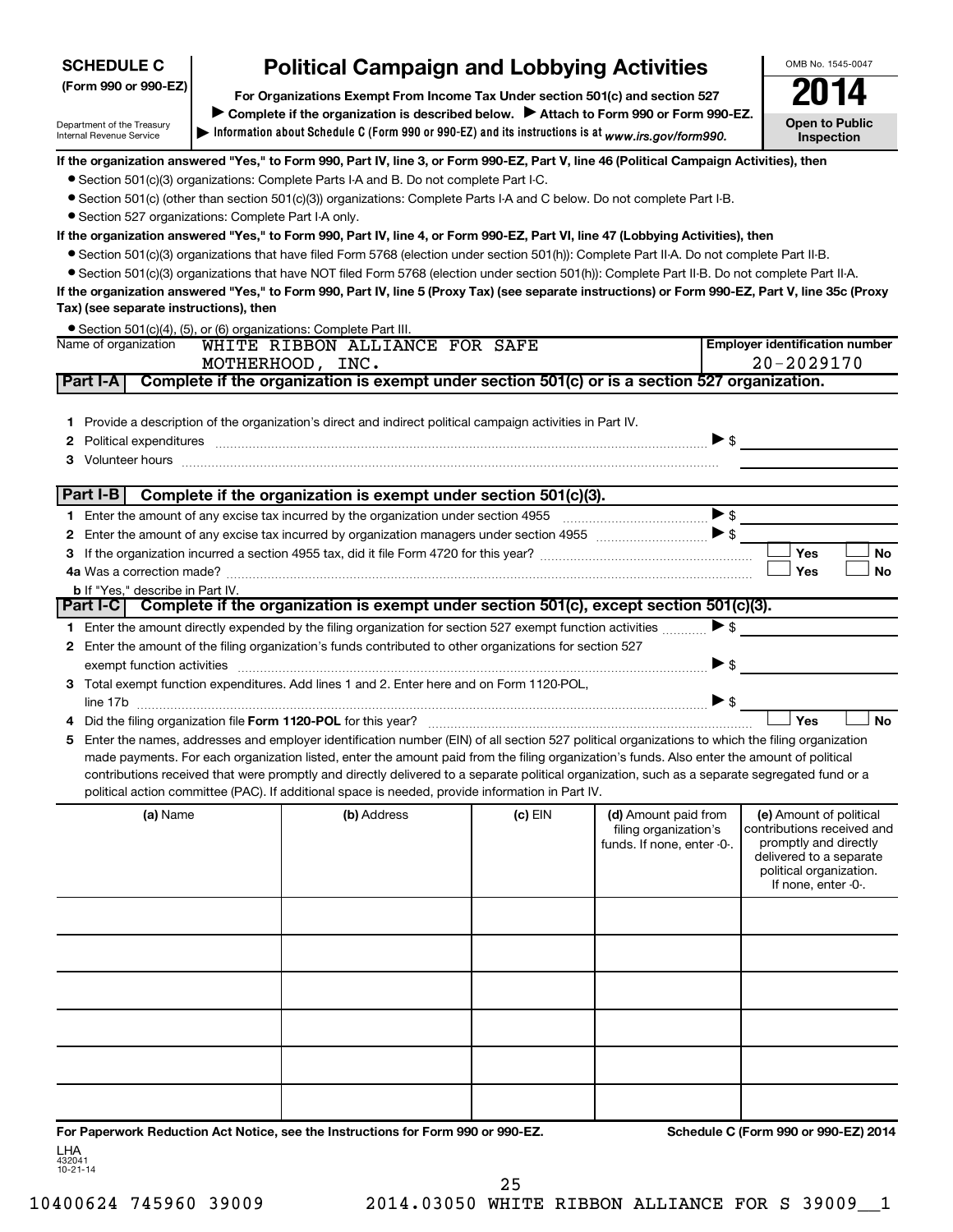|                               | Schedule C (Form 990 or 990-EZ) 2014 MOTHERHOOD, INC.                                                          |                                                       |                                                                                                                                   |            |                          | $20 - 2029170$ Page 2 |
|-------------------------------|----------------------------------------------------------------------------------------------------------------|-------------------------------------------------------|-----------------------------------------------------------------------------------------------------------------------------------|------------|--------------------------|-----------------------|
| Part II-A                     | Complete if the organization is exempt under section 501(c)(3) and filed Form 5768 (election under             |                                                       |                                                                                                                                   |            |                          |                       |
|                               | section 501(h)).                                                                                               |                                                       |                                                                                                                                   |            |                          |                       |
| A Check $\blacktriangleright$ |                                                                                                                |                                                       | if the filing organization belongs to an affiliated group (and list in Part IV each affiliated group member's name, address, EIN, |            |                          |                       |
|                               |                                                                                                                | expenses, and share of excess lobbying expenditures). |                                                                                                                                   |            |                          |                       |
| B Check $\blacktriangleright$ |                                                                                                                |                                                       | if the filing organization checked box A and "limited control" provisions apply.                                                  |            |                          |                       |
|                               |                                                                                                                | <b>Limits on Lobbying Expenditures</b>                |                                                                                                                                   |            | (a) Filing               | (b) Affiliated group  |
|                               |                                                                                                                |                                                       | (The term "expenditures" means amounts paid or incurred.)                                                                         |            | organization's<br>totals | totals                |
|                               | 1a Total lobbying expenditures to influence public opinion (grass roots lobbying)                              |                                                       |                                                                                                                                   |            | 0.                       |                       |
|                               | <b>b</b> Total lobbying expenditures to influence a legislative body (direct lobbying)                         |                                                       |                                                                                                                                   |            | σ.                       |                       |
|                               |                                                                                                                |                                                       |                                                                                                                                   |            | $\overline{0}$ .         |                       |
|                               | d Other exempt purpose expenditures                                                                            |                                                       |                                                                                                                                   |            | 3, 274, 673.             |                       |
|                               |                                                                                                                |                                                       |                                                                                                                                   |            | 3, 274, 673.             |                       |
|                               | f Lobbying nontaxable amount. Enter the amount from the following table in both columns.                       |                                                       |                                                                                                                                   |            | 313,734.                 |                       |
|                               | If the amount on line 1e, column (a) or (b) is:                                                                |                                                       | The lobbying nontaxable amount is:                                                                                                |            |                          |                       |
|                               | Not over \$500,000                                                                                             |                                                       | 20% of the amount on line 1e.                                                                                                     |            |                          |                       |
|                               | Over \$500,000 but not over \$1,000,000                                                                        |                                                       | \$100,000 plus 15% of the excess over \$500,000.                                                                                  |            |                          |                       |
|                               | Over \$1,000,000 but not over \$1,500,000                                                                      |                                                       | \$175,000 plus 10% of the excess over \$1,000,000                                                                                 |            |                          |                       |
|                               | Over \$1,500,000 but not over \$17,000,000                                                                     |                                                       | \$225,000 plus 5% of the excess over \$1,500,000.                                                                                 |            |                          |                       |
|                               | Over \$17,000,000                                                                                              | \$1,000,000.                                          |                                                                                                                                   |            |                          |                       |
|                               |                                                                                                                |                                                       |                                                                                                                                   |            |                          |                       |
|                               | g Grassroots nontaxable amount (enter 25% of line 1f)                                                          |                                                       |                                                                                                                                   |            | 78,434.                  |                       |
|                               | h Subtract line 1q from line 1a. If zero or less, enter -0-                                                    |                                                       |                                                                                                                                   |            | 0.                       |                       |
|                               |                                                                                                                |                                                       |                                                                                                                                   |            | $\overline{0}$ .         |                       |
|                               | If there is an amount other than zero on either line 1h or line 1i, did the organization file Form 4720        |                                                       |                                                                                                                                   |            |                          |                       |
|                               | reporting section 4911 tax for this year?                                                                      |                                                       |                                                                                                                                   |            |                          | Yes<br>No             |
|                               | (Some organizations that made a section 501(h) election do not have to complete all of the five columns below. |                                                       | 4-Year Averaging Period Under section 501(h)<br>See the separate instructions for lines 2a through 2f.)                           |            |                          |                       |
|                               |                                                                                                                |                                                       | Lobbying Expenditures During 4-Year Averaging Period                                                                              |            |                          |                       |
|                               | Calendar year                                                                                                  | (a) 2011                                              | $(b)$ 2012                                                                                                                        | $(c)$ 2013 | $(d)$ 2014               | (e) Total             |

| Calendar year<br>(or fiscal year beginning in)                                      | (a) 2011  | (b) 2012 | $(c)$ 2013 | $(d)$ 2014 | (e) Total  |
|-------------------------------------------------------------------------------------|-----------|----------|------------|------------|------------|
| 2a Lobbying nontaxable amount                                                       | 421,511.  | 371,452. | 301,093.   | 313,734.   | 1,407,790. |
| <b>b</b> Lobbying ceiling amount<br>$(150\% \text{ of line } 2a, \text{column}(e))$ |           |          |            |            | 2,111,685. |
| c Total lobbying expenditures                                                       | 23.       |          |            |            | 23.        |
| Grassroots nontaxable amount<br>d                                                   | 105, 378. | 92,863.  | 75, 273.   | 78,434.    | 351,948.   |
| e Grassroots ceiling amount<br>$(150\% \text{ of line } 2d, \text{ column } (e))$   |           |          |            |            | 527,922.   |
| Grassroots lobbying expenditures                                                    |           |          |            |            |            |

**Schedule C (Form 990 or 990-EZ) 2014**

432042 10-21-14

10400624 745960 39009 2014.03050 WHITE RIBBON ALLIANCE FOR S 39009\_\_1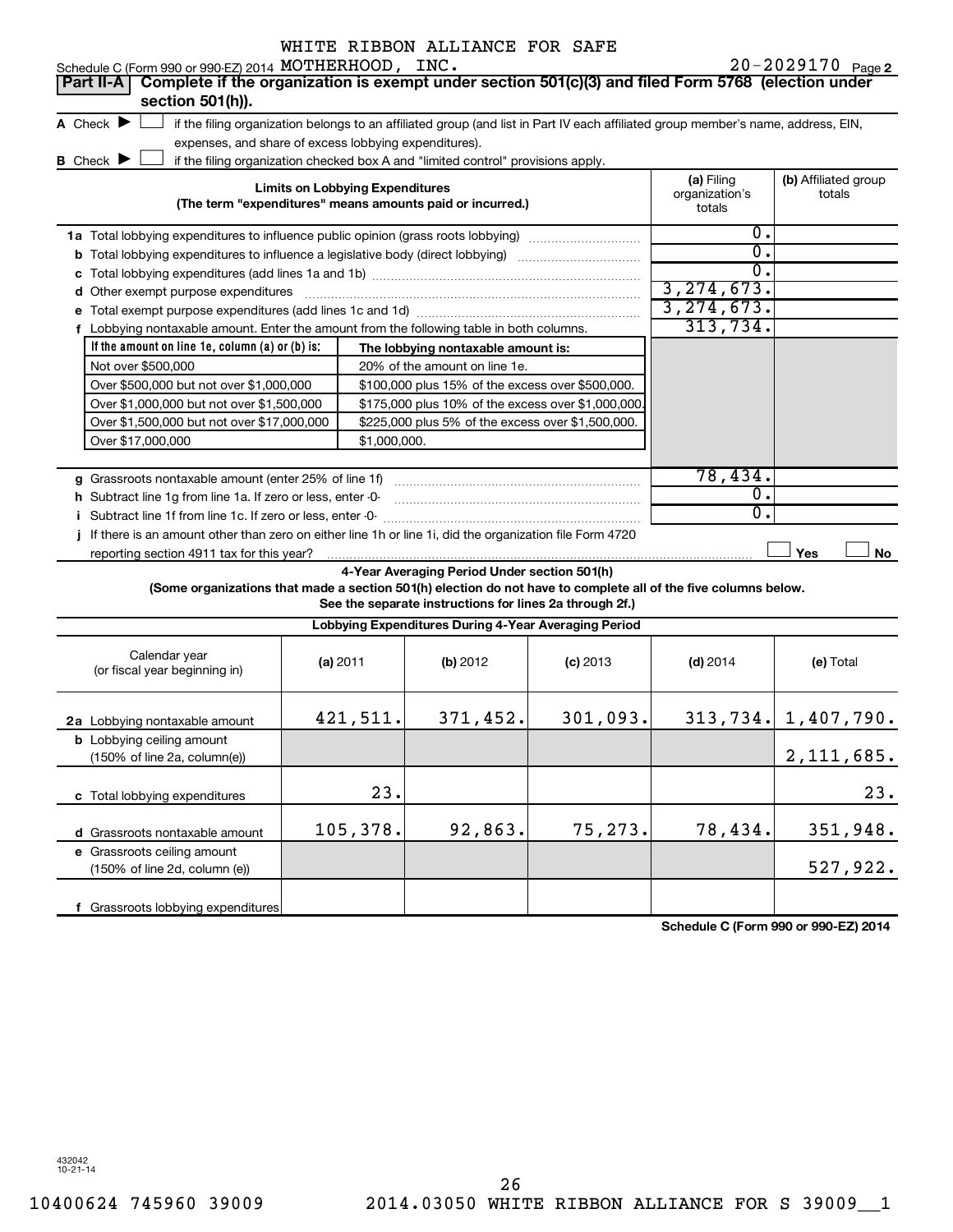#### 20-2029170 Page 3 Schedule C (Form 990 or 990-EZ) 2014  $MOTHERHOOD$ , INC.  $20-2029170$  Page

# **Part II-B Complete if the organization is exempt under section 501(c)(3) and has NOT filed Form 5768 (election under section 501(h)).**

|              | For each "Yes," response to lines 1a through 1i below, provide in Part IV a detailed description                                                                                                                                                                                                                                                                                                                                                                          | (a) |                | (b)    |    |
|--------------|---------------------------------------------------------------------------------------------------------------------------------------------------------------------------------------------------------------------------------------------------------------------------------------------------------------------------------------------------------------------------------------------------------------------------------------------------------------------------|-----|----------------|--------|----|
|              | of the lobbying activity.                                                                                                                                                                                                                                                                                                                                                                                                                                                 | Yes | No             | Amount |    |
| 1            | During the year, did the filing organization attempt to influence foreign, national, state or<br>local legislation, including any attempt to influence public opinion on a legislative matter<br>or referendum, through the use of:                                                                                                                                                                                                                                       |     |                |        |    |
|              | <b>b</b> Paid staff or management (include compensation in expenses reported on lines 1c through 1i)?                                                                                                                                                                                                                                                                                                                                                                     |     |                |        |    |
|              |                                                                                                                                                                                                                                                                                                                                                                                                                                                                           |     |                |        |    |
|              |                                                                                                                                                                                                                                                                                                                                                                                                                                                                           |     |                |        |    |
|              |                                                                                                                                                                                                                                                                                                                                                                                                                                                                           |     |                |        |    |
|              | g Direct contact with legislators, their staffs, government officials, or a legislative body?                                                                                                                                                                                                                                                                                                                                                                             |     |                |        |    |
|              | h Rallies, demonstrations, seminars, conventions, speeches, lectures, or any similar means?                                                                                                                                                                                                                                                                                                                                                                               |     |                |        |    |
|              | <i>i</i> Other activities?<br>$\begin{minipage}{0.5\textwidth} \begin{tabular}{ l l l } \hline \multicolumn{1}{ l l l } \hline \multicolumn{1}{ l l } \multicolumn{1}{ l } \multicolumn{1}{ l } \multicolumn{1}{ l } \multicolumn{1}{ l } \multicolumn{1}{ l } \multicolumn{1}{ l } \multicolumn{1}{ l } \multicolumn{1}{ l } \multicolumn{1}{ l } \multicolumn{1}{ l } \multicolumn{1}{ l } \multicolumn{1}{ l } \multicolumn{1}{ l } \multicolumn{1}{ l } \multicolumn$ |     |                |        |    |
|              |                                                                                                                                                                                                                                                                                                                                                                                                                                                                           |     |                |        |    |
|              | 2a Did the activities in line 1 cause the organization to be not described in section 501(c)(3)?                                                                                                                                                                                                                                                                                                                                                                          |     |                |        |    |
|              |                                                                                                                                                                                                                                                                                                                                                                                                                                                                           |     |                |        |    |
|              | c If "Yes," enter the amount of any tax incurred by organization managers under section 4912                                                                                                                                                                                                                                                                                                                                                                              |     |                |        |    |
|              | d If the filing organization incurred a section 4912 tax, did it file Form 4720 for this year?                                                                                                                                                                                                                                                                                                                                                                            |     |                |        |    |
|              | Part III-A Complete if the organization is exempt under section $501(c)(4)$ , section $501(c)(5)$ , or section                                                                                                                                                                                                                                                                                                                                                            |     |                |        |    |
|              | $501(c)(6)$ .                                                                                                                                                                                                                                                                                                                                                                                                                                                             |     |                |        |    |
|              |                                                                                                                                                                                                                                                                                                                                                                                                                                                                           |     |                | Yes    | No |
| 1            |                                                                                                                                                                                                                                                                                                                                                                                                                                                                           |     | 1              |        |    |
| $\mathbf{2}$ |                                                                                                                                                                                                                                                                                                                                                                                                                                                                           |     | $\mathbf{2}$   |        |    |
| 3            |                                                                                                                                                                                                                                                                                                                                                                                                                                                                           |     | 3              |        |    |
|              | Part III-B Complete if the organization is exempt under section 501(c)(4), section 501(c)(5), or section<br>501(c)(6) and if either (a) BOTH Part III-A, lines 1 and 2, are answered "No," OR (b) Part III-A, line 3, is<br>answered "Yes."                                                                                                                                                                                                                               |     |                |        |    |
| 1.           |                                                                                                                                                                                                                                                                                                                                                                                                                                                                           |     | 1              |        |    |
| $\mathbf{2}$ | Section 162(e) nondeductible lobbying and political expenditures (do not include amounts of political                                                                                                                                                                                                                                                                                                                                                                     |     |                |        |    |
|              | expenses for which the section 527(f) tax was paid).                                                                                                                                                                                                                                                                                                                                                                                                                      |     |                |        |    |
|              |                                                                                                                                                                                                                                                                                                                                                                                                                                                                           |     | 2a             |        |    |
|              | b Carryover from last year manufactured and content to content the content of the content of the content of the content of the content of the content of the content of the content of the content of the content of the conte                                                                                                                                                                                                                                            |     | 2 <sub>b</sub> |        |    |
|              |                                                                                                                                                                                                                                                                                                                                                                                                                                                                           |     | 2c             |        |    |
| 3            |                                                                                                                                                                                                                                                                                                                                                                                                                                                                           |     | 3              |        |    |
| 4            | If notices were sent and the amount on line 2c exceeds the amount on line 3, what portion of the excess                                                                                                                                                                                                                                                                                                                                                                   |     |                |        |    |
|              | does the organization agree to carryover to the reasonable estimate of nondeductible lobbying and political                                                                                                                                                                                                                                                                                                                                                               |     |                |        |    |
|              |                                                                                                                                                                                                                                                                                                                                                                                                                                                                           |     | 4              |        |    |
| 5            |                                                                                                                                                                                                                                                                                                                                                                                                                                                                           |     | 5              |        |    |
|              | ∣Part IV ⊺<br><b>Supplemental Information</b>                                                                                                                                                                                                                                                                                                                                                                                                                             |     |                |        |    |
|              | Provide the descriptions required for Part I-A, line 1; Part I-B, line 4; Part I-C, line 5; Part II-A (affiliated group list); Part II-A, lines 1 and 2 (see                                                                                                                                                                                                                                                                                                              |     |                |        |    |

instructions); and Part II-B, line 1. Also, complete this part for any additional information.

**Schedule C (Form 990 or 990-EZ) 2014**

432043 10-21-14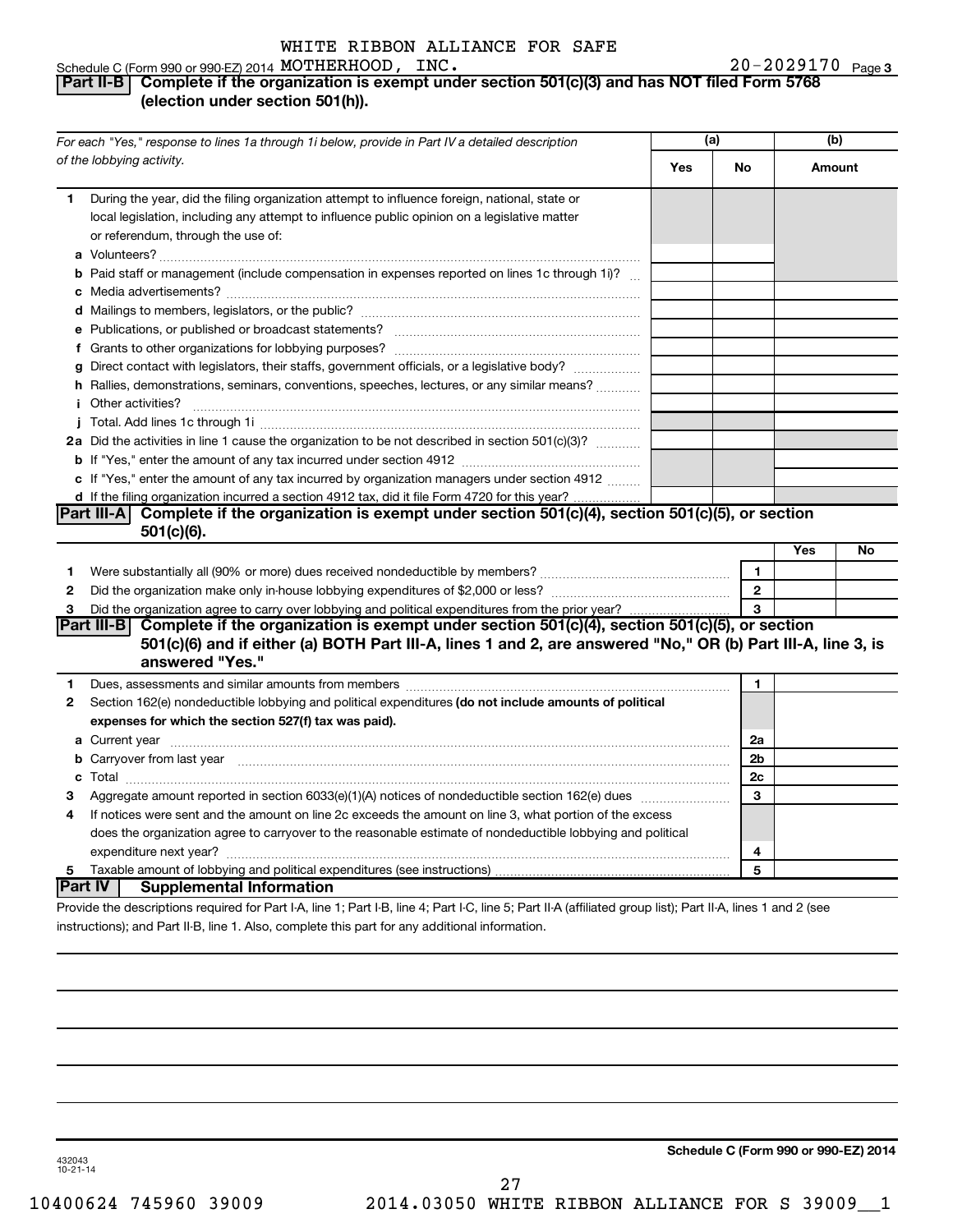| Complete if the organization answered "Yes" to Form 990,<br>(Form 990)<br>Part IV, line 6, 7, 8, 9, 10, 11a, 11b, 11c, 11d, 11e, 11f, 12a, or 12b.<br><b>Open to Public</b><br>Attach to Form 990.<br>Department of the Treasury<br>Inspection<br>Information about Schedule D (Form 990) and its instructions is at www.irs.gov/form990.<br>Internal Revenue Service<br>WHITE RIBBON ALLIANCE FOR SAFE<br><b>Employer identification number</b><br>Name of the organization<br>20-2029170<br>MOTHERHOOD, INC.<br>Organizations Maintaining Donor Advised Funds or Other Similar Funds or Accounts. Complete if the<br>Part I<br>organization answered "Yes" to Form 990, Part IV, line 6.<br>(a) Donor advised funds<br>(b) Funds and other accounts<br>1<br>Aggregate value of contributions to (during year)<br>2<br>з<br>4<br>Did the organization inform all donors and donor advisors in writing that the assets held in donor advised funds<br>5<br>Yes<br><b>No</b><br>Did the organization inform all grantees, donors, and donor advisors in writing that grant funds can be used only<br>6<br>for charitable purposes and not for the benefit of the donor or donor advisor, or for any other purpose conferring<br>Yes<br><b>No</b><br>impermissible private benefit?<br>Part II<br>Conservation Easements. Complete if the organization answered "Yes" to Form 990, Part IV, line 7.<br>Purpose(s) of conservation easements held by the organization (check all that apply).<br>1<br>Preservation of land for public use (e.g., recreation or education)<br>Preservation of a historically important land area<br>Protection of natural habitat<br>Preservation of a certified historic structure<br>Preservation of open space<br>Complete lines 2a through 2d if the organization held a qualified conservation contribution in the form of a conservation easement on the last<br>2<br>day of the tax year.<br>Held at the End of the Tax Year<br>2a<br>2b<br>b<br>2c<br>d Number of conservation easements included in (c) acquired after 8/17/06, and not on a historic structure<br>2d<br>Number of conservation easements modified, transferred, released, extinguished, or terminated by the organization during the tax<br>з<br>year<br>Number of states where property subject to conservation easement is located $\blacktriangleright$<br>4<br>Does the organization have a written policy regarding the periodic monitoring, inspection, handling of<br>5<br>Yes<br><b>No</b><br>violations, and enforcement of the conservation easements it holds?<br>Staff and volunteer hours devoted to monitoring, inspecting, and enforcing conservation easements during the year<br>6<br>7<br>Amount of expenses incurred in monitoring, inspecting, and enforcing conservation easements during the year $\triangleright$ \$<br>Does each conservation easement reported on line 2(d) above satisfy the requirements of section 170(h)(4)(B)(i)<br>8<br>Yes<br>No<br>In Part XIII, describe how the organization reports conservation easements in its revenue and expense statement, and balance sheet, and<br>9<br>include, if applicable, the text of the footnote to the organization's financial statements that describes the organization's accounting for<br>conservation easements.<br>Organizations Maintaining Collections of Art, Historical Treasures, or Other Similar Assets.<br>Part III  <br>Complete if the organization answered "Yes" to Form 990, Part IV, line 8.<br>1a If the organization elected, as permitted under SFAS 116 (ASC 958), not to report in its revenue statement and balance sheet works of art,<br>historical treasures, or other similar assets held for public exhibition, education, or research in furtherance of public service, provide, in Part XIII,<br>the text of the footnote to its financial statements that describes these items.<br><b>b</b> If the organization elected, as permitted under SFAS 116 (ASC 958), to report in its revenue statement and balance sheet works of art, historical<br>treasures, or other similar assets held for public exhibition, education, or research in furtherance of public service, provide the following amounts<br>relating to these items:<br>$\triangleright$ \$<br>$\blacktriangleright$ \$<br>(ii) Assets included in Form 990, Part X<br>If the organization received or held works of art, historical treasures, or other similar assets for financial gain, provide<br>2<br>the following amounts required to be reported under SFAS 116 (ASC 958) relating to these items:<br>b<br>LHA For Paperwork Reduction Act Notice, see the Instructions for Form 990.<br>Schedule D (Form 990) 2014<br>432051<br>$10 - 01 - 14$<br>28 | <b>SCHEDULE D</b> | <b>Supplemental Financial Statements</b> | OMB No. 1545-0047 |
|-------------------------------------------------------------------------------------------------------------------------------------------------------------------------------------------------------------------------------------------------------------------------------------------------------------------------------------------------------------------------------------------------------------------------------------------------------------------------------------------------------------------------------------------------------------------------------------------------------------------------------------------------------------------------------------------------------------------------------------------------------------------------------------------------------------------------------------------------------------------------------------------------------------------------------------------------------------------------------------------------------------------------------------------------------------------------------------------------------------------------------------------------------------------------------------------------------------------------------------------------------------------------------------------------------------------------------------------------------------------------------------------------------------------------------------------------------------------------------------------------------------------------------------------------------------------------------------------------------------------------------------------------------------------------------------------------------------------------------------------------------------------------------------------------------------------------------------------------------------------------------------------------------------------------------------------------------------------------------------------------------------------------------------------------------------------------------------------------------------------------------------------------------------------------------------------------------------------------------------------------------------------------------------------------------------------------------------------------------------------------------------------------------------------------------------------------------------------------------------------------------------------------------------------------------------------------------------------------------------------------------------------------------------------------------------------------------------------------------------------------------------------------------------------------------------------------------------------------------------------------------------------------------------------------------------------------------------------------------------------------------------------------------------------------------------------------------------------------------------------------------------------------------------------------------------------------------------------------------------------------------------------------------------------------------------------------------------------------------------------------------------------------------------------------------------------------------------------------------------------------------------------------------------------------------------------------------------------------------------------------------------------------------------------------------------------------------------------------------------------------------------------------------------------------------------------------------------------------------------------------------------------------------------------------------------------------------------------------------------------------------------------------------------------------------------------------------------------------------------------------------------------------------------------------------------------------------------------------------------------------------------------------------------------------------------------------------------------------------------------------------------------------------------------------------------------------------------------------------------------------------------------------------------------------------------------------------------------------------------------------------------------------------------------------------------------------------------------------------------------------------------|-------------------|------------------------------------------|-------------------|
|                                                                                                                                                                                                                                                                                                                                                                                                                                                                                                                                                                                                                                                                                                                                                                                                                                                                                                                                                                                                                                                                                                                                                                                                                                                                                                                                                                                                                                                                                                                                                                                                                                                                                                                                                                                                                                                                                                                                                                                                                                                                                                                                                                                                                                                                                                                                                                                                                                                                                                                                                                                                                                                                                                                                                                                                                                                                                                                                                                                                                                                                                                                                                                                                                                                                                                                                                                                                                                                                                                                                                                                                                                                                                                                                                                                                                                                                                                                                                                                                                                                                                                                                                                                                                                                                                                                                                                                                                                                                                                                                                                                                                                                                                                                                                             |                   |                                          |                   |
|                                                                                                                                                                                                                                                                                                                                                                                                                                                                                                                                                                                                                                                                                                                                                                                                                                                                                                                                                                                                                                                                                                                                                                                                                                                                                                                                                                                                                                                                                                                                                                                                                                                                                                                                                                                                                                                                                                                                                                                                                                                                                                                                                                                                                                                                                                                                                                                                                                                                                                                                                                                                                                                                                                                                                                                                                                                                                                                                                                                                                                                                                                                                                                                                                                                                                                                                                                                                                                                                                                                                                                                                                                                                                                                                                                                                                                                                                                                                                                                                                                                                                                                                                                                                                                                                                                                                                                                                                                                                                                                                                                                                                                                                                                                                                             |                   |                                          |                   |
|                                                                                                                                                                                                                                                                                                                                                                                                                                                                                                                                                                                                                                                                                                                                                                                                                                                                                                                                                                                                                                                                                                                                                                                                                                                                                                                                                                                                                                                                                                                                                                                                                                                                                                                                                                                                                                                                                                                                                                                                                                                                                                                                                                                                                                                                                                                                                                                                                                                                                                                                                                                                                                                                                                                                                                                                                                                                                                                                                                                                                                                                                                                                                                                                                                                                                                                                                                                                                                                                                                                                                                                                                                                                                                                                                                                                                                                                                                                                                                                                                                                                                                                                                                                                                                                                                                                                                                                                                                                                                                                                                                                                                                                                                                                                                             |                   |                                          |                   |
|                                                                                                                                                                                                                                                                                                                                                                                                                                                                                                                                                                                                                                                                                                                                                                                                                                                                                                                                                                                                                                                                                                                                                                                                                                                                                                                                                                                                                                                                                                                                                                                                                                                                                                                                                                                                                                                                                                                                                                                                                                                                                                                                                                                                                                                                                                                                                                                                                                                                                                                                                                                                                                                                                                                                                                                                                                                                                                                                                                                                                                                                                                                                                                                                                                                                                                                                                                                                                                                                                                                                                                                                                                                                                                                                                                                                                                                                                                                                                                                                                                                                                                                                                                                                                                                                                                                                                                                                                                                                                                                                                                                                                                                                                                                                                             |                   |                                          |                   |
|                                                                                                                                                                                                                                                                                                                                                                                                                                                                                                                                                                                                                                                                                                                                                                                                                                                                                                                                                                                                                                                                                                                                                                                                                                                                                                                                                                                                                                                                                                                                                                                                                                                                                                                                                                                                                                                                                                                                                                                                                                                                                                                                                                                                                                                                                                                                                                                                                                                                                                                                                                                                                                                                                                                                                                                                                                                                                                                                                                                                                                                                                                                                                                                                                                                                                                                                                                                                                                                                                                                                                                                                                                                                                                                                                                                                                                                                                                                                                                                                                                                                                                                                                                                                                                                                                                                                                                                                                                                                                                                                                                                                                                                                                                                                                             |                   |                                          |                   |
|                                                                                                                                                                                                                                                                                                                                                                                                                                                                                                                                                                                                                                                                                                                                                                                                                                                                                                                                                                                                                                                                                                                                                                                                                                                                                                                                                                                                                                                                                                                                                                                                                                                                                                                                                                                                                                                                                                                                                                                                                                                                                                                                                                                                                                                                                                                                                                                                                                                                                                                                                                                                                                                                                                                                                                                                                                                                                                                                                                                                                                                                                                                                                                                                                                                                                                                                                                                                                                                                                                                                                                                                                                                                                                                                                                                                                                                                                                                                                                                                                                                                                                                                                                                                                                                                                                                                                                                                                                                                                                                                                                                                                                                                                                                                                             |                   |                                          |                   |
|                                                                                                                                                                                                                                                                                                                                                                                                                                                                                                                                                                                                                                                                                                                                                                                                                                                                                                                                                                                                                                                                                                                                                                                                                                                                                                                                                                                                                                                                                                                                                                                                                                                                                                                                                                                                                                                                                                                                                                                                                                                                                                                                                                                                                                                                                                                                                                                                                                                                                                                                                                                                                                                                                                                                                                                                                                                                                                                                                                                                                                                                                                                                                                                                                                                                                                                                                                                                                                                                                                                                                                                                                                                                                                                                                                                                                                                                                                                                                                                                                                                                                                                                                                                                                                                                                                                                                                                                                                                                                                                                                                                                                                                                                                                                                             |                   |                                          |                   |
|                                                                                                                                                                                                                                                                                                                                                                                                                                                                                                                                                                                                                                                                                                                                                                                                                                                                                                                                                                                                                                                                                                                                                                                                                                                                                                                                                                                                                                                                                                                                                                                                                                                                                                                                                                                                                                                                                                                                                                                                                                                                                                                                                                                                                                                                                                                                                                                                                                                                                                                                                                                                                                                                                                                                                                                                                                                                                                                                                                                                                                                                                                                                                                                                                                                                                                                                                                                                                                                                                                                                                                                                                                                                                                                                                                                                                                                                                                                                                                                                                                                                                                                                                                                                                                                                                                                                                                                                                                                                                                                                                                                                                                                                                                                                                             |                   |                                          |                   |
|                                                                                                                                                                                                                                                                                                                                                                                                                                                                                                                                                                                                                                                                                                                                                                                                                                                                                                                                                                                                                                                                                                                                                                                                                                                                                                                                                                                                                                                                                                                                                                                                                                                                                                                                                                                                                                                                                                                                                                                                                                                                                                                                                                                                                                                                                                                                                                                                                                                                                                                                                                                                                                                                                                                                                                                                                                                                                                                                                                                                                                                                                                                                                                                                                                                                                                                                                                                                                                                                                                                                                                                                                                                                                                                                                                                                                                                                                                                                                                                                                                                                                                                                                                                                                                                                                                                                                                                                                                                                                                                                                                                                                                                                                                                                                             |                   |                                          |                   |
|                                                                                                                                                                                                                                                                                                                                                                                                                                                                                                                                                                                                                                                                                                                                                                                                                                                                                                                                                                                                                                                                                                                                                                                                                                                                                                                                                                                                                                                                                                                                                                                                                                                                                                                                                                                                                                                                                                                                                                                                                                                                                                                                                                                                                                                                                                                                                                                                                                                                                                                                                                                                                                                                                                                                                                                                                                                                                                                                                                                                                                                                                                                                                                                                                                                                                                                                                                                                                                                                                                                                                                                                                                                                                                                                                                                                                                                                                                                                                                                                                                                                                                                                                                                                                                                                                                                                                                                                                                                                                                                                                                                                                                                                                                                                                             |                   |                                          |                   |
|                                                                                                                                                                                                                                                                                                                                                                                                                                                                                                                                                                                                                                                                                                                                                                                                                                                                                                                                                                                                                                                                                                                                                                                                                                                                                                                                                                                                                                                                                                                                                                                                                                                                                                                                                                                                                                                                                                                                                                                                                                                                                                                                                                                                                                                                                                                                                                                                                                                                                                                                                                                                                                                                                                                                                                                                                                                                                                                                                                                                                                                                                                                                                                                                                                                                                                                                                                                                                                                                                                                                                                                                                                                                                                                                                                                                                                                                                                                                                                                                                                                                                                                                                                                                                                                                                                                                                                                                                                                                                                                                                                                                                                                                                                                                                             |                   |                                          |                   |
|                                                                                                                                                                                                                                                                                                                                                                                                                                                                                                                                                                                                                                                                                                                                                                                                                                                                                                                                                                                                                                                                                                                                                                                                                                                                                                                                                                                                                                                                                                                                                                                                                                                                                                                                                                                                                                                                                                                                                                                                                                                                                                                                                                                                                                                                                                                                                                                                                                                                                                                                                                                                                                                                                                                                                                                                                                                                                                                                                                                                                                                                                                                                                                                                                                                                                                                                                                                                                                                                                                                                                                                                                                                                                                                                                                                                                                                                                                                                                                                                                                                                                                                                                                                                                                                                                                                                                                                                                                                                                                                                                                                                                                                                                                                                                             |                   |                                          |                   |
|                                                                                                                                                                                                                                                                                                                                                                                                                                                                                                                                                                                                                                                                                                                                                                                                                                                                                                                                                                                                                                                                                                                                                                                                                                                                                                                                                                                                                                                                                                                                                                                                                                                                                                                                                                                                                                                                                                                                                                                                                                                                                                                                                                                                                                                                                                                                                                                                                                                                                                                                                                                                                                                                                                                                                                                                                                                                                                                                                                                                                                                                                                                                                                                                                                                                                                                                                                                                                                                                                                                                                                                                                                                                                                                                                                                                                                                                                                                                                                                                                                                                                                                                                                                                                                                                                                                                                                                                                                                                                                                                                                                                                                                                                                                                                             |                   |                                          |                   |
|                                                                                                                                                                                                                                                                                                                                                                                                                                                                                                                                                                                                                                                                                                                                                                                                                                                                                                                                                                                                                                                                                                                                                                                                                                                                                                                                                                                                                                                                                                                                                                                                                                                                                                                                                                                                                                                                                                                                                                                                                                                                                                                                                                                                                                                                                                                                                                                                                                                                                                                                                                                                                                                                                                                                                                                                                                                                                                                                                                                                                                                                                                                                                                                                                                                                                                                                                                                                                                                                                                                                                                                                                                                                                                                                                                                                                                                                                                                                                                                                                                                                                                                                                                                                                                                                                                                                                                                                                                                                                                                                                                                                                                                                                                                                                             |                   |                                          |                   |
|                                                                                                                                                                                                                                                                                                                                                                                                                                                                                                                                                                                                                                                                                                                                                                                                                                                                                                                                                                                                                                                                                                                                                                                                                                                                                                                                                                                                                                                                                                                                                                                                                                                                                                                                                                                                                                                                                                                                                                                                                                                                                                                                                                                                                                                                                                                                                                                                                                                                                                                                                                                                                                                                                                                                                                                                                                                                                                                                                                                                                                                                                                                                                                                                                                                                                                                                                                                                                                                                                                                                                                                                                                                                                                                                                                                                                                                                                                                                                                                                                                                                                                                                                                                                                                                                                                                                                                                                                                                                                                                                                                                                                                                                                                                                                             |                   |                                          |                   |
|                                                                                                                                                                                                                                                                                                                                                                                                                                                                                                                                                                                                                                                                                                                                                                                                                                                                                                                                                                                                                                                                                                                                                                                                                                                                                                                                                                                                                                                                                                                                                                                                                                                                                                                                                                                                                                                                                                                                                                                                                                                                                                                                                                                                                                                                                                                                                                                                                                                                                                                                                                                                                                                                                                                                                                                                                                                                                                                                                                                                                                                                                                                                                                                                                                                                                                                                                                                                                                                                                                                                                                                                                                                                                                                                                                                                                                                                                                                                                                                                                                                                                                                                                                                                                                                                                                                                                                                                                                                                                                                                                                                                                                                                                                                                                             |                   |                                          |                   |
|                                                                                                                                                                                                                                                                                                                                                                                                                                                                                                                                                                                                                                                                                                                                                                                                                                                                                                                                                                                                                                                                                                                                                                                                                                                                                                                                                                                                                                                                                                                                                                                                                                                                                                                                                                                                                                                                                                                                                                                                                                                                                                                                                                                                                                                                                                                                                                                                                                                                                                                                                                                                                                                                                                                                                                                                                                                                                                                                                                                                                                                                                                                                                                                                                                                                                                                                                                                                                                                                                                                                                                                                                                                                                                                                                                                                                                                                                                                                                                                                                                                                                                                                                                                                                                                                                                                                                                                                                                                                                                                                                                                                                                                                                                                                                             |                   |                                          |                   |
|                                                                                                                                                                                                                                                                                                                                                                                                                                                                                                                                                                                                                                                                                                                                                                                                                                                                                                                                                                                                                                                                                                                                                                                                                                                                                                                                                                                                                                                                                                                                                                                                                                                                                                                                                                                                                                                                                                                                                                                                                                                                                                                                                                                                                                                                                                                                                                                                                                                                                                                                                                                                                                                                                                                                                                                                                                                                                                                                                                                                                                                                                                                                                                                                                                                                                                                                                                                                                                                                                                                                                                                                                                                                                                                                                                                                                                                                                                                                                                                                                                                                                                                                                                                                                                                                                                                                                                                                                                                                                                                                                                                                                                                                                                                                                             |                   |                                          |                   |
|                                                                                                                                                                                                                                                                                                                                                                                                                                                                                                                                                                                                                                                                                                                                                                                                                                                                                                                                                                                                                                                                                                                                                                                                                                                                                                                                                                                                                                                                                                                                                                                                                                                                                                                                                                                                                                                                                                                                                                                                                                                                                                                                                                                                                                                                                                                                                                                                                                                                                                                                                                                                                                                                                                                                                                                                                                                                                                                                                                                                                                                                                                                                                                                                                                                                                                                                                                                                                                                                                                                                                                                                                                                                                                                                                                                                                                                                                                                                                                                                                                                                                                                                                                                                                                                                                                                                                                                                                                                                                                                                                                                                                                                                                                                                                             |                   |                                          |                   |
|                                                                                                                                                                                                                                                                                                                                                                                                                                                                                                                                                                                                                                                                                                                                                                                                                                                                                                                                                                                                                                                                                                                                                                                                                                                                                                                                                                                                                                                                                                                                                                                                                                                                                                                                                                                                                                                                                                                                                                                                                                                                                                                                                                                                                                                                                                                                                                                                                                                                                                                                                                                                                                                                                                                                                                                                                                                                                                                                                                                                                                                                                                                                                                                                                                                                                                                                                                                                                                                                                                                                                                                                                                                                                                                                                                                                                                                                                                                                                                                                                                                                                                                                                                                                                                                                                                                                                                                                                                                                                                                                                                                                                                                                                                                                                             |                   |                                          |                   |
|                                                                                                                                                                                                                                                                                                                                                                                                                                                                                                                                                                                                                                                                                                                                                                                                                                                                                                                                                                                                                                                                                                                                                                                                                                                                                                                                                                                                                                                                                                                                                                                                                                                                                                                                                                                                                                                                                                                                                                                                                                                                                                                                                                                                                                                                                                                                                                                                                                                                                                                                                                                                                                                                                                                                                                                                                                                                                                                                                                                                                                                                                                                                                                                                                                                                                                                                                                                                                                                                                                                                                                                                                                                                                                                                                                                                                                                                                                                                                                                                                                                                                                                                                                                                                                                                                                                                                                                                                                                                                                                                                                                                                                                                                                                                                             |                   |                                          |                   |
|                                                                                                                                                                                                                                                                                                                                                                                                                                                                                                                                                                                                                                                                                                                                                                                                                                                                                                                                                                                                                                                                                                                                                                                                                                                                                                                                                                                                                                                                                                                                                                                                                                                                                                                                                                                                                                                                                                                                                                                                                                                                                                                                                                                                                                                                                                                                                                                                                                                                                                                                                                                                                                                                                                                                                                                                                                                                                                                                                                                                                                                                                                                                                                                                                                                                                                                                                                                                                                                                                                                                                                                                                                                                                                                                                                                                                                                                                                                                                                                                                                                                                                                                                                                                                                                                                                                                                                                                                                                                                                                                                                                                                                                                                                                                                             |                   |                                          |                   |
|                                                                                                                                                                                                                                                                                                                                                                                                                                                                                                                                                                                                                                                                                                                                                                                                                                                                                                                                                                                                                                                                                                                                                                                                                                                                                                                                                                                                                                                                                                                                                                                                                                                                                                                                                                                                                                                                                                                                                                                                                                                                                                                                                                                                                                                                                                                                                                                                                                                                                                                                                                                                                                                                                                                                                                                                                                                                                                                                                                                                                                                                                                                                                                                                                                                                                                                                                                                                                                                                                                                                                                                                                                                                                                                                                                                                                                                                                                                                                                                                                                                                                                                                                                                                                                                                                                                                                                                                                                                                                                                                                                                                                                                                                                                                                             |                   |                                          |                   |
|                                                                                                                                                                                                                                                                                                                                                                                                                                                                                                                                                                                                                                                                                                                                                                                                                                                                                                                                                                                                                                                                                                                                                                                                                                                                                                                                                                                                                                                                                                                                                                                                                                                                                                                                                                                                                                                                                                                                                                                                                                                                                                                                                                                                                                                                                                                                                                                                                                                                                                                                                                                                                                                                                                                                                                                                                                                                                                                                                                                                                                                                                                                                                                                                                                                                                                                                                                                                                                                                                                                                                                                                                                                                                                                                                                                                                                                                                                                                                                                                                                                                                                                                                                                                                                                                                                                                                                                                                                                                                                                                                                                                                                                                                                                                                             |                   |                                          |                   |
|                                                                                                                                                                                                                                                                                                                                                                                                                                                                                                                                                                                                                                                                                                                                                                                                                                                                                                                                                                                                                                                                                                                                                                                                                                                                                                                                                                                                                                                                                                                                                                                                                                                                                                                                                                                                                                                                                                                                                                                                                                                                                                                                                                                                                                                                                                                                                                                                                                                                                                                                                                                                                                                                                                                                                                                                                                                                                                                                                                                                                                                                                                                                                                                                                                                                                                                                                                                                                                                                                                                                                                                                                                                                                                                                                                                                                                                                                                                                                                                                                                                                                                                                                                                                                                                                                                                                                                                                                                                                                                                                                                                                                                                                                                                                                             |                   |                                          |                   |
|                                                                                                                                                                                                                                                                                                                                                                                                                                                                                                                                                                                                                                                                                                                                                                                                                                                                                                                                                                                                                                                                                                                                                                                                                                                                                                                                                                                                                                                                                                                                                                                                                                                                                                                                                                                                                                                                                                                                                                                                                                                                                                                                                                                                                                                                                                                                                                                                                                                                                                                                                                                                                                                                                                                                                                                                                                                                                                                                                                                                                                                                                                                                                                                                                                                                                                                                                                                                                                                                                                                                                                                                                                                                                                                                                                                                                                                                                                                                                                                                                                                                                                                                                                                                                                                                                                                                                                                                                                                                                                                                                                                                                                                                                                                                                             |                   |                                          |                   |
|                                                                                                                                                                                                                                                                                                                                                                                                                                                                                                                                                                                                                                                                                                                                                                                                                                                                                                                                                                                                                                                                                                                                                                                                                                                                                                                                                                                                                                                                                                                                                                                                                                                                                                                                                                                                                                                                                                                                                                                                                                                                                                                                                                                                                                                                                                                                                                                                                                                                                                                                                                                                                                                                                                                                                                                                                                                                                                                                                                                                                                                                                                                                                                                                                                                                                                                                                                                                                                                                                                                                                                                                                                                                                                                                                                                                                                                                                                                                                                                                                                                                                                                                                                                                                                                                                                                                                                                                                                                                                                                                                                                                                                                                                                                                                             |                   |                                          |                   |
|                                                                                                                                                                                                                                                                                                                                                                                                                                                                                                                                                                                                                                                                                                                                                                                                                                                                                                                                                                                                                                                                                                                                                                                                                                                                                                                                                                                                                                                                                                                                                                                                                                                                                                                                                                                                                                                                                                                                                                                                                                                                                                                                                                                                                                                                                                                                                                                                                                                                                                                                                                                                                                                                                                                                                                                                                                                                                                                                                                                                                                                                                                                                                                                                                                                                                                                                                                                                                                                                                                                                                                                                                                                                                                                                                                                                                                                                                                                                                                                                                                                                                                                                                                                                                                                                                                                                                                                                                                                                                                                                                                                                                                                                                                                                                             |                   |                                          |                   |
|                                                                                                                                                                                                                                                                                                                                                                                                                                                                                                                                                                                                                                                                                                                                                                                                                                                                                                                                                                                                                                                                                                                                                                                                                                                                                                                                                                                                                                                                                                                                                                                                                                                                                                                                                                                                                                                                                                                                                                                                                                                                                                                                                                                                                                                                                                                                                                                                                                                                                                                                                                                                                                                                                                                                                                                                                                                                                                                                                                                                                                                                                                                                                                                                                                                                                                                                                                                                                                                                                                                                                                                                                                                                                                                                                                                                                                                                                                                                                                                                                                                                                                                                                                                                                                                                                                                                                                                                                                                                                                                                                                                                                                                                                                                                                             |                   |                                          |                   |
|                                                                                                                                                                                                                                                                                                                                                                                                                                                                                                                                                                                                                                                                                                                                                                                                                                                                                                                                                                                                                                                                                                                                                                                                                                                                                                                                                                                                                                                                                                                                                                                                                                                                                                                                                                                                                                                                                                                                                                                                                                                                                                                                                                                                                                                                                                                                                                                                                                                                                                                                                                                                                                                                                                                                                                                                                                                                                                                                                                                                                                                                                                                                                                                                                                                                                                                                                                                                                                                                                                                                                                                                                                                                                                                                                                                                                                                                                                                                                                                                                                                                                                                                                                                                                                                                                                                                                                                                                                                                                                                                                                                                                                                                                                                                                             |                   |                                          |                   |
|                                                                                                                                                                                                                                                                                                                                                                                                                                                                                                                                                                                                                                                                                                                                                                                                                                                                                                                                                                                                                                                                                                                                                                                                                                                                                                                                                                                                                                                                                                                                                                                                                                                                                                                                                                                                                                                                                                                                                                                                                                                                                                                                                                                                                                                                                                                                                                                                                                                                                                                                                                                                                                                                                                                                                                                                                                                                                                                                                                                                                                                                                                                                                                                                                                                                                                                                                                                                                                                                                                                                                                                                                                                                                                                                                                                                                                                                                                                                                                                                                                                                                                                                                                                                                                                                                                                                                                                                                                                                                                                                                                                                                                                                                                                                                             |                   |                                          |                   |
|                                                                                                                                                                                                                                                                                                                                                                                                                                                                                                                                                                                                                                                                                                                                                                                                                                                                                                                                                                                                                                                                                                                                                                                                                                                                                                                                                                                                                                                                                                                                                                                                                                                                                                                                                                                                                                                                                                                                                                                                                                                                                                                                                                                                                                                                                                                                                                                                                                                                                                                                                                                                                                                                                                                                                                                                                                                                                                                                                                                                                                                                                                                                                                                                                                                                                                                                                                                                                                                                                                                                                                                                                                                                                                                                                                                                                                                                                                                                                                                                                                                                                                                                                                                                                                                                                                                                                                                                                                                                                                                                                                                                                                                                                                                                                             |                   |                                          |                   |
|                                                                                                                                                                                                                                                                                                                                                                                                                                                                                                                                                                                                                                                                                                                                                                                                                                                                                                                                                                                                                                                                                                                                                                                                                                                                                                                                                                                                                                                                                                                                                                                                                                                                                                                                                                                                                                                                                                                                                                                                                                                                                                                                                                                                                                                                                                                                                                                                                                                                                                                                                                                                                                                                                                                                                                                                                                                                                                                                                                                                                                                                                                                                                                                                                                                                                                                                                                                                                                                                                                                                                                                                                                                                                                                                                                                                                                                                                                                                                                                                                                                                                                                                                                                                                                                                                                                                                                                                                                                                                                                                                                                                                                                                                                                                                             |                   |                                          |                   |
|                                                                                                                                                                                                                                                                                                                                                                                                                                                                                                                                                                                                                                                                                                                                                                                                                                                                                                                                                                                                                                                                                                                                                                                                                                                                                                                                                                                                                                                                                                                                                                                                                                                                                                                                                                                                                                                                                                                                                                                                                                                                                                                                                                                                                                                                                                                                                                                                                                                                                                                                                                                                                                                                                                                                                                                                                                                                                                                                                                                                                                                                                                                                                                                                                                                                                                                                                                                                                                                                                                                                                                                                                                                                                                                                                                                                                                                                                                                                                                                                                                                                                                                                                                                                                                                                                                                                                                                                                                                                                                                                                                                                                                                                                                                                                             |                   |                                          |                   |
|                                                                                                                                                                                                                                                                                                                                                                                                                                                                                                                                                                                                                                                                                                                                                                                                                                                                                                                                                                                                                                                                                                                                                                                                                                                                                                                                                                                                                                                                                                                                                                                                                                                                                                                                                                                                                                                                                                                                                                                                                                                                                                                                                                                                                                                                                                                                                                                                                                                                                                                                                                                                                                                                                                                                                                                                                                                                                                                                                                                                                                                                                                                                                                                                                                                                                                                                                                                                                                                                                                                                                                                                                                                                                                                                                                                                                                                                                                                                                                                                                                                                                                                                                                                                                                                                                                                                                                                                                                                                                                                                                                                                                                                                                                                                                             |                   |                                          |                   |
|                                                                                                                                                                                                                                                                                                                                                                                                                                                                                                                                                                                                                                                                                                                                                                                                                                                                                                                                                                                                                                                                                                                                                                                                                                                                                                                                                                                                                                                                                                                                                                                                                                                                                                                                                                                                                                                                                                                                                                                                                                                                                                                                                                                                                                                                                                                                                                                                                                                                                                                                                                                                                                                                                                                                                                                                                                                                                                                                                                                                                                                                                                                                                                                                                                                                                                                                                                                                                                                                                                                                                                                                                                                                                                                                                                                                                                                                                                                                                                                                                                                                                                                                                                                                                                                                                                                                                                                                                                                                                                                                                                                                                                                                                                                                                             |                   |                                          |                   |
|                                                                                                                                                                                                                                                                                                                                                                                                                                                                                                                                                                                                                                                                                                                                                                                                                                                                                                                                                                                                                                                                                                                                                                                                                                                                                                                                                                                                                                                                                                                                                                                                                                                                                                                                                                                                                                                                                                                                                                                                                                                                                                                                                                                                                                                                                                                                                                                                                                                                                                                                                                                                                                                                                                                                                                                                                                                                                                                                                                                                                                                                                                                                                                                                                                                                                                                                                                                                                                                                                                                                                                                                                                                                                                                                                                                                                                                                                                                                                                                                                                                                                                                                                                                                                                                                                                                                                                                                                                                                                                                                                                                                                                                                                                                                                             |                   |                                          |                   |
|                                                                                                                                                                                                                                                                                                                                                                                                                                                                                                                                                                                                                                                                                                                                                                                                                                                                                                                                                                                                                                                                                                                                                                                                                                                                                                                                                                                                                                                                                                                                                                                                                                                                                                                                                                                                                                                                                                                                                                                                                                                                                                                                                                                                                                                                                                                                                                                                                                                                                                                                                                                                                                                                                                                                                                                                                                                                                                                                                                                                                                                                                                                                                                                                                                                                                                                                                                                                                                                                                                                                                                                                                                                                                                                                                                                                                                                                                                                                                                                                                                                                                                                                                                                                                                                                                                                                                                                                                                                                                                                                                                                                                                                                                                                                                             |                   |                                          |                   |
|                                                                                                                                                                                                                                                                                                                                                                                                                                                                                                                                                                                                                                                                                                                                                                                                                                                                                                                                                                                                                                                                                                                                                                                                                                                                                                                                                                                                                                                                                                                                                                                                                                                                                                                                                                                                                                                                                                                                                                                                                                                                                                                                                                                                                                                                                                                                                                                                                                                                                                                                                                                                                                                                                                                                                                                                                                                                                                                                                                                                                                                                                                                                                                                                                                                                                                                                                                                                                                                                                                                                                                                                                                                                                                                                                                                                                                                                                                                                                                                                                                                                                                                                                                                                                                                                                                                                                                                                                                                                                                                                                                                                                                                                                                                                                             |                   |                                          |                   |
|                                                                                                                                                                                                                                                                                                                                                                                                                                                                                                                                                                                                                                                                                                                                                                                                                                                                                                                                                                                                                                                                                                                                                                                                                                                                                                                                                                                                                                                                                                                                                                                                                                                                                                                                                                                                                                                                                                                                                                                                                                                                                                                                                                                                                                                                                                                                                                                                                                                                                                                                                                                                                                                                                                                                                                                                                                                                                                                                                                                                                                                                                                                                                                                                                                                                                                                                                                                                                                                                                                                                                                                                                                                                                                                                                                                                                                                                                                                                                                                                                                                                                                                                                                                                                                                                                                                                                                                                                                                                                                                                                                                                                                                                                                                                                             |                   |                                          |                   |
|                                                                                                                                                                                                                                                                                                                                                                                                                                                                                                                                                                                                                                                                                                                                                                                                                                                                                                                                                                                                                                                                                                                                                                                                                                                                                                                                                                                                                                                                                                                                                                                                                                                                                                                                                                                                                                                                                                                                                                                                                                                                                                                                                                                                                                                                                                                                                                                                                                                                                                                                                                                                                                                                                                                                                                                                                                                                                                                                                                                                                                                                                                                                                                                                                                                                                                                                                                                                                                                                                                                                                                                                                                                                                                                                                                                                                                                                                                                                                                                                                                                                                                                                                                                                                                                                                                                                                                                                                                                                                                                                                                                                                                                                                                                                                             |                   |                                          |                   |
|                                                                                                                                                                                                                                                                                                                                                                                                                                                                                                                                                                                                                                                                                                                                                                                                                                                                                                                                                                                                                                                                                                                                                                                                                                                                                                                                                                                                                                                                                                                                                                                                                                                                                                                                                                                                                                                                                                                                                                                                                                                                                                                                                                                                                                                                                                                                                                                                                                                                                                                                                                                                                                                                                                                                                                                                                                                                                                                                                                                                                                                                                                                                                                                                                                                                                                                                                                                                                                                                                                                                                                                                                                                                                                                                                                                                                                                                                                                                                                                                                                                                                                                                                                                                                                                                                                                                                                                                                                                                                                                                                                                                                                                                                                                                                             |                   |                                          |                   |
|                                                                                                                                                                                                                                                                                                                                                                                                                                                                                                                                                                                                                                                                                                                                                                                                                                                                                                                                                                                                                                                                                                                                                                                                                                                                                                                                                                                                                                                                                                                                                                                                                                                                                                                                                                                                                                                                                                                                                                                                                                                                                                                                                                                                                                                                                                                                                                                                                                                                                                                                                                                                                                                                                                                                                                                                                                                                                                                                                                                                                                                                                                                                                                                                                                                                                                                                                                                                                                                                                                                                                                                                                                                                                                                                                                                                                                                                                                                                                                                                                                                                                                                                                                                                                                                                                                                                                                                                                                                                                                                                                                                                                                                                                                                                                             |                   |                                          |                   |
|                                                                                                                                                                                                                                                                                                                                                                                                                                                                                                                                                                                                                                                                                                                                                                                                                                                                                                                                                                                                                                                                                                                                                                                                                                                                                                                                                                                                                                                                                                                                                                                                                                                                                                                                                                                                                                                                                                                                                                                                                                                                                                                                                                                                                                                                                                                                                                                                                                                                                                                                                                                                                                                                                                                                                                                                                                                                                                                                                                                                                                                                                                                                                                                                                                                                                                                                                                                                                                                                                                                                                                                                                                                                                                                                                                                                                                                                                                                                                                                                                                                                                                                                                                                                                                                                                                                                                                                                                                                                                                                                                                                                                                                                                                                                                             |                   |                                          |                   |
|                                                                                                                                                                                                                                                                                                                                                                                                                                                                                                                                                                                                                                                                                                                                                                                                                                                                                                                                                                                                                                                                                                                                                                                                                                                                                                                                                                                                                                                                                                                                                                                                                                                                                                                                                                                                                                                                                                                                                                                                                                                                                                                                                                                                                                                                                                                                                                                                                                                                                                                                                                                                                                                                                                                                                                                                                                                                                                                                                                                                                                                                                                                                                                                                                                                                                                                                                                                                                                                                                                                                                                                                                                                                                                                                                                                                                                                                                                                                                                                                                                                                                                                                                                                                                                                                                                                                                                                                                                                                                                                                                                                                                                                                                                                                                             |                   |                                          |                   |
|                                                                                                                                                                                                                                                                                                                                                                                                                                                                                                                                                                                                                                                                                                                                                                                                                                                                                                                                                                                                                                                                                                                                                                                                                                                                                                                                                                                                                                                                                                                                                                                                                                                                                                                                                                                                                                                                                                                                                                                                                                                                                                                                                                                                                                                                                                                                                                                                                                                                                                                                                                                                                                                                                                                                                                                                                                                                                                                                                                                                                                                                                                                                                                                                                                                                                                                                                                                                                                                                                                                                                                                                                                                                                                                                                                                                                                                                                                                                                                                                                                                                                                                                                                                                                                                                                                                                                                                                                                                                                                                                                                                                                                                                                                                                                             |                   |                                          |                   |
|                                                                                                                                                                                                                                                                                                                                                                                                                                                                                                                                                                                                                                                                                                                                                                                                                                                                                                                                                                                                                                                                                                                                                                                                                                                                                                                                                                                                                                                                                                                                                                                                                                                                                                                                                                                                                                                                                                                                                                                                                                                                                                                                                                                                                                                                                                                                                                                                                                                                                                                                                                                                                                                                                                                                                                                                                                                                                                                                                                                                                                                                                                                                                                                                                                                                                                                                                                                                                                                                                                                                                                                                                                                                                                                                                                                                                                                                                                                                                                                                                                                                                                                                                                                                                                                                                                                                                                                                                                                                                                                                                                                                                                                                                                                                                             |                   |                                          |                   |
|                                                                                                                                                                                                                                                                                                                                                                                                                                                                                                                                                                                                                                                                                                                                                                                                                                                                                                                                                                                                                                                                                                                                                                                                                                                                                                                                                                                                                                                                                                                                                                                                                                                                                                                                                                                                                                                                                                                                                                                                                                                                                                                                                                                                                                                                                                                                                                                                                                                                                                                                                                                                                                                                                                                                                                                                                                                                                                                                                                                                                                                                                                                                                                                                                                                                                                                                                                                                                                                                                                                                                                                                                                                                                                                                                                                                                                                                                                                                                                                                                                                                                                                                                                                                                                                                                                                                                                                                                                                                                                                                                                                                                                                                                                                                                             |                   |                                          |                   |
|                                                                                                                                                                                                                                                                                                                                                                                                                                                                                                                                                                                                                                                                                                                                                                                                                                                                                                                                                                                                                                                                                                                                                                                                                                                                                                                                                                                                                                                                                                                                                                                                                                                                                                                                                                                                                                                                                                                                                                                                                                                                                                                                                                                                                                                                                                                                                                                                                                                                                                                                                                                                                                                                                                                                                                                                                                                                                                                                                                                                                                                                                                                                                                                                                                                                                                                                                                                                                                                                                                                                                                                                                                                                                                                                                                                                                                                                                                                                                                                                                                                                                                                                                                                                                                                                                                                                                                                                                                                                                                                                                                                                                                                                                                                                                             |                   |                                          |                   |
|                                                                                                                                                                                                                                                                                                                                                                                                                                                                                                                                                                                                                                                                                                                                                                                                                                                                                                                                                                                                                                                                                                                                                                                                                                                                                                                                                                                                                                                                                                                                                                                                                                                                                                                                                                                                                                                                                                                                                                                                                                                                                                                                                                                                                                                                                                                                                                                                                                                                                                                                                                                                                                                                                                                                                                                                                                                                                                                                                                                                                                                                                                                                                                                                                                                                                                                                                                                                                                                                                                                                                                                                                                                                                                                                                                                                                                                                                                                                                                                                                                                                                                                                                                                                                                                                                                                                                                                                                                                                                                                                                                                                                                                                                                                                                             |                   |                                          |                   |
|                                                                                                                                                                                                                                                                                                                                                                                                                                                                                                                                                                                                                                                                                                                                                                                                                                                                                                                                                                                                                                                                                                                                                                                                                                                                                                                                                                                                                                                                                                                                                                                                                                                                                                                                                                                                                                                                                                                                                                                                                                                                                                                                                                                                                                                                                                                                                                                                                                                                                                                                                                                                                                                                                                                                                                                                                                                                                                                                                                                                                                                                                                                                                                                                                                                                                                                                                                                                                                                                                                                                                                                                                                                                                                                                                                                                                                                                                                                                                                                                                                                                                                                                                                                                                                                                                                                                                                                                                                                                                                                                                                                                                                                                                                                                                             |                   |                                          |                   |
|                                                                                                                                                                                                                                                                                                                                                                                                                                                                                                                                                                                                                                                                                                                                                                                                                                                                                                                                                                                                                                                                                                                                                                                                                                                                                                                                                                                                                                                                                                                                                                                                                                                                                                                                                                                                                                                                                                                                                                                                                                                                                                                                                                                                                                                                                                                                                                                                                                                                                                                                                                                                                                                                                                                                                                                                                                                                                                                                                                                                                                                                                                                                                                                                                                                                                                                                                                                                                                                                                                                                                                                                                                                                                                                                                                                                                                                                                                                                                                                                                                                                                                                                                                                                                                                                                                                                                                                                                                                                                                                                                                                                                                                                                                                                                             |                   |                                          |                   |
|                                                                                                                                                                                                                                                                                                                                                                                                                                                                                                                                                                                                                                                                                                                                                                                                                                                                                                                                                                                                                                                                                                                                                                                                                                                                                                                                                                                                                                                                                                                                                                                                                                                                                                                                                                                                                                                                                                                                                                                                                                                                                                                                                                                                                                                                                                                                                                                                                                                                                                                                                                                                                                                                                                                                                                                                                                                                                                                                                                                                                                                                                                                                                                                                                                                                                                                                                                                                                                                                                                                                                                                                                                                                                                                                                                                                                                                                                                                                                                                                                                                                                                                                                                                                                                                                                                                                                                                                                                                                                                                                                                                                                                                                                                                                                             |                   |                                          |                   |
|                                                                                                                                                                                                                                                                                                                                                                                                                                                                                                                                                                                                                                                                                                                                                                                                                                                                                                                                                                                                                                                                                                                                                                                                                                                                                                                                                                                                                                                                                                                                                                                                                                                                                                                                                                                                                                                                                                                                                                                                                                                                                                                                                                                                                                                                                                                                                                                                                                                                                                                                                                                                                                                                                                                                                                                                                                                                                                                                                                                                                                                                                                                                                                                                                                                                                                                                                                                                                                                                                                                                                                                                                                                                                                                                                                                                                                                                                                                                                                                                                                                                                                                                                                                                                                                                                                                                                                                                                                                                                                                                                                                                                                                                                                                                                             |                   |                                          |                   |

10400624 745960 39009 2014.03050 WHITE RIBBON ALLIANCE FOR S 39009\_\_1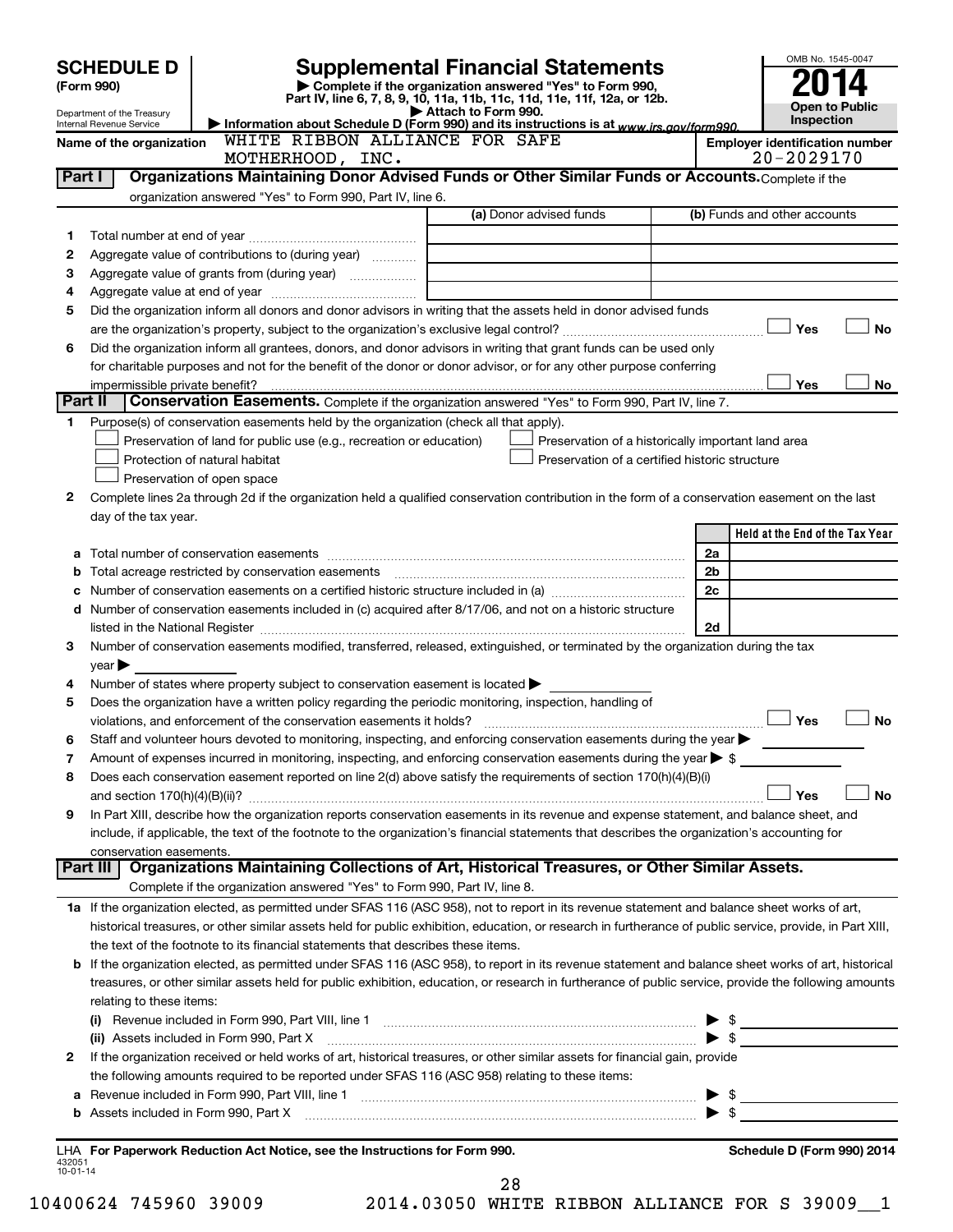|               |                                                                                                                                                                                                                                | WHITE RIBBON ALLIANCE FOR SAFE          |   |                |                                                                                                                                                                                                                               |                                 |                            |            |
|---------------|--------------------------------------------------------------------------------------------------------------------------------------------------------------------------------------------------------------------------------|-----------------------------------------|---|----------------|-------------------------------------------------------------------------------------------------------------------------------------------------------------------------------------------------------------------------------|---------------------------------|----------------------------|------------|
|               | Schedule D (Form 990) 2014                                                                                                                                                                                                     | MOTHERHOOD, INC.                        |   |                |                                                                                                                                                                                                                               |                                 | $20 - 2029170$ Page 2      |            |
|               | Part III<br>Organizations Maintaining Collections of Art, Historical Treasures, or Other Similar Assets (continued)                                                                                                            |                                         |   |                |                                                                                                                                                                                                                               |                                 |                            |            |
| З             | Using the organization's acquisition, accession, and other records, check any of the following that are a significant use of its collection items                                                                              |                                         |   |                |                                                                                                                                                                                                                               |                                 |                            |            |
|               | (check all that apply):                                                                                                                                                                                                        |                                         |   |                |                                                                                                                                                                                                                               |                                 |                            |            |
| a             | Public exhibition                                                                                                                                                                                                              | d                                       |   |                | Loan or exchange programs                                                                                                                                                                                                     |                                 |                            |            |
| b             | Scholarly research                                                                                                                                                                                                             | e                                       |   |                | Other and the contract of the contract of the contract of the contract of the contract of the contract of the contract of the contract of the contract of the contract of the contract of the contract of the contract of the |                                 |                            |            |
| c             | Preservation for future generations                                                                                                                                                                                            |                                         |   |                |                                                                                                                                                                                                                               |                                 |                            |            |
| 4             | Provide a description of the organization's collections and explain how they further the organization's exempt purpose in Part XIII.                                                                                           |                                         |   |                |                                                                                                                                                                                                                               |                                 |                            |            |
| 5             | During the year, did the organization solicit or receive donations of art, historical treasures, or other similar assets                                                                                                       |                                         |   |                |                                                                                                                                                                                                                               |                                 |                            |            |
|               |                                                                                                                                                                                                                                |                                         |   |                |                                                                                                                                                                                                                               |                                 | Yes                        | No         |
|               | Part IV<br>Escrow and Custodial Arrangements. Complete if the organization answered "Yes" to Form 990, Part IV, line 9, or                                                                                                     |                                         |   |                |                                                                                                                                                                                                                               |                                 |                            |            |
|               | reported an amount on Form 990, Part X, line 21.                                                                                                                                                                               |                                         |   |                |                                                                                                                                                                                                                               |                                 |                            |            |
|               | 1a Is the organization an agent, trustee, custodian or other intermediary for contributions or other assets not included                                                                                                       |                                         |   |                |                                                                                                                                                                                                                               |                                 |                            |            |
|               |                                                                                                                                                                                                                                |                                         |   |                |                                                                                                                                                                                                                               |                                 | Yes                        | No         |
|               | b If "Yes," explain the arrangement in Part XIII and complete the following table:                                                                                                                                             |                                         |   |                |                                                                                                                                                                                                                               |                                 |                            |            |
|               |                                                                                                                                                                                                                                |                                         |   |                |                                                                                                                                                                                                                               |                                 | Amount                     |            |
|               | c Beginning balance measurements and the contract of Beginning balance measurements are all the contract of the contract of the contract of the contract of the contract of the contract of the contract of the contract of th |                                         |   |                |                                                                                                                                                                                                                               | 1c                              |                            |            |
|               |                                                                                                                                                                                                                                |                                         |   |                |                                                                                                                                                                                                                               | 1d                              |                            |            |
|               | e Distributions during the year manufactured and contain an account of the year manufactured and the year manufactured and the year manufactured and the year manufactured and the year manufactured and the year manufactured |                                         |   |                |                                                                                                                                                                                                                               | 1е                              |                            |            |
| f.            |                                                                                                                                                                                                                                |                                         |   |                |                                                                                                                                                                                                                               | 1f                              |                            |            |
|               | 2a Did the organization include an amount on Form 990, Part X, line 21, for escrow or custodial account liability?                                                                                                             |                                         |   |                |                                                                                                                                                                                                                               |                                 | Yes                        | No         |
|               | b If "Yes," explain the arrangement in Part XIII. Check here if the explanation has been provided in Part XIII                                                                                                                 |                                         |   |                |                                                                                                                                                                                                                               |                                 |                            |            |
| <b>Part V</b> | Endowment Funds. Complete if the organization answered "Yes" to Form 990, Part IV, line 10.                                                                                                                                    |                                         |   |                |                                                                                                                                                                                                                               |                                 |                            |            |
|               |                                                                                                                                                                                                                                | (a) Current year                        |   | (b) Prior year | (c) Two years back $\vert$ (d) Three years back $\vert$ (e) Four years back                                                                                                                                                   |                                 |                            |            |
|               | 1a Beginning of year balance                                                                                                                                                                                                   |                                         |   |                |                                                                                                                                                                                                                               |                                 |                            |            |
| b             |                                                                                                                                                                                                                                |                                         |   |                |                                                                                                                                                                                                                               |                                 |                            |            |
| с             | Net investment earnings, gains, and losses                                                                                                                                                                                     |                                         |   |                |                                                                                                                                                                                                                               |                                 |                            |            |
|               |                                                                                                                                                                                                                                |                                         |   |                |                                                                                                                                                                                                                               |                                 |                            |            |
|               | e Other expenditures for facilities                                                                                                                                                                                            |                                         |   |                |                                                                                                                                                                                                                               |                                 |                            |            |
|               | and programs                                                                                                                                                                                                                   |                                         |   |                |                                                                                                                                                                                                                               |                                 |                            |            |
|               |                                                                                                                                                                                                                                |                                         |   |                |                                                                                                                                                                                                                               |                                 |                            |            |
| g             |                                                                                                                                                                                                                                |                                         |   |                |                                                                                                                                                                                                                               |                                 |                            |            |
| 2             | Provide the estimated percentage of the current year end balance (line 1g, column (a)) held as:                                                                                                                                |                                         |   |                |                                                                                                                                                                                                                               |                                 |                            |            |
| а             | Board designated or quasi-endowment                                                                                                                                                                                            |                                         | % |                |                                                                                                                                                                                                                               |                                 |                            |            |
|               | Permanent endowment                                                                                                                                                                                                            | %                                       |   |                |                                                                                                                                                                                                                               |                                 |                            |            |
|               | <b>c</b> Temporarily restricted endowment $\blacktriangleright$                                                                                                                                                                | %                                       |   |                |                                                                                                                                                                                                                               |                                 |                            |            |
|               | The percentages in lines 2a, 2b, and 2c should equal 100%.                                                                                                                                                                     |                                         |   |                |                                                                                                                                                                                                                               |                                 |                            |            |
|               | 3a Are there endowment funds not in the possession of the organization that are held and administered for the organization                                                                                                     |                                         |   |                |                                                                                                                                                                                                                               |                                 |                            |            |
|               | by:                                                                                                                                                                                                                            |                                         |   |                |                                                                                                                                                                                                                               |                                 |                            | Yes<br>No. |
|               | (i)                                                                                                                                                                                                                            |                                         |   |                |                                                                                                                                                                                                                               |                                 | 3a(i)                      |            |
|               |                                                                                                                                                                                                                                |                                         |   |                |                                                                                                                                                                                                                               |                                 | 3a(ii)                     |            |
|               |                                                                                                                                                                                                                                |                                         |   |                |                                                                                                                                                                                                                               |                                 | 3b                         |            |
| 4             | Describe in Part XIII the intended uses of the organization's endowment funds.<br>Land, Buildings, and Equipment.<br><b>Part VI</b>                                                                                            |                                         |   |                |                                                                                                                                                                                                                               |                                 |                            |            |
|               |                                                                                                                                                                                                                                |                                         |   |                |                                                                                                                                                                                                                               |                                 |                            |            |
|               | Complete if the organization answered "Yes" to Form 990, Part IV, line 11a. See Form 990, Part X, line 10.                                                                                                                     |                                         |   |                |                                                                                                                                                                                                                               |                                 |                            |            |
|               | Description of property                                                                                                                                                                                                        | (a) Cost or other<br>basis (investment) |   |                | (b) Cost or other<br>basis (other)                                                                                                                                                                                            | (c) Accumulated<br>depreciation | (d) Book value             |            |
|               |                                                                                                                                                                                                                                |                                         |   |                |                                                                                                                                                                                                                               |                                 |                            |            |
|               |                                                                                                                                                                                                                                |                                         |   |                |                                                                                                                                                                                                                               |                                 |                            |            |
| b             |                                                                                                                                                                                                                                |                                         |   |                |                                                                                                                                                                                                                               |                                 |                            |            |
|               |                                                                                                                                                                                                                                |                                         |   |                |                                                                                                                                                                                                                               |                                 |                            |            |
|               |                                                                                                                                                                                                                                |                                         |   |                |                                                                                                                                                                                                                               |                                 |                            |            |
|               |                                                                                                                                                                                                                                |                                         |   |                |                                                                                                                                                                                                                               |                                 |                            | 0.         |
|               | Total. Add lines 1a through 1e. (Column (d) must equal Form 990, Part X, column (B), line 10c.)                                                                                                                                |                                         |   |                |                                                                                                                                                                                                                               |                                 |                            |            |
|               |                                                                                                                                                                                                                                |                                         |   |                |                                                                                                                                                                                                                               |                                 | Schedule D (Form 990) 2014 |            |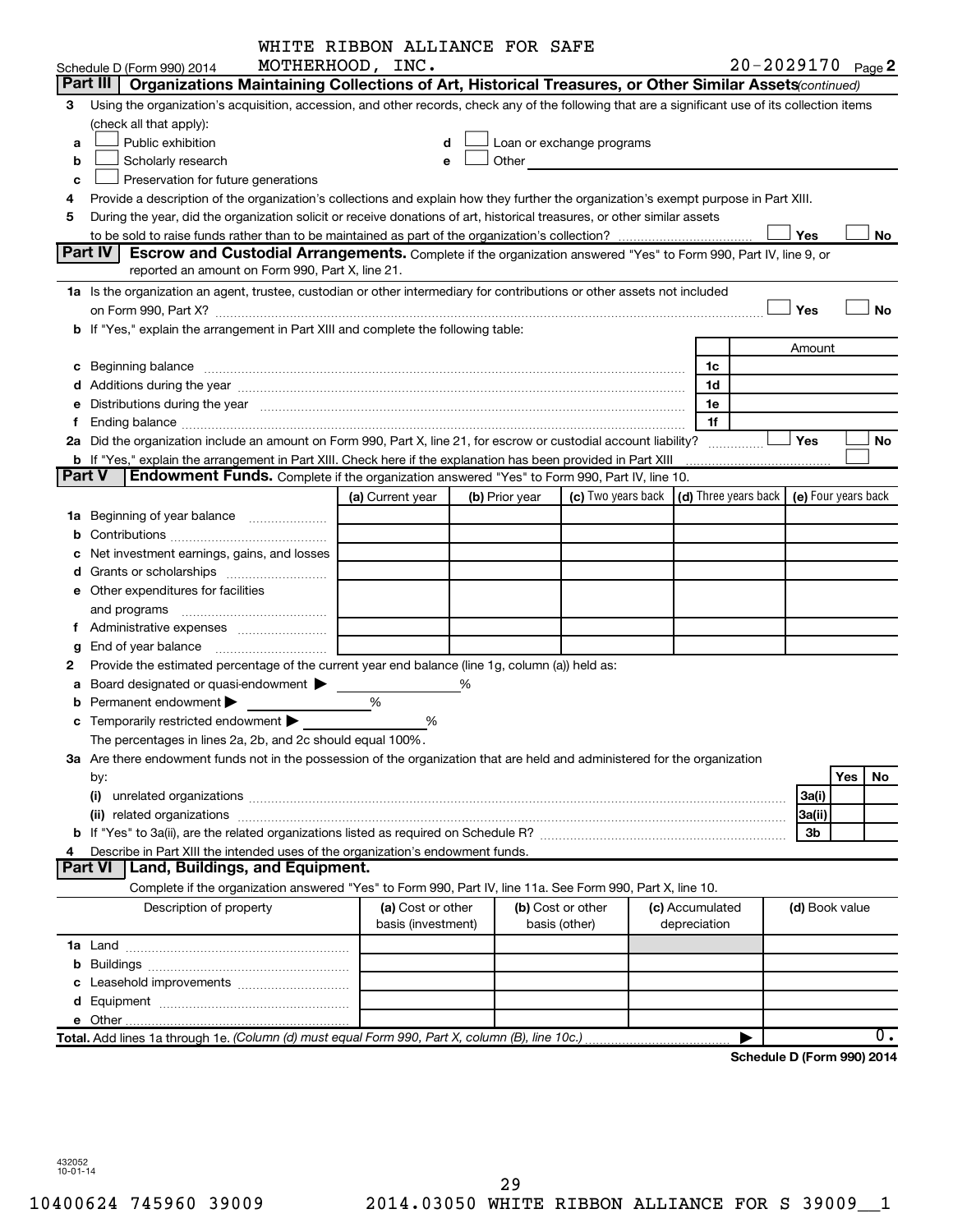|                 | WHITE RIBBON ALLIANCE FOR SAFE |  |
|-----------------|--------------------------------|--|
| אזור הממשפח שמא |                                |  |

| MOTHERHOOD, INC.<br>Schedule D (Form 990) 2014                                                                                                          |                 |                | 20-2029170 Page 3                                         |
|---------------------------------------------------------------------------------------------------------------------------------------------------------|-----------------|----------------|-----------------------------------------------------------|
| Part VII Investments - Other Securities.                                                                                                                |                 |                |                                                           |
| Complete if the organization answered "Yes" to Form 990, Part IV, line 11b. See Form 990, Part X, line 12.                                              |                 |                |                                                           |
| (a) Description of security or category (including name of security)                                                                                    | (b) Book value  |                | (c) Method of valuation: Cost or end-of-year market value |
| (1) Financial derivatives                                                                                                                               |                 |                |                                                           |
| (2) Closely-held equity interests                                                                                                                       |                 |                |                                                           |
| (3) Other<br>(A)                                                                                                                                        |                 |                |                                                           |
| (B)                                                                                                                                                     |                 |                |                                                           |
| (C)                                                                                                                                                     |                 |                |                                                           |
| (D)                                                                                                                                                     |                 |                |                                                           |
| (E)                                                                                                                                                     |                 |                |                                                           |
| (F)                                                                                                                                                     |                 |                |                                                           |
| (G)                                                                                                                                                     |                 |                |                                                           |
| (H)                                                                                                                                                     |                 |                |                                                           |
| Total. (Col. (b) must equal Form 990, Part X, col. (B) line 12.) $\blacktriangleright$                                                                  |                 |                |                                                           |
| Part VIII Investments - Program Related.                                                                                                                |                 |                |                                                           |
| Complete if the organization answered "Yes" to Form 990, Part IV, line 11c. See Form 990, Part X, line 13.                                              |                 |                |                                                           |
| (a) Description of investment                                                                                                                           | (b) Book value  |                | (c) Method of valuation: Cost or end-of-year market value |
| (1)                                                                                                                                                     |                 |                |                                                           |
| (2)                                                                                                                                                     |                 |                |                                                           |
| (3)                                                                                                                                                     |                 |                |                                                           |
| (4)                                                                                                                                                     |                 |                |                                                           |
| (5)                                                                                                                                                     |                 |                |                                                           |
| (6)                                                                                                                                                     |                 |                |                                                           |
| (7)                                                                                                                                                     |                 |                |                                                           |
| (8)                                                                                                                                                     |                 |                |                                                           |
| (9)                                                                                                                                                     |                 |                |                                                           |
| Total. (Col. (b) must equal Form 990, Part X, col. (B) line 13.) $\blacktriangleright$                                                                  |                 |                |                                                           |
| <b>Other Assets.</b><br>Part IX                                                                                                                         |                 |                |                                                           |
| Complete if the organization answered "Yes" to Form 990, Part IV, line 11d. See Form 990, Part X, line 15.                                              |                 |                |                                                           |
|                                                                                                                                                         | (a) Description |                | (b) Book value                                            |
| PROGRAM CENTER ADVANCES<br>(1)                                                                                                                          |                 |                | 77,087.                                                   |
| TRAVEL ADVANCES<br>(2)                                                                                                                                  |                 |                | 955.                                                      |
| SECURITY DEPOSITS<br>(3)                                                                                                                                |                 |                | 850.                                                      |
| DUE FROM WRA UK CHARITY<br>(4)                                                                                                                          |                 |                | 425.                                                      |
| (5)                                                                                                                                                     |                 |                |                                                           |
| (6)                                                                                                                                                     |                 |                |                                                           |
| (7)                                                                                                                                                     |                 |                |                                                           |
| (8)                                                                                                                                                     |                 |                |                                                           |
| (9)                                                                                                                                                     |                 |                |                                                           |
| Total. (Column (b) must equal Form 990, Part X, col. (B) line 15.)                                                                                      |                 |                | 79,317.                                                   |
| <b>Other Liabilities.</b><br>Part X                                                                                                                     |                 |                |                                                           |
| Complete if the organization answered "Yes" to Form 990, Part IV, line 11e or 11f. See Form 990, Part X, line 25.                                       |                 |                |                                                           |
| (a) Description of liability<br>1.                                                                                                                      |                 | (b) Book value |                                                           |
| (1)<br>Federal income taxes                                                                                                                             |                 |                |                                                           |
| DUE TO WRA UK CHARITY<br>(2)                                                                                                                            |                 | 711            |                                                           |
| (3)                                                                                                                                                     |                 |                |                                                           |
| (4)                                                                                                                                                     |                 |                |                                                           |
| (5)                                                                                                                                                     |                 |                |                                                           |
| (6)                                                                                                                                                     |                 |                |                                                           |
| (7)                                                                                                                                                     |                 |                |                                                           |
| (8)                                                                                                                                                     |                 |                |                                                           |
| (9)                                                                                                                                                     |                 | 711            |                                                           |
| Total. (Column (b) must equal Form 990, Part X, col. (B) line 25.)                                                                                      |                 |                |                                                           |
| Liability for uncertain tax positions. In Part XIII, provide the text of the footnote to the organization's financial statements that reports the<br>2. |                 |                |                                                           |
| organization's liability for uncertain tax positions under FIN 48 (ASC 740). Check here if the text of the footnote has been provided in Part XIII      |                 |                | X.                                                        |
|                                                                                                                                                         |                 |                | Schedule D (Form 990) 2014                                |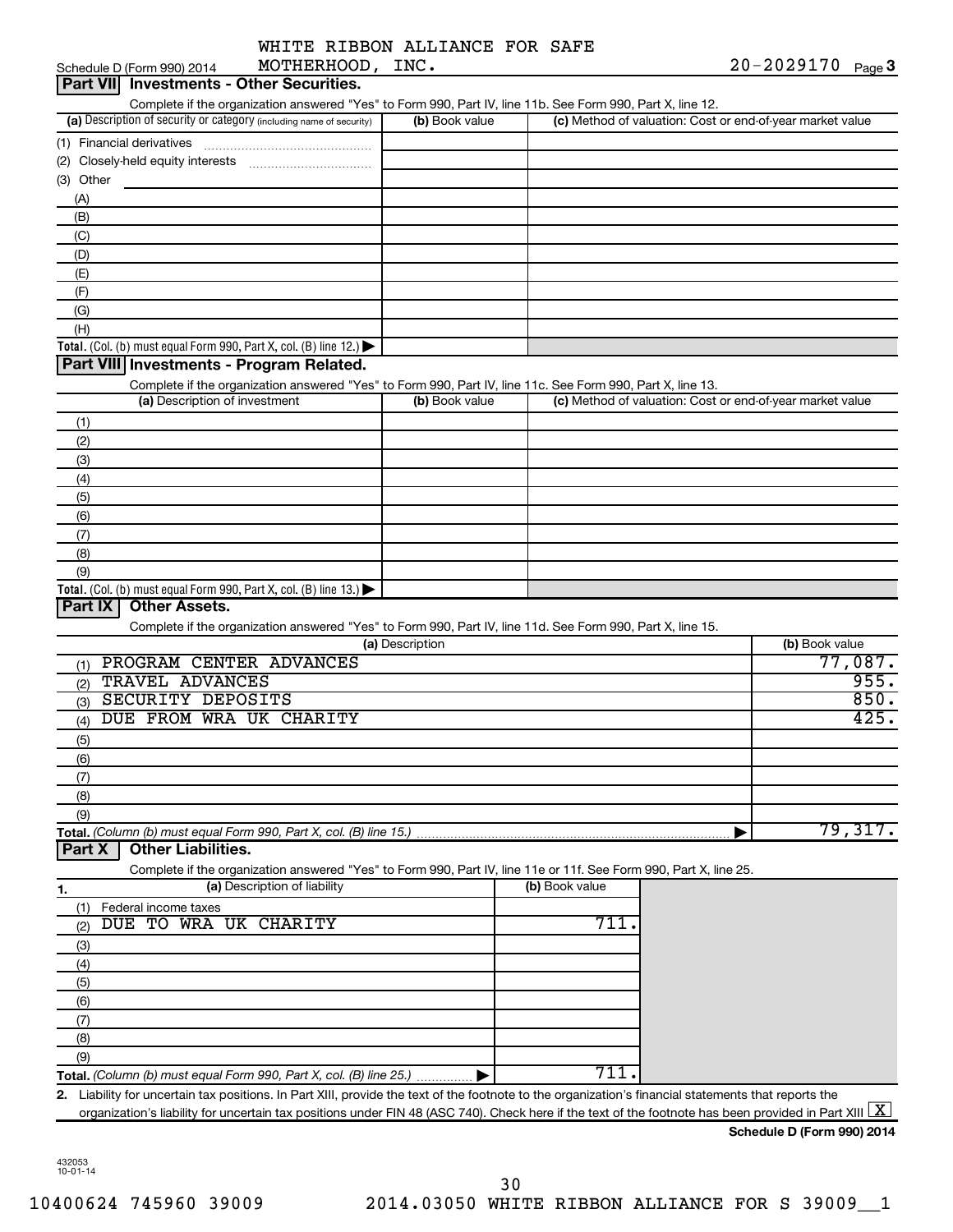|   | WHITE RIBBON ALLIANCE FOR SAFE                                                                        |                |                                                                                                                                                                                                                                                                                                                                                               |                |                   |
|---|-------------------------------------------------------------------------------------------------------|----------------|---------------------------------------------------------------------------------------------------------------------------------------------------------------------------------------------------------------------------------------------------------------------------------------------------------------------------------------------------------------|----------------|-------------------|
|   | MOTHERHOOD, INC.<br>Schedule D (Form 990) 2014                                                        |                |                                                                                                                                                                                                                                                                                                                                                               |                | 20-2029170 Page 4 |
|   | Reconciliation of Revenue per Audited Financial Statements With Revenue per Return.<br><b>Part XI</b> |                |                                                                                                                                                                                                                                                                                                                                                               |                |                   |
|   | Complete if the organization answered "Yes" to Form 990, Part IV, line 12a.                           |                |                                                                                                                                                                                                                                                                                                                                                               |                |                   |
| 1 | Total revenue, gains, and other support per audited financial statements                              |                | $\mathcal{L} = \{1, 2, \ldots, 2, \ldots, 2, \ldots, 2, \ldots, 2, \ldots, 2, \ldots, 2, \ldots, 2, \ldots, 2, \ldots, 2, \ldots, 2, \ldots, 2, \ldots, 2, \ldots, 2, \ldots, 2, \ldots, 2, \ldots, 2, \ldots, 2, \ldots, 2, \ldots, 2, \ldots, 2, \ldots, 2, \ldots, 2, \ldots, 2, \ldots, 2, \ldots, 2, \ldots, 2, \ldots, 2, \ldots, 2, \ldots, 2, \ldots$ | $\overline{1}$ | 1,526,863.        |
| 2 | Amounts included on line 1 but not on Form 990, Part VIII, line 12:                                   |                |                                                                                                                                                                                                                                                                                                                                                               |                |                   |
|   |                                                                                                       | 2a             |                                                                                                                                                                                                                                                                                                                                                               |                |                   |
| b |                                                                                                       | 2 <sub>b</sub> | 84,797.                                                                                                                                                                                                                                                                                                                                                       |                |                   |
|   |                                                                                                       | 2c             |                                                                                                                                                                                                                                                                                                                                                               |                |                   |
| d |                                                                                                       | 2d             |                                                                                                                                                                                                                                                                                                                                                               |                |                   |
|   | e Add lines 2a through 2d                                                                             |                |                                                                                                                                                                                                                                                                                                                                                               | 2e             | 84,797.           |
| 3 |                                                                                                       |                |                                                                                                                                                                                                                                                                                                                                                               | $\mathbf{a}$   | 1,442,066.        |
| 4 | Amounts included on Form 990, Part VIII, line 12, but not on line 1:                                  |                |                                                                                                                                                                                                                                                                                                                                                               |                |                   |
|   | a Investment expenses not included on Form 990, Part VIII, line 7b [11, 11, 11, 11]                   | 4a             |                                                                                                                                                                                                                                                                                                                                                               |                |                   |
|   |                                                                                                       | 4h             |                                                                                                                                                                                                                                                                                                                                                               |                |                   |
|   | c Add lines 4a and 4b                                                                                 |                |                                                                                                                                                                                                                                                                                                                                                               | 4c             | $0 \cdot$         |
|   |                                                                                                       | 5              | 1,442,066.                                                                                                                                                                                                                                                                                                                                                    |                |                   |
|   | Part XII   Reconciliation of Expenses per Audited Financial Statements With Expenses per Return.      |                |                                                                                                                                                                                                                                                                                                                                                               |                |                   |
|   | Complete if the organization answered "Yes" to Form 990, Part IV, line 12a.                           |                |                                                                                                                                                                                                                                                                                                                                                               |                |                   |
| 1 |                                                                                                       |                |                                                                                                                                                                                                                                                                                                                                                               | $\blacksquare$ | 3,359,470.        |
| 2 | Amounts included on line 1 but not on Form 990, Part IX, line 25:                                     |                |                                                                                                                                                                                                                                                                                                                                                               |                |                   |
|   |                                                                                                       | 2a             | 84,797.                                                                                                                                                                                                                                                                                                                                                       |                |                   |
| b |                                                                                                       | 2 <sub>b</sub> |                                                                                                                                                                                                                                                                                                                                                               |                |                   |
|   |                                                                                                       | 2c             |                                                                                                                                                                                                                                                                                                                                                               |                |                   |
|   |                                                                                                       | 2d             |                                                                                                                                                                                                                                                                                                                                                               |                |                   |
|   |                                                                                                       |                |                                                                                                                                                                                                                                                                                                                                                               | 2е             | 84,797.           |
| 3 |                                                                                                       |                |                                                                                                                                                                                                                                                                                                                                                               | $\mathbf{a}$   | 3, 274, 673.      |
| 4 | Amounts included on Form 990, Part IX, line 25, but not on line 1:                                    |                |                                                                                                                                                                                                                                                                                                                                                               |                |                   |
|   |                                                                                                       |                |                                                                                                                                                                                                                                                                                                                                                               |                |                   |
|   | a Investment expenses not included on Form 990, Part VIII, line 7b                                    | 4a             |                                                                                                                                                                                                                                                                                                                                                               |                |                   |
|   |                                                                                                       | 4h             |                                                                                                                                                                                                                                                                                                                                                               |                |                   |
|   | c Add lines 4a and 4b                                                                                 |                |                                                                                                                                                                                                                                                                                                                                                               | 4с             | о.                |
|   | Part XIII Supplemental Information.                                                                   |                |                                                                                                                                                                                                                                                                                                                                                               | 5              | 3, 274, 673.      |

Provide the descriptions required for Part II, lines 3, 5, and 9; Part III, lines 1a and 4; Part IV, lines 1b and 2b; Part V, line 4; Part X, line 2; Part XI, lines 2d and 4b; and Part XII, lines 2d and 4b. Also complete this part to provide any additional information.

PART X, LINE 2:

| FOR THE YEARS ENDED DECEMBER 31, 2014 AND 2013, WRA HAS DOCUMENTED ITS     |
|----------------------------------------------------------------------------|
| CONSIDERATION OF FASB ASC 740-10, INCOME TAXES, THAT PROVIDES GUIDANCE FOR |
| REPORTING UNCERTAINTY IN INCOME TAXES AND HAS DETERMINED THAT NO MATERIAL  |
| UNCERTAIN TAX POSITIONS QUALIFY FOR EITHER RECOGNITION OR DISCLOSURE IN    |
| THE FINANCIAL STATEMENTS.                                                  |
| THE FEDERAL FORM 990, RETURN OF ORGANIZATION EXEMPT FROM INCOME TAX, IS    |
| SUBJECT TO EXAMINATION BY THE INTERNAL REVENUE SERVICE, GENERALLY FOR      |
| THREE YEARS AFTER IT IS FILED.                                             |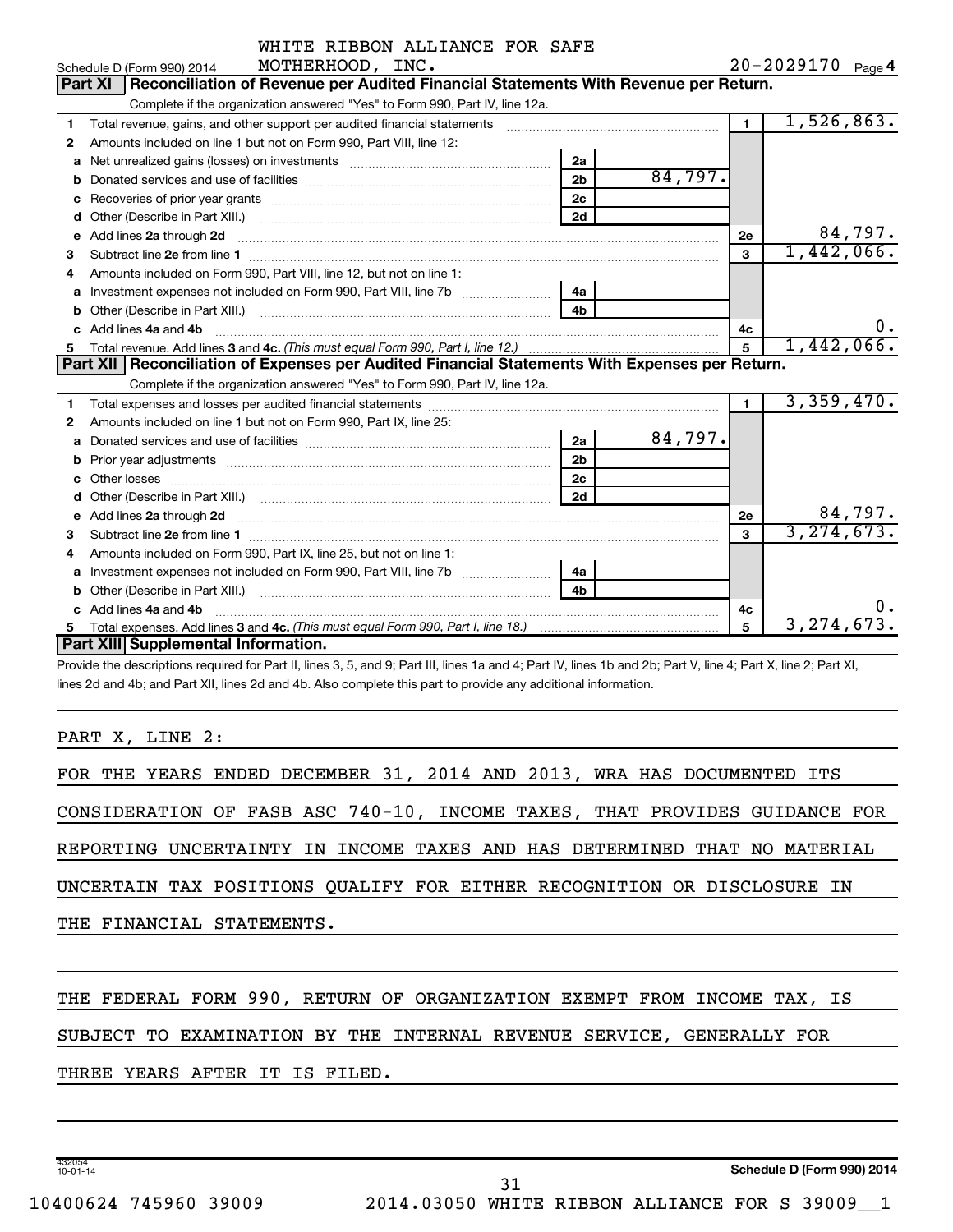|                    |                                                                                                | MOTHERHOOD, INC. | 20-2029170 Page 5          |
|--------------------|------------------------------------------------------------------------------------------------|------------------|----------------------------|
|                    | Schedule D (Form 990) 2014 MOTHERHOOD<br><b>Part XIII Supplemental Information</b> (continued) |                  |                            |
|                    |                                                                                                |                  |                            |
|                    |                                                                                                |                  |                            |
|                    |                                                                                                |                  |                            |
|                    |                                                                                                |                  |                            |
|                    |                                                                                                |                  |                            |
|                    |                                                                                                |                  |                            |
|                    |                                                                                                |                  |                            |
|                    |                                                                                                |                  |                            |
|                    |                                                                                                |                  |                            |
|                    |                                                                                                |                  |                            |
|                    |                                                                                                |                  |                            |
|                    |                                                                                                |                  |                            |
|                    |                                                                                                |                  |                            |
|                    |                                                                                                |                  |                            |
|                    |                                                                                                |                  |                            |
|                    |                                                                                                |                  |                            |
|                    |                                                                                                |                  |                            |
|                    |                                                                                                |                  |                            |
|                    |                                                                                                |                  |                            |
|                    |                                                                                                |                  |                            |
|                    |                                                                                                |                  |                            |
|                    |                                                                                                |                  |                            |
|                    |                                                                                                |                  |                            |
|                    |                                                                                                |                  |                            |
|                    |                                                                                                |                  |                            |
|                    |                                                                                                |                  |                            |
|                    |                                                                                                |                  |                            |
|                    |                                                                                                |                  |                            |
|                    |                                                                                                |                  |                            |
|                    |                                                                                                |                  |                            |
|                    |                                                                                                |                  |                            |
|                    |                                                                                                |                  |                            |
|                    |                                                                                                |                  |                            |
|                    |                                                                                                |                  |                            |
|                    |                                                                                                |                  |                            |
|                    |                                                                                                |                  |                            |
|                    |                                                                                                |                  |                            |
|                    |                                                                                                |                  |                            |
|                    |                                                                                                |                  |                            |
|                    |                                                                                                |                  |                            |
|                    |                                                                                                |                  |                            |
|                    |                                                                                                |                  |                            |
|                    |                                                                                                |                  |                            |
|                    |                                                                                                |                  |                            |
|                    |                                                                                                |                  |                            |
|                    |                                                                                                |                  |                            |
|                    |                                                                                                |                  |                            |
|                    |                                                                                                |                  |                            |
|                    |                                                                                                |                  |                            |
|                    |                                                                                                |                  |                            |
|                    |                                                                                                |                  | Schedule D (Form 990) 2014 |
| 432055<br>10-01-14 |                                                                                                |                  |                            |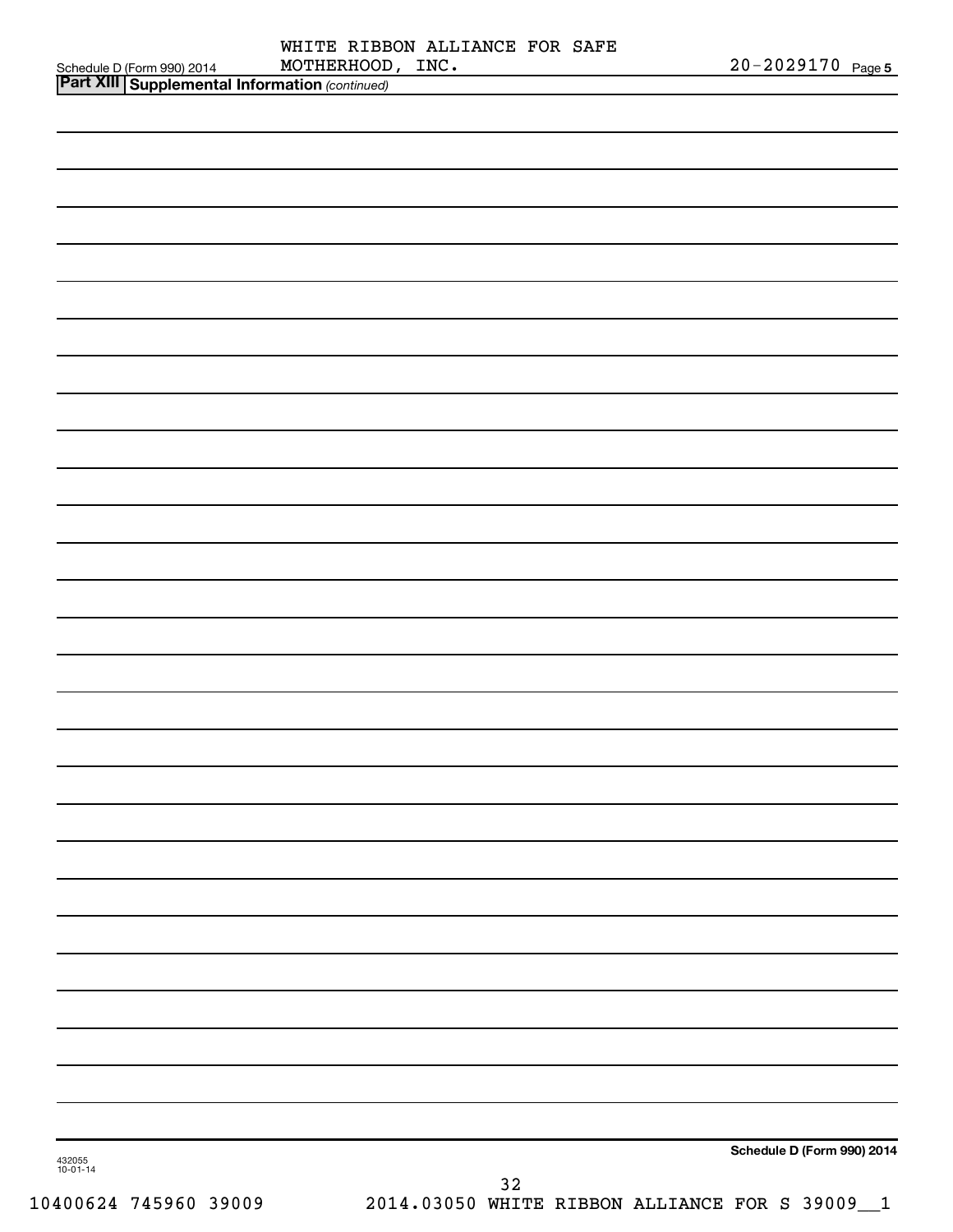| <b>SCHEDULE F</b><br>(Form 990)                            |                              |                            | <b>Statement of Activities Outside the United States</b><br>> Complete if the organization answered "Yes" on Form 990, Part IV, line 14b, 15, or 16. |                |                                                   |                        | OMB No. 1545-0047                     |
|------------------------------------------------------------|------------------------------|----------------------------|------------------------------------------------------------------------------------------------------------------------------------------------------|----------------|---------------------------------------------------|------------------------|---------------------------------------|
| Department of the Treasury                                 |                              |                            | Attach to Form 990.                                                                                                                                  |                |                                                   |                        | <b>Open to Public</b>                 |
| Internal Revenue Service                                   |                              |                            | Information about Schedule F (Form 990) and its instructions is at www.irs.gov/form990.                                                              |                |                                                   |                        | Inspection                            |
| Name of the organization<br>WHITE RIBBON ALLIANCE FOR SAFE |                              |                            |                                                                                                                                                      |                |                                                   |                        | <b>Employer identification number</b> |
| MOTHERHOOD, INC.                                           |                              |                            |                                                                                                                                                      |                | 20-2029170                                        |                        |                                       |
| Part I                                                     |                              |                            | General Information on Activities Outside the United States. Complete if the organization answered "Yes" on                                          |                |                                                   |                        |                                       |
|                                                            | Form 990, Part IV, line 14b. |                            |                                                                                                                                                      |                |                                                   |                        |                                       |
| $\mathbf 1$                                                |                              |                            | For grantmakers. Does the organization maintain records to substantiate the amount of its grants and other assistance,                               |                |                                                   |                        |                                       |
|                                                            |                              |                            | the grantees' eligibility for the grants or assistance, and the selection criteria used to award the grants or assistance?                           |                |                                                   | $\boxed{\text{X}}$ Yes | <b>No</b>                             |
| 2                                                          |                              |                            | For grantmakers. Describe in Part V the organization's procedures for monitoring the use of its grants and other assistance outside the              |                |                                                   |                        |                                       |
| United States.                                             |                              |                            |                                                                                                                                                      |                |                                                   |                        |                                       |
| 3                                                          |                              |                            | Activities per Region. (The following Part I, line 3 table can be duplicated if additional space is needed.)                                         |                |                                                   |                        |                                       |
| (a) Region                                                 | (b) Number of                | (c) Number of              | (d) Activities conducted in region                                                                                                                   |                | (e) If activity listed in (d)                     |                        | (f) Total                             |
|                                                            | offices                      | employees,<br>agents, and  | (by type) (e.g., fundraising, program                                                                                                                |                | is a program service,                             |                        | expenditures<br>for and               |
|                                                            | in the region                | independent<br>contractors | services, investments, grants to<br>recipients located in the region)                                                                                |                | describe specific type<br>of service(s) in region |                        | investments                           |
|                                                            |                              | in region                  |                                                                                                                                                      |                |                                                   |                        | in region                             |
|                                                            |                              |                            |                                                                                                                                                      |                |                                                   |                        |                                       |
|                                                            |                              |                            | FUNDRAISING AND PROGRAM                                                                                                                              |                | ADVOCACY, FUNDRAISING &                           |                        |                                       |
| EUROPE                                                     | 1                            | 3                          | <b>SERVICES</b>                                                                                                                                      | MEDIA OUTREACH |                                                   |                        | 627,933.                              |
|                                                            |                              |                            |                                                                                                                                                      |                |                                                   |                        |                                       |
|                                                            |                              |                            |                                                                                                                                                      |                |                                                   |                        |                                       |
|                                                            |                              |                            |                                                                                                                                                      |                |                                                   |                        |                                       |
| EUROPE                                                     | 0                            | 0                          | SUBGRANT MAKING ACTIVITIES                                                                                                                           |                |                                                   |                        | 60,334.                               |
|                                                            |                              |                            |                                                                                                                                                      |                |                                                   |                        |                                       |
|                                                            |                              |                            |                                                                                                                                                      |                |                                                   |                        |                                       |
| SOUTH ASIA                                                 | 0                            | 0                          | SUBGRANT MAKING ACTIVITIES                                                                                                                           |                |                                                   |                        | 13,434.                               |
|                                                            |                              |                            |                                                                                                                                                      |                |                                                   |                        |                                       |
|                                                            |                              |                            |                                                                                                                                                      |                |                                                   |                        |                                       |
|                                                            |                              |                            |                                                                                                                                                      |                |                                                   |                        |                                       |
| SUB-SAHARAN AFRICA                                         | 0                            | 0                          | SUBGRANT MAKING ACTIVITIES                                                                                                                           |                |                                                   |                        | 822, 412.                             |
|                                                            |                              |                            |                                                                                                                                                      |                |                                                   |                        |                                       |
|                                                            |                              |                            |                                                                                                                                                      |                |                                                   |                        |                                       |
|                                                            |                              |                            |                                                                                                                                                      |                |                                                   |                        |                                       |
|                                                            |                              |                            |                                                                                                                                                      |                |                                                   |                        |                                       |
|                                                            |                              |                            |                                                                                                                                                      |                |                                                   |                        |                                       |
|                                                            |                              |                            |                                                                                                                                                      |                |                                                   |                        |                                       |
|                                                            |                              |                            |                                                                                                                                                      |                |                                                   |                        |                                       |
|                                                            |                              |                            |                                                                                                                                                      |                |                                                   |                        |                                       |
|                                                            |                              |                            |                                                                                                                                                      |                |                                                   |                        |                                       |
|                                                            |                              |                            |                                                                                                                                                      |                |                                                   |                        |                                       |
|                                                            |                              |                            |                                                                                                                                                      |                |                                                   |                        |                                       |
|                                                            |                              |                            |                                                                                                                                                      |                |                                                   |                        |                                       |
|                                                            |                              |                            |                                                                                                                                                      |                |                                                   |                        |                                       |
|                                                            |                              |                            |                                                                                                                                                      |                |                                                   |                        |                                       |
| <b>3 a</b> Sub-total                                       |                              | 3                          |                                                                                                                                                      |                |                                                   |                        | 1,524,113.                            |
| <b>b</b> Total from continuation                           |                              | 0                          |                                                                                                                                                      |                |                                                   |                        | 0.                                    |
| sheets to Part I<br>c Totals (add lines 3a                 |                              |                            |                                                                                                                                                      |                |                                                   |                        |                                       |
| and 3b)                                                    |                              | 3                          |                                                                                                                                                      |                |                                                   |                        | 1,524,113.                            |
|                                                            |                              |                            |                                                                                                                                                      |                |                                                   |                        |                                       |

**For Paperwork Reduction Act Notice, see the Instructions for Form 990. Schedule F (Form 990) 2014** LHA

432071 09-24-14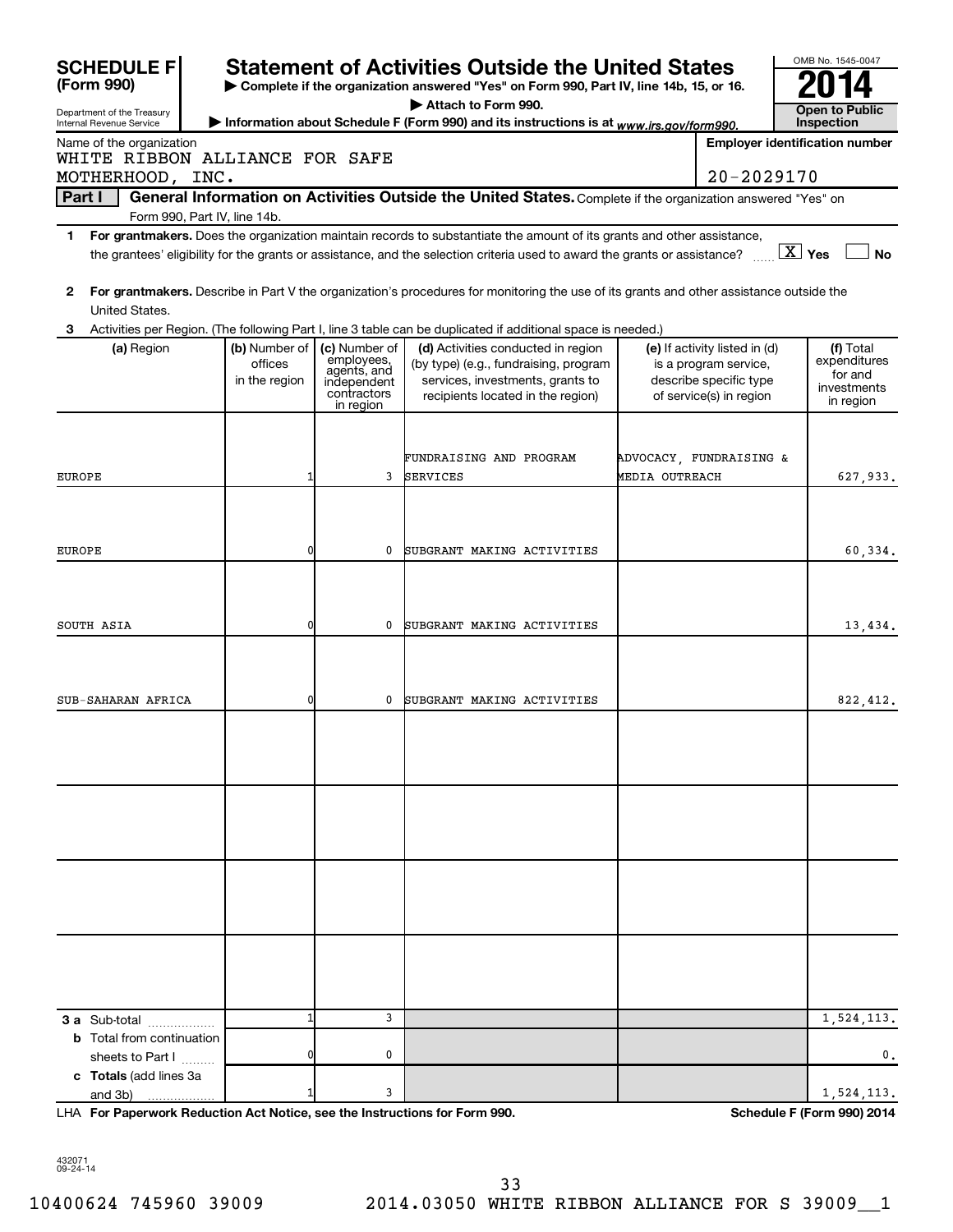Schedule F (Form 990) 2014 MOTHERHOOD,  $INC.$  Page  $20-2029170$ 

Part II | Grants and Other Assistance to Organizations or Entities Outside the United States. Complete if the organization answered "Yes" on Form 990, Part IV, line 15, for any recipient who received more than \$5,000. Part II can be duplicated if additional space is needed.

| 1<br>(a) Name of organization                              | (b) IRS code section<br>and EIN (if applicable) | (c) Region                   | (d) Purpose of<br>grant                                                                                                                         | (e) Amount<br>of cash grant | (f) Manner of<br>cash disbursement | (g) Amount of<br>non-cash<br>assistance | (h) Description<br>of non-cash<br>assistance | (i) Method of<br>valuation (book, FMV,<br>appraisal, other) |
|------------------------------------------------------------|-------------------------------------------------|------------------------------|-------------------------------------------------------------------------------------------------------------------------------------------------|-----------------------------|------------------------------------|-----------------------------------------|----------------------------------------------|-------------------------------------------------------------|
|                                                            |                                                 |                              |                                                                                                                                                 |                             |                                    |                                         |                                              |                                                             |
|                                                            |                                                 |                              | MATERNAL HEALTH                                                                                                                                 |                             |                                    |                                         |                                              |                                                             |
|                                                            |                                                 | <b>EUROPE</b>                | ADVOCACY PROGRAM                                                                                                                                |                             | 60,334. WIRE TRANSFER              | $\mathbf{0}$                            |                                              |                                                             |
|                                                            |                                                 |                              |                                                                                                                                                 |                             |                                    |                                         |                                              |                                                             |
|                                                            |                                                 | <b>SUB-SAHARAN</b>           | MATERNAL HEALTH                                                                                                                                 |                             |                                    |                                         |                                              |                                                             |
|                                                            |                                                 | AFRICA                       | ADVOCACY PROGRAM                                                                                                                                |                             | 348,992. WIRE TRANSFER             | $\mathfrak o$ .                         |                                              |                                                             |
|                                                            |                                                 |                              |                                                                                                                                                 |                             |                                    |                                         |                                              |                                                             |
|                                                            |                                                 |                              |                                                                                                                                                 |                             |                                    |                                         |                                              |                                                             |
|                                                            |                                                 | <b>SUB-SAHARAN</b><br>AFRICA | MATERNAL HEALTH<br>ADVOCACY PROGRAM                                                                                                             |                             | 245,037. WIRE TRANSFER             | $\mathbf 0$ .                           |                                              |                                                             |
|                                                            |                                                 |                              |                                                                                                                                                 |                             |                                    |                                         |                                              |                                                             |
|                                                            |                                                 |                              |                                                                                                                                                 |                             |                                    |                                         |                                              |                                                             |
|                                                            |                                                 | SUB-SAHARAN                  | MATERNAL HEALTH                                                                                                                                 |                             |                                    |                                         |                                              |                                                             |
|                                                            |                                                 | AFRICA                       | ADVOCACY PROGRAM                                                                                                                                |                             | 188,540. WIRE TRANSFER             | $\mathbf{0}$                            |                                              |                                                             |
|                                                            |                                                 |                              |                                                                                                                                                 |                             |                                    |                                         |                                              |                                                             |
|                                                            |                                                 |                              | MATERNAL HEALTH                                                                                                                                 |                             |                                    |                                         |                                              |                                                             |
|                                                            |                                                 | SOUTH ASIA                   | ADVOCACY PROGRAM                                                                                                                                |                             | 11,934. WIRE TRANSFER              | $\mathbf{0}$                            |                                              |                                                             |
|                                                            |                                                 |                              |                                                                                                                                                 |                             |                                    |                                         |                                              |                                                             |
|                                                            |                                                 | <b>SUB-SAHARAN</b>           | <b>MATERNAL HEALTH</b>                                                                                                                          |                             |                                    |                                         |                                              |                                                             |
|                                                            |                                                 | AFRICA                       | ADVOCACY PROGRAM                                                                                                                                |                             | 39,843. WIRE TRANSFER              | 0.                                      |                                              |                                                             |
|                                                            |                                                 |                              |                                                                                                                                                 |                             |                                    |                                         |                                              |                                                             |
|                                                            |                                                 |                              |                                                                                                                                                 |                             |                                    |                                         |                                              |                                                             |
|                                                            |                                                 |                              |                                                                                                                                                 |                             |                                    |                                         |                                              |                                                             |
|                                                            |                                                 |                              |                                                                                                                                                 |                             |                                    |                                         |                                              |                                                             |
|                                                            |                                                 |                              |                                                                                                                                                 |                             |                                    |                                         |                                              |                                                             |
|                                                            |                                                 |                              |                                                                                                                                                 |                             |                                    |                                         |                                              |                                                             |
| 2                                                          |                                                 |                              | Enter total number of recipient organizations listed above that are recognized as charities by the foreign country, recognized as tax-exempt by |                             |                                    |                                         |                                              |                                                             |
|                                                            |                                                 |                              |                                                                                                                                                 |                             |                                    |                                         |                                              | 5                                                           |
| Enter total number of other organizations or entities<br>3 |                                                 |                              |                                                                                                                                                 |                             |                                    |                                         |                                              | 1                                                           |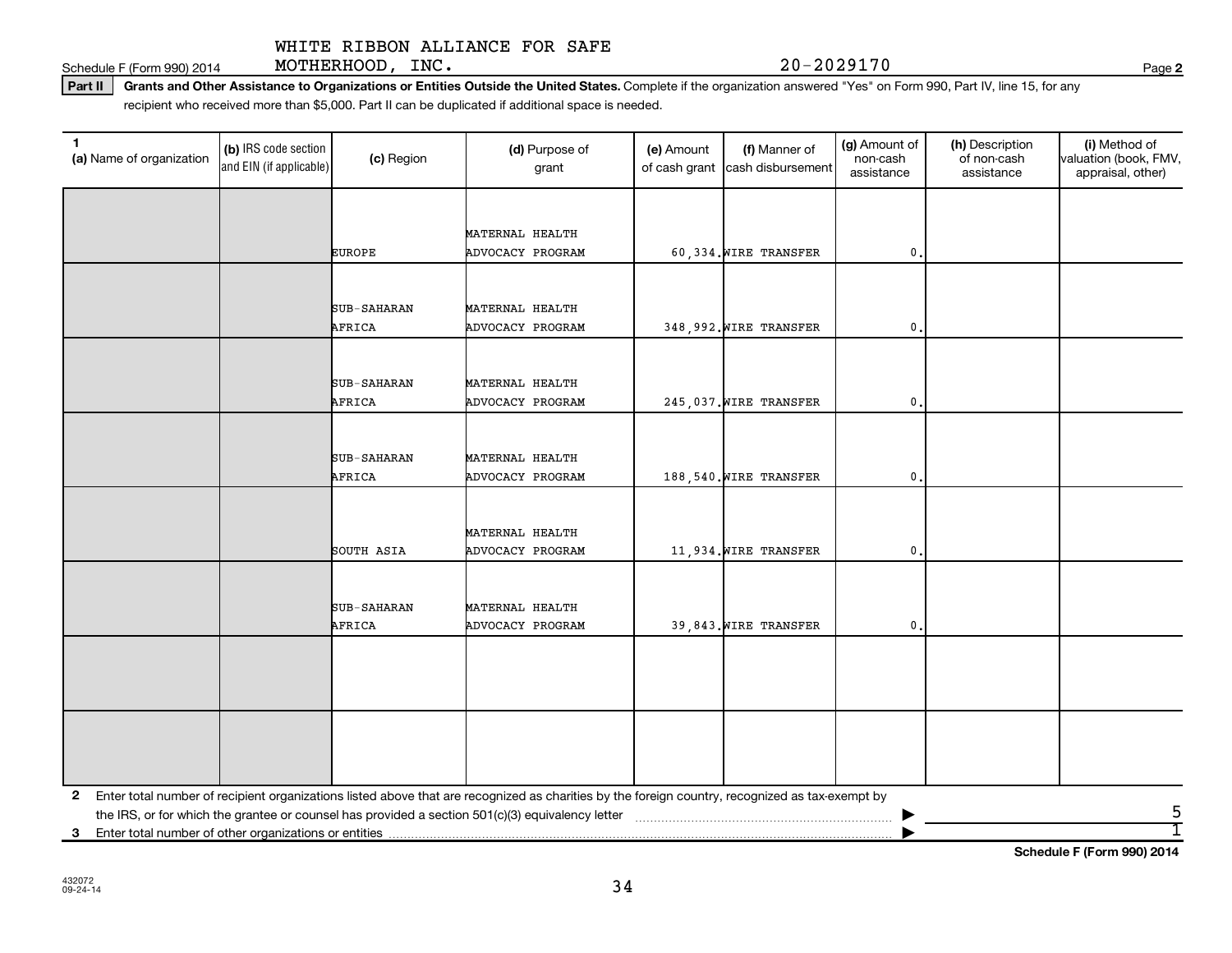Schedule F (Form 990) 2014 MOTHERHOOD,  $INC.$  Page  $20-2029170$ 

Part III Grants and Other Assistance to Individuals Outside the United States. Complete if the organization answered "Yes" on Form 990, Part IV, line 16. Part III can be duplicated if additional space is needed.

| $x_1, \ldots, x_n, \ldots, x_n$ and $x_1, \ldots, x_n$<br>(a) Type of grant or assistance | (b) Region | recipients | (c) Number of (d) Amount of<br>cash grant | (e) Manner of<br>cash disbursement | (f) Amount of<br>non-cash<br>assistance | (g) Description of<br>non-cash assistance | (h) Method of<br>valuation<br>(book, FMV,<br>appraisal, other) |
|-------------------------------------------------------------------------------------------|------------|------------|-------------------------------------------|------------------------------------|-----------------------------------------|-------------------------------------------|----------------------------------------------------------------|
|                                                                                           |            |            |                                           |                                    |                                         |                                           |                                                                |
|                                                                                           |            |            |                                           |                                    |                                         |                                           |                                                                |
|                                                                                           |            |            |                                           |                                    |                                         |                                           |                                                                |
|                                                                                           |            |            |                                           |                                    |                                         |                                           |                                                                |
|                                                                                           |            |            |                                           |                                    |                                         |                                           |                                                                |
|                                                                                           |            |            |                                           |                                    |                                         |                                           |                                                                |
|                                                                                           |            |            |                                           |                                    |                                         |                                           |                                                                |
|                                                                                           |            |            |                                           |                                    |                                         |                                           |                                                                |
|                                                                                           |            |            |                                           |                                    |                                         |                                           |                                                                |
|                                                                                           |            |            |                                           |                                    |                                         |                                           |                                                                |
|                                                                                           |            |            |                                           |                                    |                                         |                                           |                                                                |
|                                                                                           |            |            |                                           |                                    |                                         |                                           |                                                                |

**Schedule F (Form 990) 2014**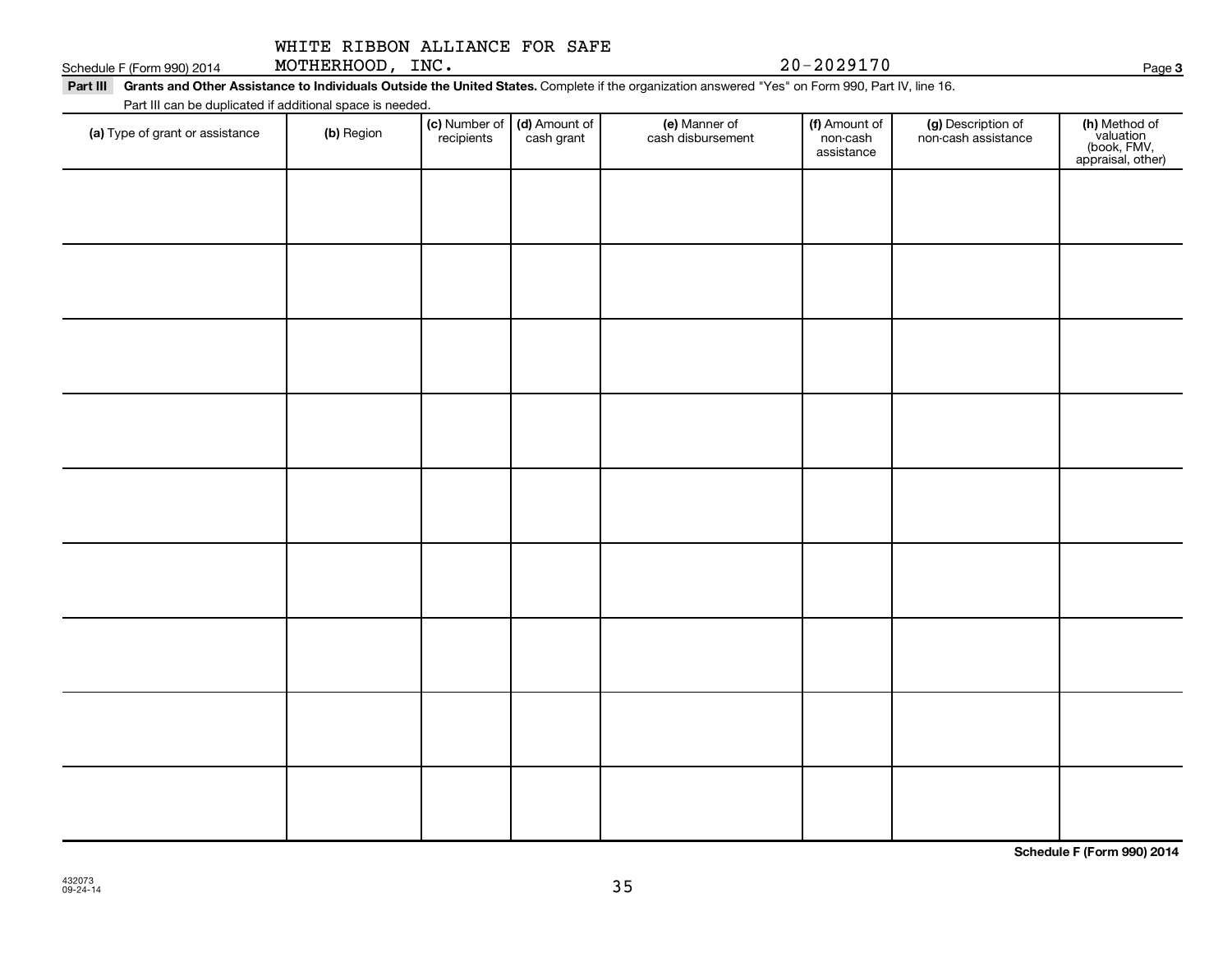| <b>Part IV</b> | <b>Foreign Forms</b>                                                                                                                                                                                                                                                                                                                                                                                                                   |                                             |                   |
|----------------|----------------------------------------------------------------------------------------------------------------------------------------------------------------------------------------------------------------------------------------------------------------------------------------------------------------------------------------------------------------------------------------------------------------------------------------|---------------------------------------------|-------------------|
| 1              | Was the organization a U.S. transferor of property to a foreign corporation during the tax year? If "Yes," the<br>organization may be required to file Form 926, Return by a U.S. Transferor of Property to a Foreign<br>Corporation (see Instructions for Form 926) manufactured controller controller to the control of the control of                                                                                               | $\mid$ X $\mid$ $\mid$ $\mid$ $\mid$ $\mid$ | N٥                |
| $\overline{2}$ | Did the organization have an interest in a foreign trust during the tax year? If "Yes," the organization<br>may be required to file Form 3520, Annual Return To Report Transactions With Foreign Trusts and<br>Receipt of Certain Foreign Gifts, and/or Form 3520-A, Annual Information Return of Foreign Trust With<br>a U.S. Owner (see Instructions for Forms 3520 and 3520-A; do not file with Form 990) manual content of the Min | Yes                                         | $X _{N0}$         |
| 3              | Did the organization have an ownership interest in a foreign corporation during the tax year? If "Yes,"<br>the organization may be required to file Form 5471, Information Return of U.S. Persons With Respect To                                                                                                                                                                                                                      | Yes                                         | $\overline{X}$ No |
| 4              | Was the organization a direct or indirect shareholder of a passive foreign investment company or a<br>qualified electing fund during the tax year? If "Yes," the organization may be required to file Form 8621,<br>Information Return by a Shareholder of a Passive Foreign Investment Company or Qualified Electing Fund<br>(see Instructions for Form 8621)                                                                         | Yes                                         | $ X _{\text{No}}$ |
| 5              | Did the organization have an ownership interest in a foreign partnership during the tax year? If "Yes,"<br>the organization may be required to file Form 8865, Return of U.S. Persons With Respect to Certain<br>Foreign Partnerships (see Instructions for Form 8865) manufactured content content content content content content                                                                                                    | Yes                                         | $X _{\text{No}}$  |
| 6              | Did the organization have any operations in or related to any boycotting countries during the tax year? If<br>"Yes," the organization may be required to file Form 5713, International Boycott Report (see Instructions<br>for Form 5713; do not file with Form 990)                                                                                                                                                                   | Yes                                         |                   |

**Schedule F (Form 990) 2014**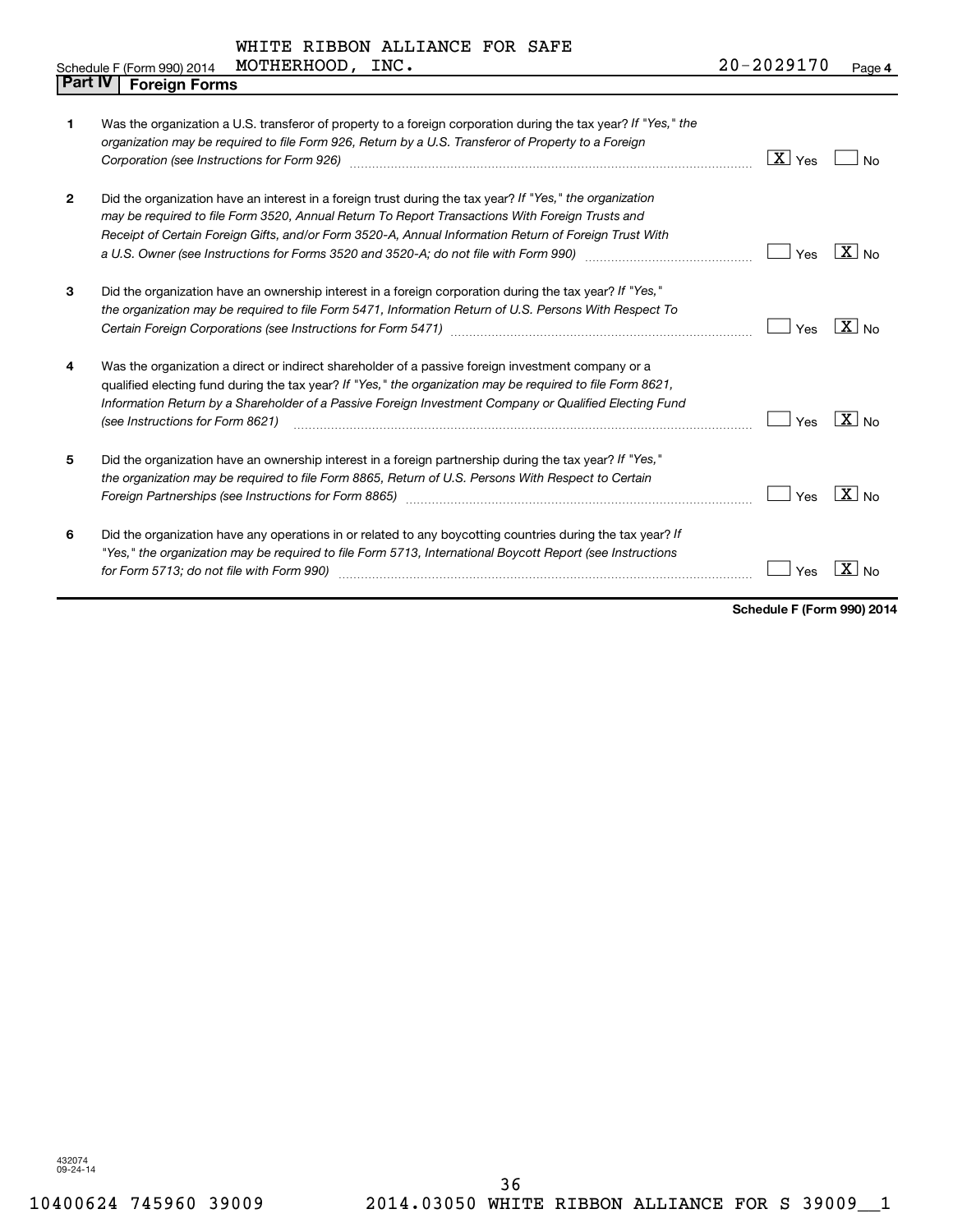| WHITE RIBBON ALLIANCE FOR SAFE<br>MOTHERHOOD, INC.<br>Schedule F (Form 990) 2014                                                                                                                                                                                                                                                                                                                                                                    | $20 - 2029170$ | Page 5 |
|-----------------------------------------------------------------------------------------------------------------------------------------------------------------------------------------------------------------------------------------------------------------------------------------------------------------------------------------------------------------------------------------------------------------------------------------------------|----------------|--------|
| <b>Part V</b><br><b>Supplemental Information</b><br>Provide the information required by Part I, line 2 (monitoring of funds); Part I, line 3, column (f) (accounting method; amounts of<br>investments vs. expenditures per region); Part II, line 1 (accounting method); Part III (accounting method); and Part III, column (c)<br>(estimated number of recipients), as applicable. Also complete this part to provide any additional information. |                |        |
| PART I, LINE 2:                                                                                                                                                                                                                                                                                                                                                                                                                                     |                |        |
| WRA SUB-GRANT MONITORING PROCESS IS DESIGNED TO PROVIDE REASONABLE                                                                                                                                                                                                                                                                                                                                                                                  |                |        |
| ASSURANCE THAT SUB-GRANT ACTIVITIES ARE BEING CONDUCTED AS AGREED ON AND                                                                                                                                                                                                                                                                                                                                                                            |                |        |
| THE SUB-GRANT ORGANIZATION IS COMPLYING WITH U.S. GOVERNMENT REGULATIONS.                                                                                                                                                                                                                                                                                                                                                                           |                |        |
| WRA WILL USE A QUARTERLY AND ANNUAL MONITORING CHECKLIST FOR ALL                                                                                                                                                                                                                                                                                                                                                                                    |                |        |
| SUB-GRANT ORGANIZATIONS. ANY AREAS NOT COMPLETED SATISFACTORILY ARE                                                                                                                                                                                                                                                                                                                                                                                 |                |        |
| FOLLOWED-UP. NON-COMPLIANCE WITH SUBGRANT REQUIREMENTS RESULTS IN                                                                                                                                                                                                                                                                                                                                                                                   |                |        |
| SUBGRANT PAYMENTS BEING HELD UNTIL ALL OUTSTANDING REQUIREMENTS ARE                                                                                                                                                                                                                                                                                                                                                                                 |                |        |
| RESOLVED.                                                                                                                                                                                                                                                                                                                                                                                                                                           |                |        |
|                                                                                                                                                                                                                                                                                                                                                                                                                                                     |                |        |
|                                                                                                                                                                                                                                                                                                                                                                                                                                                     |                |        |
|                                                                                                                                                                                                                                                                                                                                                                                                                                                     |                |        |
|                                                                                                                                                                                                                                                                                                                                                                                                                                                     |                |        |
|                                                                                                                                                                                                                                                                                                                                                                                                                                                     |                |        |
|                                                                                                                                                                                                                                                                                                                                                                                                                                                     |                |        |
|                                                                                                                                                                                                                                                                                                                                                                                                                                                     |                |        |
|                                                                                                                                                                                                                                                                                                                                                                                                                                                     |                |        |
|                                                                                                                                                                                                                                                                                                                                                                                                                                                     |                |        |
|                                                                                                                                                                                                                                                                                                                                                                                                                                                     |                |        |
|                                                                                                                                                                                                                                                                                                                                                                                                                                                     |                |        |
|                                                                                                                                                                                                                                                                                                                                                                                                                                                     |                |        |
|                                                                                                                                                                                                                                                                                                                                                                                                                                                     |                |        |
|                                                                                                                                                                                                                                                                                                                                                                                                                                                     |                |        |
|                                                                                                                                                                                                                                                                                                                                                                                                                                                     |                |        |
|                                                                                                                                                                                                                                                                                                                                                                                                                                                     |                |        |
|                                                                                                                                                                                                                                                                                                                                                                                                                                                     |                |        |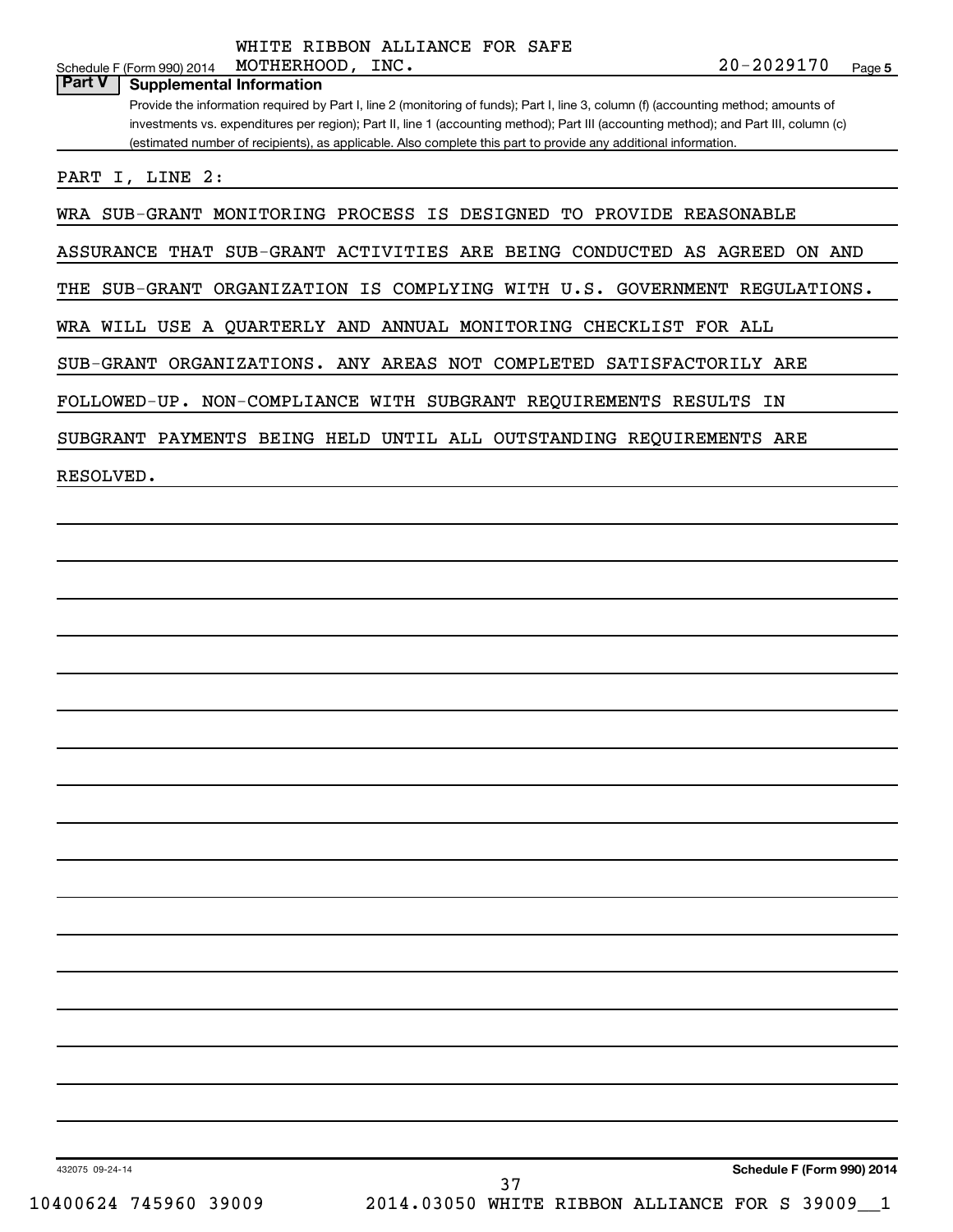|    | <b>SCHEDULE J</b>                                      | <b>Compensation Information</b>                                                                                           |                                       | OMB No. 1545-0047          |            |                              |
|----|--------------------------------------------------------|---------------------------------------------------------------------------------------------------------------------------|---------------------------------------|----------------------------|------------|------------------------------|
|    | (Form 990)                                             | For certain Officers, Directors, Trustees, Key Employees, and Highest                                                     |                                       |                            |            |                              |
|    |                                                        | <b>Compensated Employees</b>                                                                                              |                                       | 2014                       |            |                              |
|    |                                                        | Complete if the organization answered "Yes" on Form 990, Part IV, line 23.<br>Attach to Form 990.                         |                                       | <b>Open to Public</b>      |            |                              |
|    | Department of the Treasury<br>Internal Revenue Service | Information about Schedule J (Form 990) and its instructions is at www.irs.gov/form990.                                   |                                       | Inspection                 |            |                              |
|    | Name of the organization                               | WHITE RIBBON ALLIANCE FOR SAFE                                                                                            | <b>Employer identification number</b> |                            |            |                              |
|    |                                                        | MOTHERHOOD, INC.                                                                                                          |                                       | 20-2029170                 |            |                              |
|    | Part I                                                 | <b>Questions Regarding Compensation</b>                                                                                   |                                       |                            |            |                              |
|    |                                                        |                                                                                                                           |                                       |                            | <b>Yes</b> | No                           |
|    |                                                        | 1a Check the appropriate box(es) if the organization provided any of the following to or for a person listed in Form 990, |                                       |                            |            |                              |
|    |                                                        | Part VII, Section A, line 1a. Complete Part III to provide any relevant information regarding these items.                |                                       |                            |            |                              |
|    | First-class or charter travel                          | Housing allowance or residence for personal use                                                                           |                                       |                            |            |                              |
|    | Travel for companions                                  | Payments for business use of personal residence                                                                           |                                       |                            |            |                              |
|    |                                                        | Health or social club dues or initiation fees<br>Tax indemnification and gross-up payments                                |                                       |                            |            |                              |
|    |                                                        | Discretionary spending account<br>Personal services (e.g., maid, chauffeur, chef)                                         |                                       |                            |            |                              |
|    |                                                        |                                                                                                                           |                                       |                            |            |                              |
|    |                                                        | <b>b</b> If any of the boxes on line 1a are checked, did the organization follow a written policy regarding payment or    |                                       |                            |            |                              |
|    |                                                        |                                                                                                                           |                                       | 1b                         |            |                              |
| 2  |                                                        | Did the organization require substantiation prior to reimbursing or allowing expenses incurred by all directors,          |                                       |                            |            |                              |
|    |                                                        |                                                                                                                           |                                       | $\mathbf{2}$               |            |                              |
|    |                                                        |                                                                                                                           |                                       |                            |            |                              |
| з  |                                                        | Indicate which, if any, of the following the filing organization used to establish the compensation of the organization's |                                       |                            |            |                              |
|    |                                                        | CEO/Executive Director. Check all that apply. Do not check any boxes for methods used by a related organization to        |                                       |                            |            |                              |
|    |                                                        | establish compensation of the CEO/Executive Director, but explain in Part III.                                            |                                       |                            |            |                              |
|    | Compensation committee                                 | Written employment contract                                                                                               |                                       |                            |            |                              |
|    |                                                        | $ \mathbf{X} $ Compensation survey or study<br>Independent compensation consultant                                        |                                       |                            |            |                              |
|    |                                                        | $ \mathbf{X} $ Approval by the board or compensation committee<br>Form 990 of other organizations                         |                                       |                            |            |                              |
|    |                                                        |                                                                                                                           |                                       |                            |            |                              |
| 4  |                                                        | During the year, did any person listed in Form 990, Part VII, Section A, line 1a, with respect to the filing              |                                       |                            |            |                              |
|    | organization or a related organization:                |                                                                                                                           |                                       |                            |            |                              |
| а  |                                                        | Receive a severance payment or change-of-control payment?                                                                 |                                       | 4a                         |            | х<br>$\overline{\mathbf{X}}$ |
| b  |                                                        |                                                                                                                           |                                       | 4b                         |            | X                            |
| c  |                                                        |                                                                                                                           |                                       | 4c                         |            |                              |
|    |                                                        | If "Yes" to any of lines 4a-c, list the persons and provide the applicable amounts for each item in Part III.             |                                       |                            |            |                              |
|    |                                                        |                                                                                                                           |                                       |                            |            |                              |
|    |                                                        | Only section 501(c)(3), 501(c)(4), and 501(c)(29) organizations must complete lines 5-9.                                  |                                       |                            |            |                              |
|    |                                                        | For persons listed in Form 990, Part VII, Section A, line 1a, did the organization pay or accrue any compensation         |                                       |                            |            |                              |
|    | contingent on the revenues of:                         |                                                                                                                           |                                       |                            |            | x                            |
|    |                                                        |                                                                                                                           |                                       | 5a<br>5b                   |            | X                            |
|    |                                                        | If "Yes" to line 5a or 5b, describe in Part III.                                                                          |                                       |                            |            |                              |
|    |                                                        | For persons listed in Form 990, Part VII, Section A, line 1a, did the organization pay or accrue any compensation         |                                       |                            |            |                              |
| 6. | contingent on the net earnings of:                     |                                                                                                                           |                                       |                            |            |                              |
|    |                                                        |                                                                                                                           |                                       | 6a                         |            | х                            |
|    |                                                        |                                                                                                                           |                                       | 6b                         |            | X                            |
|    |                                                        | If "Yes" to line 6a or 6b, describe in Part III.                                                                          |                                       |                            |            |                              |
|    |                                                        | 7 For persons listed in Form 990, Part VII, Section A, line 1a, did the organization provide any non-fixed payments       |                                       |                            |            |                              |
|    |                                                        |                                                                                                                           |                                       | 7                          |            | x                            |
| 8  |                                                        | Were any amounts reported in Form 990, Part VII, paid or accrued pursuant to a contract that was subject to the           |                                       |                            |            |                              |
|    |                                                        |                                                                                                                           |                                       | 8                          |            | x                            |
| 9  |                                                        | If "Yes" to line 8, did the organization also follow the rebuttable presumption procedure described in                    |                                       |                            |            |                              |
|    |                                                        |                                                                                                                           |                                       | 9                          |            |                              |
|    |                                                        | LHA For Paperwork Reduction Act Notice, see the Instructions for Form 990.                                                |                                       | Schedule J (Form 990) 2014 |            |                              |

432111 10-13-14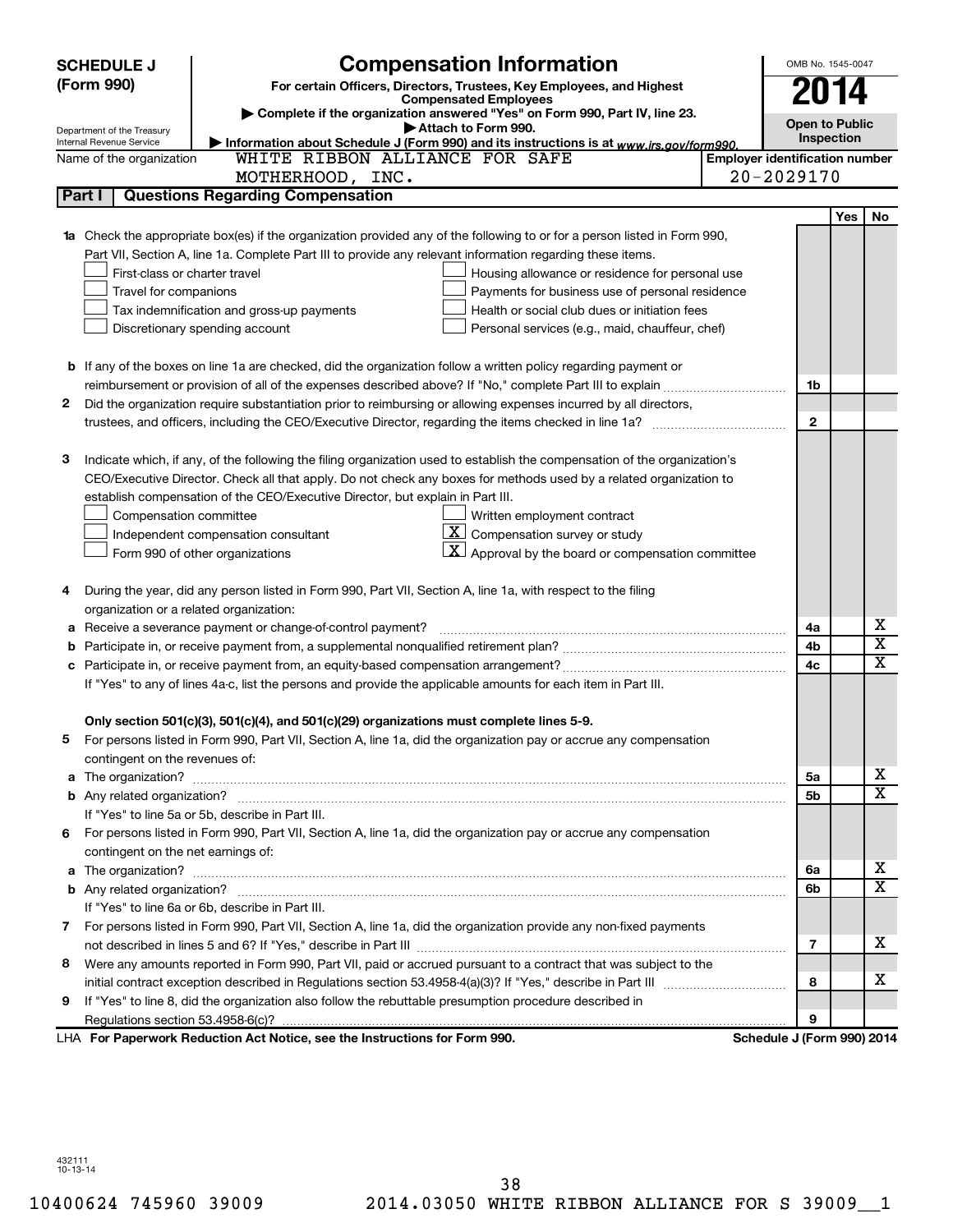Schedule J (Form 990) 2014  $MOTHERHOOD$ ,  $INC$ .  $20-2029170$  Page

Part II | Officers, Directors, Trustees, Key Employees, and Highest Compensated Employees. Use duplicate copies if additional space is needed.

For each individual whose compensation must be reported in Schedule J, report compensation from the organization on row (i) and from related organizations, described in the instructions, on row (ii). Do not list any individuals that are not listed on Form 990, Part VII.

Note. The sum of columns (B)(i)-(iii) for each listed individual must equal the total amount of Form 990, Part VII, Section A, line 1a, applicable column (D) and (E) amounts for that individual.

|                         |              |                          | (B) Breakdown of W-2 and/or 1099-MISC compensation |                                           | (C) Retirement and             | (D) Nontaxable              | (E) Total of columns        | (F) Compensation                                           |
|-------------------------|--------------|--------------------------|----------------------------------------------------|-------------------------------------------|--------------------------------|-----------------------------|-----------------------------|------------------------------------------------------------|
| (A) Name and Title      |              | (i) Base<br>compensation | (ii) Bonus &<br>incentive<br>compensation          | (iii) Other<br>reportable<br>compensation | other deferred<br>compensation | benefits                    | $(B)(i)-(D)$                | in column (B)<br>reported as deferred<br>in prior Form 990 |
| BETSY MCCALLON<br>(1)   | (i)          | 156,942.                 | $\overline{0}$ .                                   | $\overline{0}$ .                          | 4,725.                         | 9,535.                      | 171,202.                    | $\overline{0}$ .                                           |
| EXECUTIVE DIRECTOR      | (ii)         | $\overline{0}$ .         | σ.                                                 | $\overline{0}$ .                          | $\overline{0}$ .               | $\overline{\mathfrak{o}}$ . | $\overline{0}$ .            | $\overline{0}$ .                                           |
| CELINE B. OKOH<br>(2)   | (i)          | 143,510.                 | σ.                                                 | $\overline{0}$ .                          | 4,376.                         | 17,910.                     | 165,796.                    | $\overline{0}$ .                                           |
| CHIEF FINANCIAL OFFICER | (ii)         | $\overline{0}$ .         | σ.                                                 | $\overline{0}$ .                          | $\overline{\mathfrak{o}}$ .    | $\overline{0}$ .            | $\overline{\mathfrak{o}}$ . | $\overline{0}$ .                                           |
|                         | (i)          |                          |                                                    |                                           |                                |                             |                             |                                                            |
|                         | $\vert$ (ii) |                          |                                                    |                                           |                                |                             |                             |                                                            |
|                         | (i)          |                          |                                                    |                                           |                                |                             |                             |                                                            |
|                         | (ii)         |                          |                                                    |                                           |                                |                             |                             |                                                            |
|                         | (i)          |                          |                                                    |                                           |                                |                             |                             |                                                            |
|                         | (ii)         |                          |                                                    |                                           |                                |                             |                             |                                                            |
|                         | (i)          |                          |                                                    |                                           |                                |                             |                             |                                                            |
|                         | (ii)         |                          |                                                    |                                           |                                |                             |                             |                                                            |
|                         | (i)          |                          |                                                    |                                           |                                |                             |                             |                                                            |
|                         | (ii)         |                          |                                                    |                                           |                                |                             |                             |                                                            |
|                         | (i)          |                          |                                                    |                                           |                                |                             |                             |                                                            |
|                         | (ii)         |                          |                                                    |                                           |                                |                             |                             |                                                            |
|                         | (i)          |                          |                                                    |                                           |                                |                             |                             |                                                            |
|                         | (ii)         |                          |                                                    |                                           |                                |                             |                             |                                                            |
|                         | (i)          |                          |                                                    |                                           |                                |                             |                             |                                                            |
|                         | (ii)         |                          |                                                    |                                           |                                |                             |                             |                                                            |
|                         | (i)          |                          |                                                    |                                           |                                |                             |                             |                                                            |
|                         | (ii)         |                          |                                                    |                                           |                                |                             |                             |                                                            |
|                         | (i)          |                          |                                                    |                                           |                                |                             |                             |                                                            |
|                         | (ii)         |                          |                                                    |                                           |                                |                             |                             |                                                            |
|                         | (i)          |                          |                                                    |                                           |                                |                             |                             |                                                            |
|                         | (ii)         |                          |                                                    |                                           |                                |                             |                             |                                                            |
|                         | (i)          |                          |                                                    |                                           |                                |                             |                             |                                                            |
|                         | (ii)         |                          |                                                    |                                           |                                |                             |                             |                                                            |
|                         | (i)          |                          |                                                    |                                           |                                |                             |                             |                                                            |
|                         | $\vert$ (ii) |                          |                                                    |                                           |                                |                             |                             |                                                            |
|                         | (i)<br>(ii)  |                          |                                                    |                                           |                                |                             |                             |                                                            |
|                         |              |                          |                                                    |                                           |                                |                             |                             |                                                            |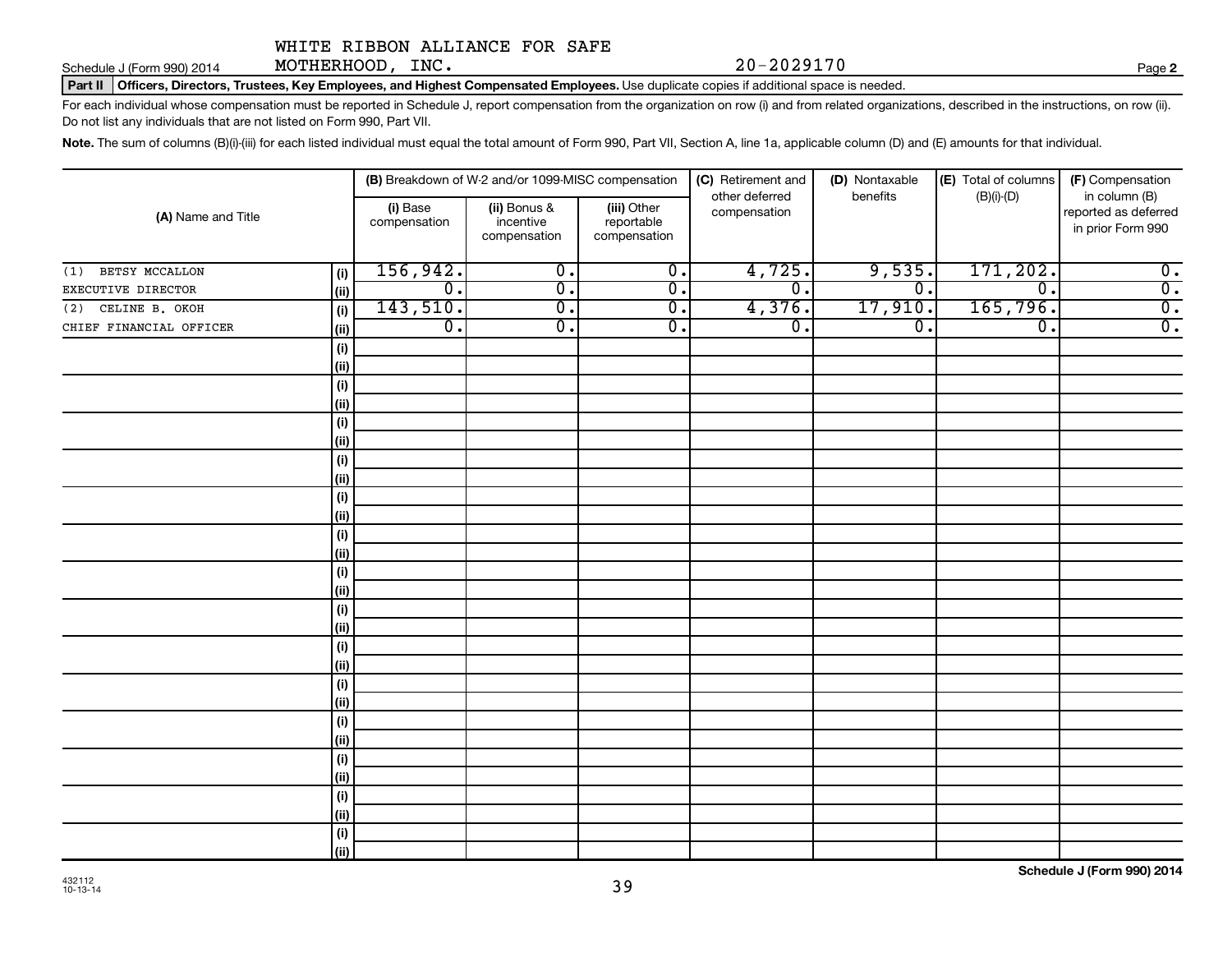# **Part III Supplemental Information**

Provide the information, explanation, or descriptions required for Part I, lines 1a, 1b, 3, 4a, 4b, 4c, 5a, 5b, 6a, 6b, 7, and 8, and for Part II. Also complete this part for any additional information.

432113 10-13-14

**Schedule J (Form 990) 2014**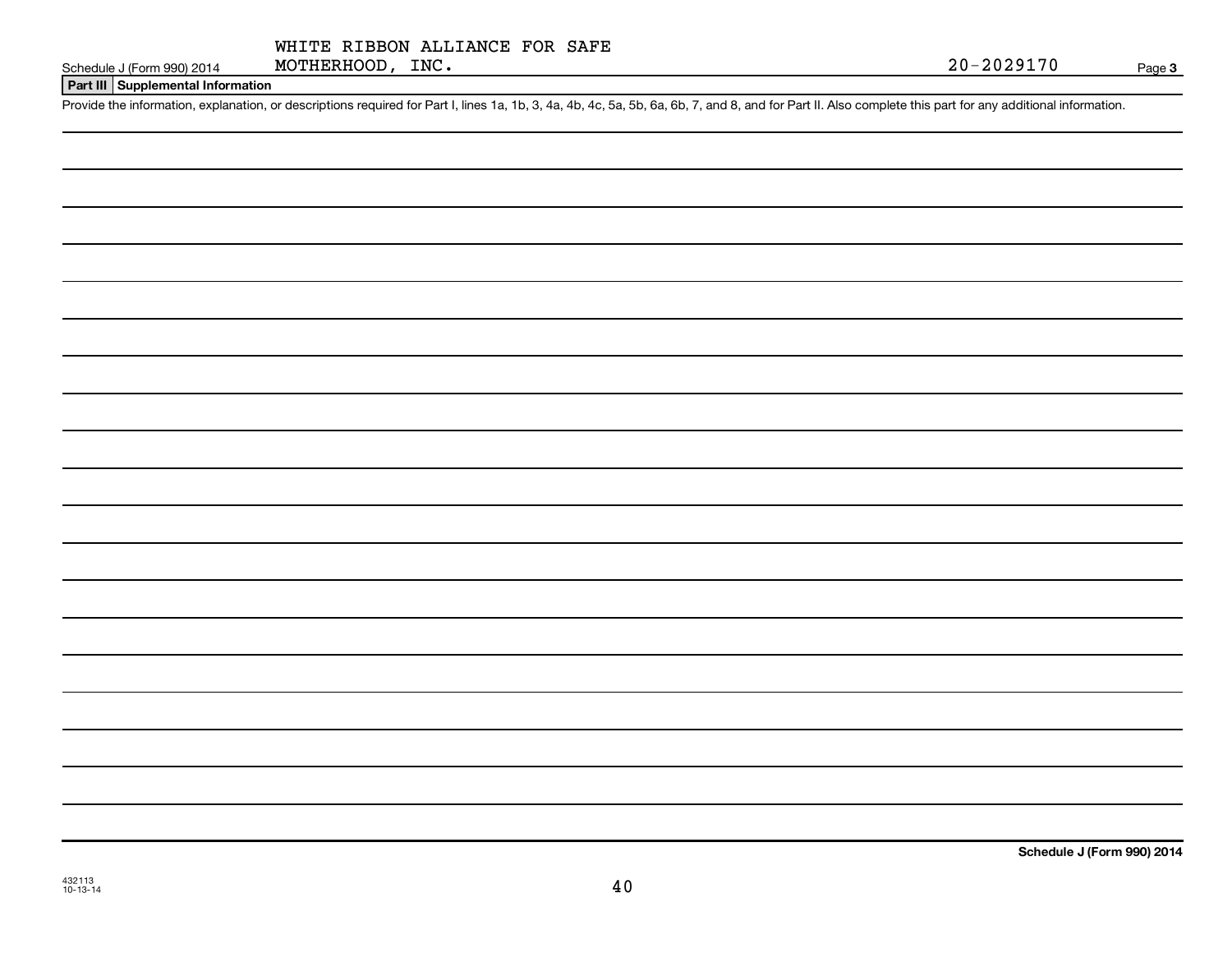OMB No. 1545-0047 Department of the Treasury Internal Revenue Service Information about Schedule O (Form 990 or 990-EZ) and its instructions is at www.irs.gov/form990. **Complete to provide information for responses to specific questions on Form 990 or 990-EZ or to provide any additional information. | Attach to Form 990 or 990-EZ. (Form 990 or 990-EZ) Open to Public Inspection Employer identification number** Name of the organization SCHEDULE O **Supplemental Information to Form 990 or 990-EZ 2014**<br>(Form 990 or 990-EZ) **2014** WHITE RIBBON ALLIANCE FOR SAFE MOTHERHOOD, INC. 20-2029170 FORM 990, PART III, LINE 4D, OTHER PROGRAM SERVICES: GLOBAL ADVOCACY AND ACCOUNTABILITY: TO CONNECT AND RAISE THE VOICES OF ADVOCATES, FROM COMMUNITIES TO NATIONAL AND INTERNATIONAL LEVEL AND BACK AGAIN. EXPENSES \$ 124,857. INCLUDING GRANTS OF \$ 1,500. REVENUE \$ 0. SHARING WHAT WORKS EXPENSES \$ 4,257. INCLUDING GRANTS OF \$ 0. REVENUE \$ 0. FORM 990, PART VI, SECTION B, LINE 11: THE CHIEF FINANCIAL OFFICER RECEIVES A DRAFT COPY OF THE 990 AND COMPARES THE COMPILED FINANCIAL DATA WITH THE AUDITED FINANCIAL STATEMENTS TO ENSURE THAT THE INFORMATION IS CORRECT, ACCURATE AND THAT IT RECONCILES WITH ALL THE SCHEDULES SUBMITTED TO THE PREPARER. THE CHIEF FINANCIAL OFFICER THEN PROVIDES COPY OF THE 990 TO THE EXECUTIVE DIRECTOR FOR REVIEW AND DISCUSSION. AFTER INTERNAL REVIEW IS COMPLETED, THE CHIEF FINANCIAL OFFICER SENDS COPY OF THE DRAFT 990 REPORT TO THE FINANCE AND AUDIT COMMITTEE TO REVIEW AND RECOMMEND TO THE FULL BOARD FOR FINAL APPROVAL. UPON RECEIPT OF FINAL APPROVAL FROM THE BOARD OF DIRECTORS, THE CHIEF FINANCIAL OFFICER NOTIFIES THE PREPARER TO ISSUE FINAL 990 REPORTS FOR THE EXECUTIVE DIRECTOR TO SIGN BEFORE MAILING PACKAGE TO THE RECEIVING GOVERNMENT BODY.

432211 08-27-14 LHA For Paperwork Reduction Act Notice, see the Instructions for Form 990 or 990-EZ. Schedule O (Form 990 or 990-EZ) (2014) FORM 990, PART VI, SECTION B, LINE 12C: ANY EMPLOYEE WHO ENCOUNTERS A CONFLICT OF INTEREST MUST RECUSE HIMSELF/HERSELF FROM THE SITUATION AND MUST IMMEDIATELY SUBMIT TO WRA'S PRESIDENT A MEMORANDUM STATING THE NATURE OF THE CONFLICT OF INTEREST AND 41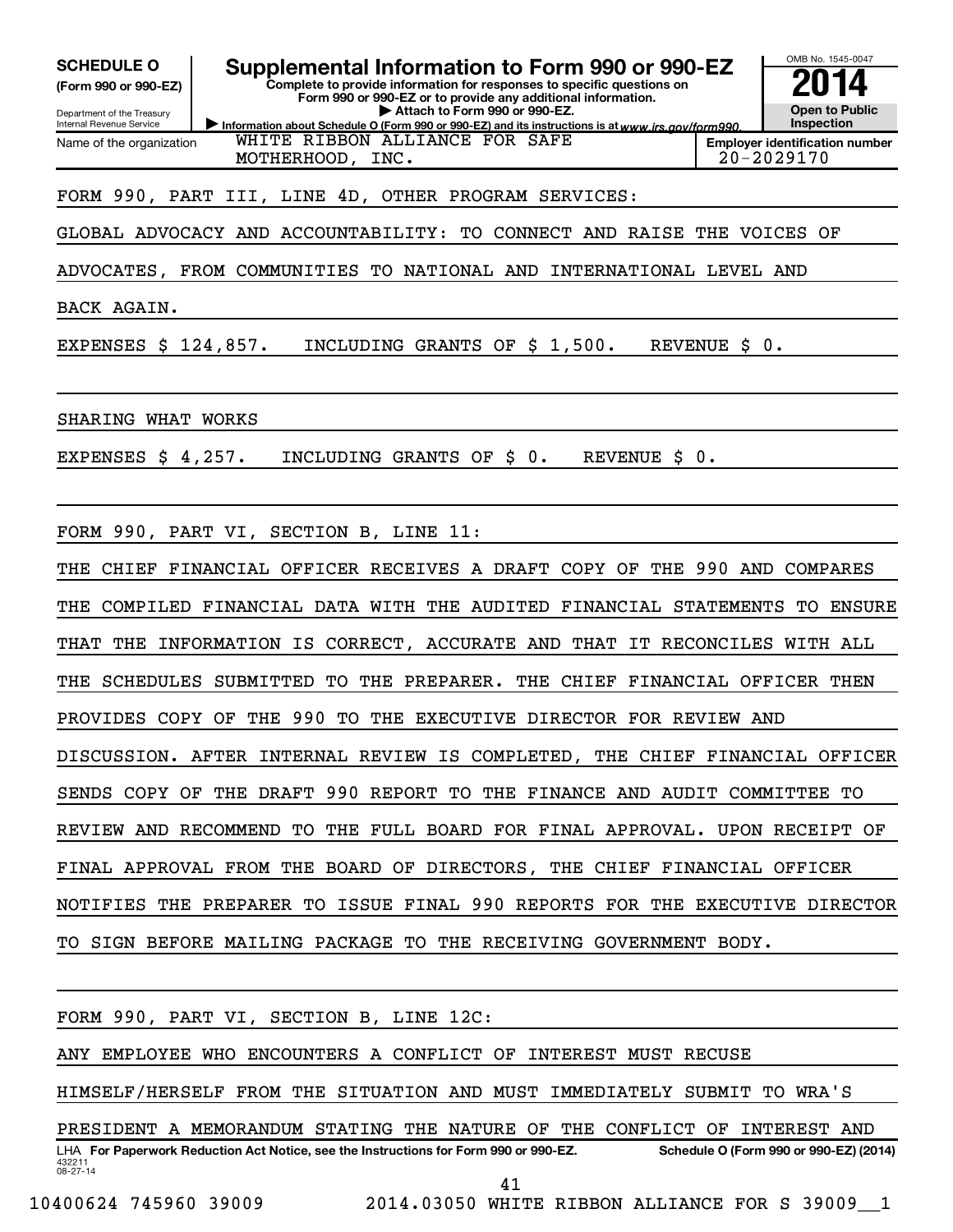| Schedule O (Form 990 or 990-EZ) (2014)                                         | Page 2                                              |
|--------------------------------------------------------------------------------|-----------------------------------------------------|
| WHITE RIBBON ALLIANCE FOR SAFE<br>Name of the organization<br>MOTHERHOOD, INC. | <b>Employer identification number</b><br>20-2029170 |
| REASONS FOR RECUSAL. IN THE EVENT THAT THE SITUATION MAY CREATE<br>THE         | THE                                                 |
| A CONFLICT OF<br>APPEARANCE OF<br>INTEREST,<br>THE<br>EMPLOYEE MUST SIMILARLY  | SUBMIT A                                            |
| THE PRESIDENT DETAILING THE REASON(S) WHY THE SITUATION MAY<br>MEMORANDUM TO   |                                                     |
| GIVE THE APPEARANCE OF A CONFLICT OF<br>INTEREST. THE PRESIDENT WILL DECIDE    |                                                     |
| WHETHER A RECUSAL IS NECESSARY. IN ALL CASES, RESPONSIBILITY FOR REPORTING     |                                                     |
| ACTUAL OR APPARENT CONFLICTS OF<br>INTEREST RESTS WITH THE EMPLOYEE            | CONCERNED.                                          |
| WRA HAS ZERO TOLERANCE FOR BEHAVIOR OR ACTIVITIES UNDERTAKEN BY EMPLOYEES      |                                                     |
| IN VIOLATION OF THIS POLICY. ANY EMPLOYEE DETERMINED TO BE IN VIOLATION OF     |                                                     |
| THIS POLICY WILL BE SUBJECT TO DISCIPLINARY ACTION, UP TO AND                  | INCLUDING                                           |
| TERMINATION. THIS POLICY IS REVIEWED AND<br>SIGNED BY ALL EMPLOYEES ON AN      |                                                     |
| ANNUAL BASIS. BOARD MEMBERS ALSO FOLLOW THE SAME POLICY, COMPLETING A          |                                                     |
| DISCLOSURE STATEMENT UPON ELECTION TO THE BOARD, AND UPDATING AS NECESSARY     |                                                     |
| THROUGHOUT THEIR TERM.                                                         |                                                     |

FORM 990, PART VI, SECTION B, LINE 15A:

432212 08-27-14 **Schedule O (Form 990 or 990-EZ) (2014)** A 360 DEGREE ANNUAL PERFORMANCE APPRAISAL IS COMPLETED FOR ALL EMPLOYEES, INCLUDING THE PRESIDENT AND EXECUTIVE DIRECTOR, THAT HAVE BEEN EMPLOYED FOR AT LEAST 90 DAYS. THE APPRAISAL IS DONE BY THE EMPLOYEE'S IMMEDIATE SUPERVISOR AND ALSO INCLUDES OTHERS IN ORDER TO ACHIEVE THE 360 DEGREE APPRAISAL. AUTHORIZED INCREASES ARE SUBJECT TO THE BOARD APPROVED BUDGETS. SALARIES ARE REVIEWED ANNUALLY, MOST RECENTLY FEBRUARY 2014. WHITE RIBBON ALLIANCE COMPENSATES EMPLOYEES CONSISTENT WITH MARKET RATES, WORK EXPERIENCE, SALARY HISTORY AND, AS APPROPRIATE, ANY RESTRICTIONS THAT MAY BE LEVIED UPON IT BY A DONOR. IN ADDITION, WRA USES EXTERNAL COMPARABILITY DATA TO SUBSTANTIATE ITS COMPENSATION INCREASES. FOR EXAMPLE: COMPARABILITY DATA IS SOUGHT FROM THE WEB; WRA CONTACTS OTHER ORGANIZATIONS TO OBTAIN COMPARABLES, AND WRA ALSO USES DATA PUBLISHED BY PUBLIC AGENCIES. SEPARATE DISCUSSION IS HELD BY THE BOARD OF DIRECTORS FOR SETTING THE EXECUTIVE 10400624 745960 39009 2014.03050 WHITE RIBBON ALLIANCE FOR S 39009\_\_1 42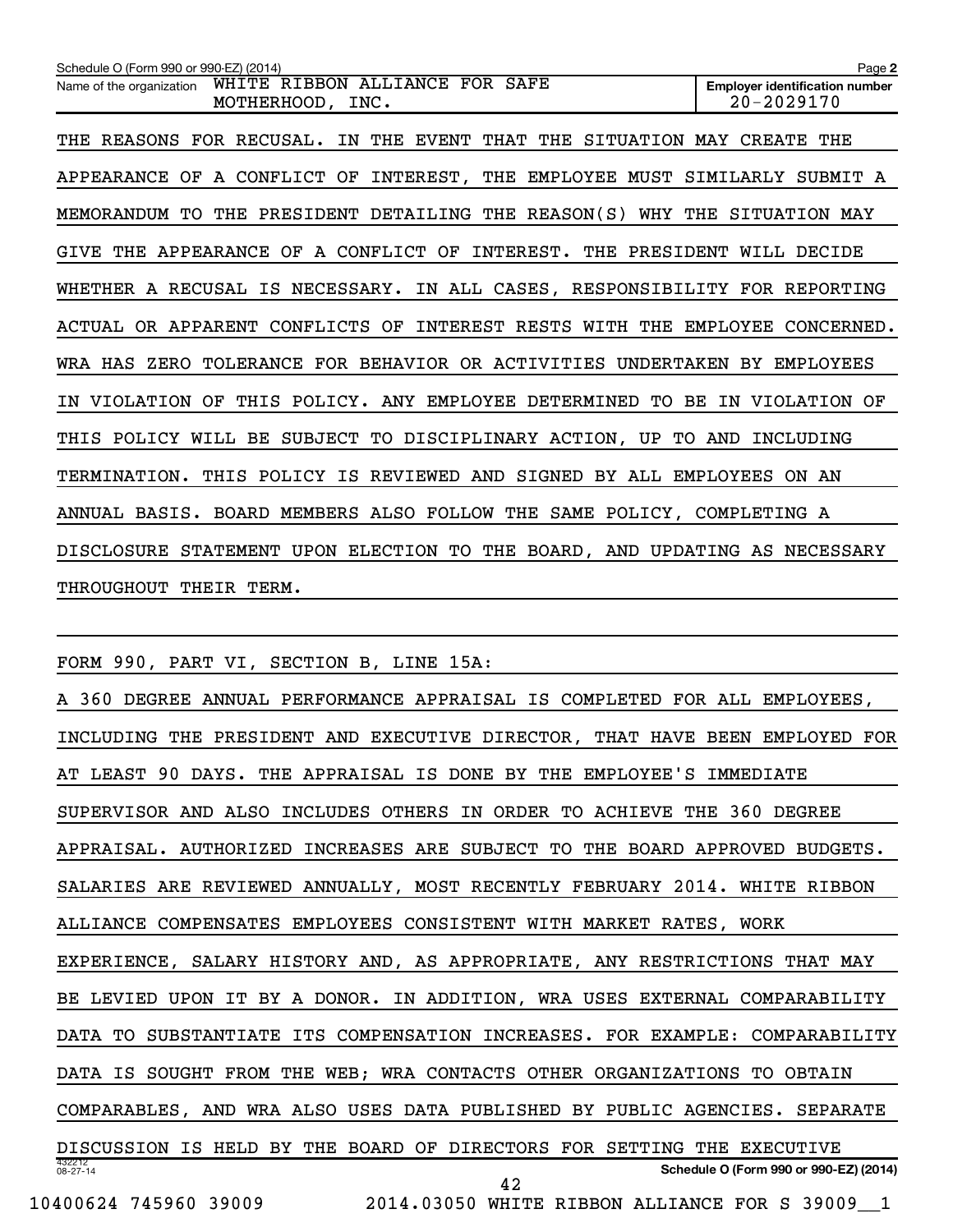| Schedule O (Form 990 or 990-EZ) (2014)                                      | Page 2                                                  |
|-----------------------------------------------------------------------------|---------------------------------------------------------|
| Name of the organization WHITE RIBBON ALLIANCE FOR SAFE<br>MOTHERHOOD, INC. | <b>Employer identification number</b><br>$20 - 2029170$ |
| DIRECTOR'S AND THE PRESIDENT'S COMPENSATION. THE DELIBERATION AND DECISION  |                                                         |
| IS DOCUMENTED IN EACH RESPECTIVE EMPLOYEE'S PERSONNEL FILE.                 |                                                         |
|                                                                             |                                                         |

FORM 990, PART VI, SECTION C, LINE 19:

WRA'S GOVERNING DOCUMENTS AND CONFLICT OF INTEREST POLICY ARE AVAILABLE

UPON REQUEST FOR PUBLIC INSPECTION. FINANCIAL STATEMENTS ARE AVAILABLE FOR

REVIEW ON GUIDESTAR WEBSITE AND ALSO UPON REQUEST FOR PUBLIC INSPECTION.

432212 08-27-14